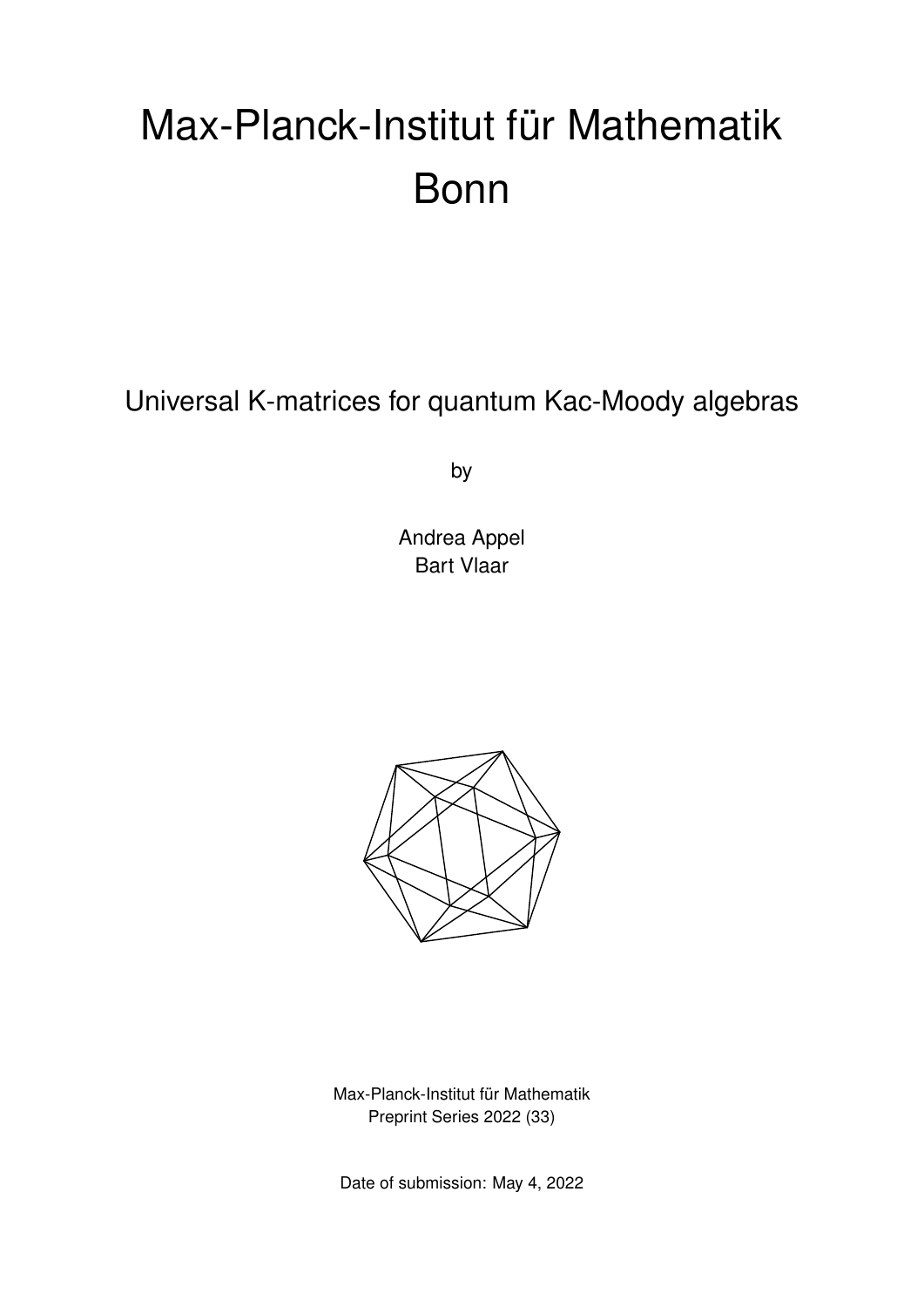## Universal K-matrices for quantum Kac-Moody algebras

by

Andrea Appel Bart Vlaar

Max-Planck-Institut für Mathematik Vivatsgasse 7 53111 Bonn **Germany** 

Dipartimento di Scienze Matematiche, Fisiche e Informatiche Università di Parma Parco Area delle Scienze 53/A 43124 Parma Italy

Department of Mathematics Heriot-Watt University Edinburgh EH14 4AS UK

MPIM 22-33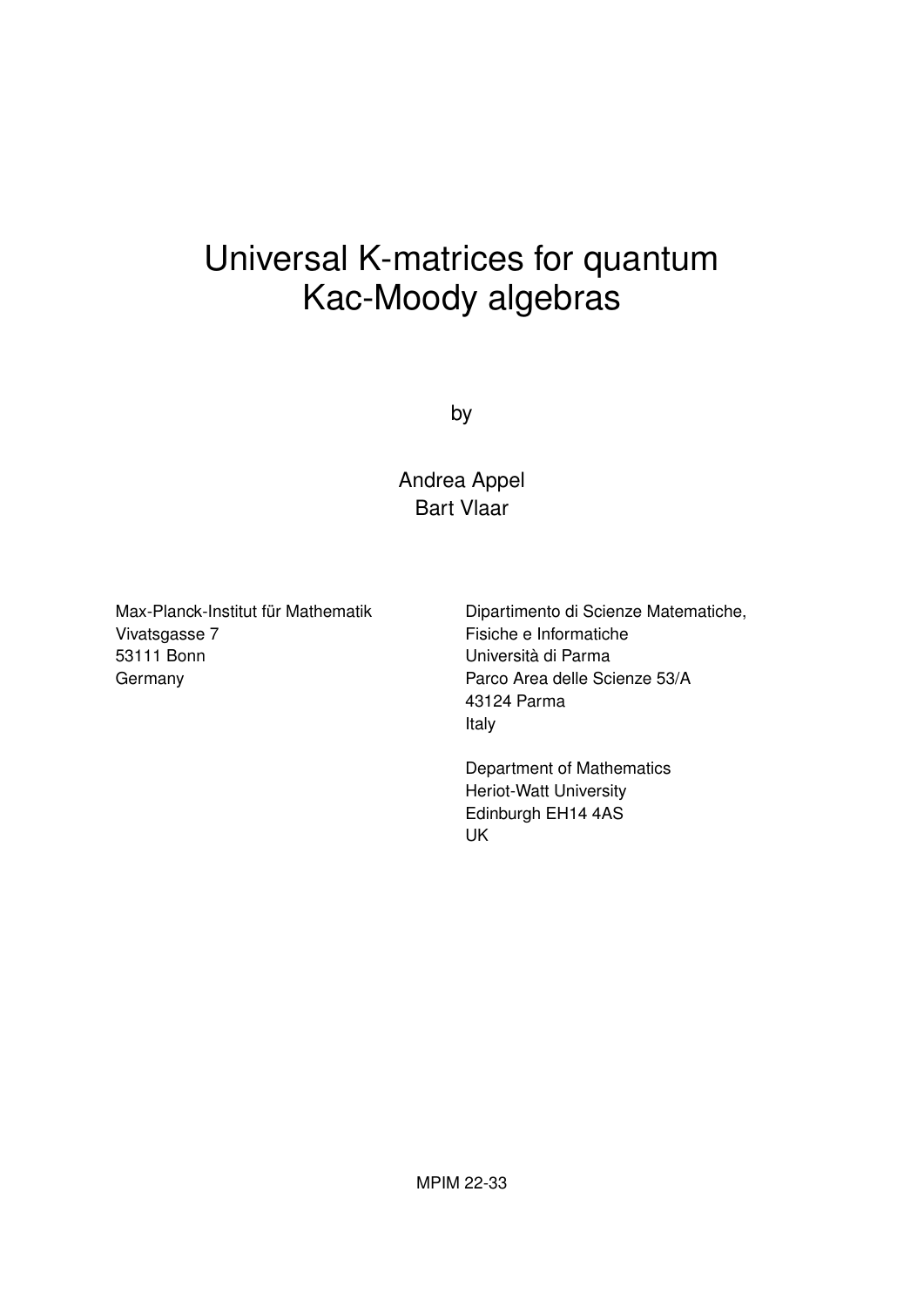#### UNIVERSAL K-MATRICES FOR QUANTUM KAC-MOODY ALGEBRAS

ANDREA APPEL AND BART VLAAR

ABSTRACT. We introduce the notion of a *cylindrical* bialgebra, which is a quasitriangular bialgebra H endowed with a universal K-matrix, *i.e.*, a universal solution of a generalized reflection equation, yielding an action of cylindrical braid groups on tensor products of its representations. We prove that new examples of such universal K-matrices arise from quantum symmetric pairs of Kac-Moody type and depend upon the choice of a pair of generalized Satake diagrams. In finite type, this yields a refinement of a result obtained by Balagović and Kolb, producing a family of non-equivalent solutions interpolating between the quasi-K-matrix and the full universal K-matrix. Finally, we prove that this construction yields formal solutions of the generalized reflection equation with a spectral parameter in the case of finite-dimensional representations over the quantum affine algebra  $U_qL\mathfrak{sl}_2.$ 

#### CONTENTS

| Introduction                                                |    |
|-------------------------------------------------------------|----|
| 2. Cylindrical bialgebras                                   | 6  |
| 3. Kac-Moody algebras                                       | 11 |
| 4. Drinfeld-Jimbo quantum groups                            | 18 |
| 5. Quantum Weyl groups and integrable representations       | 23 |
| 6. Classical and quantum pseudo-fixed-point subalgebras     | 26 |
| 7. The quasi-K-matrix                                       | 32 |
| 8. Universal K-matrices                                     | 45 |
| 9. Spectral K-matrices for quantum affine $\mathfrak{sl}_2$ | 50 |
| References                                                  | 54 |

#### 1. INTRODUCTION

<span id="page-2-0"></span>1.1. In this paper, we extend the construction of the universal K-matrix for quantum groups corresponding to complex semisimple Lie algebras obtained by Balagović and Kolb in [\[BK19\]](#page-55-1) to the case of an arbitrary symmetrizable Kac-Moody algebra. Our approach relies on the notion of a cylindrical bialgebra. Informally, this is a bialgebra endowed with a distinguished solution of a generalized reflection equation, which yields a natural action of cylindrical braid groups on the tensor products of its representations and generalizes the notion of cylinder twist introduced by tom Dieck and Häring-Oldenburg and later used by Balagović and Kolb. It bears a simple, yet crucial, difference with the latter in that the relevant reflection equation is twisted by an algebra automorphism which does not necessarily preserve the coproduct. However, its defect in being a morphism of quasitriangular bialgebras is controlled by a Drinfeld twist.

<sup>2020</sup> Mathematics Subject Classification. 81R10, 17B37, 17B67, 16T10.

The first author was supported in part by the ERC STG Grant 637618 and the second author by EPSRC grant number EP/R009465/1.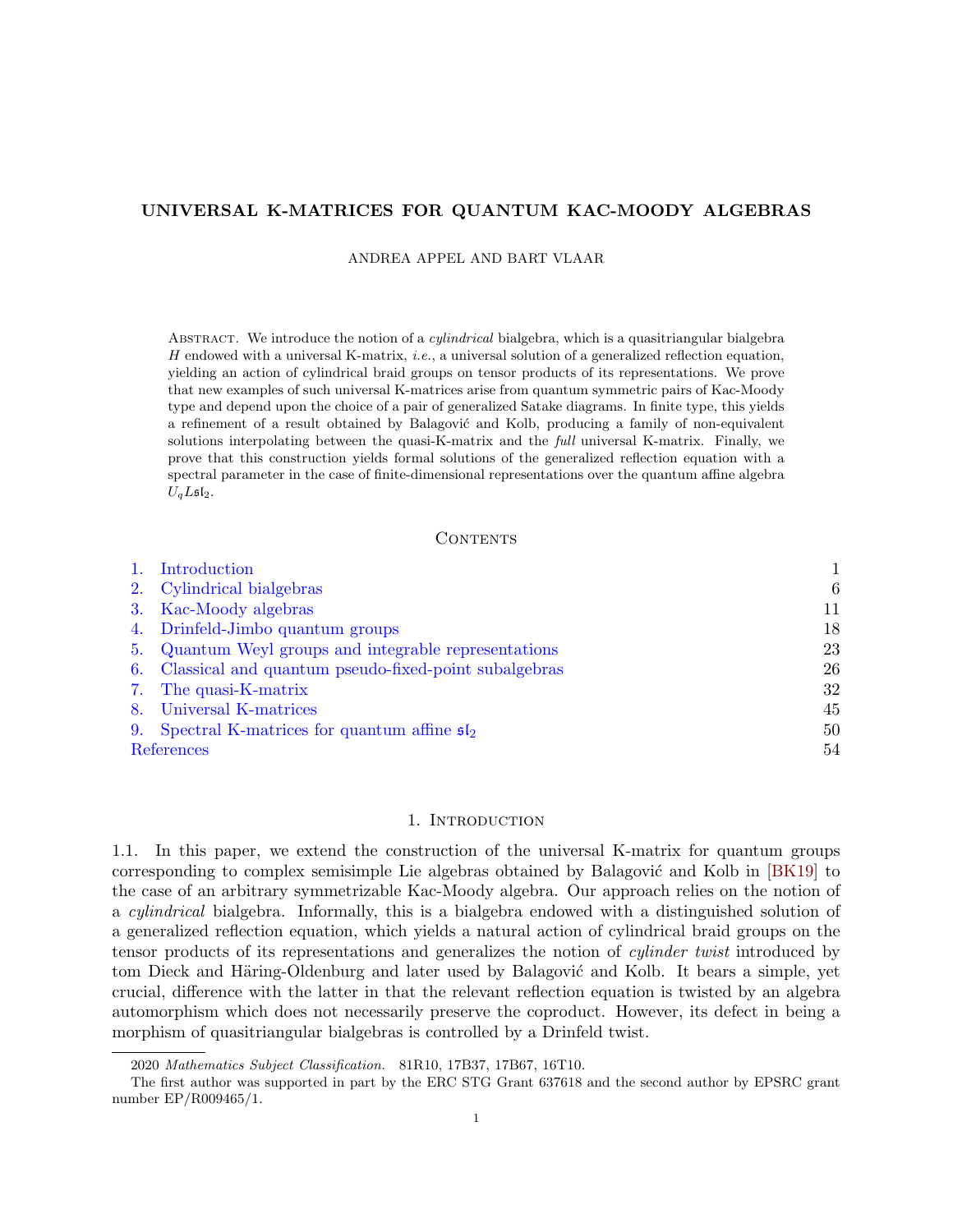This more general framework allows us to construct new examples of universal K-matrices in the context of quantum Kac-Moody algebras. More specifically, given a symmetrizable Kac-Moody algebra g and an additional combinatorial datum (a pair of generalized Satake diagrams), we construct an algebra automorphism  $\psi$  of  $U_q$ **g** and an operator K satisfying the generalized reflection equation

$$
(\psi \otimes \psi)(R_{21}) \cdot (1 \otimes K) \cdot (\psi \otimes \text{id})(R) \cdot (K \otimes 1) = (K \otimes 1) \cdot (\text{id} \otimes \psi)(R_{21}) \cdot (1 \otimes K) \cdot R, \quad (1.1)
$$

where R is the universal R-matrix of  $U_q$ g. In finite type, our construction leads to new examples of non-equivalent universal K-matrices, where the Balagović-Kolb universal K-matrix is recovered as a special case.

1.2. Reflection equations received much attention in the mathematical physics literature from the 1980s onwards, in particular in relation to quantum integrability, see e.g., [\[Ch84,](#page-55-2) [Sk88,](#page-57-0) [KS92,](#page-57-1) [GZ94\]](#page-56-0). In this case, the reflection equation depends on an additional parameter, referred to as the *spectral* parameter. In the most general case, it takes the following form:

$$
R_{21}^{--}(\tfrac{w}{z}) \cdot \mathsf{id} \otimes K(w) \cdot R^{-+}(zw) \cdot K(z) \otimes \mathsf{id} = K(z) \otimes \mathsf{id} \cdot R_{21}^{-+}(zw) \cdot \mathsf{id} \otimes K(w) \cdot R^{++}(\tfrac{w}{z}),
$$

where  $R^{++}(z)$ ,  $R^{-+}(z)$ , and  $R^{--}(z)$  are three, possibly distinct, solutions of a system of Yang-Baxter type equations with a spectral parameter, see  $[Ch92, Egs. (4.12)-(4.14)].$ 

Examples of matrix solutions of the reflection equation have been constucted in the context of finite-dimensional representations of quantum affine algebras and quantum affine symmetric pairs. In this case, the operators  $R^{\pm\pm}(z) = R(z)$  are often assumed to be equal and determined by the action of the universal R-matrix [\[Dr86\]](#page-56-1), thus yielding the standard reflection equation. Moreover,  $K(z)$  is generally obtained as an intertwiner of the form

<span id="page-3-0"></span>
$$
K(z) \colon V(z) \to V(\frac{1}{z})
$$

with respect to a distinguished coideal subalgebra, see e.g.,  $[DG02, DM03, RV16, BTs18]$  $[DG02, DM03, RV16, BTs18]$  $[DG02, DM03, RV16, BTs18]$  $[DG02, DM03, RV16, BTs18]$  $[DG02, DM03, RV16, BTs18]$  $[DG02, DM03, RV16, BTs18]$ . Our construction is tailored to provide a universal solution to this problem in greater generality. Namely, in the case of quantum affine algebras, the universal  $K$ -matrix converges on a finite-dimensional representation V to a formal intertwiner  $K_V(z): V(z) \to V^{\psi}(\frac{1}{z})$  $\frac{1}{z}$ ) and yields a solution of Cherednik's generalized reflection equation. A major advantage of our approach is that, by carefully chosing the automorphism  $\psi$ , the latter reduces to the standard case and our construction recovers many of the previously known solutions. In the last section of this paper, we consider the case of quantum affine  $\mathfrak{sl}_2$ , while the general (untwisted) case is discussed in [\[AV22\]](#page-55-5).

In the rest of this introduction, we review the problem in more detail and outline our main results.

1.3. Let  $\mathfrak g$  be a symmetrizable Kac-Moody algebra and  $U_q\mathfrak g$  the corresponding Drinfeld-Jimbo quantum group [\[Dr85,](#page-56-4) [Ji86,](#page-56-5) [Lus94\]](#page-57-3). It is well-known that  $U_q\mathfrak{g}$  is a non-commutative Hopf algebra, which, up to completion, is equipped with a quasitriangular structure given by the universal Rmatrix  $R$ . The use of completion is made necessary by the fact that  $R$  is defined only on certain tensor products of  $U_q$ **g**-modules, *e.g.*, category  $O$  modules.

The quantum group  $U_q\mathfrak{g}$  is naturally endowed with a family of distinguished subalgebras, which are not Hopf subalgebras, but only (one-sided) coideal subalgebras. Let  $\mathfrak{k} := \mathfrak{g}^{\theta}$  the fixed-point subalgebra of a Lie algebra involution  $\theta$ . In finite type, building on work by Gavrilik and Klimyk [\[GK91\]](#page-56-6) and Koornwinder [\[K93\]](#page-57-4) in special cases, Noumi, Sugitani, and Dijkhuizen [\[NS95,](#page-57-5) [NDS97\]](#page-57-6) and, independently, Letzter [\[Le99,](#page-57-7) [Le02,](#page-57-8) [Le03\]](#page-57-9) proved that the Hopf subalgebra  $U\mathfrak{k} \subseteq U\mathfrak{g}$  is naturally deformed into a coideal subalgebra  $U_q\mathfrak{k} \subseteq U_q\mathfrak{g}$ , which we refer to as a quantum fixed-point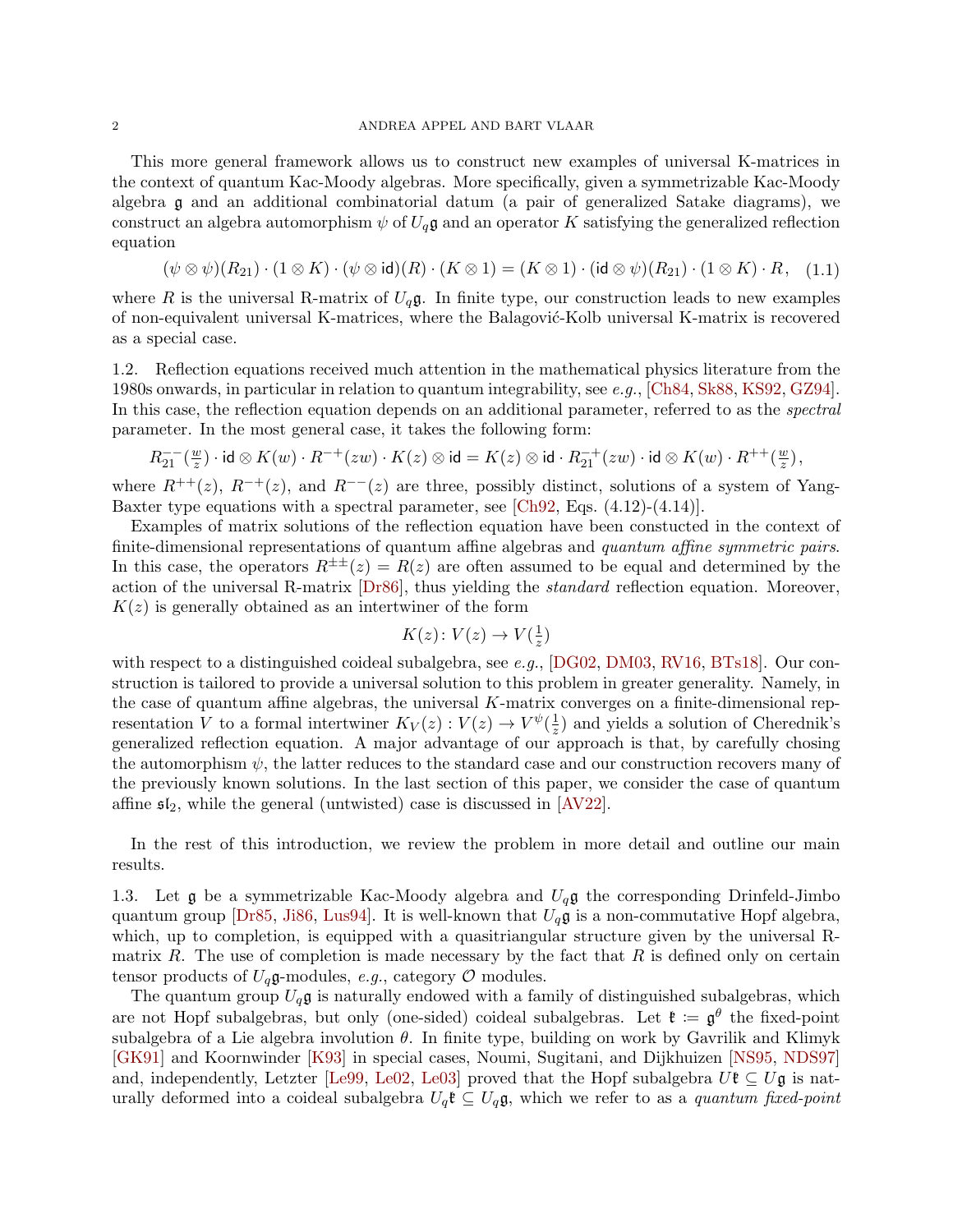coideal subalgebra. For symmetrizable Kac-Moody algebras, the construction of  $U_q$ <sup>t</sup> was obtained by Kolb in [\[Ko14\]](#page-56-7), in the case of  $\theta$  being an automorphism of the second kind<sup>[1](#page-4-0)</sup>.

1.4. For certain quantized fixed-point subalgebras of finite type, Ehrig and Stroppel [\[ES18\]](#page-56-8) and Bao and Wang [\[BW18\]](#page-55-6) developed a coideal analogue of the theory of canonical basis (cf. [\[Kas90,](#page-56-9) [Lus90\]](#page-57-10)). Central in their results is the use of a coideal version of Lusztig's bar involution on  $U_q$ g, *i.e.*, a bar involution on  $U_q$ **t**, which we simply refer to as the *internal* bar involution. This yields a canonical element, which is known as the *quasi-K-matrix*, which intertwines between Lusztig's bar involution and the internal bar involution on  $U_q$ **t** (see in particular [\[BW18,](#page-55-6) Sec. 2.5]). In [\[BK19\]](#page-55-1), Balagović and Kolb extended the construction of the quasi-K-matrix to every quantized fixed-point subalgebra  $U_q$ t of the symmetrizable Kac-Moody algebra  $U_q$ g. In particular, in finite type, this led to the construction of a universal K-matrix.

1.5. The main goal of the present paper is to extend the construction of the universal K-matrix to the case of a symmetrizable Kac-Moody algebra. Note that the formula of the full universal K-matrix in [\[BK19\]](#page-55-1) is not valid for infinite-dimensional Kac-Moody algebras, since it relies on the quantum Weyl group operator corresponding to longest element of the Weyl group, which only exists if g is finite-dimensional. The main property of this operator is to provide a description of the quasi-R-matrix as a multiplicative coboundary (cf.  $[KR90]$  and Eq. [\(5.6\)](#page-27-1)), *i.e.*, it is essentially a half-balance on  $U_q$ g [\[KT09,](#page-57-11) [ST09\]](#page-57-12), and it is crucial in the construction of universal solutions of the reflection equation. There have been various attempts to define this operator for infinite-dimensional Kac-Moody algebras  $(e.g., [Ti10])$  $(e.g., [Ti10])$  $(e.g., [Ti10])$ , but none is suited to our purposes. More importantly, we aim to construct universal K-matrices which specialize to finite-dimensional representations of quantum affine algebras and yield solutions of generalized reflection equations with a spectral parameter. In particular, by restriction, the automorphism  $\psi$  should induce the inversion of the spectral parameter on finite-dimensional representations. This cannot be achieved within the existing framework of cylinder braided subalgebras used in  $|BK19|$ , where  $\psi$  is required to be an automorphism of quasitriangular bialgebras.

1.6. Our proposal is to bypass these obstructions altogether by adopting a new framework, which does not require the use of a global half-balance, while providing a generalization of the notion of cylinder twist. This prompts the definition of *cylindrical bialgebras* (cf. Definition [2.3\)](#page-9-0). Roughly, this is the datum  $(H, R, \psi, J, K)$ , where  $(H, R)$  is a quasitriangular bialgebra,  $\psi : H \to H$  is an algebra automorphism,  $J \in H \otimes H$  a Drinfeld twist such that  $H^{\text{cop}, \psi} = H_J$ , and finally  $K \in H$  is an invertible element satisfying the coproduct identity

$$
\Delta(K) = J^{-1} \cdot (1 \otimes K) \cdot (\psi \otimes \text{id})(R) \cdot (K \otimes 1).
$$

In particular, the datum  $(\psi, J)$ , which we refer to as a *twist pair*, is a twist isomorphism  $H \to H^{\text{cop}, \psi}$ in the terminology used in  $[David]$ . It follows from the coproduct identity that K is indeed a universal K-matrix, as it satisfies the generalized reflection equation [\(1.1\)](#page-3-0). In particular, it yields an action of cylindrical braid groups on tensor products of its representations (cf. Proposition [2.4\)](#page-9-1).

Any automorphism of quasitriangular bialgebras  $\varphi : (H, R) \to (H, R)$  automatically gives rise to the twist pair  $(\varphi, R_{21}^{-1})$ . Therefore, our definition recovers as a special case the notion of cylinder twists from [\[tD98,](#page-56-11) [tDHO98,](#page-56-12) [BK19\]](#page-55-1). We shall refer to this case as a *strongly cylindrical bialgebra*.

<span id="page-4-0"></span><sup>&</sup>lt;sup>1</sup>An automorphism  $\theta: \mathfrak{g} \to \mathfrak{g}$  is of the *second kind* if  $\theta(\mathfrak{b}^+) \cap \mathfrak{b}^+$  is finite-dimensional, where  $\mathfrak{b}^+ \subset \mathfrak{g}$  denotes the positive Borel subalgebra, see e.g., [\[KW92,](#page-57-14) 4.6].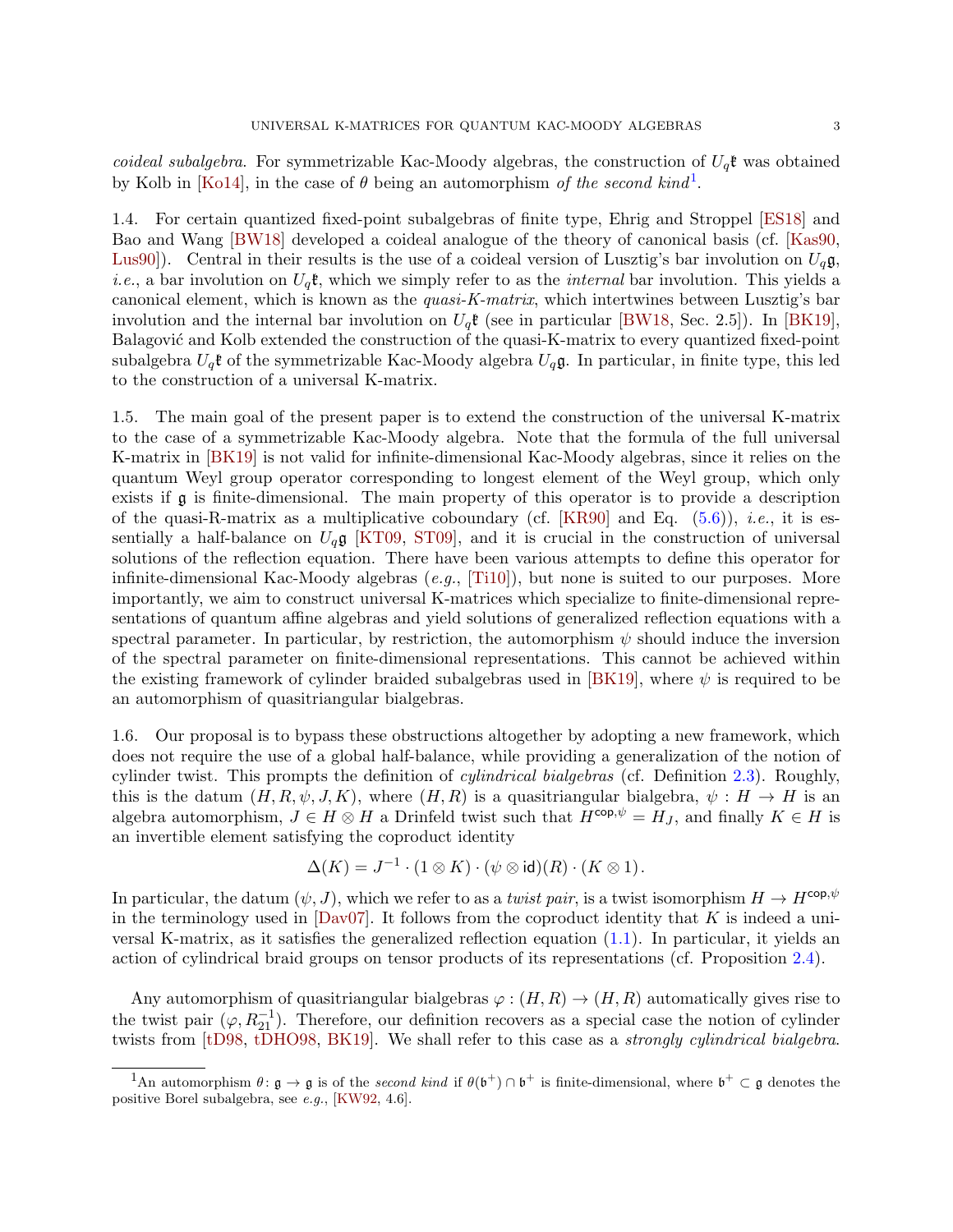Note that, choosing the twist pair  $(\varphi, R)$ , we recover the analogue notion with the opposite convention used e.g., in  $[BZBJ18]$ . More generally, in this framework, we are able to describe a larger pool of operators which naturally appear in representation theory. For instance, the notion of a balance is one of the simplest cases of a cylinder twist, studied in detail in [\[DKM03\]](#page-56-13). In contrast, a half-balance is not a cylinder twist. However, both balances and half-balances are obtained as examples of solutions of generalized reflection equations in the context of cylindrical bialgebras.

1.7. Our main result is the construction of a family of cylindrical structures on  $U_q\mathfrak{g}$  arising from quantum fixed-point coideal subalgebras. In fact, we prove that, given a quantum fixed-point coideal subalgebras  $U_q$ t with generalized Satake diagram  $(X, \tau)$ , there is a natural family of twist pairs  $(\psi_{Y,\eta}, \mathcal{R}_{Y,\eta})$ , indexed by an auxiliary generalized Satake diagram  $(Y, \eta)$ . The Drinfeld twist  $J = \mathcal{R}_{Y,\eta}$  is obtained by a suitable Cartan modification of the parabolic R-matrix corresponding to the subdiagram of finite type Y and allows us to avoid the first obstruction due to the nonexistence of a global half-balance in general. We then adapt the approach of [\[BK19\]](#page-55-1) to this new setting, constructing an operator  $K_{Y,n}$ , which acts on integrable category  $\mathcal{O} U_q$ g-modules as a  $\psi$ twisted  $U_q$ **t**-intertwiner and yields a (topological) cylindrical structure on  $U_q$ **g** (cf. Proposition [8.7](#page-48-0)) and Theorem [8.8\)](#page-49-0).

In finite type, we obtain a refinement of [\[BK19\]](#page-55-1). Suppose  $U_q\mathfrak{g}$  is a quantum group of finite type with Dynkin diagram I and opposition involution  $o_i$  (*i.e.*, diagram automorphism corresponding to the longest element of the Weyl group). Then  $(Y, \eta) = (I, \text{o}I)$  is a Satake diagram. In this case, we recover the universal K-matrix  $K_{I,oj_I}$  obtained by Balagović and Kolb (up to conventions). On the other hand, if  $(Y, \eta) = (X, \tau)$ , then  $K_{X,\tau}$  coincides with quasi-K-matrix (up to a Cartan factor). Therefore, we obtain a discrete family of universal K-matrices interpolating between the Balagović-Kolb universal K-matrix and the quasi-K-matrix.

1.8. The construction of universal K-matrices for Kac-Moody algebras involves a number of additional generalizations and simplifications with respect to the construction given in [\[BK19\]](#page-55-1), which we briefly summarize below. The first two describe the more general setting in which the main results are valid (Proposition [8.7](#page-48-0) and Theorem [8.8\)](#page-49-0).

1.8.1. Quantized pseudo-fixed-point subalgebras. The K-matrix construction of [\[BK19\]](#page-55-1) applies to coideal subalgebras  $U_q$ t which are q-deformed enveloping algebras of fixed-point subalgebras with respect to an involutive automorphism of g. In [\[RV20\]](#page-57-15) this construction was extended to more general subalgebras of g, called pseudo-fixed-point subalgebras and defined in terms of generalized Satake diagrams (see also [\[RV21\]](#page-57-16)). Note that in this setting the description of the automorphism of g and its quantization is somewhat simpler, as one no longer needs to keep track of the correction given by a multiplicative character of the root lattice with values in  $\{\pm 1\}$  (see Section [6.3\)](#page-28-0). Our construction of universal K-matrices is presented in this more general setting.

1.8.2. The quasi-K-matrix and parameter constraints. In [\[BK19\]](#page-55-1), the parameters involved in the definition of  $U_q$ **t** are assumed to be invariant under a particular diagram automorphism (cf. [\[BK19,](#page-55-1) Eq.  $(7.4)-(7.5)$ ]. In our approach we do not need this assumption. Additional constraints on the parameters are imposed in [\[BK19,](#page-55-1) Sec. 5.4] in order to guarantee the existence of an internal bar involution on  $U_q$ g. The latter is indeed a crucial ingredient in the construction of the quasi-Kmatrix given in [\[BK19\]](#page-55-1). In this paper, we provide a construction of the quasi-K-matrix, which does not rely on the internal bar involution and therefore applies to a larger class of coideal subalgebras. Moreover, as later observed by Kolb in [\[Ko21\]](#page-56-14), this construction of the quasi-K-matrix can be used to *define* the internal bar involution. We obtain this generalization by directly extending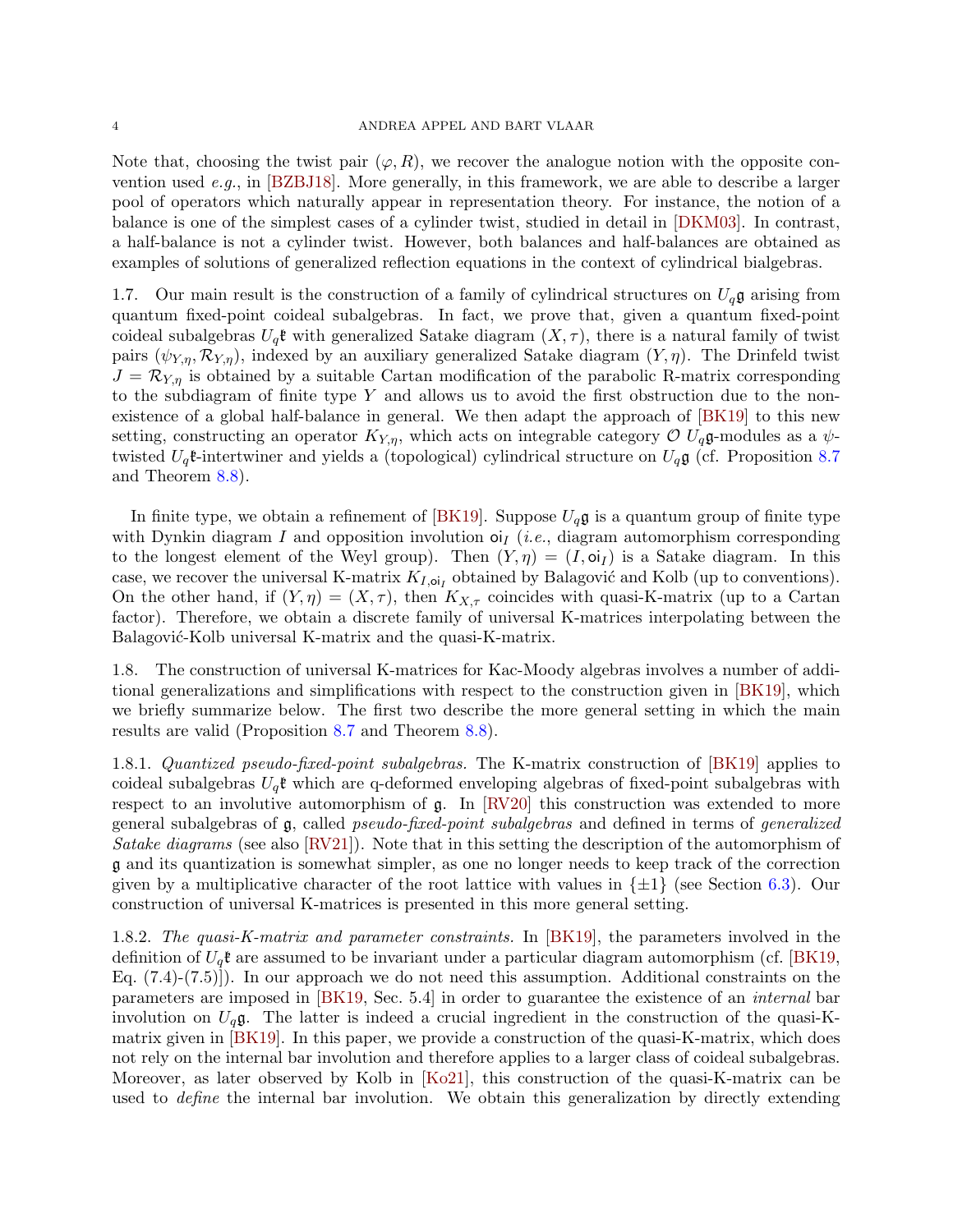the arguments in [\[BK19,](#page-55-1) Sec. 6], making use of the fundamental lemma of quantum symmetric pairs [\[BW21,](#page-55-9) Thm. 4.1] and of the simplification discussed in [\[DK19,](#page-56-15) Sec. 3.5]. Note that in the quasi-split case an alternative construction of a (weakly) universal K-matrix without parameter constaints was given in [\[KY20\]](#page-57-17).

1.8.3. Coproduct identity. Beyond the quasi-K-matrix, the formula for the universal K-matrix given by Balagović and Kolb involves the quantum Weyl group operators<sup>[2](#page-6-0)</sup> and a correcting factor in a completion of the quantum deformed Cartan subalgebra, see [\[BK19,](#page-55-1) Eq. (8.1)]. This makes the computation of the coproduct identity of the universal K-matrix rather compicated, see [\[BK19,](#page-55-1) Sec. 8-9, Thm. 9.5]. Following [\[KT09\]](#page-57-11), we introduce Cartan-modified quantum Weyl group operators, whose Cartan correction depends upon the choice of a generalized Satake diagram. These can be thought of as modified diagrammatic half-balances (see Sec. [5.5\)](#page-27-2) and yield universal K-matrices whose coproduct identity is easier to compute.

1.8.4. Intertwining equation. The quasi-K-matrix constructed in Sec. [7](#page-33-0) is related to the original one via Lusztig's bar involution. This simple, and yet subtle, difference allows us to straightforwardly derive the intertwining equation of the standard K-matrix from those of its factors. Note that this is in contrast with the proof of the intertwining equation in [\[BK19,](#page-55-1) Thm. 7.5], which does not directly use the intertwining equation of the quasi-K-matrix [\[BK19,](#page-55-1) Prop. 6.1]. Moreover, if  $\ell$  is a fixed-point subalgebra, it becomes clear that at  $q = 1$  the standard K-matrix reduces to an element of the centralizer of  $U\mathfrak{k}$  in a completion of  $U\mathfrak{g}$ .

1.9. Outline. In Section [2,](#page-7-0) we introduce the notions of twist pair and cylindrical bialgebra (Definition [2.3\)](#page-9-0). This more general framework is first described in purely algebraic terms. We then rely on the usual Tannakian formalism to extend it to topological bialgebras. In Section [3,](#page-12-0) we recall several facts about symmetrizable Kac-Moody algebras and their automorphism groups. In particular, we recall the definition of *framed realizations compatible with a diagram automorphism* and we prove that such realizations do not always exist, providing a necessary and sufficient condition in the corank one case (Proposition [3.2\)](#page-18-0). In Section [4,](#page-19-0) we review the basic theory of Drinfeld-Jimbo quantum groups, their category  $\mathcal O$  representations, and the universal R-matrix. In particular, we describe a factorization of the quasi-R-matrix with respect to a subdiagram of arbitrary type (Proposition [4.3\)](#page-24-1). In Section [5,](#page-24-0) we recall the definition of the quantum Weyl group operators on integrable representations and their basic properties. In Section [6,](#page-27-0) we consider classical and quantum pseudo-fixed-point subalgebras, combinatorially described in terms of generalized Satake diagrams (Definition [6.11\)](#page-32-0). The corresponding quantum *pseudo*-involutions are defined in terms of modified diagrammatic half-balances (cf. Section [6.5\)](#page-30-0). In Section [7,](#page-33-0) we revisit and generalize the construction of the quasi-K-matrix (Theorem [7.3\)](#page-36-0). In Section [8](#page-46-0) we modify the quasi-K-matrix with the multiplicative difference of two modified diagrammatic half-balances corresponding to a pair of generalized Satake diagrams. This leads to a family of solutions of the generalized reflection equation, inducing on  $U_q$ **g** a cylindrical structure with respect to which  $U_q$ **t** is a cylindrically invariant coideal subalgebra (Theorems [8.5](#page-47-0) and [8.8\)](#page-49-0). In Section [9,](#page-51-0) we briefly discuss the application of our constructions to the case of quantum symmetric pairs for the quantum loop algebra  $U_qL\mathfrak{sl}_2$ , showing that universal K-matrices constructed in Section [8](#page-46-0) give rise to formal solutions of a generalized reflection equation with a spectral parameter.

<span id="page-6-0"></span><sup>&</sup>lt;sup>2</sup>That is, the braid group operators constructed in e.g., [\[Lus94,](#page-57-3) Ch. 5] and given in terms of q-deformed triple exponentials.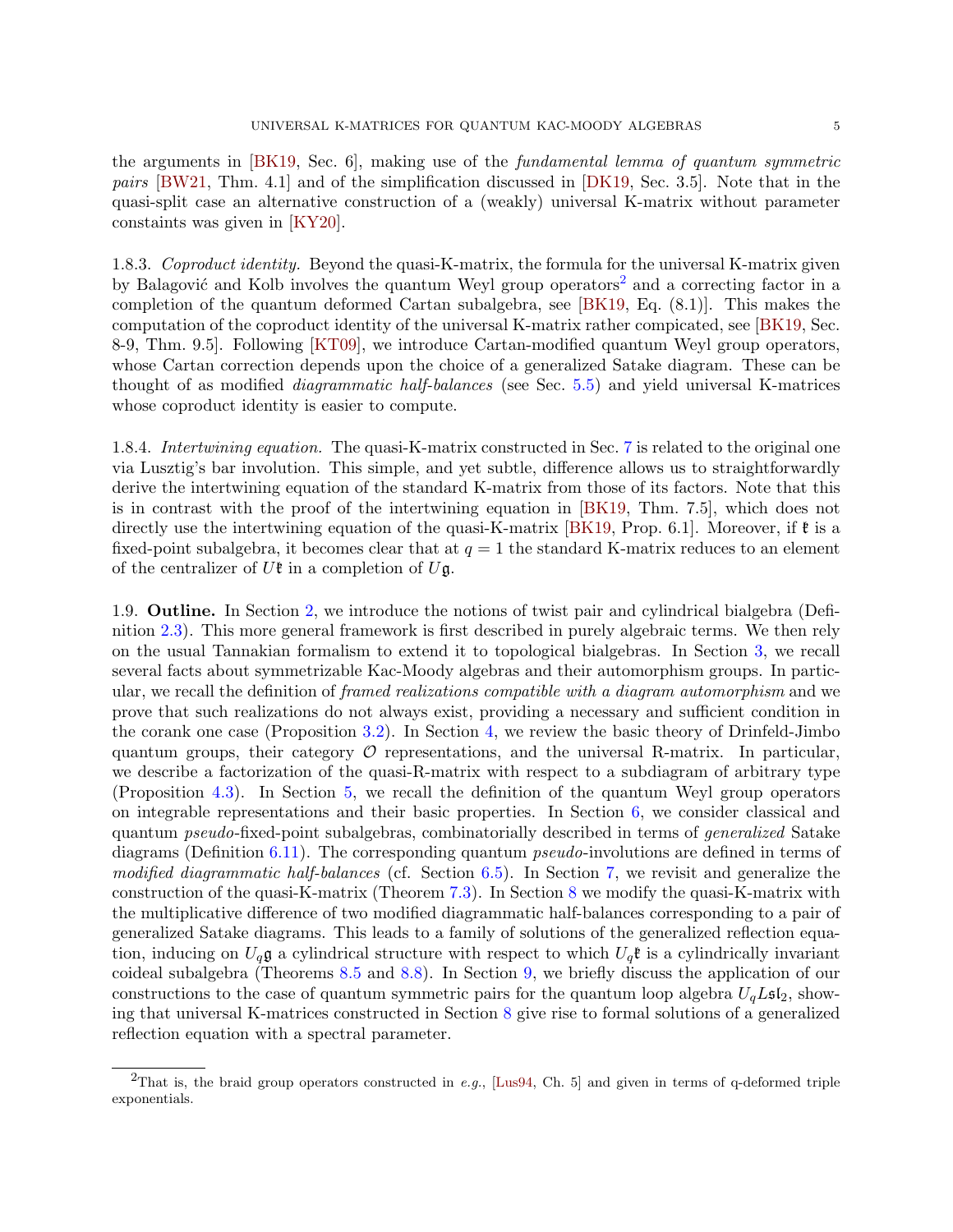1.10. **Acknowledgements.** The authors would like to thank Martina Balagović, Ivan Cherednik, Anastasia Doikou, Pavel Etingof, Sachin Gautam, David Jordan, Stefan Kolb, Vidas Regelskis, Nicolai Reshetikhin, Jasper Stokman, Valerio Toledano Laredo, Tim Weelinck, and Robert Weston for useful comments and discussions.

#### 2. Cylindrical bialgebras

<span id="page-7-0"></span>In this section, we introduce the notion of a *cylindrical* bialgebra, which is roughly a quasitriangular bialgebra H together with an action of the cylindrical braid group on its representations. The main ingredient is a distinguished solution of a generalized reflection equation which depends upon the choice of an algebra automorphism  $\psi : H \to H$  (a twisting operator) whose defect in being a morphism from H to  $H^{\text{cop}}$  is controlled by a Drinfeld twist. As a special case, we recover the notion of balanced and half-balanced bialgebras [\[KT09,](#page-57-11) [ST09\]](#page-57-12), and that of cylinder-braided bialgebras as they appeared in [\[tD98,](#page-56-11) [tDHO98,](#page-56-12) [BK19\]](#page-55-1) (see also [\[DKM03,](#page-56-13) [Enr04,](#page-56-16) [Bro12\]](#page-55-10)). This more general framework shall be used in Section [8](#page-46-0) to describe the representations of the cylindrical braid group arising from quantum Kac-Moody algebras.

<span id="page-7-4"></span>2.1. Quasitriangular bialgebras. Recall that by  $[Dr90a]$  a quasitriangular bialgebra is a pair  $(H, R)$  where H is a bialgebra (over a base field F) and R is an element of  $(H \otimes H)^{\times}$ , called universal R-matrix, such that

$$
R \Delta(x) = \Delta^{\text{op}}(x) R \qquad \text{for all } x \in H,
$$
\n(2.1)

$$
(\Delta \otimes \mathrm{id})(R) = R_{13}R_{23}, \qquad (\mathrm{id} \otimes \Delta)(R) = R_{13}R_{12}. \tag{2.2}
$$

where  $\Delta$  denotes the coproduct and  $\Delta^{op} = (12) \circ \Delta$  the opposite coproduct. Note that, if  $(H, R)$ is a quasitriangular bialgebra and  $\epsilon$  is the counit of H, then

<span id="page-7-5"></span><span id="page-7-2"></span><span id="page-7-1"></span>
$$
(\varepsilon \otimes \mathsf{id})(R) = 1 = (\mathsf{id} \otimes \varepsilon)(R). \tag{2.3}
$$

Moreover,  $(H, R_{21}^{-1})$  and  $(H^{cop}, R_{21})$  are also quasitriangular bialgebras, where  $H^{cop}$  denotes the co-opposite bialgebra, obtained from H by replacing  $\Delta$  by  $\Delta^{op}$  and leaving the other structure maps as they are. From  $(2.1)$  and either coproduct formula in  $(2.2)$  it follows that R is a solution of the Yang-Baxter equation

$$
R_{12}R_{13}R_{23} = R_{12}(\Delta \otimes \text{id})(R) = (\Delta^{\text{op}} \otimes \text{id})(R)R_{12} = R_{23}R_{13}R_{12}
$$

and thus it induces a representation of the standard braid groups on the tensor powers of H. Namely, let  $\Delta^{(n)}: H \to \overline{H}^{\otimes n}$  for  $n \in \mathbb{Z}_{\geq 1}$  be the *iterated* coproducts defined by setting

$$
\Delta^{(1)} \coloneqq \mathsf{id}_H \qquad \text{and} \qquad \Delta^{(n)} \coloneqq (\Delta \otimes \mathsf{id}^{\otimes (n-2)}) \circ \Delta^{(n-1)} \qquad (n > 1).
$$

In particular,  $\Delta^{(2)} = \Delta$ . Note that  $\Delta^{(n)}$  yields a natural action of H on  $H^{\otimes n}$  given by

<span id="page-7-3"></span>
$$
x\cdot (h_1\otimes \cdots \otimes h_n)=\Delta^{(n)}(x)(h_1\otimes \cdots \otimes h_n).
$$

Let  $\mathcal{B}_n$  be the braid group of n strands in the plane, presented on the generators  $S_1, \ldots, S_{n-1}$ subject to the Artin relations

$$
S_i \cdot S_{i+1} \cdot S_i = S_{i+1} \cdot S_i \cdot S_{i+1} \quad \text{and} \quad S_i \cdot S_j = S_j \cdot S_i \tag{2.4}
$$

for any  $i = 1, ..., n - 2$  and  $|i - j| > 1$ , respectively. For any  $n \in \mathbb{Z}_{\geqslant 2}$ , the assignment

$$
\mu_R^n(S_i) = (i i + 1) \circ R_{i,i+1}, \qquad i \in \{1, \ldots, n-1\},\
$$

where  $R_{i,i+1}$  is shorthand for left multiplication by  $R_{i,i+1}$ , defines a morphism of groups  $\mu_R^n : \mathcal{B}_n \to$ Aut<sub>H</sub>( $H^{\otimes n}$ ), *i.e.*, an action of  $\mathcal{B}_n$  on  $H^{\otimes n}$  which commutes with the action of H.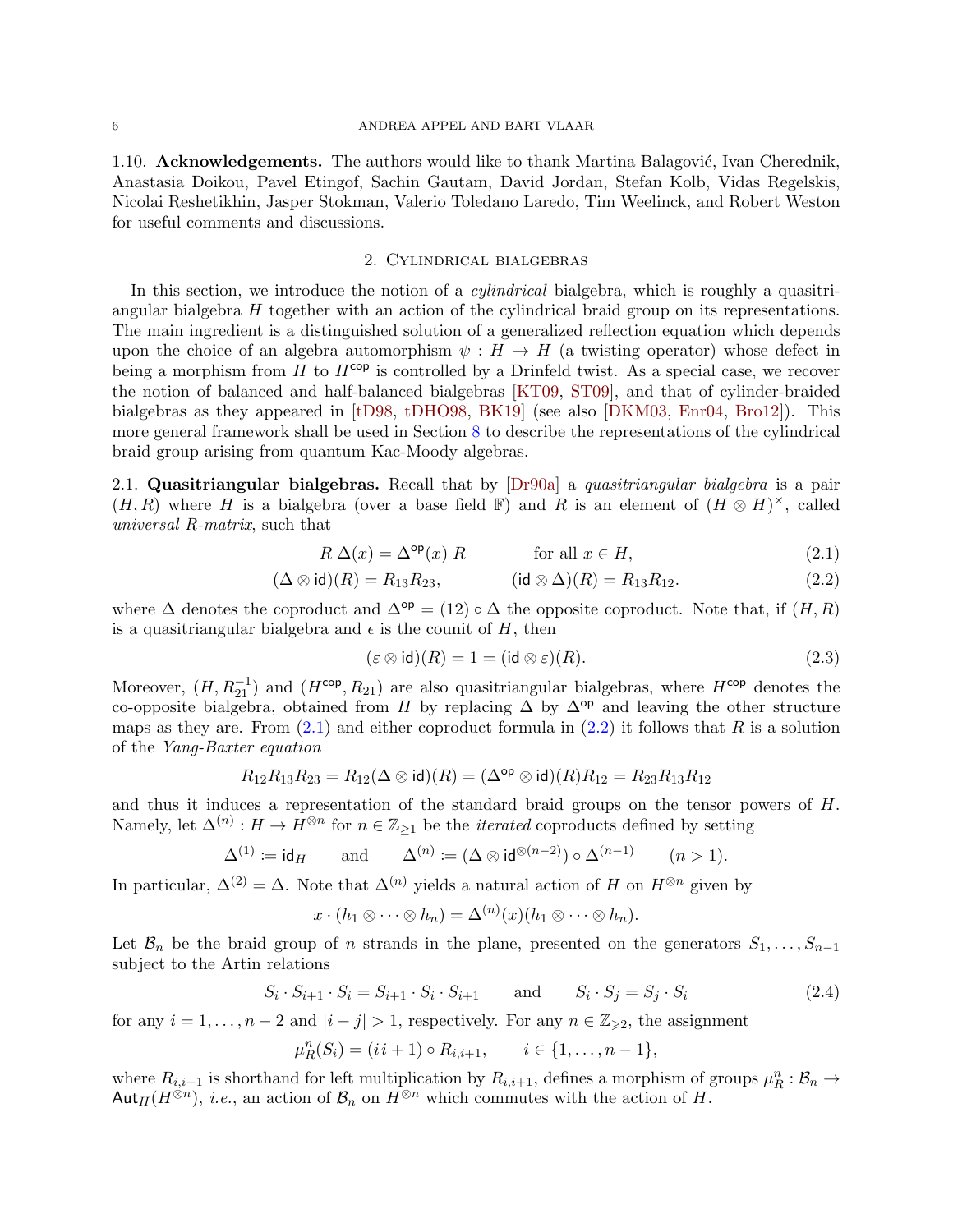<span id="page-8-1"></span>2.2. Artin-Tits groups. The braid group  $\mathcal{B}_n$  is the Artin-Tits group corresponding to the Coxeter group  $S_n$ . It is well-known that Artin-Tits group have a combinatorial description in terms of labelled diagrams, where a diagram is an undirected graph  $\mathbb D$  with no multiple edges or loops and a labelling m on D is the assignment of an integer  $m_{ij} \in \{2, 3, \ldots, \infty\}$  to any pair i, j of distinct vertices of D such that

 $m_{ij} = m_{ji}$  and  $m_{ij} = 2$  if and only if i and j are not joined by an edge.

By [\[BS72,](#page-55-11) [Del72\]](#page-56-18), the Artin-Tits group corresponding to a diagram  $\mathbb D$  with labelling  $m$  is the group  $\mathcal{B}_{\mathbb{D},m}$  with generators  $S_i$ , where i runs through the vertices of  $\mathbb{D}$ , and relations

<span id="page-8-2"></span>
$$
\underbrace{S_i \cdot S_j \cdot S_i \cdot \cdots}_{m_{ij}} = \underbrace{S_j \cdot S_i \cdot S_j \cdot \cdots}_{m_{ij}} \tag{2.5}
$$

For  $n \in \mathbb{Z}_{\geqslant 2}$ , consider the Coxeter-Dynkin diagram  $\mathbb{D} = A_{n-1}$  with the following (standard) labelling: the vertex set is  $\{1, 2, \ldots, n-1\}$  with  $m_{ij} = 3$  if  $|i-j| = 1$  and  $m_{ij} = 2$  otherwise. The corresponding braid group  $\mathcal{B}_{\mathbb{D},m}$  coincides with  $\mathcal{B}_n$ , see [\(2.4\)](#page-7-3). The diagram  $\mathbb{D} = \mathsf{B}_n$  arises as an extension of  $A_{n-1}$  by including a vertex 0 with additional labelling datum  $m_{01} = m_{10} = 4$ and  $m_{0i} = m_{i0} = 0$  if  $i > 0$ . The corresponding braid group  $\mathcal{B}_{\mathbb{D},m}$  is presented on the generators  $S_0, S_1, \ldots, S_{n-1}$  subject to the relations  $(2.4)$  and

<span id="page-8-0"></span>
$$
S_0 \cdot S_1 \cdot S_0 \cdot S_1 = S_1 \cdot S_0 \cdot S_1 \cdot S_0 \tag{2.6}
$$

Moreover, it contains an isomorphic copy of  $\mathcal{B}_{A_{n-1}}$  and identifies with the group  $\mathcal{B}_n^{\text{cyl}}$  of *cylindrical* braids (such topological interpretations of Artin-Tits groups of finite type were given in general in [\[Bri71\]](#page-55-12)). We are interested in producing representations of cylindrical braid groups  $\mathcal{B}_n^{\text{cyl}}$  in terms of suitable bialgebras as in Section [2.1.](#page-7-4)

2.3. Drinfeld twists. A *Drinfeld twist* of a bialgebra H is an element  $J \in (H \otimes H)^{\times}$  satisfying the normalization  $(\varepsilon \otimes id)(J) = 1 = (id \otimes \varepsilon)(J)$  and the *cocycle identity* 

$$
(J \otimes 1) \cdot (\Delta \otimes \mathrm{id})(J) = (1 \otimes J) \cdot (\mathrm{id} \otimes \Delta)(J)
$$

Drinfeld twists allow us to modify the quasitriangular structure of  $(H, R)$ . Indeed, given a Drinfeld twist J, one obtains a new quasitriangular bialgebra  $(H_J, R_J)$  where  $H_J$  is the bialgebra H with  $\Delta$  replaced by the twisted coproduct  $\Delta_J$  defined by

$$
\Delta_J(x) = J \cdot \Delta(x) \cdot J^{-1} \qquad x \in H
$$

and with the other structure maps unchanged; furthermore the twisted R-matrix is given by

$$
R_J \coloneqq J_{21} \cdot R \cdot J^{-1}.
$$

If  $J'$  is a Drinfeld twist for H and J is a Drinfeld twist for  $H_{J'}$ , then  $J \cdot J'$  is a Drinfeld twist for H satisfying  $H_{J \cdot J'} = (H_{J'})_J$  and  $R_{J \cdot J'} = (R_{J'})_J$ . In general, H and  $H_J$  are not isomorphic bialgebras. However, they give rise to isomorphic braid group representations as  $\mu_{H_J,R_J}^n = \text{Ad}(J^{(n)}) \circ \mu_{H,R}^n$ where Ad denotes the conjugation the element and  $J^{(n)}$  is defined recursively by

$$
J^{(2)} := J
$$
 and  $J^{(n)} := (J^{(n-1)} \otimes 1) \cdot (\Delta^{(n-1)} \otimes \text{id})(J)$   $(n > 2).$ 

New Drinfeld twists can be obtained by gauging (see e.g., [\[ATL19a\]](#page-55-13)).

Remark 2.1. One checks immediately that the Yang-Baxter equation for a quasitriangular bialgebra  $(H, R)$  coincides with the cocycle identity for the R-matrix. Thus, the R-matrix  $R \in H \otimes H$  is a Drinfeld twist and  $(H_R, R_R) = (H^{\text{cop}}, R_{21})$ . Hence  $(H_{R_{21}R}, R_{R_{21}R}) = (H, R)$ , that is,  $R_{21}R \in H \otimes H$ is an  $(H, R)$ -invariant Drinfeld twist.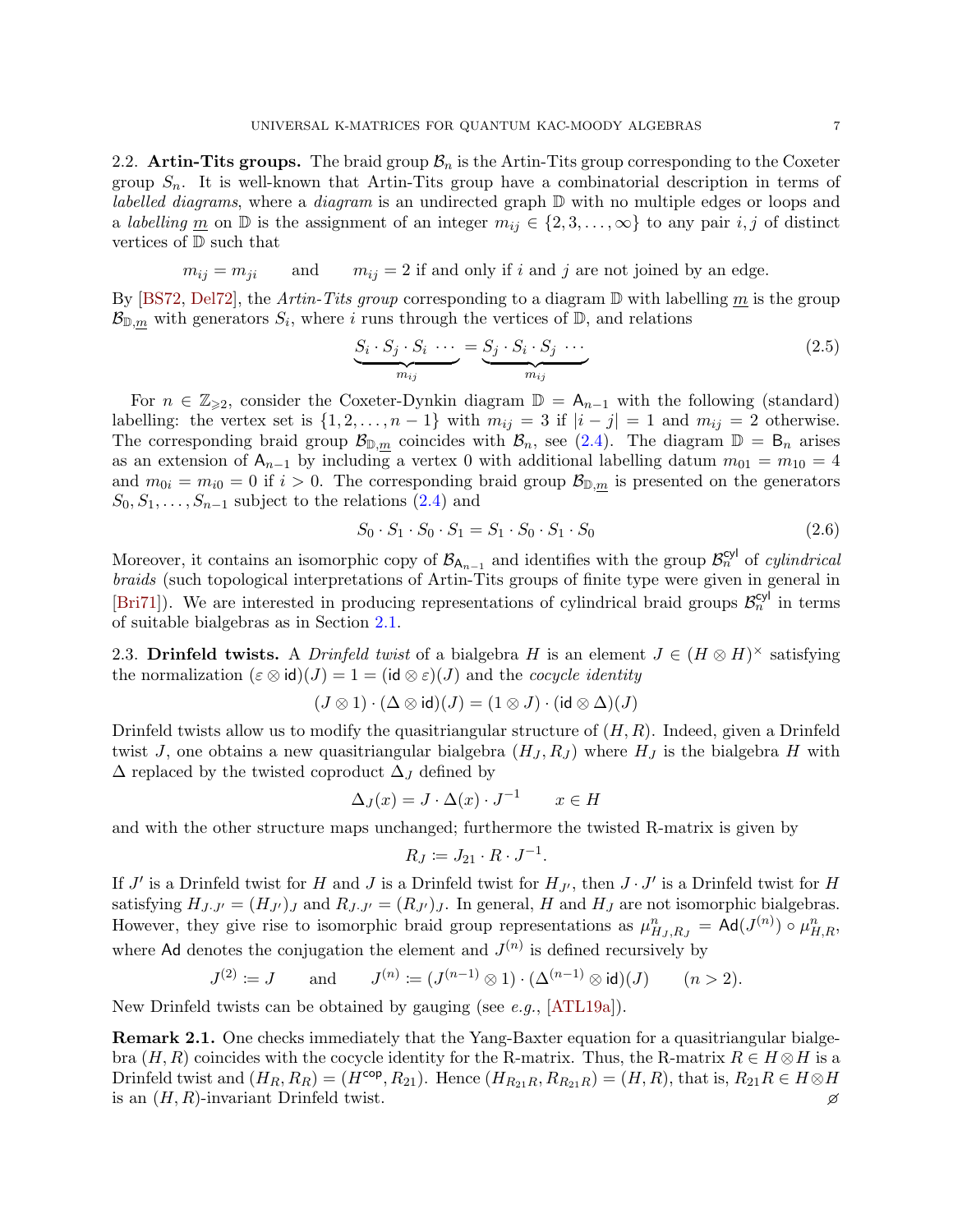2.4. Twist pairs. Let  $(H, R)$  be a quasitriangular bialgebra and  $\psi : H \to H$  an algebra automorphism. The  $\psi$ -twisting of  $(H, R)$  is the quasitriangular bialgebra  $(H^{\psi}, R^{\psi\psi})$  obtained from  $(H, R)$ by pullback through  $\psi$ , *i.e.*,  $H^{\psi}$  is the bialgebra with modified coproduct and counit:

$$
\Delta^{\psi} \coloneqq (\psi \otimes \psi) \circ \Delta \circ \psi^{-1}, \qquad \epsilon^{\psi} \coloneqq \epsilon \circ \psi^{-1}
$$

and the modified universal R-matrix given by  $R^{\psi\psi} := (\psi \otimes \psi)(R)$ . Note that, by construction,  $\psi$  is an isomorphism of quasitriangular bialgebras  $(H, R) \to (H^{\psi}, R^{\psi\psi}).$ 

<span id="page-9-5"></span>**Definition 2.2.** Let  $(H, R)$  be a quasitriangular bialgebra. A twist pair  $(\psi, J)$  is the datum of an algebra automorphism  $\psi : H \to H$  and a Drinfeld twist  $J \in H \otimes H$  such that  $H^{\text{cop}, \psi} = H_J$ , *i.e.*,

$$
\Delta^{\mathsf{op}, \psi} = \mathsf{Ad}(J) \circ \Delta, \qquad \epsilon^{\psi} = \epsilon, \qquad \text{and} \qquad R^{\psi\psi}_{21} = J_{21} \cdot R \cdot J^{-1}.
$$

Note that, in the terminology of  $[Day07, Sec. 2.1], (\psi, J)$  is a twist homomorphism of quasitriangular bialgebras  $H \to H^{\text{cop}, \psi}$ .

2.5. Cylindrical bialgebras. We now introduce a class of bialgebras which naturally give rise to representations of cylindrical braid groups, in analogy with the case of quasitriangular bialgebras and braid groups of type A.

<span id="page-9-0"></span>**Definition 2.3.** Let  $(H, R)$  be a quasitriangular bialgebra.

(i) We say that  $(H, R)$  is *cylindrical* if there exists a twist pair  $(\psi, J)$  and an element  $K \in H^{\times}$ , called a universal K-matrix, such that the following coproduct identity holds

 $\Delta(K) = J^{-1} \cdot (1 \otimes K) \cdot (\psi \otimes \text{id})(R) \cdot (K \otimes 1)$  (2.7)

(ii) A subalgebra  $B \subseteq H$  is said to be *cylindrically invariant* if

<span id="page-9-4"></span><span id="page-9-3"></span>
$$
K \cdot b = \psi(b) \cdot K \tag{2.8}
$$

for all  $b \in B$ .

We shall prove that any cylindrical bialgebra  $H$  gives rise to a representation of the cylindrical braid group  $\mathcal{B}_n^{\text{cyl}}$  on  $H^{\otimes n}$ . More precisely, the action of  $\mathcal{B}_n^{\text{cyl}}$  extends the action of  $\mathcal{B}_n$  given by the R-matrix and it is therefore determined by the K-matrix. Whenever the subalgebra  $B$  is a right coideal, i.e.

<span id="page-9-2"></span>
$$
\Delta(B)\subseteq B\otimes H,
$$

it allows us to describe this action internally, that is, in terms of B-intertwiners.

<span id="page-9-1"></span>**Proposition 2.4.** Let  $(H, R, \psi, J, K)$  be a cylindrical bialgebra.

(i) The  $(\psi, J)$ -twisted K-matrix  $K \in H$  satisfies the generalized reflection equation

$$
(K \otimes 1) \cdot (R^{\psi})_{21} \cdot (1 \otimes K) \cdot R = R_{21}^{\psi\psi} \cdot (1 \otimes K) \cdot R^{\psi} \cdot (K \otimes 1)
$$
\n
$$
(2.9)
$$

where 
$$
R^{\psi} := (\psi \otimes \text{id})(R)
$$
.

(ii) Let  $B \subseteq H$  be a cylindrically invariant coideal subalgebra. There is a canonical morphism of groups  $\mu_{R,K}^n : \mathcal{B}_n^{\text{cyl}} \to \text{Aut}_B(H^{\otimes n})$  given by the assignment

$$
\mu_{R,K}^n(S_0)=(\psi^{-1}\otimes \mathrm{id}_H^{n-1})\circ (K\otimes 1^{\otimes n-1})\qquad \text{and} \qquad \mu_{R,K}^n(S_i)=(ii+1)\circ R_{i,i+1}.
$$

*Proof.* (i) It is enough to observe that, since  $R \cdot \Delta(K) \cdot R^{-1} = \Delta^{\mathsf{op}}(K)$ , one has

$$
R \cdot J^{-1} \cdot (1 \otimes K) \cdot R^{\psi} \cdot (K \otimes 1) = J_{21}^{-1} \cdot (K \otimes 1) \cdot (R^{\psi})_{21} \cdot (1 \otimes K) \cdot R
$$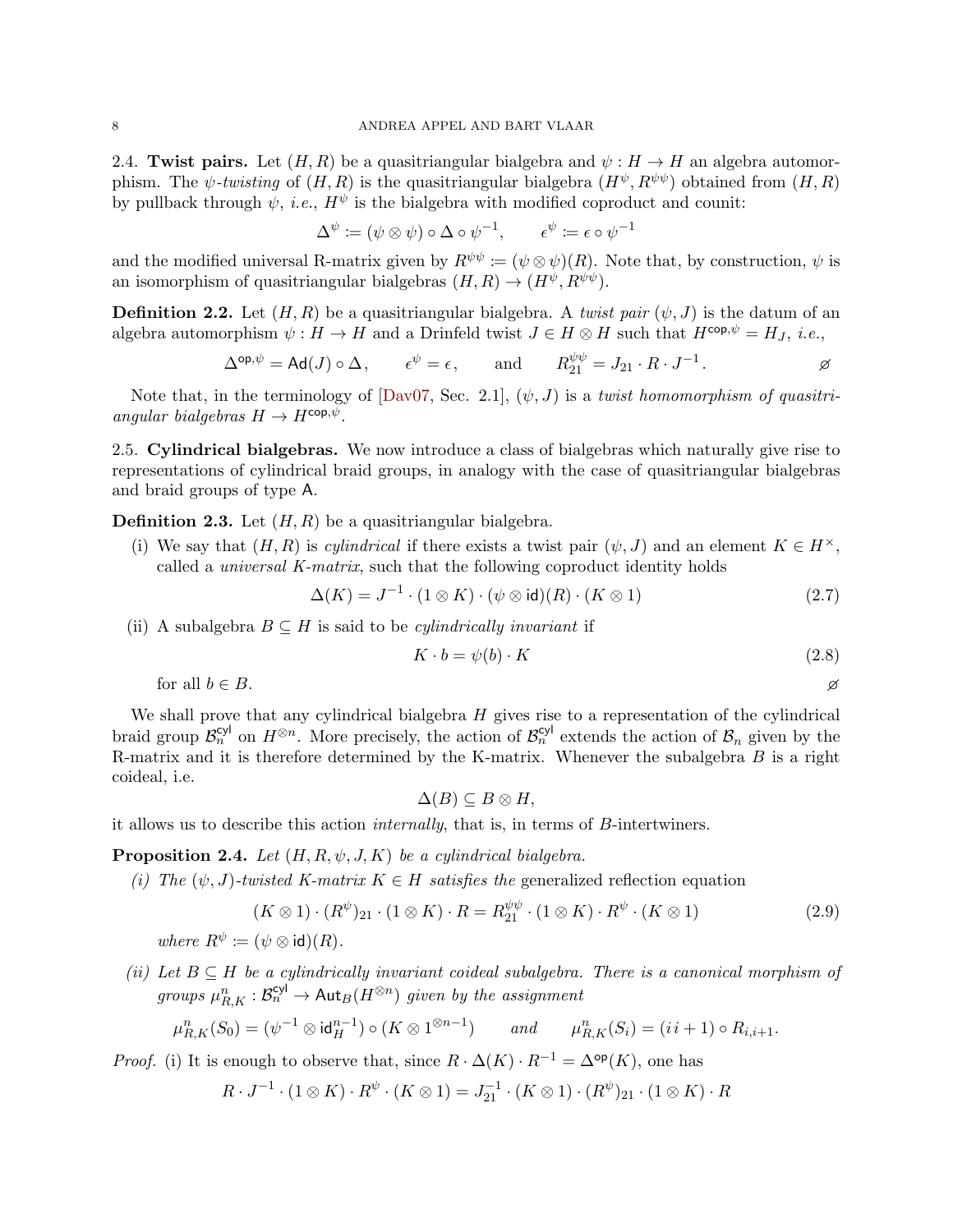Then [\(2.9\)](#page-9-2) follows from  $(\psi \otimes \psi)(R_{21}) = J_{21} \cdot R \cdot J^{-1}$ .

(ii) We have to show that  $\mu_{R,K}^n$  preserves the four-term relation [\(2.6\)](#page-8-0). We may assume  $n = 2$ . Set  $\mu_{R,K} \coloneqq \mu_{R,K}^2$ . Then, we have

$$
\mu_{R,K}(S_0) \circ \mu_{R,K}(S_1) \circ \mu_{R,K}(S_0) \circ \mu_{R,K}(S_1) =
$$
  
=  $(\psi \otimes \psi)^{-1} \circ ((K \otimes 1) \cdot (R^{\psi})_{21} \cdot (1 \otimes K) \cdot R)$   
=  $(\psi \otimes \psi)^{-1} \circ (R_{21}^{\psi\psi} \cdot (1 \otimes K) \cdot R^{\psi} \cdot (K \otimes 1))$   
=  $\mu_{R,K}(S_1) \circ \mu_{R,K}(S_0) \circ \mu_{R,K}(S_1) \circ \mu_{R,K}(S_0)$ 

where the second identity is the generalized reflection equation  $(2.9)$ . The result follows.  $\Box$ 

2.6. The trivial example. It is important to observe that the representations of  $\mathcal{B}_n^{\text{cyl}}$  arising from cylindrical bialgebras are in general genuinely cylindrical in that they cannot be recovered by the inclusion  $\mathcal{B}_n^{\text{cyl}} \subset \mathcal{B}_{n+1}$ . Indeed,  $\mathcal{B}_n^{\text{cyl}}$  identifies with the subgroup of braids on  $n+1$  strands which fix a distinguished strand, mapping  $S_i \mapsto S_{i+1}$  if  $i \neq 0$  and  $S_0 \mapsto S_1^2$ . Therefore, if  $(H, R)$  is a quasitriangular bialgebra, we obtain an H-invariant action of  $\mathcal{B}_n^{\text{cyl}}$  on  $H^{\otimes (n+1)}$ 

$$
\widetilde{\mu}_R^{n+1} : \mathcal{B}_n^{\text{cyl}} \to \text{Aut}_H(H^{\otimes (n+1)})
$$

which is the restriction of  $\mu_R^{n+1}$  $\tilde{R}^{n+1}$  and therefore it is given by  $\tilde{\mu}_R^{n+1}$ <br>ion  $\overline{\mu}_R^{n+1}$  on the submass  $H^{\otimes n}$  $R^{n+1}(S_0) = R_{21}R$ . Clearly, this can be further restricted to an action  $\overline{\mu}_R^{n+1}$  $R^{n+1}$  on the subspace  $H^{\otimes n} = 1 \otimes H^{\otimes n} \subset H^{\otimes (n+1)}$ , relying on the projection  $\varepsilon \otimes \mathsf{id}^{\otimes n} : H^{\otimes (n+1)} \to H^{\otimes n}$  given by the counit. By  $(2.3)$  the result is quite uninteresting as one gets  $\overline{\mu}_R^{n+1}$  $R^{n+1}(S_0) = (\varepsilon \otimes id)(R_{21}R) = 1$ . This shows that any quasitriangular bialgebra  $(H, R)$ is endowed with a *trivial* cylindrical structure given by  $\psi = id_H$ ,  $J = R$ , and  $K = 1$ . There are on the other hand many non-trivial examples as we describe below.

<span id="page-10-0"></span>2.7. Balanced and half-balanced bialgebras. By [\[KT09,](#page-57-11) [ST09\]](#page-57-12), a quasitriangular bialgebra  $(H, R)$  is

- (i) balanced if there exists an element  $b \in H^{\times}$ , called balance, such that  $b \in Z(H)$  and  $\Delta(b) =$  $(b \otimes b)R_{21}R;$
- (ii) half-balanced if there exists an element  $h \in H^{\times}$  called half-balance, such that  $h^2 \in Z(H)$  and  $\Delta(h) = (h \otimes h)R.$

Note that, if h is a half-balance, then  $h^2$  is a balance, since  $R\Delta(h)R^{-1} = \Delta^{op}(h)$  and  $R(h \otimes h) =$  $(h \otimes h)R_{21}$ . Balances and half-balances are examples of universal K-matrices.

#### Proposition 2.5.

- (i) Let  $(H, R)$  be a quasitriangular bialgebra with balance b. Then H is cylindrical with  $\psi = id$ ,  $J = R_{21}^{-1}$ , and  $K = b$ . Moreover, H is cylindrically invariant.
- (ii) Let  $(H, R)$  be a quasitriangular bialgebra with half-balance h. Then H is cylindrical with  $\psi = \mathsf{Ad}(h)$ ,  $J = 1 \otimes 1$ , and  $K = h$ . Moreover, H is cylindrically invariant.

#### Proof.

(i) It is clear that  $H^{\text{cop}} = H_{R_{21}^{-1}}$ , so that  $(\text{id}, R_{21}^{-1})$  is a twist pair. Assuming that K is central, the coproduct identity  $(2.7)$  becomes

$$
\Delta(K) = R_{21}(1 \otimes K)R(K \otimes 1) = (K \otimes K)R_{21}R
$$

so that  $K = b$  is an admissible solution, which clearly commutes with every element in H.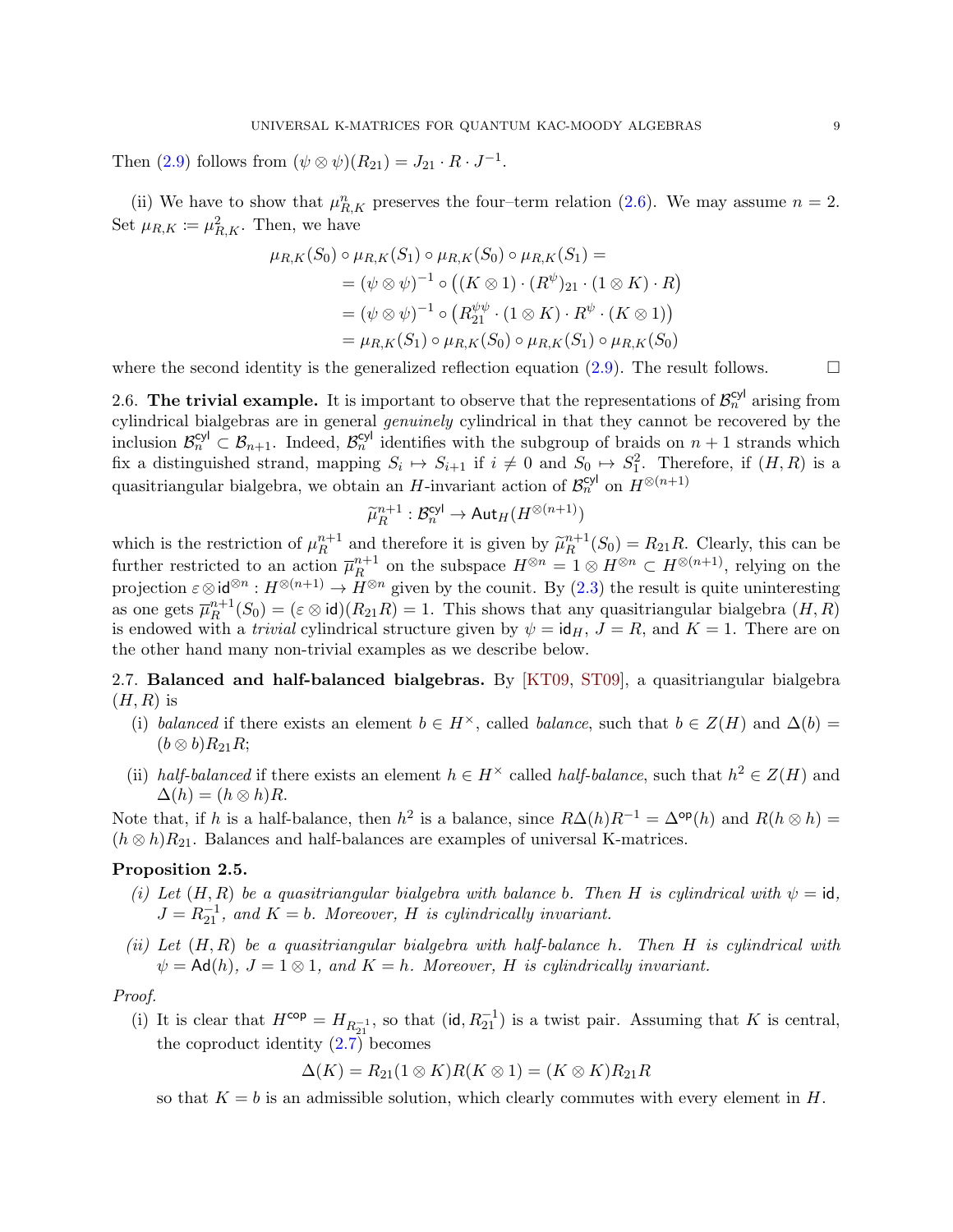(ii) Note that a half-balance  $h \in H$  is a *gauge transformation* which *trivializes* the R-matrix, *i.e.*, we have  $(h \otimes h)\Delta(h)^{-1} = R_{21}^{-1}$  and  $(h^{-1} \otimes h^{-1})\Delta(h) = R$ . Note that  $\mathsf{Ad}(h)^2 = \mathsf{id}$  and indeed

$$
H^{\mathsf{Ad}(h)} = H_{R_{21}^{-1}} = H^{\mathsf{cop}} = H_R = H^{\mathsf{Ad}(h)^{-1}}.
$$

In particular,  $(\mathsf{Ad}(h), 1 \otimes 1)$  is a twist pair and the coproduct identity [\(2.7\)](#page-9-3) becomes

$$
\Delta(K) = (1 \otimes K) \cdot (\text{Ad}(h) \otimes \text{id})(R) \cdot (K \otimes 1).
$$

Thus,  $K = h$  is a solution. Finally, note that the intertwining equation [\(2.8\)](#page-9-4) becomes trivial, since  $K \cdot x = \mathsf{Ad}(h)(x) \cdot h = \psi(x) \cdot K$  for any  $x \in H$ .

Remark 2.6. Recall that a quasitriangular Hopf algebra is ribbon if it admits a balance b fixed by the antipode, in which case it is called a ribbon element. The interplay between ribbon elements and the reflection equation was first observed by Donin, Kulish and Mudrov [\[DKM03\]](#page-56-13). The notion of half-balance is due to Kamnitzer–Tingley, Snyder–Tingley [\[KT09,](#page-57-11) [ST09\]](#page-57-12) and Enriquez [\[Enr10\]](#page-56-19). It would be interesting to see if the approach in [\[DKM03\]](#page-56-13) extends to half-balances.

2.8. Strongly cylindrical bialgebras. We describe now a special case of cylindrical bialgebras, which first appeared in the work of tom Dieck and Häring-Oldenburg  $[tD98, tDHO98]$  $[tD98, tDHO98]$  and later in the work of Balagović-Kolb [\[BK19\]](#page-55-1), under the name bialgebras with a (twisted) cylinder twist. It corresponds to setting  $J = R_{21}^{-1}$  in Definition [2.3;](#page-9-0) equally we may set  $J = R$  which corresponds to the convention used in [\[BZBJ18\]](#page-55-8).

**Definition 2.7.** We call a quasitriangular bialgebra  $(H, R)$  strongly cylindrical if there exists a bialgebra automorphism  $\varphi$  of  $(H, R)$  and an element  $K \in H^{\times}$  such that

<span id="page-11-0"></span>
$$
\Delta(K) = R_{21} \cdot (1 \otimes K) \cdot R^{\varphi} \cdot (K \otimes 1), \tag{2.10}
$$

where  $R^{\varphi} := \varphi \otimes \text{id}(R)$ .

The following motivates our choice of terminology in Definition [2.3.](#page-9-0)

**Proposition 2.8.** Let  $(H, R, \varphi, K)$  be a strongly cylindrical bialgebra. Then,  $(\varphi, R_{21}^{-1}, K)$  is a cylindrical structure on  $(H, R)$ , i.e.  $(H, R)$  is a cylindrical bialgebra with twist pair  $(\varphi, R_{21}^{-1})$  and universal K-matrix K.

Proof. Since  $\varphi$  is a quasitriangular bialgebra automorphism,  $H^{\varphi} = H$  and  $R^{\varphi\varphi} = R$ . Thus,  $H^{\text{cop},\varphi} = H_{R_{21}^{-1}}$  and  $(\varphi, R_{21}^{-1})$  is a twist pair. The coproduct identity  $(2.7)$  then reduces to  $(2.10)$ .  $\Box$ 

**Remark 2.9.** Note that, for any quasitriangular bialgebra automorphism  $\varphi$ ,  $(\varphi, R)$  and  $(\varphi, R_{21}^{-1})$ are always twist pairs and represent two standard choices. Our more general notion of cylindrical bialgebra aims to relax this condition on  $\varphi$  by allowing less obvious twist pairs  $(\psi, J)$  and new examples of universal K-matrices. For instance, note that, while balances define strongly cylindrical structures on quasitriangular bialgebras, half-balances in general do not. However, they arise from the more general notion of cylindrical structure under consideration here.

<span id="page-11-1"></span>2.9. Tannakian formalism and completions. It is well–known that the purely algebraic setting we described above is in general too restrictive to describe interesting solutions of the Yang-Baxter and the reflection equations. Indeed, in the cases of our interest, we should rather consider *pseudo* structures (cf.  $[Dr86]$ ) in that the defining operators, e.g., R-matrices and K-matrices, are not algebraic but rather *topological*, *i.e.*, they correspond to elements in a suitable completion  $\hat{H}$  of the bialgebra  $H$ . In general  $H$  is only a topological bialgebra, whose structure involves *completed* tensor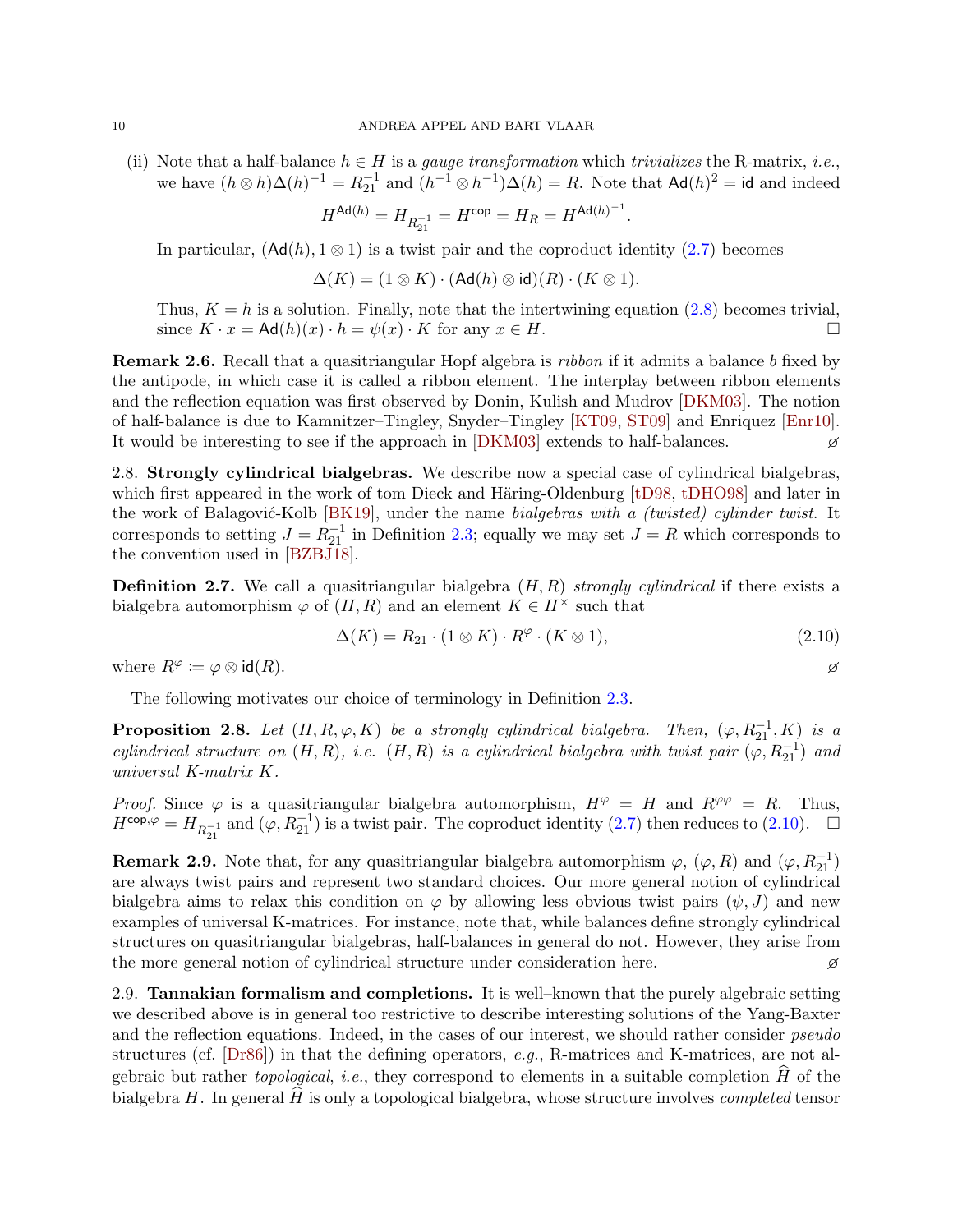products.

Our approach to describe such topological bialgebras is based on the well–known Tannakian formalism [\[Del90\]](#page-56-20). We implicitly describe the completion  $H$  in terms of operators acting on a distinguished subcategory of H-modules and commuting with every H-intertwiner. This approach yields a canonical morphism  $H \to \tilde{H}$ . Namely, let H be an algebra,  $\mathcal{C} \subseteq \mathsf{Mod}(H)$  a distinguished full subcategory and  $F: \mathcal{C} \to \mathsf{Vect}$  the forgetful functor. Let  $H^{\mathcal{C}} := \mathsf{End}(F)$  be the algebra of natural transformations of F. Recall that, by definition, an element  $\xi \in H^{\mathcal{C}}$  is a collection of operators  $\xi_V : F(V) \to F(V)$ , indexed by  $V \in \mathcal{C}$ , such that the diagram

$$
F(V) \xrightarrow{\xi_V} F(V)
$$
  

$$
F(f) \downarrow \qquad \qquad F(f)
$$
  

$$
F(W) \xrightarrow[\xi_W]{} F(W)
$$

commutes for any  $V, W \in \mathcal{C}$  and  $f: V \to W$  in  $\mathcal{C}$ . The product on  $H^{\mathcal{C}}$  is given by the composition of natural transformations. There is a canonical map  $\iota : H \to H^{\mathcal{C}}$  given by the assignment  $u \mapsto u_V := \pi_V(u)$ . A subcategory  $C \subset \text{Mod}(H)$  separates points if  $\iota$  is injective or, equivalently, if an element in  $H$  is uniquely determined by its action on the objects in  $\mathcal{C}$ . Intuitively, this condition forbids the category C from being too small. The existence of a canonical embedding  $H \to H^C$ yields a natural interpretation of  $H^{\mathcal{C}}$  as a *completion* of H.

Remark 2.10. Every algebraic structure described in Section [2](#page-7-0) admits a categorical counterpart (e.g., tensor categories with a cylinder twists or, more generally, braided module categories, cf. [\[tD98,](#page-56-11) [Ko20\]](#page-56-21) and references therein). We will avoid to describe such categorical structures in details. Instead, we shall fix a monoidal subcategory of representations  $\mathcal C$  and consider distinguished operators in the corresponding completion  $H^{\mathcal{C}}$ . It is worth noting that  $H^{\mathcal{C}}$  in general is not a bialgebra, but rather a *cosimplicial* algebra, see e.g. [\[ATL19b,](#page-55-14) Sec. 8.8].

#### 3. Kac-Moody algebras

<span id="page-12-0"></span>In this section, we recall several facts about symmetrizable Kac-Moody algebras and their group of automorphisms, following mainly [\[Kac90,](#page-56-22) [KW92\]](#page-57-14). Moreover, we recall the definition of framed realizations compatible with a diagram automorphism from [\[Ko14,](#page-56-7) Sec. 2.6]. We show that, in the case of generalized Cartan matrices of indefinite type and corank one, such realizations do not always exist.

<span id="page-12-2"></span>[3](#page-12-1).1. Realizations and lattices. From now on we will work over<sup>3</sup>  $\mathbb C$  (and, later on, also over formal extensions of  $\mathbb{C}$ ). Let I be a finite set with a strict total order  $\langle A = (a_{ij})_{i,j\in I}$  a matrix with entries in  $\mathbb C$  and  $( \mathfrak h, \Pi, \Pi^\vee )$  a realization of A, i.e.,  $\mathfrak h$  is a  $\mathbb C$ -vector space,  $\Pi := \{ \alpha_i \}_{i \in I} \subset \mathfrak h^*$ and  $\Pi^{\vee} := \{h_i\}_{i\in I} \subset \mathfrak{h}$  are linearly independent subsets such that  $\alpha_i(h_i) = a_{ii}$ . It is well–known that for any  $N \geq 2|I| - \mathsf{rk}(A) = |I| + \mathsf{cork}(A)$  there exists a realization with  $\dim(\mathfrak{h}) = N$ . This is said to be *minimal* precisely when  $dim(f) = |I| + \text{cork}(A)$ . Attached to any realization one has the following (co)root subspaces and lattices

 $\mathsf{Q}^\vee \coloneqq \mathsf{span}_\mathbb{Z}(\Pi^\vee) \subset \mathsf{span}_\mathbb{C}(\Pi^\vee) =: \mathfrak{h}'$ and  $Q \coloneqq \textsf{span}_{\mathbb{Z}}(\Pi) \subset \textsf{span}_{\mathbb{C}}(\Pi) \eqqcolon (\mathfrak{h}^*)'$ 

<span id="page-12-1"></span> ${}^{3}$ In fact,  $\mathbb C$  may be replaced throughout by any algebraically closed field of characteristic 0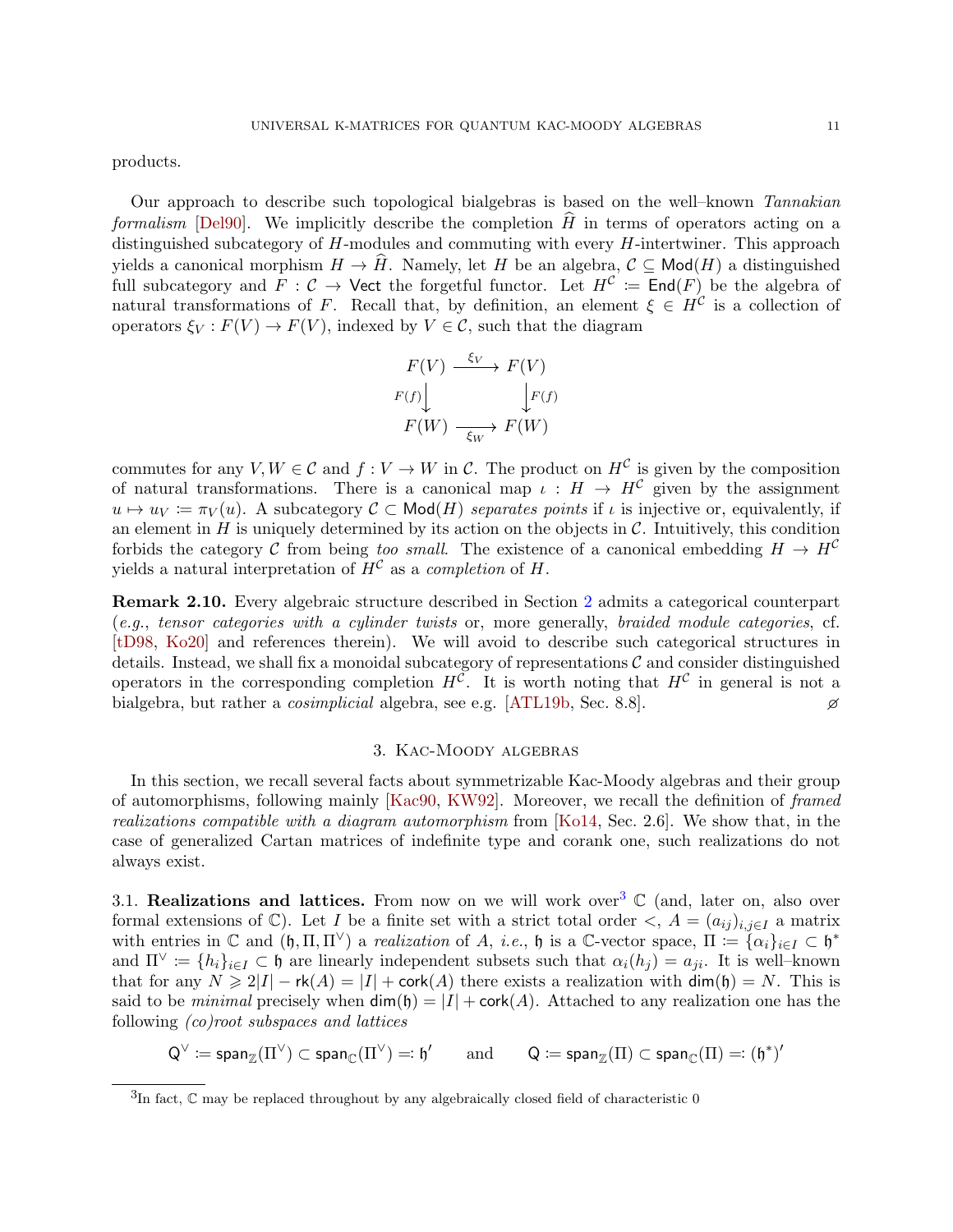Note that these do not depend on the dimension of  $\mathfrak{h}$ . Recall that the *height functions* are the group homomorphisms  $Q, Q^{\vee} \to \mathbb{Z}$  given by  $x_i \mapsto 1$  for all  $i \in I$  with  $x_i = \alpha_i, h_i$ , respectively. Similarly, the *support functions* supp :  $Q, Q^{\vee} \to Pow(I)$  are given by

$$
\mathrm{supp}\bigg(\sum_{i\in I}m_ix_i\bigg)\coloneqq\{i\in I\,|\,m_i\neq 0\}
$$

with  $x_i = \alpha_i, h_i$ , respectively. The *weight lattice* is  $P := {\lambda \in \mathfrak{h}^* \mid \lambda(Q^{\vee}) \subseteq \mathbb{Z}} \subset \mathfrak{h}^*$ . Finally, we set  $\mathfrak{z} := \{h \in \mathfrak{h} \mid \alpha_i(h) = 0 \text{ for all } i \in I\}.$  The essential Cartan is the |I|-dimensional space  $\mathfrak{h}/\mathfrak{z}$ , which naturally identifies with the dual of the root lattice Q<sup>∗</sup> through the projection

<span id="page-13-0"></span>
$$
\mathfrak{h} \simeq (\mathfrak{h}^*)^* \to \mathsf{Q}^*.\tag{3.1}
$$

Henceforth, we fix a minimal realization  $(\mathfrak{h}, \Pi, \Pi^{\vee})$ .

<span id="page-13-1"></span>3.2. Diagram automorphisms. A diagram automorphism of A is a permutation  $\tau : I \to I$  such that  $a_{\tau(i),\tau(i)} = a_{ij}$  for all  $i, j \in I$ . Diagram automorphisms form a group denoted  $\text{Aut}(A)$ , whose action on I naturally extends to the subspaces  $\mathfrak{h}'$  and  $(\mathfrak{h}^*)'$  if we set  $\tau(h_i) \coloneqq h_{\tau(i)}$  and  $\tau(\alpha_i) \coloneqq \alpha_{\tau(i)}$ for  $\tau \in \text{Aut}(A)$  and  $i \in I$ . By [\[KW92,](#page-57-14) 4.19], any diagram automorphism can be lifted to an element in GL(h) as follows. The identification  $Q^* \simeq \frac{\hbar}{3}$  given by the projection [\(3.1\)](#page-13-0) allows us to extend the action of  $\text{Aut}(A)$  on Q to  $\mathfrak{h}/\mathfrak{z}$  in such a way that  $\alpha_i(\tau(h)) = \alpha_{\tau(i)}(h)$  for any  $i \in I$ . Since the subspace  $\mathfrak{h}'/\mathfrak{z} \subseteq \mathfrak{h}/\mathfrak{z}$  is preserved by any element in the finite group  $\text{Aut}(A)$ , then there exists a complement  $\mathfrak{h}'' \subseteq \mathfrak{h}$  such that  $\mathfrak{h}' \oplus \mathfrak{h}'' = \mathfrak{h}$  and  $(\mathfrak{h}'' + \mathfrak{z})/\mathfrak{z}$  is Aut(A)-stable. Then the action of  $\tau$  on  $\frac{\hbar}{3}$  is lifted by pullback to an action on  $\hbar$ .

3.3. Generalized Cartan matrices and Kac-Moody algebras. The matrix  $A$  is a generalized *Cartan matrix* if  $a_{ii} = 2$  and, for  $i \neq j$ ,  $a_{ij} \in \mathbb{Z}_{\geqslant 0}$ , and  $a_{ij} = 0$  implies  $a_{ji} = 0$ . We say that A is of *finite type* if all the principal minors of A are positive; of affine type if  $det(A) = 0$  and all proper principal minors of A are positive; of indefinite type if it is neither of finite nor of affine type.

Let  $\widetilde{\mathfrak{g}}$  be the Lie algebra generated by  $\mathfrak{h}$  and  $\{e_i, f_i\}_{i \in I}$  with relations

$$
[h, h'] = 0
$$
  $[h, e_i] = \alpha_i(h)e_i$   $[h, f_i] = -\alpha_i(h)f_i$   $[e_i, f_j] = \delta_{ij}h_i$ 

for all  $h, h' \in \mathfrak{h}$  and  $i, j \in I$ . The Kac-Moody algebra corresponding to A is the Lie algebra  $\mathfrak{g} = \widetilde{\mathfrak{g}}/\mathfrak{r}$ , where **r** is the sum of all two–sided ideals in  $\tilde{\mathfrak{g}}$  having trivial intersection with  $\mathfrak{h} \subset \tilde{\mathfrak{g}}$ . If A is a generalized Cartan matrix, the ideal  $\mathfrak{r}$  contains  $\mathsf{ad}(e_i)^{1-a_{ij}}(e_j)$  and  $\mathsf{ad}(f_i)^{1-a_{ij}}(f_j)$  for any  $i \neq j$ . The center of g coincides with the subspace  $\mathfrak{z} \subseteq \mathfrak{h}$ . Set  $Q_+ := \bigoplus_{i \in I} \mathbb{Z}_{\geq 0} \alpha_i \subseteq \mathfrak{h}^*$ . Then, g admits a triangular decomposition  $\mathfrak{g} = \mathfrak{n}_- \oplus \mathfrak{h} \oplus \mathfrak{n}_+,$  where

$$
\mathfrak{n}_{\pm} \coloneqq \bigoplus_{\alpha \in \mathsf{Q}_+ \setminus \{0\}} \mathfrak{g}_{\pm \alpha} \qquad \text{and} \qquad \mathfrak{g}_{\alpha} \coloneqq \{x \in \mathfrak{g} \mid [h, x] = \alpha(h)x, \ \forall h \in \mathfrak{h}\}.
$$

Then,  $\Phi_+ := {\alpha \in \mathsf{Q}_+ \mid \mathfrak{g}_\alpha \neq 0}$  is the set of positive roots of  $\mathfrak g$  and  $\Phi := \Phi_+ \sqcup (-\Phi_+)$  is the root system of  $\mathfrak g$ . We have  $\dim(\mathfrak g) < \infty$  (and thus  $\Phi$  is finite) if and only if A is of finite type.

3.4. The derived subalgebra  $\mathfrak{g}'$ . The derived subalgebra  $\mathfrak{g}' \subseteq \mathfrak{g}$  is independent of the choice of the realization. As a vector space,  $\mathfrak{g}' = \mathfrak{n} - \oplus \mathfrak{h}' \oplus \mathfrak{n}$  and admits a presentation similar to that of **g**. Namely, let  $\tilde{\mathfrak{g}}'$  the Lie algebra generated by elements  $\{e_i, f_i, h_i\}_{i \in I}$  with relations

$$
[h_i, h_j] = 0
$$
  $[h_i, e_j] = a_{ij}e_j$   $[h_i, f_j] = -a_{ij}f_j$   $[e_i, f_j] = \delta_{ij}h_i$ 

for all  $i, j \in I$ . The Lie algebra  $\tilde{\mathfrak{g}}'$  is graded by Q, with  $\tilde{\mathfrak{g}}'_{0} = \mathfrak{h}'$ . The quotient of  $\tilde{\mathfrak{g}}'$  by the sum  $\mathfrak{r}'$  of the sum r' of its graded ideals with trivial intersection with  $\widetilde{\mathfrak{g}}'_0$  is canonically isomorphic to  $\mathfrak{g}'$ . Moreover,  $\mathfrak{z} \subseteq \mathfrak{h}'$ and the centre of  $\mathfrak{g}'$  is  $\mathfrak{z}$ .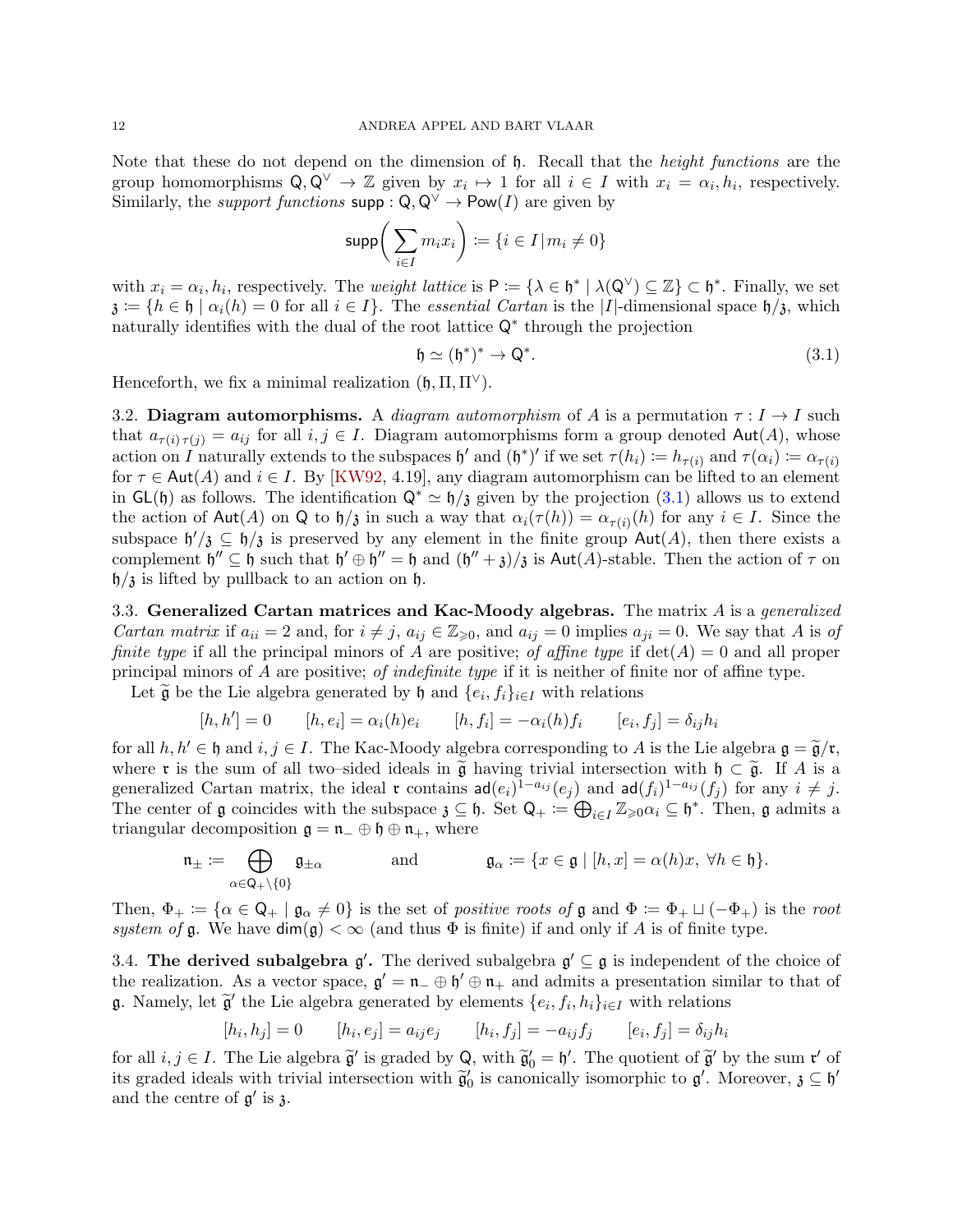<span id="page-14-1"></span>3.5. Symmetrizable Kac-Moody algebras. Assume that the matrix  $A$  is symmetrizable, i.e. there exists a tuple  $(\epsilon_i)_{i\in I} \in (\mathbb{C}^{\times})^I$  such that  $\epsilon_i a_{ij} = \epsilon_j a_{ji}$  for all  $i, j \in I$ . If the non-diagonal matrix entries  $a_{ij}$  are integers of the same sign then  $\{\epsilon_i\}$  may be assumed to be a coprime set of positive integers. Note that generalized Cartan matrices of finite or affine type are always symmetrizable. Let  $\mathfrak{h}'' \subset \mathfrak{h}$  be a complementary subspace to  $\mathfrak{h}'$ . By [\[Kac90\]](#page-56-22), the choice of  $\mathfrak{h}''$  induces a symmetric, non–degenerate bilinear form  $(\cdot, \cdot)$  on  $\mathfrak h$  given by

<span id="page-14-0"></span>
$$
(h_i, \cdot) = \epsilon_i^{-1} \alpha_i(\cdot) \qquad \text{and} \qquad (\mathfrak{h}'', \mathfrak{h}'') = 0. \tag{3.2}
$$

In particular,  $(h_i, h_j) = a_{ji} \epsilon_i^{-1} = a_{ij} \epsilon_j^{-1}$ . Let  $\nu : \mathfrak{h} \to \mathfrak{h}^*$  be the linear isomorphism given by  $\nu(h)(h') \coloneqq (h, h')$  for any  $h, h' \in \mathfrak{h}$ . Note that  $\nu$  restricts to an isomorphism  $\mathfrak{h}' \simeq (\mathfrak{h}^*)'$ , but it does not preserve the lattices unless A is symmetric and defined over  $\mathbb{Z}$ . We also denote by  $( \cdot, \cdot )$  the induced bilinear form on h ∗ . The latter uniquely extends to an invariant symmetric bilinear form on  $\tilde{\mathfrak{g}}$  such that  $(e_i, f_j) = \delta_{ij} \epsilon_i^{-1}$ . The kernel of this form is precisely **r**, and therefore  $(\cdot, \cdot)$  descends to a nondegenerate form on  $\mathfrak{g}$ . Set  $\mathfrak{b}^{\pm} := \mathfrak{h} \oplus \bigoplus_{\alpha \in \Phi_+} \mathfrak{g}_{\pm \alpha} \subset \mathfrak{g}$ . The bilinear form induces a canonical isomorphism of graded vector spaces  $\mathfrak{b}^+ \simeq (\mathfrak{b}^-)^*$ , where  $(\mathfrak{b}^-)^* := \mathfrak{h}^* \oplus \bigoplus_{\alpha \in \Phi_+} \mathfrak{g}_{-\alpha}^*$  denotes the graded dual. If A is a symmetrizable generalized Cartan matrix, it is well-known that the ideal r is generated by the Serre relations and  $\mathfrak g$  is completely presented by generators and relations.

3.6. Weyl groups. The matrix  $A = (a_{ij})_{i,j \in I}$  indecomposable if for all  $X \subseteq I$  there exists  $(i, j) \in I$  $X \times I \backslash X$  such that  $a_{ij} \neq 0$ . Henceforth we assume that A is an indecomposable symmetrizable generalized Cartan matrix. The Weyl group associated to the realization of A is the subgroup  $W \subseteq GL(\mathfrak{h})$  generated by the fundamental reflections  $s_i : \mathfrak{h} \to \mathfrak{h}, i \in I$ , given by

$$
s_i(h) = h - \alpha_i(h)h_i
$$

with  $h \in \mathfrak{h}$ . As an abstract group,

$$
W \simeq \langle s_i \mid s_i^2 = 1, (s_i s_j)^{m_{ij}} = 1, i, j \in I, i \neq j \rangle
$$

where  $m_{ij} = \pi/\text{Re}(\cos^{-1}(\frac{1}{2}))$  $(\frac{1}{2}\sqrt{a_{ij}a_{ji}})$ , given explicitly by the following table:

| $a_{ij}a_{ji}$ |  |  |  |
|----------------|--|--|--|
|                |  |  |  |

The Weyl group naturally acts on  $\mathfrak{h}^*$  through the *dual* fundamental reflections  $s_i : \mathfrak{h}^* \to \mathfrak{h}^*$ , which we denote by the same symbol, given by

$$
s_i(\lambda) = \lambda - \lambda(h_i)\alpha_i
$$

with  $\lambda \in \mathfrak{h}^*$ . One verifies that, for any  $w \in W$ ,  $h \in \mathfrak{h}$ ,  $\lambda \in \mathfrak{h}^*$ ,  $(w\lambda)(h) = \lambda(w^{-1}h)$ . Moreover, the bilinear forms on h and  $\mathfrak{h}^*$  are W-invariant and  $\nu : \mathfrak{h} \to \mathfrak{h}^*$  is an intertwiner. The Weyl group action on  $\mathfrak{h}^*$  preserves the weight lattice and the root system  $\mathfrak{h}^* \supset \mathsf{Q} \supset \Phi$ . A root  $\alpha \in \Phi$  is real if  $\alpha \in W(\Pi)$  (moreover, in this case,  $\dim(\mathfrak{g}_{\alpha}) = 1$ ) and *imaginary* otherwise.

<span id="page-14-2"></span>3.7. Braid groups and integrable modules. The braid group associated to the Weyl group  $W$ is the Artin–Tits group  $\mathcal{B}_W$ , generated by the elements  $S_i, i \in I$ , with relations

$$
\underbrace{S_i \cdot S_j \cdot S_i \cdot \cdots}_{m_{ij}} = \underbrace{S_j \cdot S_i \cdot S_j \cdot \cdots}_{m_{ij}}
$$

Let  $\mathbb D$  be the diagram associated to the matrix A is the (unoriented) diagram  $\mathbb D$  with vertices I, no loops, and an edge between i and j whenever  $a_{ij} \neq 0$ . Then,  $(\mathbb{D}, \underline{m})$  is the Coxeter–Dynkin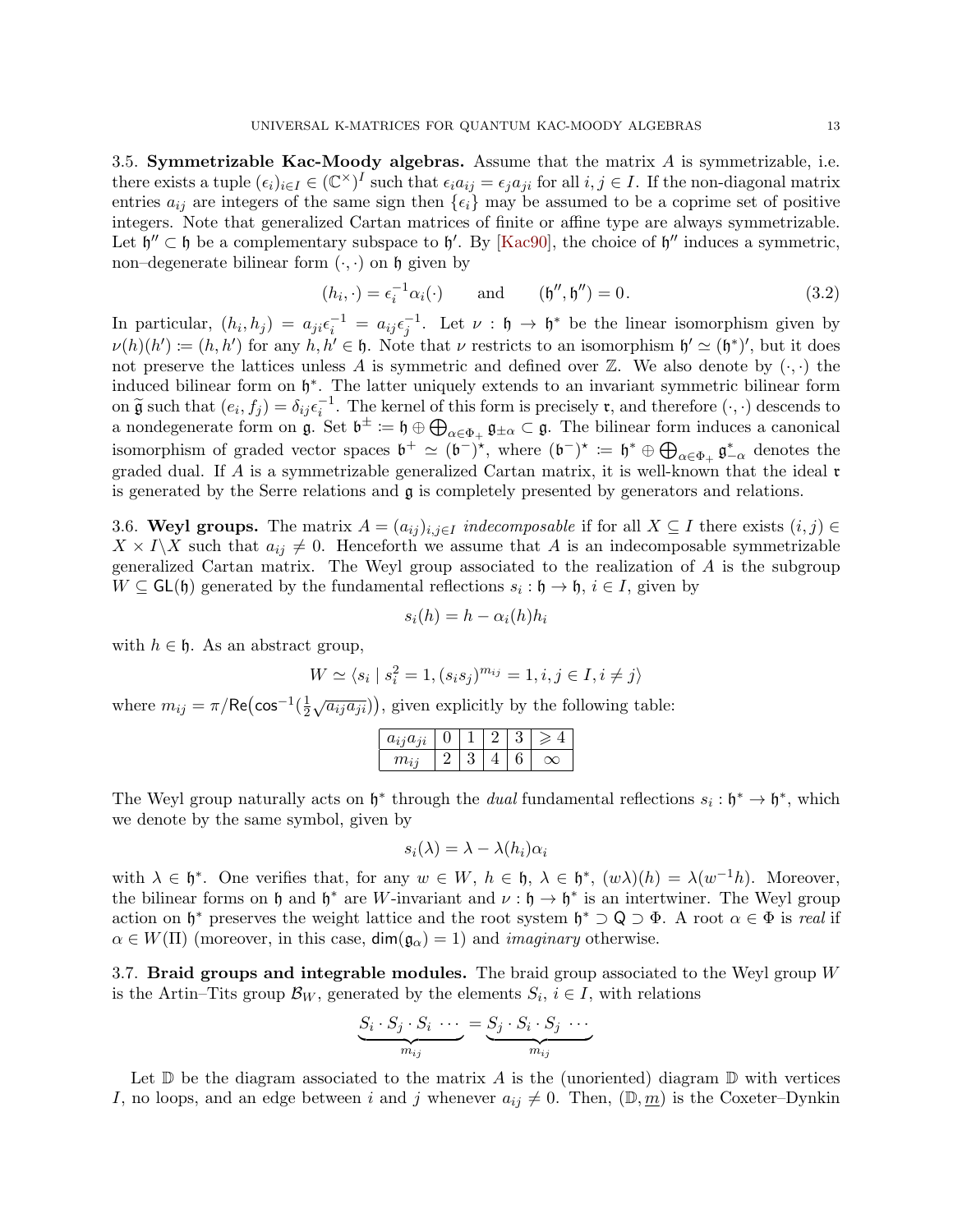diagram of W and  $\mathcal{B}_W = \mathcal{B}_{\mathbb{D},m}$  in terms of the notation introduced in Section [2.2.](#page-8-1)

Recall that an *integrable* **g**-module M is an **h**-diagonalizable module, *i.e.*,  $M = \bigoplus_{\lambda \in \mathfrak{h}^*} M_\lambda$  with

$$
M_{\lambda} := \{ m \in M \mid \forall h \in \mathfrak{h}, h \cdot m = \lambda(h)m \},
$$

such that the action of  $e_i$  and  $f_i$ ,  $i \in I$ , on M is locally nilpotent. It is useful to observe that the latter condition is equivalent to the local finiteness of the action of the fundamental Lie subalgebras  $\mathfrak{g}_{\{i\}} \coloneqq \langle e_i, f_i \rangle \cong \mathfrak{sl}_2$ , *i.e.*, dim $(\mathfrak{g}_{\{i\}} \cdot m) < \infty$  for all  $m \in M$  and  $i \in I$ , cf. [\[Kac90,](#page-56-22) Ex. 3.16-3.19]. We denote by  $\mathcal{W}_{\text{int}}$  the category of integrable g-modules.

For any  $i \in I$  and  $x \in \mathfrak{g}_{\{i\}}$ , the operator  $\exp(x) := \sum_{n \geq 0} x^n/n!$  is well-defined on every  $M \in$  $\mathcal{W}_{\text{int}}$  and can be regarded as an element of the algebra of endomorphisms of the forgetful functor  $W_{\text{int}} \rightarrow \text{Vect}_{\mathbb{C}}$ . For any  $i \in I$ , set

$$
\widetilde{s}_i := \exp(e_i) \exp(-f_i) \exp(e_i) = \exp(-f_i) \exp(e_i) \exp(-f_i)
$$

It is well–known that the assignment  $S_i \mapsto \tilde{s}_i|_M$  defines a representation of the braid group  $\mathcal{B}_W$  on  $M \in \mathcal{W}$ . [Tigg] Moreover,  $\tilde{s}_i(M_i) = M_{i,j}$  for any  $i \in \mathbb{N}^*$  $M \in \mathcal{W}_{\text{int}}$  [\[Ti66\]](#page-57-18). Moreover,  $\widetilde{s}_i(M_\lambda) = M_{s_i(\lambda)}$  for any  $\lambda \in \mathfrak{h}^*$ .

3.8. Kac-Moody group. Associated to  $g'$  there is a Kac-Moody group G, see e.g. [\[KW92,](#page-57-14) 1.3]. Roughly, this can be thought of as (a central extension of) a group generated by  $\exp(\mathfrak{g}_{\pm \alpha_i})$ ,  $i \in I$ . Moreover, G naturally acts on any integrable  $\mathfrak g$ -module and thus on  $\mathfrak g$  itself. For any real root  $\alpha \in \Phi$ , one has a group embedding  $e^{i\phi}$  :  $\phi_{\alpha} \to G$  and a group homomorphism Ad :  $G \to Aut(\mathfrak{g})$ such that, for any real root  $\alpha \in \Phi$  and  $x \in \mathfrak{g}_{\alpha}$ ,  $\mathsf{Ad}(\exp(x)) = \exp(\mathsf{ad}(x))$ . In the following, we shall consider the subgroup  $\mathsf{Ad}(G) < \mathsf{Aut}(\mathfrak{g})$ . Finally, note that the triple exponentials  $\widetilde{s}_i, i \in I$ , are elements of  $C$  and determine a morphism of groups  $\mathcal{B}_{\alpha}$ ,  $\setminus C$  such that  $\mathsf{Ad}(\widetilde{c}_i)(\sigma_i) = \sigma$ are elements of G and determine a morphism of groups  $\mathcal{B}_W \to G$  such that  $\mathsf{Ad}(\widetilde{s}_i)(\mathfrak{g}_{\alpha}) = \mathfrak{g}_{s_i(\alpha)}$  and  $\text{Ad}(\widetilde{s}_i)|_{\mathfrak{h}} = s_i$  for all  $i \in I$  and  $\alpha \in \Phi$ . In particular, we obtain an the action of  $\mathcal{B}_W$  on integrable g-modules

3.9. Automorphisms of g. We briefly recall the structure of the group  $Aut(g)$  as given by Kac-Wang in [\[KW92\]](#page-57-14). Let  $\widetilde{H} = \text{Hom}_{\text{grp}}(Q, \mathbb{C}^{\times})$ . There is a group homomorphism  $\text{Ad}: \widetilde{H} \to \text{Aut}(\mathfrak{g})$ given by  $\mathsf{Ad}(\chi)(e_i) = \chi(\alpha_i)e_i$ ,  $\mathsf{Ad}(\chi)(f_i) = \chi(-\alpha_i)f_i$  and  $\mathsf{Ad}(\chi)(h) = h$  for  $i \in I$ ,  $h \in \mathfrak{h}$  and  $\chi \in H$ . Following [\[KW92,](#page-57-14) 1.10 and 4.23], we may consider the normal subgroup  $\text{Ad}(H \ltimes G) < \text{Aut}(\mathfrak{g})$ . We also denote by  $Aut(g; g')$  the subgroup of  $Aut(g)$  of all automorphisms which fix  $g'$  pointwise, see [\[KW92,](#page-57-14) 4.20]. The action of  $Aut(A)$  on  $\mathfrak h$  can be further extended to a Lie algebra automorphism of  $\mathfrak g$  by the assignments  $\tau(e_i) = e_{\tau(i)}$  and  $\tau(f_i) = f_{\tau(i)}$  for all  $i \in I$ . We denote by  $\omega \in \text{Aut}(\mathfrak g)$  the Chevalley involution defined by

$$
\omega(e_i) = -f_i, \qquad \omega(f_i) = -e_i, \qquad \omega(h) = -h
$$

for  $i \in I$  and  $h \in \mathfrak{h}$ . We denote  $\text{Out}(A) = \text{Aut}(A)$  if A is of finite type and  $\text{Out}(A) = \{\text{id}, \omega\} \times \text{Aut}(A)$ otherwise. By [\[KW92,](#page-57-14) 4.23] we have the decomposition

$$
\mathsf {Aut}(\mathfrak g)=\mathsf {Out}(A)\ltimes (\mathsf {Aut}(\mathfrak g;\mathfrak g')\times\mathsf {Ad}(\widetilde H\ltimes G)).
$$

3.10. Automorphisms of the first and second kind. Let  $\theta$  be an automorphism of g. Following [\[KW92,](#page-57-14) 4.6], we say that  $\theta$  is of the first kind if there exists  $g \in G$  such that  $\theta(\mathfrak{b}^+) = \mathsf{Ad}(g)(\mathfrak{b}^+)$ or, equivalently,  $\theta(\mathfrak{b}^+) \cap \mathfrak{b}^-$  is finite-dimensional. We say that  $\theta$  is of the second kind if there exists  $g \in G$  such that  $\theta(\mathfrak{b}^+) = \mathsf{Ad}(g)(\mathfrak{b}^-)$  or, equivalently,  $\theta(\mathfrak{b}^+) \cap \mathfrak{b}^+$  is finite-dimensional. The set of all automorphisms of the first kind  $Aut_I(\mathfrak{g})$  is a subgroup of  $Aut(\mathfrak{g})$  and the set  $Aut_{II}(\mathfrak{g})$  of all automorphisms of the second kind is the corresponding coset  $\omega$ Aut<sub>I</sub>(g). If g is of finite type then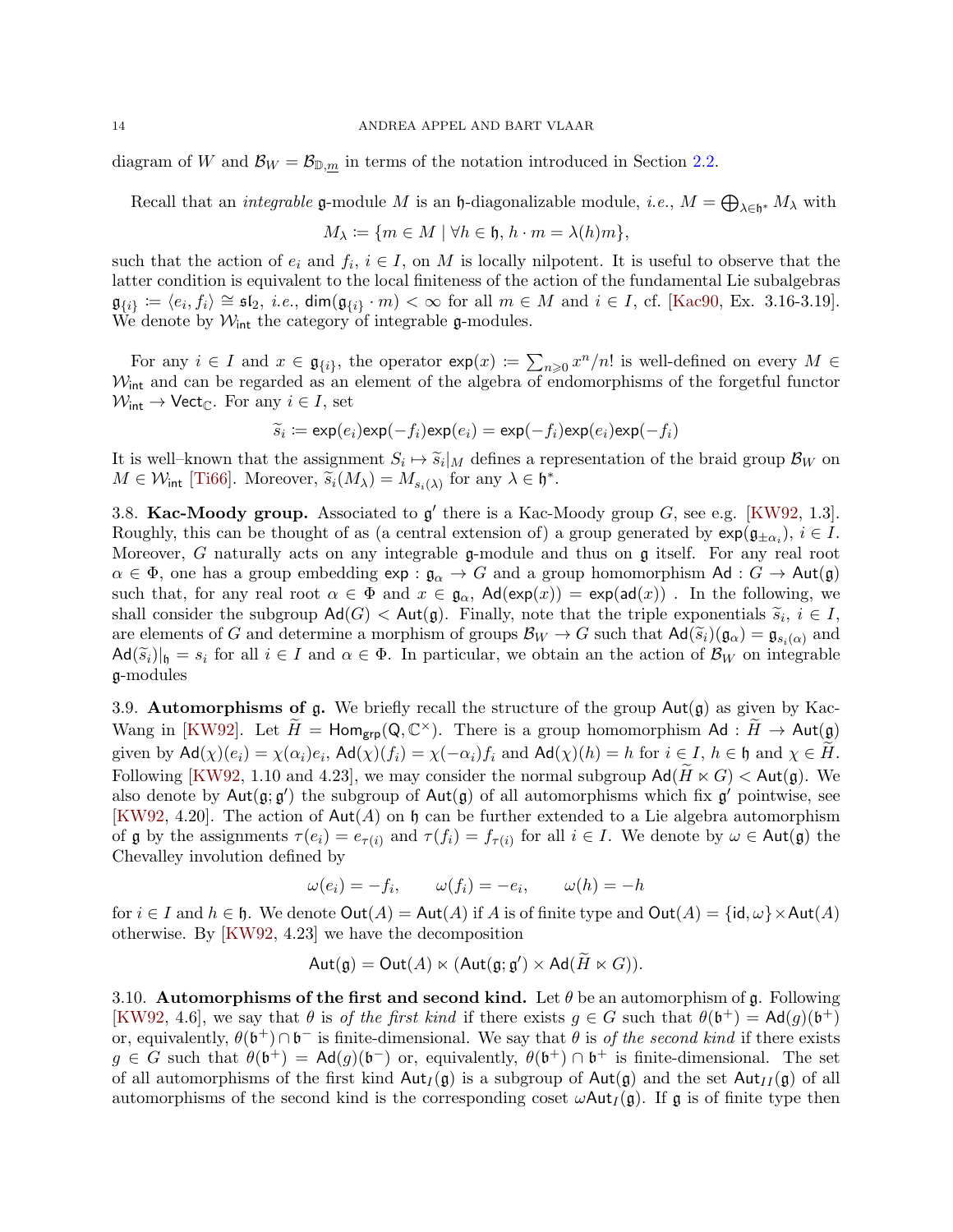$Aut_I(\mathfrak{g}) = Aut_{II}(\mathfrak{g}) = Aut(\mathfrak{g})$  and otherwise  $Aut(\mathfrak{g})$  is the disjoint union of  $Aut_I(\mathfrak{g})$  and  $Aut_{II}(\mathfrak{g})$ . In [\[KW92,](#page-57-14) 4.38-4.39] a combinatorial factorization is given for semisimple automorphisms of  $\mathfrak{g}$  of the second kind; in addition to a diagram automorphism, this requires as input a subdiagram of finite type of I. We will come back to this in Section [6.2](#page-28-1) but for now review some basic concepts associated to such subdiagrams.

<span id="page-16-1"></span>3.11. Subdiagrams of finite type. If A is a symmetrizable generalized Cartan matrix and  $X \subseteq I$ then the principal submatrix  $A_X := (a_{ij})_{i,j \in X}$  is also a symmetrizable generalized Cartan matrix. Throughout this section we let X be a subdiagram of finite type, i.e. a subset  $X \subseteq I$  such that  $A_X$ of finite type. The subalgebra  $\mathfrak{g}_X = \langle \{e_i, f_i\}_{i \in X} \rangle$  of  $\mathfrak{g}$  is a finite-dimensional semisimple Lie algebra. In particular,  $\mathfrak{h}_X := \mathfrak{h} \cap \mathfrak{g}_X \subseteq \mathfrak{h}'$  is the C-span of  $\Pi_X^{\vee} = \{h_i | i \in X\}$  and  $\mathfrak{n}_X^{\pm}$  $X^{\pm} \coloneqq \mathfrak{n}^{\pm} \cap \mathfrak{g}_X$  are the Lie subalgebras generated by  $\{e_i | i \in X\}$  and  $\{f_i | i \in X\}$ , respectively. We set  $\Pi_X \coloneqq {\{\alpha_i | i \in X\}}$ ,  $\mathfrak{h}_X^* \coloneqq \mathsf{span}_\mathbb{C}(\Pi_X), \text{ and}$ 

$$
\mathsf{Q}_X = \mathsf{Q} \cap \mathfrak{h}_X^*, \qquad \mathsf{Q}_X^+ = \mathsf{Q}^+ \cap \mathfrak{h}_X^*, \qquad \Phi_X = \Phi \cap \mathfrak{h}_X^*, \qquad \Phi_X^+ = \Phi^+ \cap \mathfrak{h}_X^*.
$$

Similarly, we have the coroot system  $\Phi_X^{\vee} \subset \mathfrak{h}_X$  associated to the Cartan matrix  $A_X^{\mathsf{t}}$  and the positive subsystem  $\Phi_X^{\vee,+}$ . The root systems  $\Phi_X$  and  $\Phi_X^{\vee}$  are finite and the sum of the corresponding fundamental weights and coweights are given by

$$
\rho_X = \frac{1}{2} \sum_{\alpha \in \Phi_X^+} \alpha, \qquad \rho_X^{\vee} = \frac{1}{2} \sum_{h \in \Phi_X^{\vee,+}} h.
$$

In particular,  $\rho_X(h_i) = 1$  if  $i \in X$ .

We denote by  $\text{Aut}_X(A)$  the subgroup of all diagram automorphisms  $\tau$  such that X is  $\tau$ -stable:  $\tau(X) = X$ . Note that restriction to X induces a group homomorphism  $\text{Aut}_X(A) \to \text{Aut}(A_X)$  for all  $X \subseteq I$  which is in general neither injective or surjective. The Weyl group  $W_X$  is the subgroup of W generated by  $\{s_i\}_{i\in X}$ . The group  $W_X$  is finite and has a unique longest element  $w_X$  which is hence involutive. There exists a (necessarily unique and involutive)  $\mathsf{oi}_X \in \mathsf{Aut}(A_X)$ , called the *opposition involution* of X, such that  $w_X(\alpha_i) = -\alpha_{\text{o}i_X(i)}$  for all  $i \in X$ . It is well-known that the element  $\widetilde{w}_X := \widetilde{s}_{i_1} \cdots \widetilde{s}_{i_\ell} \in G$ , where  $s_{i_1} \cdots s_{i_\ell}$  is a reduced expression of the longest element  $w_X \in W_X$ , does not depend on the choice of the reduced expression. By [BBB05, Lem. 4.0 and Corollary does not depend on the choice of the reduced expression. By [\[BBBR95,](#page-55-15) Lem. 4.9 and Corollary 4.10.3], the corresponding Lie algebra automorphism of g satisfies

<span id="page-16-3"></span>
$$
Ad(\widetilde{w}_X)|_{\mathfrak{g}_X} = \mathsf{oi}_X \circ \omega|_{\mathfrak{g}_X},\tag{3.3}
$$

<span id="page-16-2"></span>
$$
\operatorname{Ad}(\widetilde{w}_X^2)(x) = (-1)^{2\lambda(\rho_X^{\vee})} x \tag{3.4}
$$

for all  $x \in \mathfrak{g}_{\lambda}$  and  $\lambda \in \Phi$ .

3.12. Dynkin diagrams. Recall that a generalized Cartan matrix A can be fully represented by its *Dynkin diagram*, a partially oriented multi–edge diagram defined as follows  $4$ . For simplicity, we assume that A is of finite or affine type so that  $a_{ij}a_{ji} \in \{0, 1, 2, 3, 4\}$  for all  $i, j \in I$ . Given two nodes  $i \neq j$ , there is no edge if  $a_{ij}a_{ji} = 0$ ; there is a single or double undirected edge if  $\epsilon_i = \epsilon_j$  and  $a_{ij}a_{ji}$  equals 1 or 4, respectively; there is a double, triple, or quadruple edge directed from i to j if  $\epsilon_i > \epsilon_j$  and  $a_{ij}a_{ji}$  equals 2, 3 or 4, respectively.

<span id="page-16-0"></span> $4$ Note that this is different from the Coxeter diagram mentioned in Section [2.2,](#page-8-1) which does not allow multi–edges, but rather labelled edges.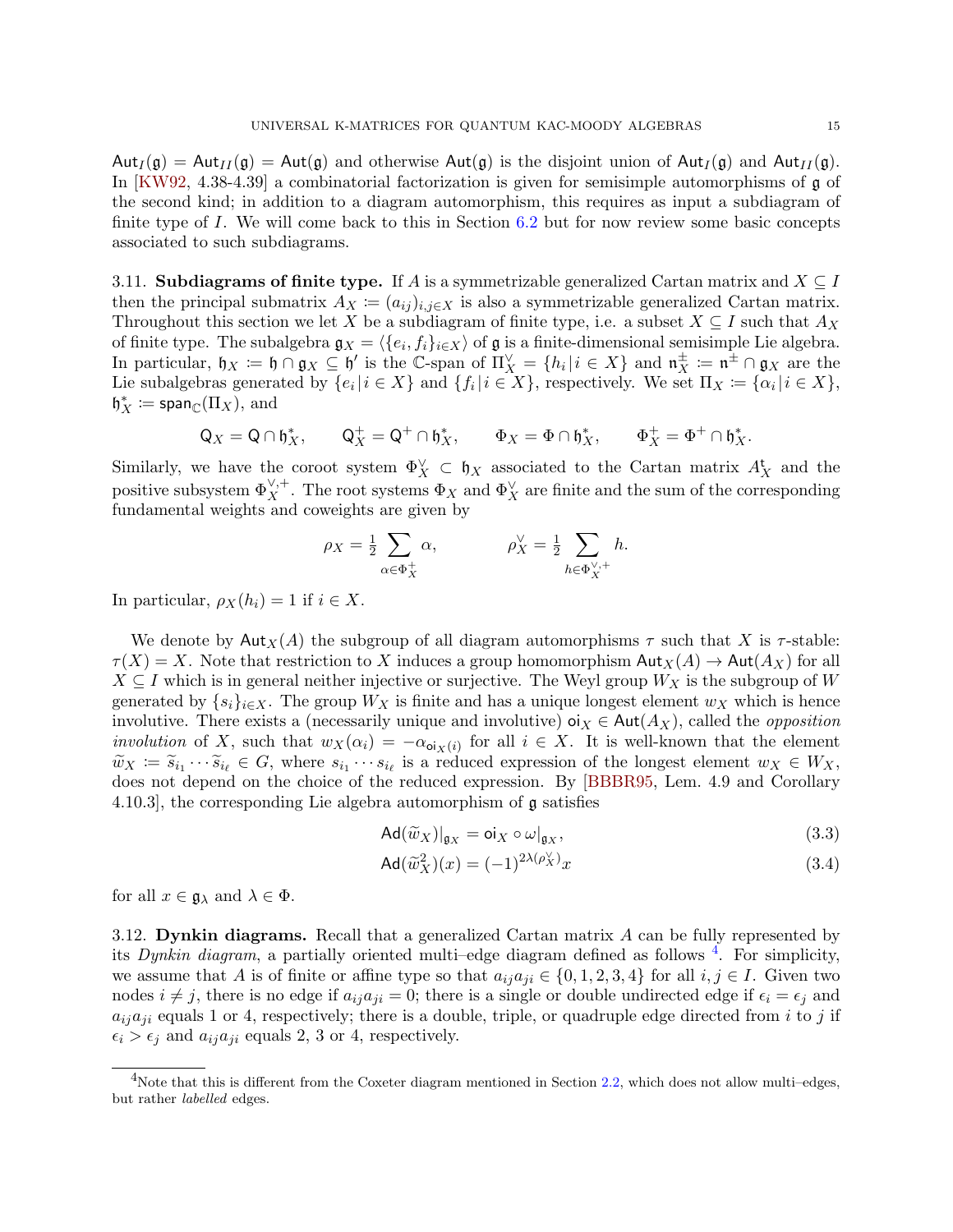3.13. Framed realizations. Motivated by the theory of quantum Kac-Moody algebras (cf. Section [4\)](#page-19-0), we are interested in larger (co)weights and (co)root lattices, capturing information about the full Cartan subalgebra h. To this end, given a minimal realization  $(\mathfrak{h}, \Pi, \Pi^{\vee})$  of A, we extend  $\Pi^{\vee}$  to a basis  $\Pi_{ext}^{\vee}$  of h by adjoining a tuple  $(d_r)_{r=1}^{cork(A)}$  such that  $\alpha_i(d_r) \in \mathbb{Z}$  for all  $i \in I$ ,  $r \in$  $\{1, 2, \ldots, \text{cork}(A)\}\;$ ; we call  $\Pi_{\text{ext}}^{\vee}$  an extended basis and the triple  $(\mathfrak{h}, \Pi, \Pi_{\text{ext}}^{\vee})$  a framed (minimal) *realization* of A. The  $d_r$  are called *scaling elements*; whenever  $\text{cork}(A) = 1$  we have a single scaling element which we simply denote d. Setting  $\mathfrak{h}'' = \text{span}_{\mathbb{C}}\{d_r\}_{1 \leq r \leq \text{cork}(A)}$ , from  $(3.2)$  we obtain that  $(d_r, d_s) = 0$  for all  $1 \leq r, s \leq \text{cork}(A)$ . In analogy with Section [3.1,](#page-12-2) we obtain the *extended coroot* lattice and extended weight lattice, respectively given by

$$
Q_{\text{ext}}^\vee = \text{span}_\mathbb{Z}(\Pi_{\text{ext}}^\vee) \qquad \text{and} \qquad P_{\text{ext}} = \{\lambda \in \mathfrak{h}^* \, | \, \lambda(Q_{\text{ext}}^\vee) \subseteq \mathbb{Z}\}.
$$

Let  $\rho \in \mathsf{P}_{\textsf{ext}}$  be defined by  $\rho(h_i) = 1$  for all  $i \in I$  and  $\rho(d_r) = 0$  for all  $r \in \{1, 2, \ldots, \textsf{cork}(A)\}$ . Given  $X \subseteq I$  of finite type, if  $i \in X$  then  $(\rho - \rho_X)(h_i) = 0$  and hence  $\rho - \rho_X$  is fixed by  $s_i$ . Therefore we have

<span id="page-17-1"></span><span id="page-17-0"></span>
$$
w_X(\rho - \rho_X) = \rho - \rho_X. \tag{3.5}
$$

3.14. Framed extensions of diagram automorphisms. Let  $\tau \in Aut(A)$ . The construction of a framed realization and the lift of  $\tau$  to Aut(h) (cf. [3.2\)](#page-13-1) both depend upon the choice of a complementary subspace  $\mathfrak{h}'' \subset \mathfrak{h}$  such that  $\mathfrak{h}' \oplus \mathfrak{h}'' = \mathfrak{h}$ . Therefore, it is not surprising that, in general,  $\tau$  does not necessarily preserve  $\Pi_{\text{ext}}^{\vee}$  or  $\mathsf{Q}^{\vee}_{\text{ext}}$  or, by duality,  $\mathsf{P}_{\text{ext}}$ .

**Remark 3.1.** If  $\tau$  preserves  $Q_{ext}^{\vee}$ , it can be extended to an algebra automorphism of the quantum group  $U_q$ **g** (cf. Section [4\)](#page-19-0). More importantly, in order to construct solutions of the generalised reflection equation [\(2.9\)](#page-9-2) for  $U_q\mathfrak{g}$  we shall need the automorphism  $\tau$  to extend to  $P_{ext}$  and  $U_q\mathfrak{g}$ .  $\varnothing$ 

Following [\[Ko14\]](#page-56-7), we say that a framed realization  $(\mathfrak{h}, \Pi, \Pi_{\text{ext}}^{\vee})$ , the set of scaling elements,  $Q_{\text{ext}}^{\vee}$ , and  $P_{ext}$  are  $\tau$ -compatible if there exists a permutation  $\hat{\tau}$  of  $\{1, 2, \ldots, \text{cork}(A)\}\$  such that

$$
\alpha_{\tau(i)}(d_{\widehat{\tau}(r)}) = \alpha_i(d_r) \qquad \text{for all } r \in \{1, 2, \dots, \text{cork}(A)\}. \tag{3.6}
$$

In this case,  $\tau$  extends to an automorphism of  $Q_{\text{ext}}^{\vee}$  by setting  $\tau(d_r) = d_{\hat{\tau}(r)}$  and the corresponding dual map on  $h^*$  denoted by the same symbol, presents  $R$ dual map on  $\mathfrak{h}^*$ , denoted by the same symbol, preserves  $P_{ext}$ .

A framed realization  $(\mathfrak{h}, \Pi, \Pi_{ext}^{\vee})$ , the set of scaling elements,  $Q_{ext}^{\vee}$ , and  $P_{ext}$  are  $\tau$ -minimal if it is  $\tau$ -compatible and each function  $j \mapsto \alpha_j(d_r)$  is the characteristic function of a  $\tau$ -orbit (possibly depending on  $r$ ), *i.e.*, if

$$
\forall r \in \{1, 2, \ldots, \text{cork}(A)\} \; \exists \{i, \tau(i)\} \subseteq I \text{ such that } \alpha_j(d_r) = \begin{cases} 1 & \text{if } j \in \{i, \tau(i)\}, \\ 0 & \text{otherwise.} \end{cases}
$$

Clearly, any scaling element in a  $\tau$ -compatible set is a  $\mathbb{Z}$ -linear combination of scaling elements in a  $\tau$ -minimal set.

3.15. Existence of  $\tau$ -compatible realizations in corank one. If A is invertible or  $\tau = id$ . any framed realization is clearly  $\tau$ -compatible. By [\[Ko14,](#page-56-7) Prop. 2.12], if A is a generalized Cartan matrix of affine type, a  $\tau$ -compatible framed realization always exists. The problem is open for A of indefinite type with  $\text{cork}(A) \neq 0$  and  $\tau \neq \text{id}$  [\[Ko14,](#page-56-7) Rmk. 2.13]. In the following, we consider the case  $\text{cork}(A) = 1$ , where the problem reduces to the existence of a single scaling element d such that  $\tau(d) = d$ . More precisely, we provide a criterion for arbitrary matrices with integer entries A such that  $\text{cork}(A) = 1$ .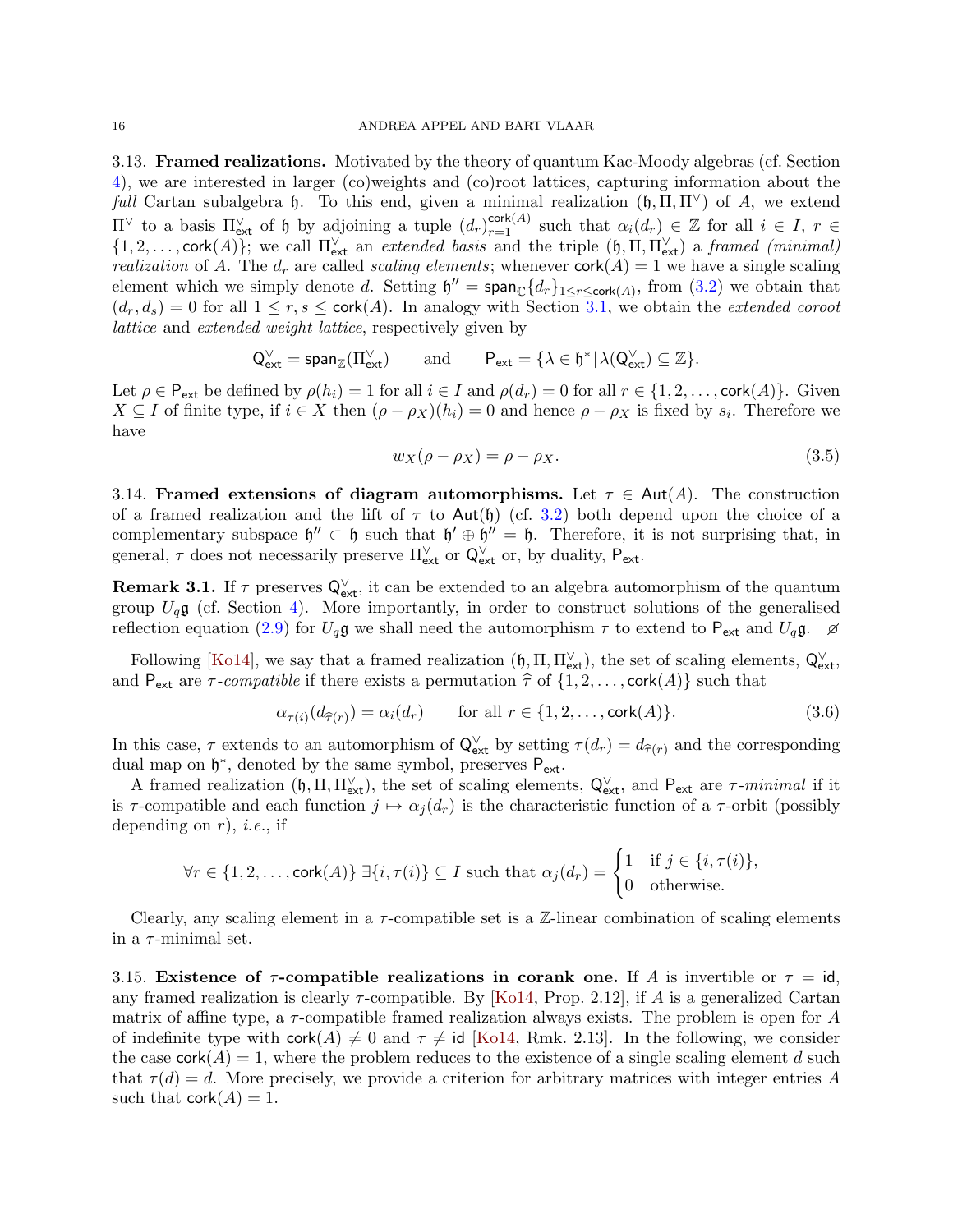<span id="page-18-0"></span>**Proposition 3.2.** Let  $A = (a_{ij})_{i,j\in I}$  be a matrix with integer entries such that  $\text{cork}(A) = 1$  and  $\tau \in$  Aut(A). Then,  $\tau|_{\text{Ker}(A)} = \pm id$ . Moreover, a  $\tau$ -compatible scaling element exists if and only if  $\tau|_{\mathsf{Ker}(A)} = \mathsf{id}.$ 

*Proof.* We note that Ker(A) is of the form  $\mathbb{C}(a_i)_{i\in I}$  for some rational numbers  $a_i$ , not all zero. By clearing denominators we may assume that the  $a_i$  are coprime integers; this determines them uniquely up to an overall sign. Consider the basic imaginary root  $\delta = \sum_{j\in I} a_j \alpha_j \in \mathbb{Q}$ . Note that the natural C-linear left Aut(A)-action on  $\mathbb{C}^{I}$ , defined by  $(\tau(\boldsymbol{x}))_i = x_{\tau^{-1}(i)}$  for all  $\boldsymbol{x} = (x_i)_{i \in I} \in \mathbb{C}^{I}$ ,  $i \in I$ ,  $\tau \in \text{Aut}(A)$ , stabilizes the one-dimensional space Ker(A). Thus, there exists  $\zeta \in \mathbb{C}^\times$  such that  $a_{\tau(j)} = \zeta a_j$  for all  $j \in I$ . Since  $\tau$  is of finite order,  $\zeta$  must be a root of unity. On the other hand, since both  $a_j$  and  $a_{\tau(j)}$  are integers for all  $j \in I$ , it follows that  $\zeta \in \mathbb{Q}$ . Thus,  $\tau|_{\mathsf{Ker}(A)} = \pm \mathrm{id}$ .

Suppose that  $\tau|_{\text{Ker}(A)} = id$ . We that there exists a  $\tau$ -compatible scaling element, by a direct generalization of the proof given in [\[Ko14,](#page-56-7) Prop. 2.12]. Assume that we have a finite-dimensional vector space h and a basis  $\Pi_{ext}^{\vee} = \Pi^{\vee} \cap \{d\}$  of h where  $\Pi^{\vee} = \{h_i\}_{i \in I}$  and  $\alpha_{\tau(i)}(d) = \alpha_i(d)$  for all  $i \in I$ . Now fix  $i \in I$  so that  $a_i \neq 0$  (such i exist since Ker(A) is one-dimensional) and define  $\alpha_j \in \mathfrak{h}^*$ for  $j \in I$  by:

$$
\alpha_j(h_i) = a_{ij}
$$
 for all  $i \in I$ ,  $\alpha_j(d) = \begin{cases} 1 & \text{if } j \in \{i, \tau(i)\}, \\ 0 & \text{otherwise.} \end{cases}$ 

We claim that  $(\mathfrak{h}, \Pi, \Pi_{\text{ext}}^{\vee})$  with  $\Pi = {\alpha_i}_{i\in I}$  is a  $\tau$ -compatible framed minimal realization of A. Note that if the set  $\Pi = {\alpha_i}_{i\in I}$  is linearly independent then  $(\mathfrak{h}, \Pi, \Pi^{\vee})$  is a minimal realization by definition. Moreover, by setting  $\tau(d) = d$  we can check that [\(3.6\)](#page-17-0) is true, thus obtaining the  $\tau$ -compatibility. Suppose therefore that  $\sum_{j\in I} m_j \alpha_j = 0$  for some  $(m_j)_{j\in I} \in \mathbb{C}^I$ ; it suffices to show that  $m_j = 0$  for all  $j \in I$ . By applying to  $\tilde{h}_i$  for arbitrary  $i \in I$  we deduce that  $(m_j)_{j \in I} \in \text{Ker}(A)$ . It follows that  $\sum_{j\in I} m_j \alpha_j = m\delta$  for some  $m \in \mathbb{C}$ . Since  $\zeta = 1$  we have

$$
0 = \sum_{j \in I} m_j \alpha_j(d) = m \sum_{j \in \{i, \tau(i)\}} a_j = m | \{i, \tau(i)\} | a_i
$$

and we deduce that  $m = 0$  as required.

Suppose that  $\tau|_{\text{Ker}(A)} = -id$ . We show that there exists no  $\tau$ -compatible set  $\{d\}$ . This follows from the claim that the existence of such a set implies  $\text{Ker}(\delta) = \mathfrak{h}$ , so that  $\delta$  is the zero element of  $\mathfrak{h}^*$ , contradicting the linear independence of Π. To this end, note that the definition of δ directly implies that  $\delta(h_i) = 0$  for all  $i \in I$ . It remains to show that  $\delta(d) = 0$ . We denote the  $\tau$ -orbits in I by  $I_1, I_2, \ldots, I_\ell$  for some  $\ell \in \mathbb{Z}_{>0}$ . For each  $k \in \{1, 2, \ldots, \ell\}$  choose a representative  $i_k \in I_k$ ; then  $\alpha_i(d) = \alpha_{i_k}(d)$  for all  $i \in I_k$  as a consequence of  $\tau$ -compatibility and  $I_k = {\tau^e(i_k)} \cup \{0 \leq e \leq |I_k|\}.$ Furthermore, for each such k we have  $\alpha_{i_k} = \tau^{|I_k|}(\alpha_{i_k}) = (-1)^{|I_k|} \alpha_{i_k}$ , so that  $|I_k|$  is even and hence  $\sum_{e=0}^{|I_k|-1}(-1)^e=0$ . Finally, we conclude that

$$
\delta(d) = \sum_{j \in I} a_j \alpha_j(d) = \sum_{k=1}^{\ell} \sum_{j \in I_k} a_j \alpha_j(d) = \sum_{k=1}^{\ell} \sum_{e=0}^{|I_k|-1} (-1)^e a_{i_k} \alpha_{i_k}(d) = 0.
$$

The result follows. □

If A is a generalized Cartan matrix of affine type, the  $a_i$  can be chosen to be positive integers. Therefore, we automatically get  $\tau|_{\mathsf{Ker}(A)} = \mathsf{id}$  and recover [\[Ko14,](#page-56-7) Prop. 2.12].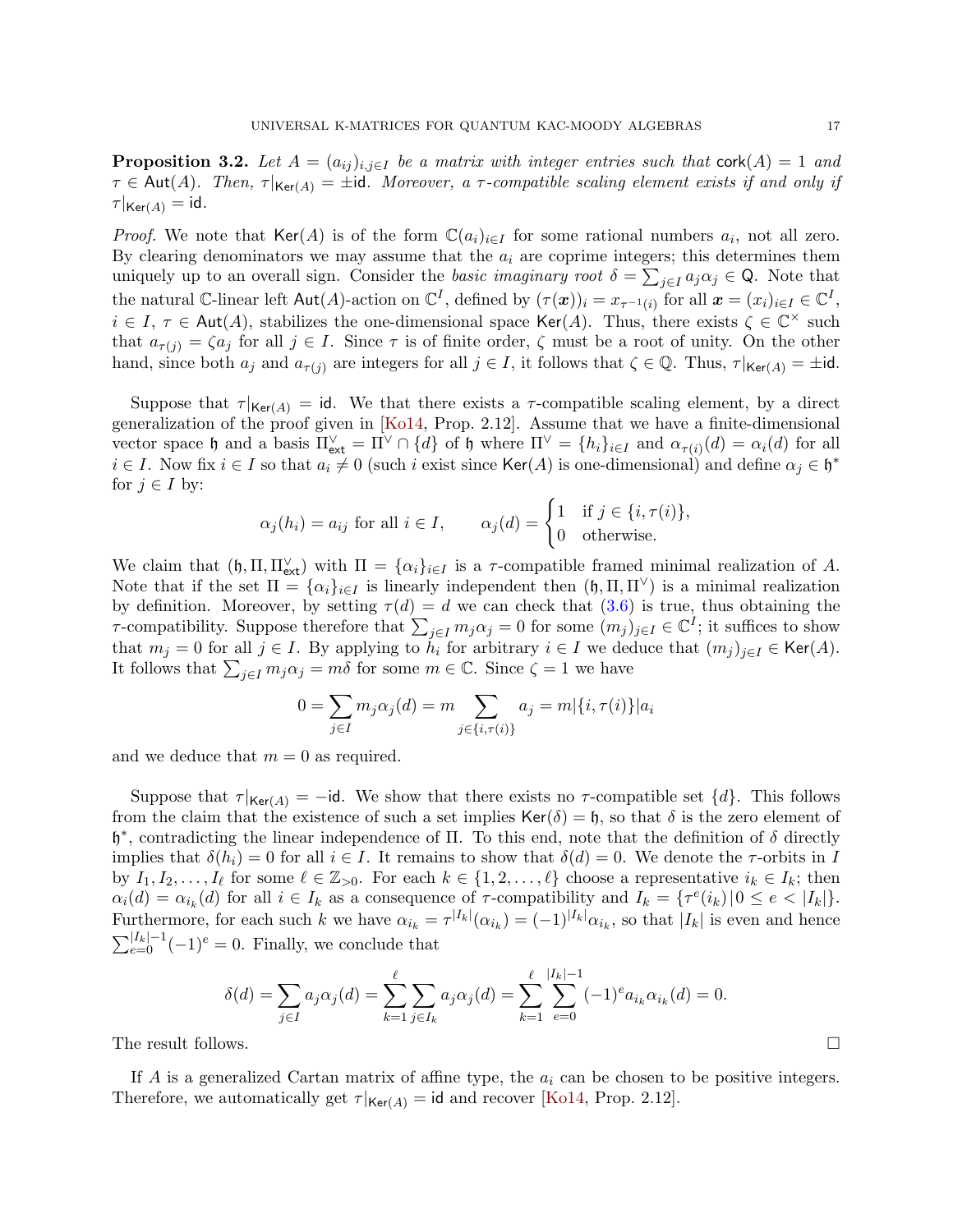Example 3.3. There are examples of non–invertible indecomposable symmetrizable generalized Cartan matrices A of indefinite type with nontrivial diagram automorphisms, both with and without a  $\tau$ -compatible weight lattice. For instance, in the case of the corank one generalized Cartan matrices

$$
A_1 = \begin{pmatrix} 2 & -1 & 0 & -3 \\ -1 & 2 & -3 & 0 \\ 0 & -3 & 2 & -1 \\ -3 & 0 & -1 & 2 \end{pmatrix} \text{ and } A_2 = \begin{pmatrix} 2 & -1 & 0 & -1 \\ -9 & 2 & -1 & 0 \\ 0 & -1 & 2 & -9 \\ -1 & 0 & -1 & 2 \end{pmatrix}.
$$

<span id="page-19-0"></span>we have that  $A_1$  has a  $\tau$ -compatible weight lattice whereas  $A_2$  does not.

#### 4. Drinfeld-Jimbo quantum groups

In this section we review the basic theory of Drinfeld-Jimbo quantum groups [\[Dr85,](#page-56-4) [Dr86,](#page-56-1) [Dr90a,](#page-56-17) [Ji86,](#page-56-5) [Lus94\]](#page-57-3). In particular, we discuss the factorization properties of the universal R-matrix and we define (highest and lowest weight) category  $\mathcal O$  representations.

4.1. Quantum Kac-Moody algebras. Let q be an indeterminate and denote by  $\mathbb F$  the algebraic closure of  $\mathbb{C}(q)$ . We shall use the fact that the multiplicative group  $\mathbb{F}^{\times}$  is a divisible abelian group<sup>[5](#page-19-1)</sup>. Let A be a generalized Cartan matrix and  $(\mathfrak{h}, \Pi, \Pi^{\vee}_{ext})$  a framed realization. Following [\[Dr85,](#page-56-4) [Dr86,](#page-56-1) [Ji86,](#page-56-5) [Lus94\]](#page-57-3) we denote by  $U_q$ **g** the unital associative F-algebra with generators  $E_i$ ,  $F_i$  $(i \in I)$  and  $t_h$   $(h \in \mathsf{Q}^{\vee}_{\mathsf{ext}})$  subject to the following relations for  $h, h' \in \mathsf{Q}^{\vee}_{\mathsf{ext}}, i, j \in I$ :

$$
t_0 = 1, \qquad t_h t_{h'} = t_{h+h'},
$$
  
\n
$$
t_h E_i = q^{\alpha_i(h)} E_i t_h, \qquad t_h F_i = q^{-\alpha_i(h)} F_i t_h, \qquad [E_i, F_j] = \delta_{ij} \frac{t_i - t_i^{-1}}{q_i - q_i^{-1}},
$$
  
\n
$$
\text{Serre}_{ij}(E_i, E_j) = 0 = \text{Serre}_{ij}(F_i, F_j) \qquad (i \neq j)
$$

where  $t_i = t_{\epsilon_i h_i}$ ,  $q_i \coloneqq q^{\epsilon_i}$  and Serre denotes the q-deformed Serre relations  $(e.g., [\text{Lus94}, 3.1.1 (e)]).$ We endow  $U_q$ **g** with the bialgebra structure determined by the coproduct

$$
\Delta(E_i) = E_i \otimes 1 + t_i \otimes E_i, \qquad \Delta(F_i) = F_i \otimes t_i^{-1} + 1 \otimes F_i, \qquad \Delta(t_h) = t_h \otimes t_h.
$$

4.2. Triangular decomposition and diagrammatic subalgebras. We consider the standard subalgebras

$$
U_q \mathfrak{n}^+ = \langle E_i | i \in I \rangle, \qquad U_q \mathfrak{n}^- = \langle F_i | i \in I \rangle, \qquad U_q \mathfrak{h} = \langle t_h | h \in \mathsf{Q}^{\vee}_{\text{ext}} \rangle
$$

so that  $U_q\mathfrak{g} = U_q\mathfrak{n}^+U_q\mathfrak{h}U_q\mathfrak{n}^-$ . We set  $U_q\mathfrak{b}^{\pm} = U_q\mathfrak{n}^{\pm}U_q\mathfrak{h}$  and consider the following quantum analogue of the derived subalgebra  $\mathfrak{g}' \subseteq \mathfrak{g}$ 

$$
U_q\mathfrak{g}' = \langle E_i, F_i, t_i^{\pm 1} |, i \in I \rangle \quad \text{and} \quad U_q\mathfrak{h}' = \langle t_i^{\pm 1} | i \in I \rangle.
$$

For any subset  $X \subseteq I$ , the derived quantum Kac-Moody algebra corresponding to  $A_X$  embeds in  $U_q$ **g'**, yielding the diagrammatic subalgebras

$$
U_q \mathfrak{g}_X = \langle E_i, F_i, t_i^{\pm 1} | i \in X \rangle, \qquad U_q \mathfrak{h}_X = U_q \mathfrak{g}_X \cap U_q \mathfrak{h}, \qquad \text{and} \qquad U_q \mathfrak{n}_X^{\pm} = U_q \mathfrak{g}_X \cap U_q \mathfrak{n}^{\pm}.
$$

Note that, for any  $i \in I$ ,  $U_q \mathfrak{g}_{\{i\}} \simeq U_{q_i} \mathfrak{sl}_2$ . The assignment  $\alpha_i \mapsto t_i$  yields an algebra isomorphism  $\mathbb{F}Q \to U_q \mathfrak{h}'$  and, for  $\lambda \in Q$ , we set  $t_\lambda = \prod_{i \in I} t_i^{\ell_i}$  if  $\lambda = \sum_{i \in I} \ell_i \alpha_i$ . These elements satisfy

$$
t_{\lambda}E_i = q^{(\lambda,\alpha_i)}E_i t_{\lambda}, \qquad t_{\lambda}F_i = q^{-(\lambda,\alpha_i)}F_i t_{\lambda} \qquad \text{for all } \lambda \in \mathsf{Q}, i \in I.
$$

<span id="page-19-1"></span><sup>&</sup>lt;sup>5</sup>While it is possible to use only a finite extension of  $\mathbb{C}(q)$  (cf. [\[BK19,](#page-55-1) Rmk. 2.3]), the latter depends on the generalized Cartan matrix A. Therefore, we prefer to work with the algebraic closure of  $\mathbb{C}(q)$ .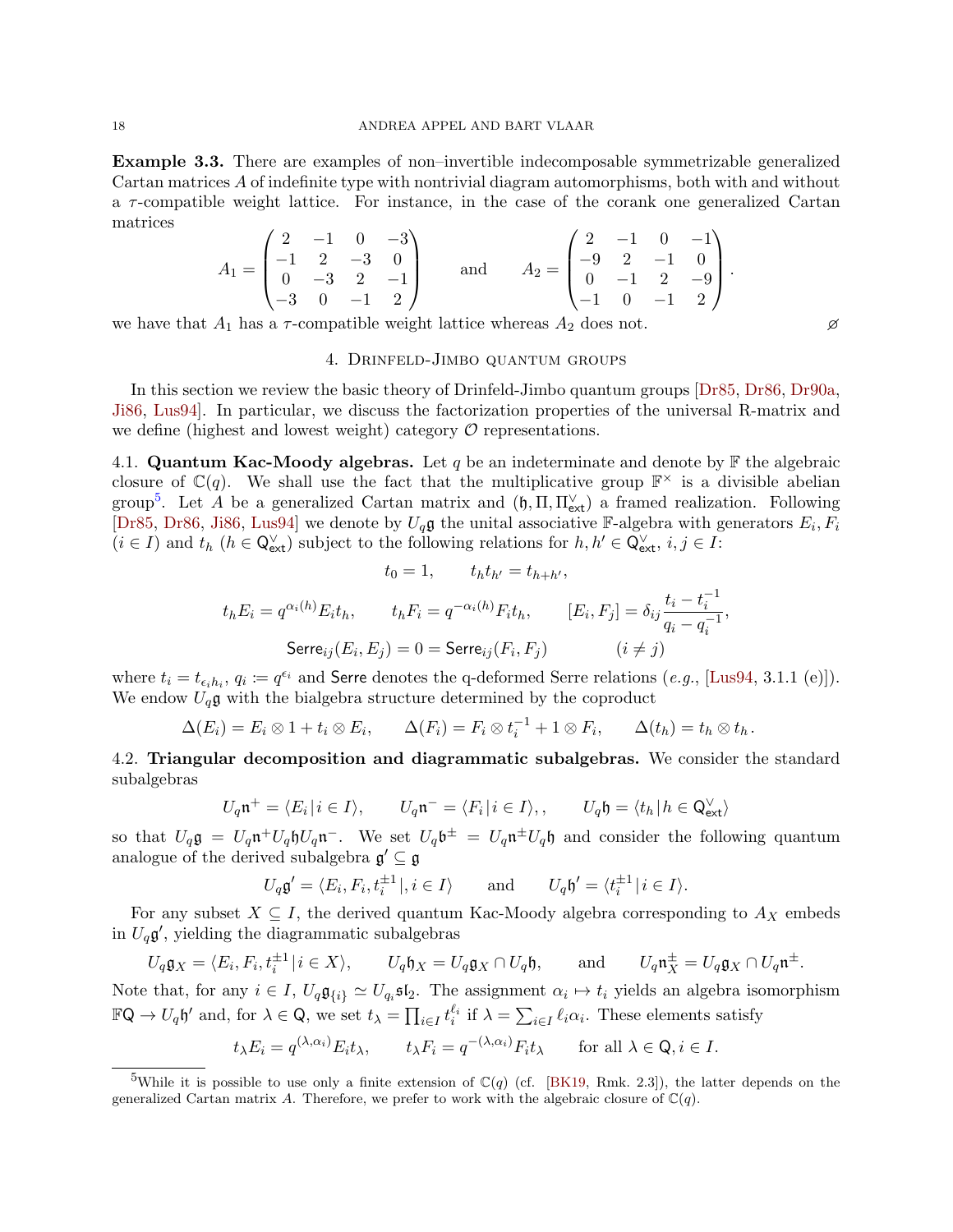In terms of the linear isomorphism  $\nu$  from Section [3.5](#page-14-1) we have  $t_{\lambda} = t_{\nu^{-1}(\lambda)}$  for all  $\lambda \in \mathbb{Q}$ .

4.3. Root space decomposition. Let M be a  $U_q$ h-module. For any  $\mu \in \mathsf{P}_{ext}$ , we set

$$
M_{\mu} = \{ m \in M \, | \, \forall h \in \mathsf{Q}^{\vee}_{\mathsf{ext}} : t_h \cdot m = q^{\mu(h)} m \}.
$$

Note that, for all  $\lambda \in \mathbb{Q}$  and  $\mu \in \mathsf{P}_{\mathsf{ext}}, t_\lambda$  acts on  $M_\mu$  as multiplication by  $q^{(\lambda,\mu)}$ . By considering the action of  $U_q$ h on  $U_q$ g and  $U_q$ g' by conjugation, we obtain the root space decomposition

$$
U_q \mathfrak{g} = \bigoplus_{\lambda \in \mathsf{Q}} (U_q \mathfrak{g})_\lambda, \qquad U_q \mathfrak{g}' = \bigoplus_{\lambda \in \mathsf{Q}} (U_q \mathfrak{g}')_\lambda
$$

as Q-graded algebras. Note that  $U_q \mathfrak{n}^{\pm}$  are graded by  $\pm Q^+$ , *i.e.*,  $U_q \mathfrak{n}^{\pm} = \bigoplus_{\lambda \in Q^+} (U_q \mathfrak{n}^{\pm})_{\pm \lambda}$ .

4.4. **Automorphisms.** We briefly review several distinguished algebra automorphisms of  $U_q\mathfrak{g}$ . An algebra automorphism is assumed to be F-linear unless otherwise stated. Any diagram automorphism  $\tau \in \text{Aut}(A)$  (cf. Section [3\)](#page-12-0) acts as a bialgebra automorphism on  $U_q \mathfrak{g}'$  by

$$
\tau(E_i) = E_{\tau(i)}, \qquad \tau(F_i) = F_{\tau(i)}, \qquad \tau(t_i) = t_{\tau(i)},
$$

for any  $i \in I$ . If the framed realization is  $\tau$ -compatible, then this action extends automatically to a bialgebra automorphism of  $U_q\mathfrak{g}$  by setting  $\tau(t_h) = t_{\tau(h)}$  for all  $h \in \mathsf{Q}^{\vee}_{\text{ext}}$ . The Chevalley involution  $\omega$  lifts to an involutive algebra automorphism of  $U_q\mathfrak{g}$ , denoted by the same symbol, determined by

$$
\omega(E_i) = -F_i, \quad \omega(F_i) = -E_i, \quad \omega(t_h) = t_{-h},
$$

for any  $i \in I$  and  $h \in \mathsf{Q}^{\vee}_{\mathsf{ext}}$ . Note that  $\omega$  is a bialgebra isomorphism from  $U_q \mathfrak{g}$  to  $U_q \mathfrak{g}^{\mathsf{cop}}$ ,*i.e.*,

$$
\Delta \circ \omega = (\omega \otimes \omega) \circ \Delta^{\mathrm{op}}, \qquad \epsilon \circ \omega = \epsilon.
$$

Finally, we discuss the *bar involution*, which is not F-linear (cf. [\[Lus94\]](#page-57-3)). Note that the algebraic closure of the field of formal Laurent series  $\mathbb{C}((q))$  is given by  $\overline{\mathbb{C}((q))} = \bigcup_{n \geq 1} \mathbb{C}((q^{1/n}))$ , on which we define a field automorphism  $\bar{ }$  by the rule  $\bar{q}^{1/n} = q^{-1/n}$ . The field  $\mathbb F$  arises as the set of algebraic elements in  $\mathbb{C}((q))$  over  $\mathbb{C}(q)$  and note that  $\overline{\phantom{a}}$  stabilizes  $\mathbb{C}(q) \subset \mathbb{C}((q))$ . By considering minimal polynomials of elements of  $\mathbb F$  in  $\mathbb C(q)[x]$  we obtain that  $\overline{\phantom{a}}$  stabilizes  $\mathbb F$ . We extend it to an algebra automorphism of  $U_q$ **g** by setting

$$
\overline{E_i} = E_i, \quad \overline{F_i} = F_i, \quad \overline{t_h} = t_{-h},
$$

for any  $i \in I$  and  $h \in \mathsf{Q}^{\vee}_{ext}$ . We use the same notation to denote the corresponding algebra automorphism of  $U_q\mathfrak{g} \otimes U_q\mathfrak{g}$ , defined by  $\overline{u \otimes u'} := \overline{u} \otimes \overline{u'}$  for any  $u, u' \in U_q\mathfrak{g}$ .

4.5. The Drinfeld-Lusztig pairing. Given a bilinear pairing  $\langle , \rangle : A^- \times A^+ \to \mathbb{F}$  between algebras  $A^-$  and  $A^+$  over a field F, it extends to an F-valued bilinear pairing between  $(A^-)^{\otimes n}$  and  $(A^+)^{\otimes n}$  for all  $n \in \mathbb{Z}_{\geqslant 1}$  by

<span id="page-20-0"></span>
$$
\langle a_1^- \otimes \cdots \otimes a_n^-, a_1^+ \otimes \cdots \otimes a_n^+ \rangle = \prod_{m=1}^n \langle a_m^-, a_m^+ \rangle
$$

for all  $a_1^-, \ldots, a_n^- \in A^-$  and  $a_1^+, \ldots, a_n^+ \in A^+$ . We recall that, by [\[Dr90a,](#page-56-17) [Lus94\]](#page-57-3), there exists a unique F-bilinear pairing  $\langle , \rangle : U_q \mathfrak{b}^- \times U_q \mathfrak{b}^+ \to \mathbb{F}$  such that

$$
\langle y, xx' \rangle = \langle \Delta(y), x' \otimes x \rangle, \qquad \langle yy', x \rangle = \langle y \otimes y', \Delta(x) \rangle \tag{4.1}
$$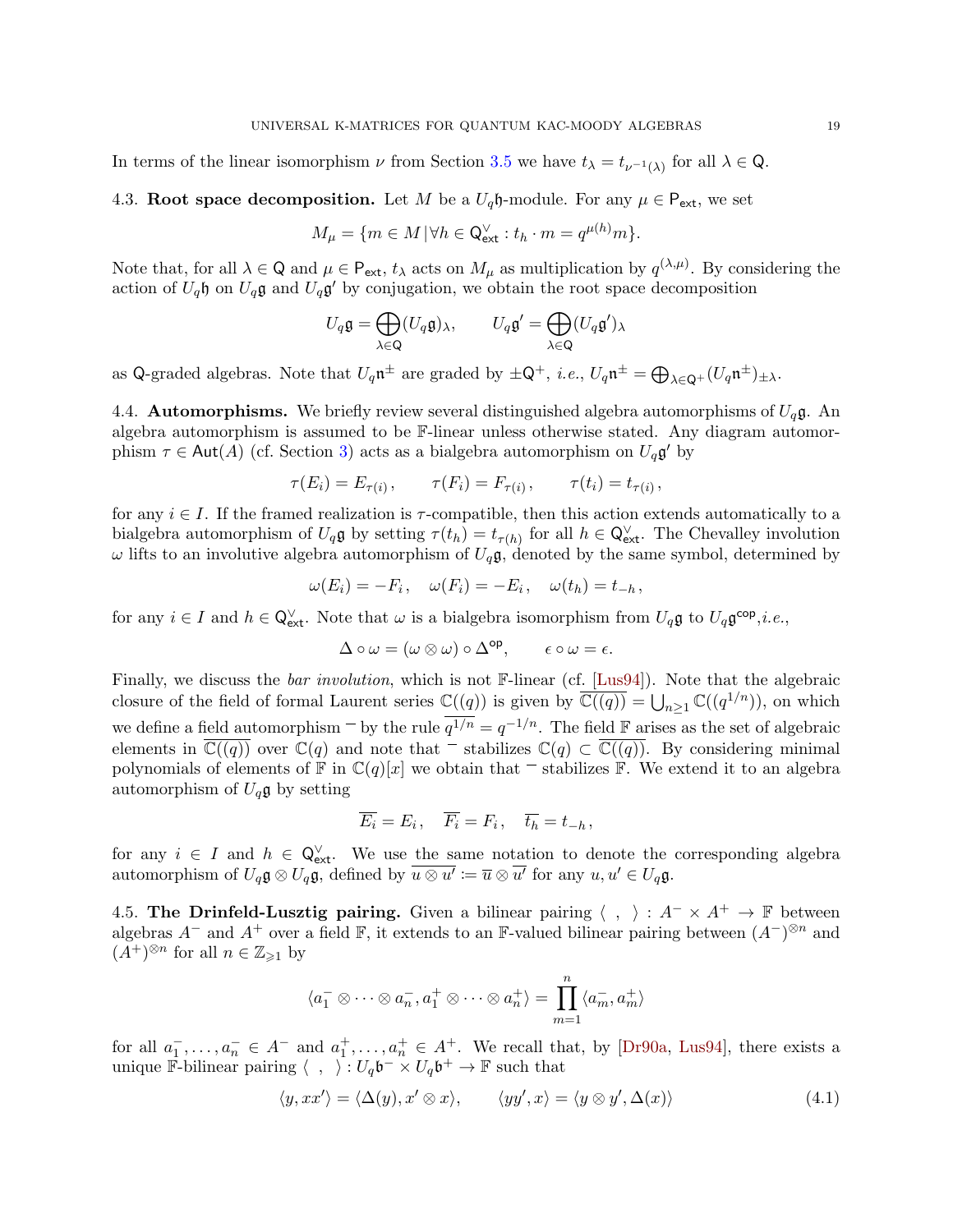for any  $x, x' \in U_q \mathfrak{b}^+, y, y' \in U_q \mathfrak{b}^-,$  and

$$
\langle t_h, t_{h'} \rangle = q^{-(h, h')}, \quad \langle F_i, E_j \rangle = \delta_{ij} \frac{1}{q_i^{-1} - q_i},
$$
  

$$
\langle t_h, E_j \rangle = 0, \qquad \langle F_i, t_{h'} \rangle = 0.
$$
 (4.2)

for any  $i, j \in I$ ,  $h, h' \in \mathbb{Q}^{\vee}_{ext}$ . In particular, for any  $e \in U_q \mathfrak{n}^+$ ,  $f \in U_q \mathfrak{n}^-$ ,  $h, h' \in \mathbb{Q}^{\vee}_{ext}$ , one obtains

<span id="page-21-2"></span><span id="page-21-0"></span>
$$
\langle ft_h, et_{h'} \rangle = q^{-(h,h')} \langle f, e \rangle \tag{4.3}
$$

so that  $\langle f,xt_h\rangle = \langle f,x\rangle$ , for all  $x \in U_q\mathfrak{b}^+$ ,  $f \in U_q\mathfrak{n}^-$  and  $h \in \mathsf{Q}_\text{ext}^\vee$ .

<span id="page-21-1"></span>4.6. The categories  $\mathcal{O}^{\epsilon}$ . It is well-known that the Drinfeld-Lusztig pairing allows for the realization of  $U_q$ **g** as (a quotient of) a quantum double [\[Dr86\]](#page-56-1). Thus, the canonical element of  $\langle \cdot, \cdot \rangle$ , which belongs to a suitable completion of the tensor product  $U_q \mathfrak{b}^- \otimes U_q \mathfrak{b}^+$ , is a topological R-matrix inducing a quasitriangular structure on  $U_q$ g. This is more conveniently described in terms of categories of representations as we explained in Section [2.9.](#page-11-1)

Let  $W \subset \text{Mod}(U_q\mathfrak{g})$  be the full subcategory of  $U_q\mathfrak{g}$ -modules M endowed with a weight space decomposition, *i.e.*,

$$
M=\bigoplus_{\mu\in\mathsf{P}_{\mathsf{ext}}}M_\mu.
$$

Then, for any  $\lambda \in \mathbb{Q}$ , the action of  $(U_q \mathfrak{g})_\lambda$  maps  $M_\mu$  into  $M_{\mu+\lambda}$ . For  $\epsilon \in {\pm}$ , let  $\mathcal{O}^{\epsilon}$  denote the full subcategory consisting of objects in W with a locally finite  $U_q\mathfrak{n}^{\epsilon}$ -action and finite-dimensional weight spaces (see e.g., [\[Kac90,](#page-56-22) Ch. 9] or [\[Lus94,](#page-57-3) Ch. 3]). Note that  $\mathcal{O}^{\epsilon}$  is closed under tensor products.

We denote by  $(U_q \mathfrak{g})^{\mathcal{O}^{\epsilon}}$  the completion of  $U_q \mathfrak{g}$  with respect to the category  $\mathcal{O}^{\epsilon}$  (cf. Section [2.9\)](#page-11-1). Recall that, by construction,  $(U_q \mathfrak{g})^{\mathcal{O}^{\epsilon}}$  is the algebra of operators defined on category  $\mathcal{O}^{\epsilon}$  modules, which are natural with respect to  $U_q$ **g**-intertwiners. Similarly, we denote by  $(U_q \mathfrak{g}^{\otimes n})^{\mathcal{O}^{\epsilon}}$  the algebra of operators defined on tensor products of n modules in  $\mathcal{O}^{\epsilon}$ . For any  $n \in \mathbb{Z}_{>0}$ ,  $U_q \mathfrak{g}^{\otimes n}$  embeds in  $(U_q \mathfrak{g}^{\otimes n})^{\mathcal{O}^{\epsilon}}$  and therefore  $\mathcal{O}^{\epsilon}$  separates points [\[Dr90b,](#page-56-23) Question 8.2].

Note that  $(U_q\mathfrak{g})^{\mathcal{O}^{\epsilon}}$  contains as a subalgebra the completion  $(U_q\mathfrak{n}^{\epsilon})^{\mathcal{O}^{\epsilon}} := \prod_{\mu \in \epsilon \mathbb{Q}^+} (U_q\mathfrak{n}^{\epsilon})_{\mu}$  of  $U_q\mathfrak{n}^{\epsilon}$ with respect to its natural  $\epsilon Q^+$ -grading. Indeed, every element in  $(U_q\mathfrak{n}^{\epsilon})^{\mathcal{O}^{\epsilon}}$  is convergent on category  $\mathcal{O}^{\epsilon}$  and commutes with every intertwiner. Similarly, we have that

<span id="page-21-3"></span>
$$
(U_q \mathfrak{n}^\mp \otimes U_q \mathfrak{n}^\pm)^{\mathcal{O}^\epsilon} \coloneqq \prod_{\mu \in \pm \mathsf{Q}^+} (U_q \mathfrak{n}^\mp)_{-\mu} \otimes (U_q \mathfrak{n}^\pm)_{\mu}
$$

are subalgebras in  $(U_q \mathfrak{g}^{\otimes 2})^{\mathcal{O}^{\epsilon}}$ . Finally, note that  $(U_q \mathfrak{n}^{\pm})_0 = \mathbb{F}$ .

4.7. Quasi-R-matrices. We recall below the construction of the so-called quasi-R-matrix due to Lusztig [\[Lus94\]](#page-57-3). For any  $\mu \in \mathsf{Q}^+$ , let  $(b_{\mu,r}^-)_r$  be an ordered basis for  $(U_q \mathfrak{n}^-)_{-\mu}$  and let  $(b_{\mu,r}^+)_r$  be the corresponding dual basis for  $(U_q\mathfrak{n}^+)_\mu$  with respect to the pairing  $\langle , \rangle$  defined by  $(4.1)-(4.2)$  $(4.1)-(4.2)$ . Lusztig's quasi-R-matrix is the element

$$
\Theta = \sum_{\mu \in \mathsf{Q}^+} \Theta_{\mu} \in (U_q \mathfrak{n}^- \otimes U_q \mathfrak{n}^+)^{\mathcal{O}^{\epsilon}} \quad \text{where} \quad \Theta_{\mu} = \sum_r b_{\mu,r}^- \otimes b_{\mu,r}^+ \in (U_q \mathfrak{n}^-)_{-\mu} \otimes (U_q \mathfrak{n}^+)_{\mu}.
$$
 (4.4)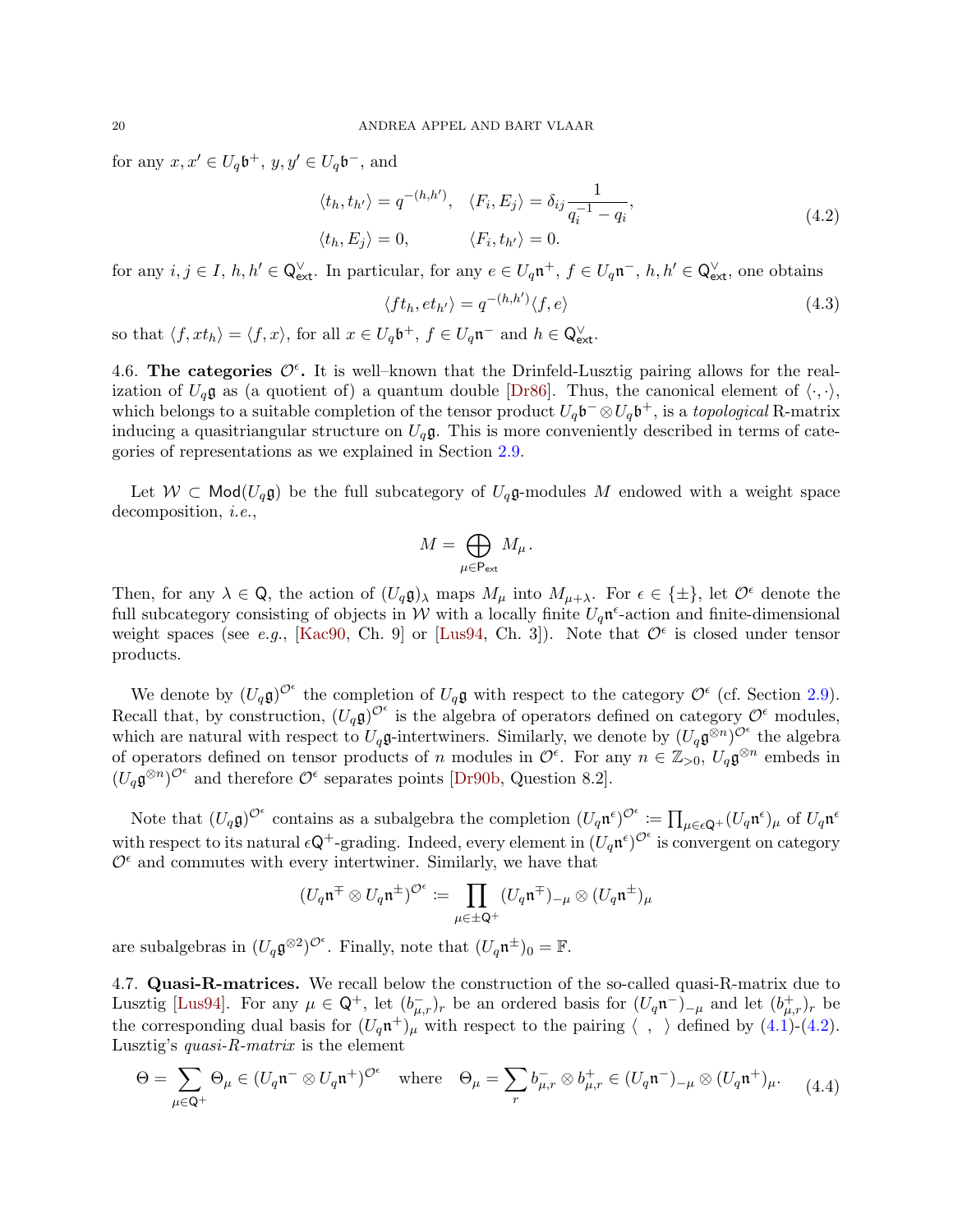The element  $\Theta_{\mu}$  is independent of the choice of basis. The quasi-R-matrix is deeply related with the bar involution [\[Lus94,](#page-57-3) Thm. 4.1.2]. Namely,  $\Theta$  is the unique element of the form  $\Theta = \sum_{\mu \in \mathbb{Q}^+} \Theta_{\mu}$ with  $\Theta_{\mu} \in (U_q \mathfrak{n}^{-})_{-\mu} \otimes (U_q \mathfrak{n}^{+})_{\mu}$  such that  $\Theta_0 = 1 \otimes 1$  and

$$
\Theta \overline{\Delta(u)} = \Delta(\overline{u}) \Theta \tag{4.5}
$$

for any  $u \in U_q\mathfrak{g}$ . Moreover, by a standard argument, the normalization  $\Theta_0 = 1$  guarantees that  $\Theta$ is invertible and moreover, by uniqueness, one has

<span id="page-22-1"></span>
$$
\Theta^{-1} = \overline{\Theta}.
$$

It is clear that  $\Theta$  is not the full R-matrix of  $U_q\mathfrak{g}$ . As  $\Theta$  is the canonical element of the pairing between  $U_q$ n<sup>+</sup> and  $U_q$ n<sup>-</sup>, the missing factor is a weight zero operator, computed in terms of Cartan elements.

<span id="page-22-3"></span>4.8. A completion of the quantum Cartan subalgebra. We shall describe several weight zero operators. For convenience, we think of such elements as belonging to the completion  $(U_q\mathfrak{g})^W$ . In particular, they act on category  $\mathcal{O}^{\epsilon}$  modules. Let  $\text{Fun}(A, B)$  denote the functions from a set A to a set B. Any  $\beta \in \text{Fun}(\mathsf{P}_{\text{ext}}, \mathbb{F})$  induces an element of  $(U_q \mathfrak{g})^W$ , also denoted  $\beta$ , whose action on  $M \in \mathcal{W}$  is given by

$$
\beta \cdot m = \beta(\mu)m
$$

for any  $\mu \in \mathsf{P}_{\textsf{ext}}$  and  $m \in M_{\mu}$ . The subspace of  $(U_q \mathfrak{g})^{\mathcal{W}}$  spanned by such  $\beta$  is a commutative subalgebra, which we denote by  $(U_q \mathfrak{h})^{\mathcal{W}}$ . Indeed, note that the Cartan subalgebra  $U_q \mathfrak{h}$  naturally embeds in  $(U_q \mathfrak{h})^{\mathcal{W}}$ . The group  $(U_q \mathfrak{h})^{\mathcal{W},\times}$  of invertible elements is given by  $\mathsf{Fun}(\mathsf{P}_{\mathsf{ext}},\mathbb{F}^{\times})$ . Similarly, any  $\kappa \in \text{Fun}(P_{ext} \times P_{ext}, \mathbb{F})$  defines an element of  $(U_q \mathfrak{g} \otimes U_q \mathfrak{g})^{\mathcal{W}}$ , also denoted  $\kappa$ , whose action on  $M \otimes N$ , for  $M, N \in \mathcal{W}$  is given by

$$
\kappa \cdot m \otimes n = \kappa(\mu, \nu)m \otimes n
$$

for any  $\mu, \nu \in \mathsf{P}_{\textsf{ext}}, m \in M_{\mu}$ , and  $n \in N_{\nu}$ . In particular, for any  $g \in \mathsf{End}_{\mathbb{Z}}(\mathsf{P}_{\textsf{ext}})$ , we denote by  $\kappa_g$ the function from  $P_{ext} \times P_{ext} \to \mathbb{F}^{\times}$  given by

$$
\kappa_g(\mu,\nu) \coloneqq q^{(g(\mu),\nu)}.
$$

<span id="page-22-5"></span>**Remark 4.1.** Let  $\psi_q$  be an algebra endomorphism of  $U_q\mathfrak{g}$ , whose restriction functor, which we refer to as the *pullback* of  $\psi_q$ , gives an endofunctor  $\psi_q^*: \mathcal{W} \to \mathcal{W}$ . Then,  $\psi_q$  extends to an endomorphism of  $(U_q\mathfrak{g})^{\mathcal{W}}$ , given by  $\psi_q(\varphi)|_M := \varphi|_{\psi_q^*(M)}$  for any  $\varphi \in (U_q\mathfrak{g})^{\mathcal{W}}$  and  $M \in \mathcal{W}$ . Suppose that  $\psi_q$ is invertible and  $\psi_q^*$  acts by permuting the weight spaces, *i.e.*, there exists  $\psi \in \text{End}_{\mathbb{Z}}(\mathsf{P}_{\text{ext}})$  such that, for any  $M \in \mathcal{W}$  and  $\mu \in \mathsf{P}_{\textsf{ext}}, \ \psi_q^*(M)_{\mu} = M_{\psi(\mu)}$ . Then, for any  $g \in \mathsf{End}_{\mathbb{Z}}(\mathsf{P}_{\textsf{ext}})$ , we have  $(\psi_q \otimes \text{id})(\kappa_g) = \kappa_{g \circ \psi}.$ 

<span id="page-22-6"></span>4.9. A distinguished subgroup of  $(U_q \mathfrak{h})^{\mathcal{W},\times}$ . For any  $\zeta \in \text{End}_{\mathbb{Z}}(P_{ext})$  and  $\lambda \in P_{ext}$ , we define  $G_{\zeta,\lambda} \in \mathsf{Fun}(\overline{\mathsf{P}_{\mathsf{ext}}},\mathbb{F}^{\times})$  by

<span id="page-22-2"></span><span id="page-22-0"></span>
$$
G_{\zeta,\lambda}(\mu) := q^{(\zeta(\mu),\mu)/2 + (\lambda,\mu)}\tag{4.6}
$$

for any  $\mu \in \mathsf{P}_{\textsf{ext}}$ . For example, for  $\lambda \in \mathsf{Q}$ , we have  $G_{0,\lambda} = t_\lambda$ . Note that the set of functions  $G_{\zeta,\lambda}$ with  $\zeta \in \text{End}_{\mathbb{Z}}(\mathsf{P}_{\text{ext}})$  and  $\lambda \in \mathsf{P}_{\text{ext}}$  form a subgroup of  $(U_q \mathfrak{h})^{\mathcal{W}, \times}$ , since  $G_{\zeta_1, \lambda_1} G_{\zeta_2, \lambda_2} = G_{\zeta_1 + \zeta_2, \lambda_1 + \lambda_2}$ . We restrict to the case of  $\zeta \in \text{End}_{\mathbb{Z}}(\mathsf{P}_{\text{ext}})$  which are self-adjoint with respect to  $( , , ).$ 

<span id="page-22-4"></span>**Lemma 4.2.** Let  $\zeta \in \text{End}_{\mathbb{Z}}(\mathsf{P}_{\text{ext}})$  be self-adjoint and  $\lambda \in \mathsf{P}_{\text{ext}}$ .

(i) The functional equation

$$
G_{\zeta,\lambda}(\mu+\nu) = G_{\zeta,\lambda}(\mu)G_{\zeta,\lambda}(\nu)q^{(\zeta(\mu),\nu)}\tag{4.7}
$$

holds for any  $\mu, \nu \in P_{ext}$ .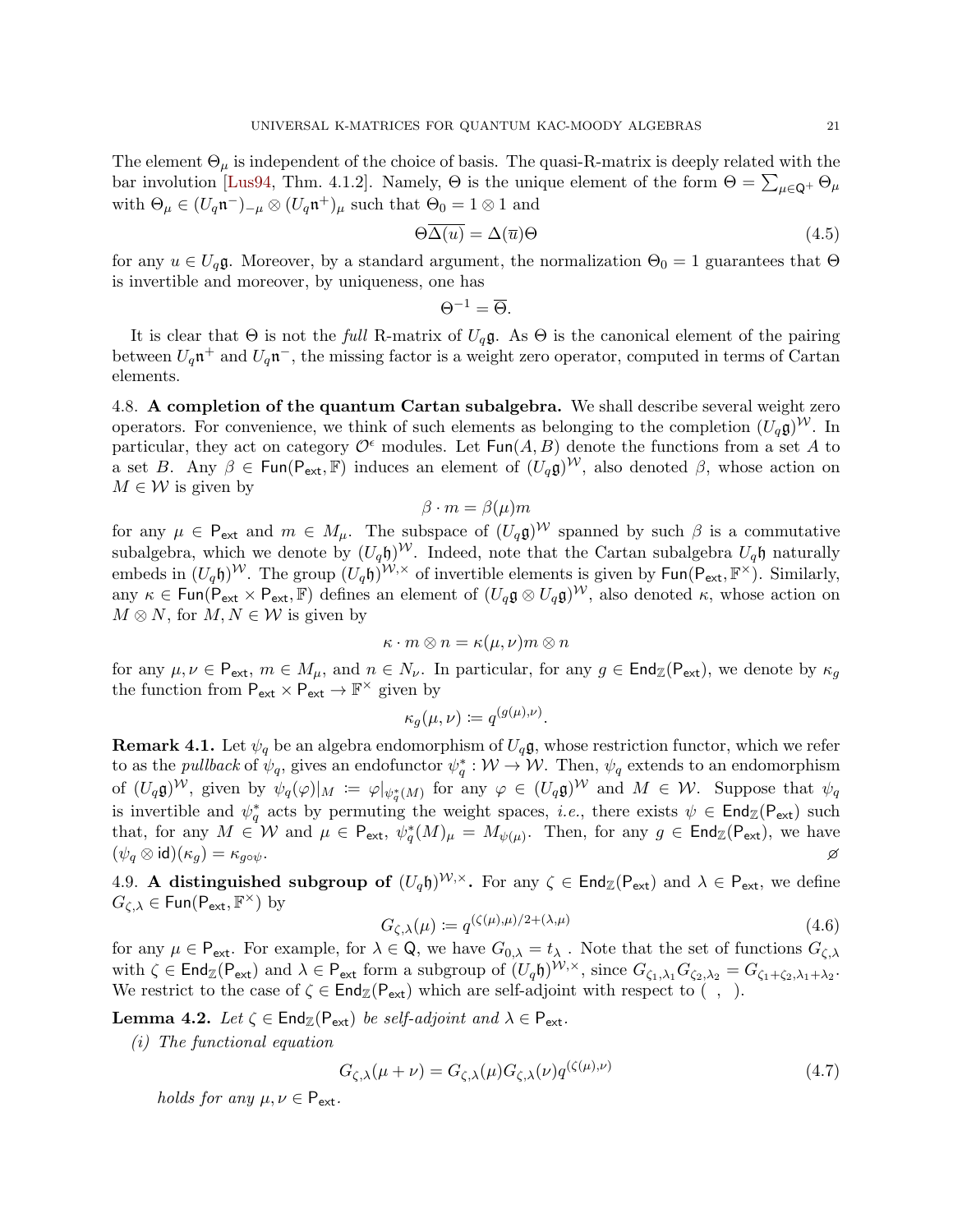(ii) In  $(U_q \mathfrak{g} \otimes U_q \mathfrak{g})^{\mathcal{W}}$ , it holds

<span id="page-23-2"></span><span id="page-23-1"></span>
$$
\Delta(G_{\zeta,\lambda}) = G_{\zeta,\lambda} \otimes G_{\zeta,\lambda} \kappa_{\zeta},\tag{4.8}
$$

where  $\Delta$  denotes the coproduct  $(U_q\mathfrak{g})^{\mathcal{W}} \to (U_q\mathfrak{g} \otimes U_q\mathfrak{g})^{\mathcal{W}}$ .

(iii) If  $\zeta(Q) \subseteq Q$ , the automorphism  $\text{Ad}(G_{\zeta,\lambda})$  preserves  $U_q\mathfrak{g}$  in  $(U_q\mathfrak{g})^{\mathcal{W}}$ . More precisely, it holds

$$
\operatorname{Ad}(G_{\zeta,\lambda})(u) = G_{\zeta,\lambda}(\mu)ut_{\zeta(\mu)} = G_{-\zeta,\lambda}(\mu)t_{\zeta(\mu)}u,\tag{4.9}
$$

for any  $\mu \in \mathsf{Q}$  and  $u \in (U_a \mathfrak{g})_\mu$ .

#### Proof.

- (i) This follows immediately from the self-adjointness of  $\zeta$ .
- (ii) Let  $M, N \in \mathcal{W}$  and let  $m \in M$ ,  $n \in N$  such that  $m \in M_{\mu}$  and  $n \in N_{\nu}$  for some  $\mu, \nu \in P_{ext}$ . Then  $m \otimes n \in (M \otimes N)_{\mu+\nu}$ , so that

$$
\Delta(G_{\zeta,\lambda})(m \otimes n) = G_{\zeta,\lambda}(\mu + \nu)m \otimes n = G_{\zeta,\lambda}(\mu)G_{\zeta,\lambda}(\nu)\kappa_{\zeta}(\mu, \nu)m \otimes n = (G_{\zeta,\lambda} \otimes G_{\zeta,\lambda} \kappa_{\zeta})(m \otimes n),
$$

as required, where we have used [\(4.7\)](#page-22-0).

(iii) Let  $N \in \mathcal{W}$ ,  $\nu \in \mathsf{P}_{\mathsf{ext}}, \mu \in \mathsf{Q}$  and  $u \in (U_q \mathfrak{g})_\mu$ . Then we have

$$
\operatorname{Ad}(G_{\zeta,\lambda})(u)|_{N_{\nu}} = \frac{G_{\zeta,\lambda}(\mu+\nu)}{G_{\zeta,\lambda}(\nu)}u|_{N_{\nu}} = G_{\zeta,\lambda}(\mu)q^{(\zeta(\mu),\nu)}u|_{N_{\nu}} = G_{\zeta,\lambda}(\mu)ut_{\zeta(\mu)}|_{N_{\nu}}
$$

and note that  $t_{\zeta(\mu)}u = q^{(\zeta(\mu),\mu)}ut_{\zeta(\mu)}$ . It follows that  $\mathsf{Ad}(G_{\zeta,\lambda})(u)$  preserves  $U_q\mathfrak{g}$ .

We shall consider also the subgroup of group homomorphisms  $\text{Hom}_{\text{grp}}(P_{ext}, \mathbb{F}^{\times}), i.e., \beta : P_{ext} \to$  $\mathbb{F}^\times$  such that  $\beta(\mu + \nu) = \beta(\mu)\overline{\beta(\nu)}$  for  $\mu, \nu \in \mathsf{P}_{\textsf{ext}}$ . For any  $\beta \in \textsf{Hom}_{\textsf{grp}}(\mathsf{P}_{\textsf{ext}}, \mathbb{F}^\times)$ , we have  $\Delta(\beta) = \beta \otimes \beta$  and  $\mathsf{Ad}(\beta)(u) = \beta(\mu)u$  for any  $\mu \in \mathsf{Q}$  and  $u \in (U_q \mathfrak{g})_\mu$ .

<span id="page-23-5"></span>4.10. The universal R-matrix. We review the construction of the *full* universal R-matrix of  $U_q$ g. For our choice of conventions, it is preferable to work with the operator  $\Xi := \Theta^{-1} = \overline{\Theta}$ , which satisfies

<span id="page-23-3"></span>
$$
\Xi \cdot \Delta(u) = \overline{\Delta(\overline{u})} \cdot \Xi \tag{4.10}
$$

for any  $u \in U_q\mathfrak{g}$ . One has  $\mathsf{Ad}(\kappa_{\mathsf{id}}) \circ \overline{\Delta}^{-1} = \Delta^{\mathsf{op}}$ . Therefore, by [\(4.5\)](#page-22-1), the universal R-matrix given by  $R \coloneqq \kappa_{\mathsf{id}} \cdot \Xi \in (U_q \mathfrak{g}^{\otimes 2})^{\mathcal{O}^{\epsilon}}$  (see e.g. [\[Dr85,](#page-56-4) [Ji86\]](#page-56-5)) satisfies

<span id="page-23-4"></span><span id="page-23-0"></span>
$$
R\Delta(u) = \Delta^{\rm op}(u)R\tag{4.11}
$$

for any  $u \in U_q\mathfrak{g}$ . Moreover, the following coproduct identities hold:

$$
(\Delta \otimes id)(R) = R_{13}R_{23}
$$
 and  $(id \otimes \Delta)(R) = R_{13}R_{12}$ .

Finally, one has

$$
(\omega \otimes \omega)(R) = R_{21} \quad \text{and} \quad (\tau \otimes \tau)(R) = R \tag{4.12}
$$

for any  $\tau \in \text{Aut}(A)$ .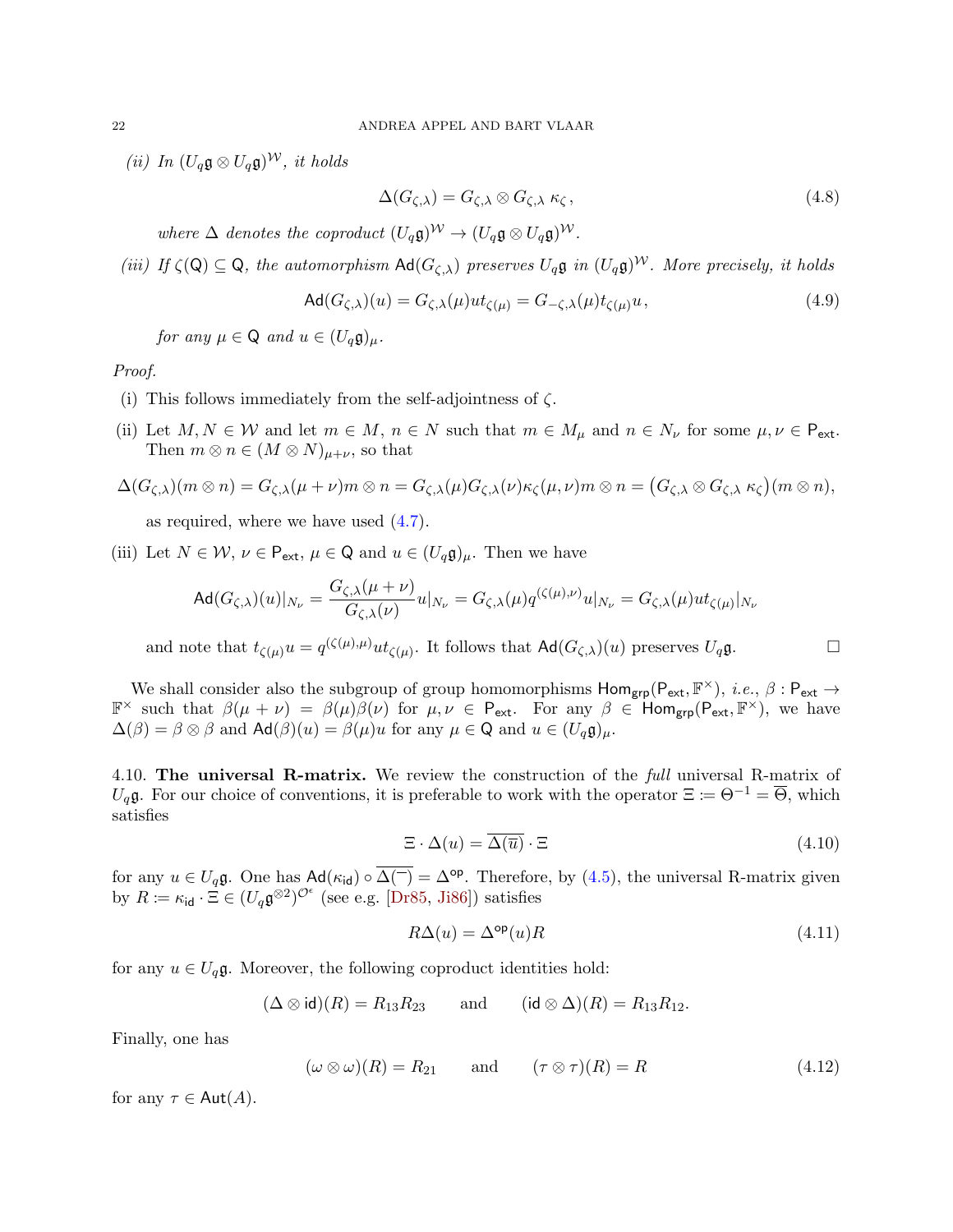4.11. Diagrammatic factorizations. The factorization of  $R$  has the following interpretation. As a bialgebra,  $U_q$ b<sup>-</sup> projects onto  $U_q$ h. By a theorem of Radford [\[Rad92\]](#page-57-19), the Borel bialgebra  $U_q$ b<sup>-</sup> can be realized as the so-called Radford biproduct of  $U_q$ h and  $U_q$ n<sup>-</sup>, where the latter should be regarded as a Yetter-Drinfeld  $U_q$ h-module (see e.g., [\[ATL18,](#page-55-16) Sec. 2.17]). As the bialgebra structure on  $U_q$ b<sup>-</sup> is recovered by those on  $U_q$ h and  $U_q$ n<sup>-</sup>, in the same way the R-matrix of (the quantum double of)  $U_q$ b<sup>-</sup> is realized as the product of those of  $U_q$ h and  $U_q$ n<sup>-</sup>, represented respectively by  $\kappa_{\text{id}}$  and Ξ. A similar phenomenon can be described more generally, when  $U_q$ h is replaced by a diagrammatic subalgebra  $U_q\mathfrak{b}_X^-, X \subseteq I$ .

Let  $X \subseteq I$  be arbitrary (in particular, not necessarily of finite type). There is a unique *diagram*matic quasi-R-matrix

$$
\Theta_X \in \prod_{\lambda \in \mathsf{Q}_X^+} (U_q \mathfrak{n}^-)_{-\lambda} \otimes (U_q \mathfrak{n}^+)_{\lambda}
$$

such that  $\Theta_{X,0} = 1 \otimes 1$  and

$$
\Theta_X \Delta(u) = \Delta(\overline{u}) \Theta_X \tag{4.13}
$$

for any  $u \in U_q \mathfrak{g}_X$ . Moreover, for any  $\kappa \in \text{Fun}(\mathsf{P}_{\text{ext}} \times \mathsf{P}_{\text{ext}}, \mathbb{F})$  such that  $\kappa(\mu + \nu, \mu') = \kappa(\mu, \mu' + \nu)$ for  $\nu \in \mathsf{Q}_X$  and  $\mu, \mu' \in \mathsf{P}_{\mathsf{ext}},$  we have

<span id="page-24-6"></span><span id="page-24-4"></span><span id="page-24-3"></span>
$$
[\kappa, \Theta_X] = 0 \tag{4.14}
$$

In particular, for any  $\mu \in \mathsf{Q}$ , we have

$$
[t_{\mu} \otimes t_{\mu}, \Theta_X] = 0 \tag{4.15}
$$

and, for any  $\beta \in \text{Fun}_X(\mathsf{P}_{\text{ext}}, \mathbb{F})$  where

$$
\operatorname{\mathsf{Fun}}\nolimits_X(\mathsf{P}_{\mathsf{ext}}, \mathbb{F}) := \{ \beta \in \operatorname{\mathsf{Fun}}\nolimits(\mathsf{P}_{\mathsf{ext}}, \mathbb{F}) \mid \beta(\mu + \nu) = \beta(\nu) \text{ for all } \mu \in \mathsf{Q}_X, \nu \in \mathsf{P}_{\mathsf{ext}} \} \text{,}
$$

we have

<span id="page-24-5"></span>
$$
[\beta \otimes 1, \Theta_X] = 0. \tag{4.16}
$$

We shall need the following result.

<span id="page-24-1"></span>Proposition 4.3. We have

$$
\Theta\Theta_X^{-1}\in \prod_{\lambda\in \mathsf{Q}^+\backslash \mathsf{Q}_X^+}(U_q\mathfrak{n}^-)_{-\lambda}\otimes (U_q\mathfrak{n}^+)_{\lambda}.
$$

*Proof.* Set  $\Xi_X := \Theta_X^{-1} = \overline{\Theta_X}$ , so that  $\Xi_X \Delta(u) = \overline{\Delta(\overline{u})} \cdot \Xi_X$  for all  $u \in U_q \mathfrak{g}_X$ . Note that  $U_q \mathfrak{b}^$ projects, as a bialgebra, onto the quantum Levi subalgebra  $U_q \mathfrak{n}_X^- U_q \mathfrak{h}$ . Similarly, the latter projects on  $U_q$ h. Thus, by a double application of Radford's theorem and [\[ATL18,](#page-55-16) Prop. 4.8], we obtain a refined factorization

$$
R = \kappa_{\mathsf{id}} \cdot \Xi_X \cdot \overline{R}
$$

where  $\overline{R} \in \prod_{\lambda \in \mathsf{Q}^+ \setminus \mathsf{Q}^+_{\mathsf{X}}}(U_q \mathfrak{n}^-)_{-\lambda} \otimes (U_q \mathfrak{n}^+)_{\lambda}$ . The result follows.

<span id="page-24-2"></span>**Remark 4.4.** When I is of finite type, the result is an obvious consequence of the so-called Kirillov–Reshetikhin factorization of the quasi-R-matrix [\[KR90\]](#page-56-10).  $\varnothing$ 

#### 5. Quantum Weyl groups and integrable representations

<span id="page-24-0"></span>We review the basic properties of the category of integrable  $U_q$ **g**-modules, including the action of the quantum Weyl group and the associated diagrammatic half-balances, which will be used in Section [6.](#page-27-0)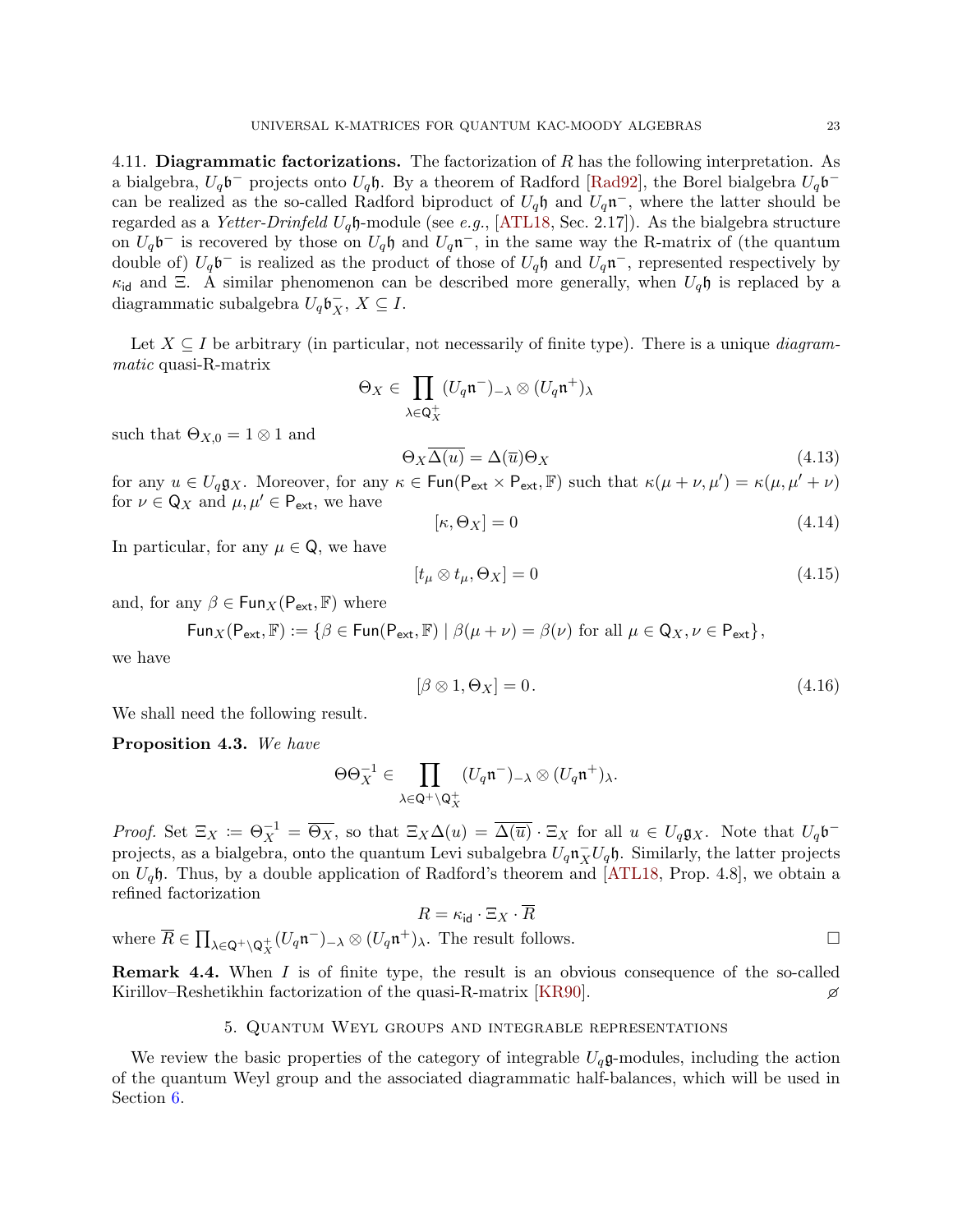5.1. Integrable  $U_q$ g-modules. Recall that a  $U_q$ g-module is *integrable* if it has a locally finite  $U_q\mathfrak{g}_{\{i\}}$ -action for all  $i \in I$ . We denote by  $\mathcal{W}_{\text{int}}$  the full subcategory of integrable objects in  $\mathcal{W},$ cf. Section [4.6.](#page-21-1) For  $\epsilon \in {\pm}$ , let  $\mathcal{O}_{\text{int}}^{\epsilon} := \mathcal{O}^{\epsilon} \cap \mathcal{W}_{\text{int}}$  denote the category of integrable category  $\mathcal{O}^{\epsilon}$ modules. This is a semisimple category whose simple objects are given by highest-weight (if  $\epsilon = +$ ) or lowest-weight (if  $\epsilon = -$ ) modules. Moreover,  $\mathcal{O}_{int}^{\epsilon}$  is a braided tensor subcategory of  $\mathcal{O}^{\epsilon}$  with braiding induced by the action of the R-matrix.

**Remark 5.1.** The pullback of the Chevalley involution defines a braided tensor equivalence  $\mathcal{O}^+_{\text{int}} \to$  $\mathcal{O}_{\text{int}}^{-,\text{op}}$ , where the latter category is endowed with the opposite tensor product and braiding, cf. Section [4.12.](#page-23-0) Note that, if  $\mathfrak g$  is of finite type,  $\mathcal O^+_{\text{int}} = \mathcal O^-_{\text{int}}$  and  $\omega^*$  is an autoequivalence at the level of abelian categories. However, if  $\dim(\mathfrak{g}) = \infty$ , then every non-trivial module in  $\mathcal{O}_{\text{int}}^{\epsilon}$  is infinite-dimensional and  $\mathcal{O}_{int}^+ \cap \mathcal{O}_{int}^-$  consists only of trivial representations.

Let  $(U_q\mathfrak{g})^{\mathcal{O}_{\mathsf{int}}^{\epsilon}}$  be the completion of  $U_q\mathfrak{g}$  with respect to category  $\mathcal{O}_{\mathsf{int}}^{\epsilon}$ . By restriction, one gets a canonical morphism  $(U_q \mathfrak{g})^{\mathcal{O}^{\epsilon}} \to (U_q \mathfrak{g})^{\mathcal{O}^{\epsilon}_{\text{int}}}$ . By [\[Lus94,](#page-57-3) Prop. 3.5.4], the category  $\mathcal{W}_{\text{int}}$  separates points. By [\[ATL22,](#page-55-17) [E22\]](#page-56-24), the same result holds for category  $\mathcal{O}_{int}^{\epsilon}$ , thus  $U_q\mathfrak{g}$  embeds into  $(U_q\mathfrak{g})^{\mathcal{O}_{int}^{\epsilon}}$ through  $(U_q \mathfrak{g})^{\mathcal{O}^{\epsilon}}$ . In  $(U_q \mathfrak{g})^{\mathcal{O}^{\epsilon}_{\rm int}}$ , we shall consider elements of the form

$$
u=\sum_{\mu\in\epsilon \mathsf{Q}^+}c_\mu u_\mu
$$

with  $u_{\mu} \in (U_q \mathfrak{n}^{\epsilon})_{\mu}$  and  $c_{\mu} \in U_q \mathfrak{b}^{-\epsilon}$  (cf. [\[Dr90b,](#page-56-23) Question 8.2]).

5.2. Quantum Weyl group operators. Let  $M \in \mathcal{W}_{int}$ . For  $j \in I$ , we denote by  $\widetilde{T}_j$  Lusztig's operator  $T''_{j,1}$  from [\[Lus94,](#page-57-3) 5.2.1] (see also [\[KR90,](#page-56-10) [LS90\]](#page-57-20)). Recall that this is the element of  $(U_q\mathfrak{g})^{\mathcal{W}_{\text{int}}}$ defined on  $M \in \mathcal{W}_{\text{int}}$  by

$$
\widetilde{T}_j|_{M_\mu} := \sum_{\substack{a,b,c \in \mathbb{Z}_{\geq 0} \\ a-b+c = -\mu(h_j)}} (-1)^b q_j^{b-ac} E_j^{(a)} F_j^{(b)} E_j^{(c)} |_{M_\mu}
$$

for any  $\mu \in \mathsf{P}_{\textsf{ext}}$ . We have  $T_j(M_\mu) \subseteq M_{\mu-(a-b+c)\alpha_j} = M_{s_j(\mu)}$  for any  $\mu \in \mathsf{P}_{\textsf{ext}}$ . By [\[Lus94,](#page-57-3) 5.2.3]  $T_i$  is invertible. It is well-known that the operators  $T_i$  satisfy the generalized braid relations [\(2.5\)](#page-8-2) and thus induce an action of  $\mathcal{B}_W$  on any integrable representation [\[Lus94,](#page-57-3) 39.4.3]. At  $q = 1$ , this reduces to the action by triple exponentials described in Section [3.7.](#page-14-2)

For  $j \in I$ , let  $\text{Ad}(\widetilde{T}_j)$  be the algebra automorphism of  $(U_q\mathfrak{g})^{\mathcal{W}_{\text{int}}}$  given by conjugation by  $\widetilde{T}_j$ . By [\[Lus94,](#page-57-3) 37.1],  $Ad(\tilde{T}_j)$  preserves  $U_q$ **g** and  $U_q$ **g**'. Thus, it restricts to an automorphism of  $U_q$ **g** and satisfies  $T_j(x \cdot m) = \text{Ad}(T_j)(x) \cdot T_j(m)$  for any  $x \in U_q \mathfrak{g}$  and  $m \in M \in \mathcal{W}_{\text{int}}$ . Also, by [\[Lus94,](#page-57-3) 5.2.3] and 37.2.4] we have

$$
\operatorname{Ad}(\widetilde{T}_j)(u) = (-1)^{\mu(h_j)} q^{-(\alpha_j,\mu)} \operatorname{Ad}(\widetilde{T}_j^{-1})(\overline{u}), \tag{5.1}
$$

for any  $\mu \in \mathsf{Q}$  and  $u \in (U_q \mathfrak{g})_\mu$ .

5.3. Diagrammatic operators. We shall be interested in distinguished operators arising from finite type subdiagrams  $X \subseteq I$ . In this case, there is a well-defined element

<span id="page-25-1"></span>
$$
\widetilde{T}_X \coloneqq \widetilde{T}_{j_1} \cdots \widetilde{T}_{j_\ell} \in U_q \mathfrak{g}^{\mathcal{W}_{\text{int}}}
$$

<span id="page-25-0"></span><sup>&</sup>lt;sup>6</sup>We used the same symbol for the analogue category of g-modules. From now on we only consider  $U_q$ g-modules.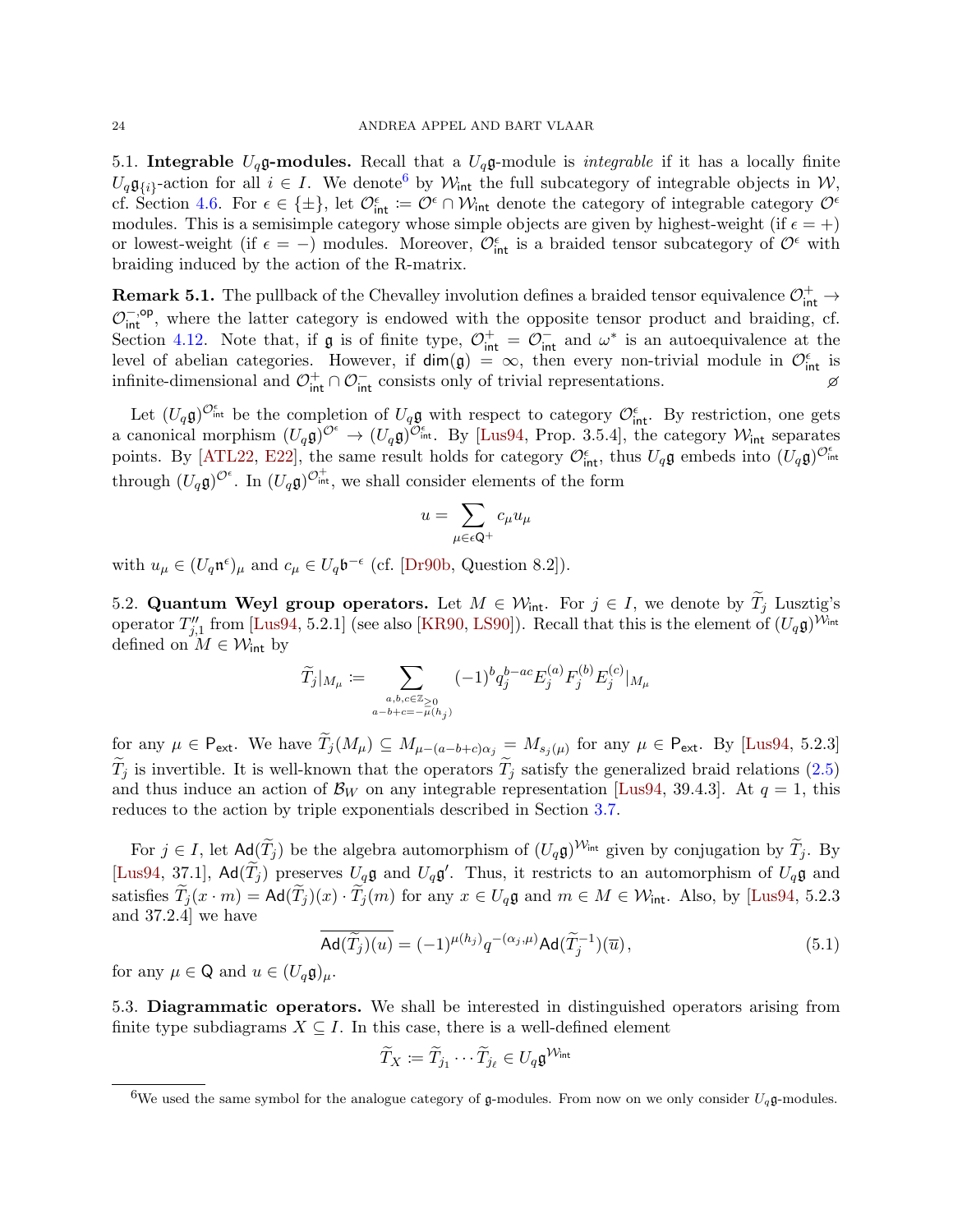where  $w_X = s_{j_1} \cdots s_{j_\ell}$  is any reduced expression of the longest element in  $W_X$ . Note that  $T_X$  is invertible and maps  $M_{\mu}$  to  $M_{w_X(\mu)}$ , for all  $M \in \mathcal{W}_{\text{int}}$  and  $\mu \in \mathsf{P}_{\text{ext}}$ .

By the explicit formulae in [\[Lus94,](#page-57-3) 37.1.3], it follows that  $\mathsf{Ad}(\widetilde{T}_X)(E_i) \in U_q \mathfrak{n}^+$  for all  $i \notin X$ . Moreover, if  $\tau \in Aut_X(A)$ , then, by the uniqueness of the longest element, we have  $\tau \circ Ad(\widetilde{T}_X) =$  $Ad(T_X) \circ \tau$ . Note also that

<span id="page-26-2"></span>
$$
\operatorname{Ad}(\tilde{T}_X)(U_q\mathfrak{g}_{\mu}) \subseteq U_q\mathfrak{g}_{w_X(\mu)}
$$
\n(5.2)

for any  $\mu \in \mathbb{Q}$ . Define the algebra automorphism

$$
\widetilde{\omega} \coloneqq \omega \circ \mathsf{Ad}(G_{\mathsf{id},\rho}) = \mathsf{Ad}(G_{\mathsf{id},-\rho}) \circ \omega
$$

where  $\text{Ad}(G_{\text{id},\rho})$  is given by [\(4.9\)](#page-23-1). Note that  $\tilde{\omega}$  coincides with the automorphism tw from [\[BK19,](#page-55-1) Sec. 7.1]. By [\[Jan96,](#page-56-25) Prop. 8.20], one gets

$$
\operatorname{Ad}(\widetilde{T}_X)|_{U_q \mathfrak{g}_X} = \widetilde{\omega}^{-1} \circ \operatorname{oi}_X|_{U_q \mathfrak{g}_X}.\tag{5.3}
$$

where  $\sigma_{X}$  is the opposition involution from [3.11.](#page-16-1) By [\[BK19,](#page-55-1) Lem. 7.1],  $\tilde{\omega}$  commutes with  $\text{Ad}(\tilde{T}_i)$ for any  $i \in I$  and hence

<span id="page-26-3"></span><span id="page-26-1"></span><span id="page-26-0"></span>
$$
\widetilde{\omega} \circ \mathrm{Ad}(\widetilde{T}_X) = \mathrm{Ad}(\widetilde{T}_X) \circ \widetilde{\omega} \tag{5.4}
$$

Recall that if  $s_{j_1} \cdots s_{j_\ell} = w_X$  is a reduced decompostion, then the positive roots in  $\Phi_X$  are explicitly given by

$$
\Phi_X^+ = \{\alpha_{j_1}, s_{j_1}(\alpha_{j_2}), \ldots, (s_{j_1} \cdots s_{j_{\ell-1}})(\alpha_{j_\ell})\}.
$$

Hence, [\(5.1\)](#page-25-1) implies

$$
\overline{\text{Ad}(\widetilde{T}_X)(u)} = (-1)^{\mu(2\rho_X^{\vee})} q^{-(2\rho_X,\mu)} \text{Ad}(\widetilde{T}_X^{-1})(\overline{u}), \tag{5.5}
$$

for any  $\mu \in \mathbb{Q}$  and  $u \in (U_q\mathfrak{g})_\mu$ . Note that this is the key property used in [\[BK19\]](#page-55-1) to relate intertwiners for the subalgebra  $U_q$ **t** to the bar involution.

5.4. Pullback of integrable modules. As mentioned above, for any  $j \in I$ ,  $\text{Ad}(\tilde{T}_j)$  preserves  $U_q\mathfrak{g}$ and therefore it gives rise to a restriction functor on  $U_q$ **g**-modules, which we refer to as its pullback. We shall need the following.

**Lemma 5.2.** For all  $j \in I$ , the pullback  $\text{Ad}(\widetilde{T}_j)^*$  preserves integrable (resp. category  $\mathcal{O}^{\epsilon}$  integrable)  $U_q$ g-modules.

*Proof.* Let  $M \in \mathcal{W}_{\text{int}}$ . For any  $\mu \in \mathsf{P}_{\text{ext}}$ , we have  $\mathsf{Ad}(\widetilde{T}_j)^*(M)_{\mu} = M_{s_j\mu}$ , therefore  $\mathsf{Ad}(\widetilde{T}_j)^*(M)$ decomposes into weight spaces. We shall prove that the action of  $\mathsf{Ad}(T_j)(U_q\mathfrak{g}_{\{i\}})$  is locally finite for all  $i \in I$ . Since the module M is integrable, the subspace  $U_q \mathfrak{g}_{\{i\}} \cdot m$  is finite-dimensional for all  $m \in M$ . Therefore,  $\widetilde{T}_j(U_q \mathfrak{g}_{\{i\}} \cdot \widetilde{T}_j^{-1}(m))$  is finite-dimensional and  $\mathsf{Ad}(\widetilde{T}_j)(U_q \mathfrak{g}_{\{i\}}) = \widetilde{T}_j U_q \mathfrak{g}_{\{i\}} \widetilde{T}_j^{-1}$  acts locally finitely on  $\mathsf{Ad}(\widetilde{T}_j)^*(M)$ . Similarly, since in this case the weight spaces are finite-dimensional, in order to show that  $\mathsf{Ad}(\widetilde{T}_j)^*$  maps  $\mathcal{O}^{\epsilon}_{\text{int}}$  into  $\mathcal{O}^{\epsilon}_{\text{int}}$ , it suffices to prove that  $U_q \mathfrak{n}^{\epsilon}$  act locally finitely on  $\mathsf{Ad}(\widetilde{T}_j)^*(M)$  for all  $M \in \mathcal{O}_{\mathsf{int}}^{\epsilon}$ , which follows as before.  $\Box$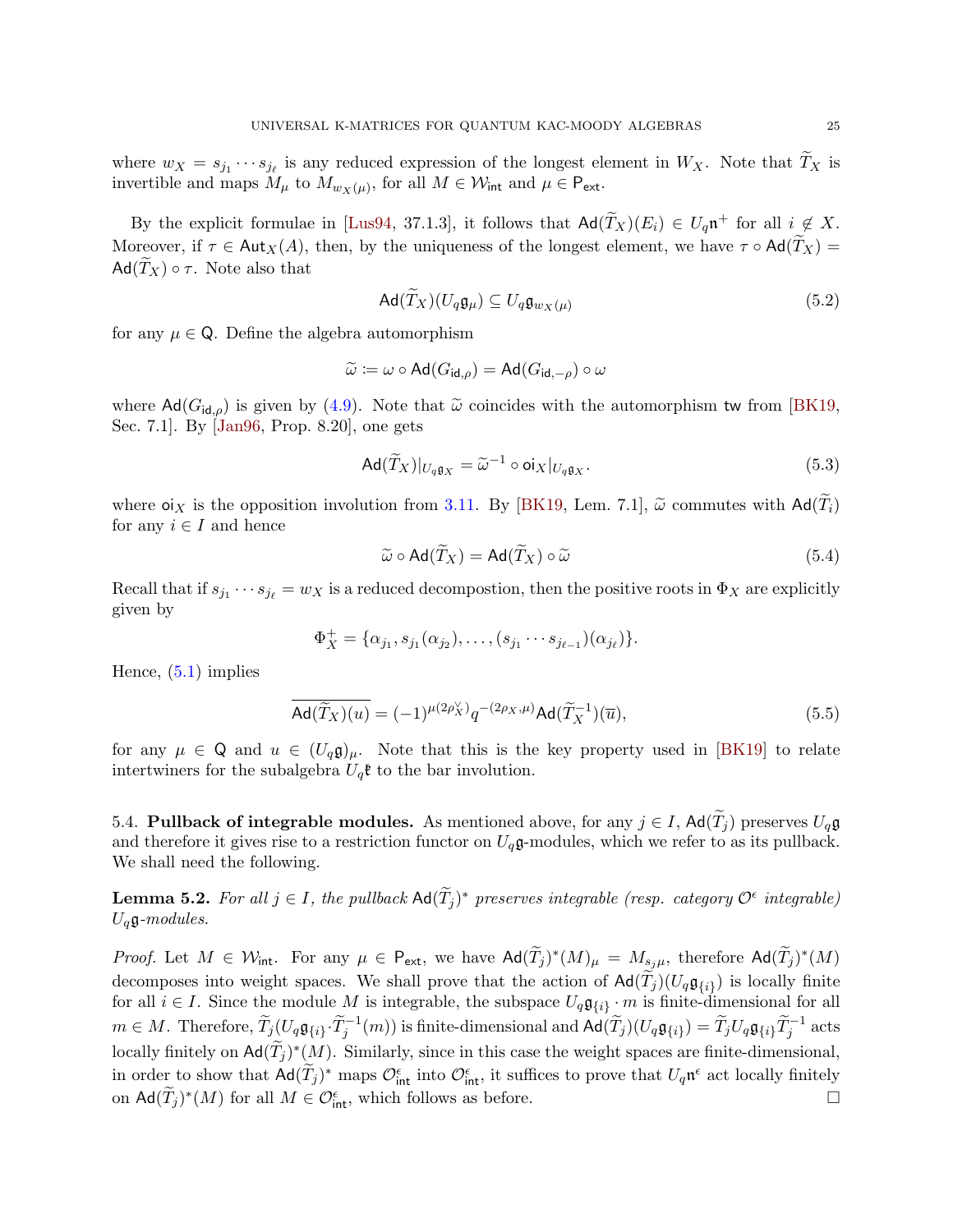<span id="page-27-2"></span>5.5. Diagrammatic half-balances. As mentioned in Remark [4.4,](#page-24-2) one of the main applications of the diagrammatic operators  $T_X$  is to provide an alternative description of the quasi-R-matrix  $\Theta_X$ . Indeed, by [\[KR90,](#page-56-10) Thm. 3] and [\[LS90\]](#page-57-20) (see also [\[BK19,](#page-55-1) Lem. 3.8]), we have the following coproduct formula:

<span id="page-27-1"></span>
$$
\Theta_X = \Delta(\widetilde{T}_X^{-1}) \cdot (\widetilde{T}_X \otimes \widetilde{T}_X). \tag{5.6}
$$

and therefore

<span id="page-27-6"></span>
$$
\Xi_X = (\widetilde{T}_X^{-1} \otimes \widetilde{T}_X^{-1}) \cdot \Delta(\widetilde{T}_X). \tag{5.7}
$$

By [\(5.3\)](#page-26-0), the square of the operator  $\widetilde{T}_X$  is almost central in  $U_q \mathfrak{g}_X$ . Thus, for finite type subdiagrams,  $\widetilde{T}_X$  is essentially a half-balance for  $U_q \mathfrak{g}_X$  up to a Cartan correction. This is particularly simple in the formal setting, *i.e.*,  $q = e^{\hbar/2} \in \mathbb{C}[\![\hbar]\!]$ . In this case, the operator  $q^{h_i(h_i+1)/2} \widetilde{T}_{s_i}$  is a half-balance for the quantum  $\mathfrak{sl}_2$  subalgebra corresponding to  $\alpha_i$ . Note that this is a key property, which implies the rigidity of the representations of  $\mathcal{B}_W$  given by the quantum Weyl group operators are essentially rigid cf. [\[ATL15\]](#page-55-18). More generally, Kamnitzer and Tingley in [\[KT09\]](#page-57-11) (see also [\[ST09,](#page-57-12) Definition 3.9]) proved that the modified operator

$$
T_X := G_{\mathsf{id}, \rho_X} \cdot \widetilde{T}_X = \widetilde{T}_X \cdot G_{\mathsf{id}, -\rho_X} \tag{5.8}
$$

satisfies

<span id="page-27-5"></span><span id="page-27-4"></span>
$$
R_X = (T_X^{-1} \otimes T_X^{-1}) \cdot \Delta(T_X) \tag{5.9}
$$

where  $R_X$  is the universal R-matrix of  $U_q$ **g**<sub>X</sub>. Furthermore,  $T_X^2$  is central and therefore  $T_X$  is a half-balance for the diagrammatic subalgebra  $U_q \mathfrak{g}_X$ , cf. Section [2.7.](#page-10-0)

In the next section, we shall discuss a modification of such diagrammatic half-balances, which depends on the choice of a generalized Satake diagram (cf. Section [6.5\)](#page-30-0).

#### 6. Classical and quantum pseudo-fixed-point subalgebras

<span id="page-27-0"></span>In this section we define the notions of (classical and quantum) *pseudo-fixed-point subalgebras* of Kac-Moody type, following [\[RV21,](#page-57-16) Sections 2 and 3]. Their combinatorial datum is given in terms of a generalized Satake diagram, whose definition is a generalization of the finite type theory from [\[RV20\]](#page-57-15). As a special case, one recovers the fixed-point subalgebras of involutions and their quantizations, whose theory for Kac-Moody type is developed in [\[KW92,](#page-57-14) [BBBR95\]](#page-55-15) and [\[Ko14\]](#page-56-7), for the classical and quantum case, respectively.

Along the way, we introduce a modification, depending upon a generalized Satake diagram, of the diagrammatic R-matrix and longest quantum Weyl group operator. These can be interpreted as modified diagrammatic half-balances.

6.1. Generalized Satake diagrams. Just as Kac-Moody algebras  $\mathfrak g$  and their quantizations  $U_q\mathfrak g$ are defined in terms of the combinatorial datum  $(I, A)$ , we will define certain subalgebras of g and  $U_q$ g by adjoining some combinatorial datum which can be seen as a decoration of the Dynkin diagram. We assume that A is a symmetrizable indecomposable generalized Cartan matrix.

<span id="page-27-3"></span>**Definition 6.1.** Let  $X \subseteq I$  be of finite type and  $\tau \in \text{Aut}_X(A)$  such that  $\tau^2 = id_I$  and  $\tau|_X = \text{o}i_X$ . We call a node  $i \in I$  unsuitable for  $(X, \tau)$  if  $i \notin X$ ,  $\tau(i) = i$  and the connected component of  $X \cup \{i\}$ containing i is of type A<sub>2</sub>, or, equivalently,  $\theta(\alpha_i) = -\alpha_i - \alpha_j$  and  $a_{ji} = -1$  for some  $j \in X$ . We call  $(X, \tau)$  a generalized Satake diagram if I has no unsuitable nodes for  $(X, \tau)$  and write  $\mathsf{GSat}(A)$  for the set of generalized Satake diagrams.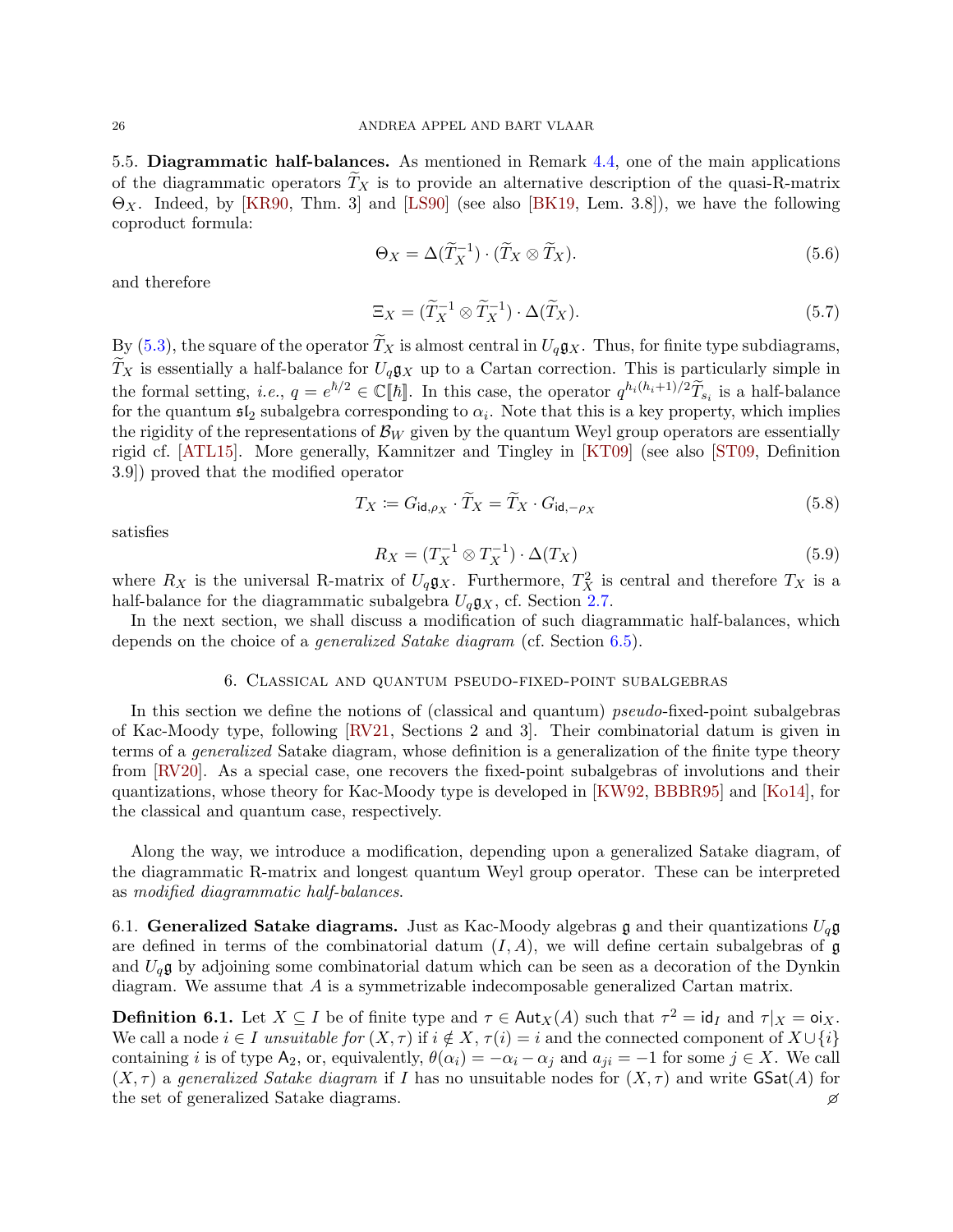<span id="page-28-1"></span>6.2. **Pseudo-involutions.** From now on fix  $(X, \tau) \in \text{GSat}(A)$  and assume that the extended weight lattice  $P_{ext}$  is  $\tau$ -compatible. We consider the *pseudo-involution* 

<span id="page-28-2"></span>
$$
\theta = \theta(X, \tau) := \text{Ad}(\widetilde{w}_X) \circ \omega \circ \tau \in \text{Aut}(\mathfrak{g}) \tag{6.1}
$$

cf. [\[KW92,](#page-57-14) 4.38-4.39] and [\[RV21,](#page-57-16) (2.26)]. From the fact that  $\theta$  stabilizes h it follows that the dual map of  $\theta, \theta^* \in GL(\mathfrak{h}^*)$  permutes root spaces:  $\theta(\mathfrak{g}_{\alpha}) = \mathfrak{g}_{\theta^*(\alpha)}$ . Therefore  $\theta^*$  preserves  $\Phi$  and hence also Q. Since  $P_{ext}$  is  $\tau$ -compatible,  $\theta^*$  also preserves  $P_{ext}$ .

The terminology "pseudo-involution" is motivated by the fact that  $\theta$  has properties similar to an honest Lie algebra involution. Namely,  $\theta^2(\mathfrak{g}_{\alpha}) = \mathfrak{g}_{\alpha}$  for all  $\alpha \in \Phi$  and  $\theta$  restricts to  $\mathfrak{h}$  and  $\mathfrak{h}'$  as an involution, namely  $-w_X \circ \tau$ . The dual map  $\theta^*$  is also given by the formula  $-w_X \circ \tau$  and therefore we also denote it by  $\theta$  henceforth. Because the three automorphisms  $\mathsf{Ad}(\widetilde{w}_X)$ ,  $\omega$  and  $\tau$  commute, see  $[Ko14, Prop. 2.2 (3)],$  it follows from  $(3.4)$  that

$$
\theta^2|_{\mathfrak{g}_\alpha} = (-1)^{\alpha(2\rho_X^\vee)} \mathrm{id}_{\mathfrak{g}_\alpha} \qquad \text{for all } \alpha \in \Phi.
$$

The above statements are satisfied for any pair  $(X, \tau)$  with X of finite type and  $\tau \in \text{Aut}_X(A)$ involutive. For the following property of  $\theta$  we also require the condition  $\tau|_X = o_iX$ . Combining  $(3.3)$  and  $(6.1)$  we obtain

<span id="page-28-3"></span>
$$
\theta|_{\langle \mathfrak{g}_X, \mathfrak{h}^\theta \rangle} = \mathrm{id}_{\langle \mathfrak{g}_X, \mathfrak{h}^\theta \rangle} \tag{6.2}
$$

and hence

$$
(\tau - \mathsf{id}) \circ (\theta - \mathsf{id}) = 0 \tag{6.3}
$$

<span id="page-28-5"></span><span id="page-28-4"></span>.

as an identity in  $\mathsf{End}_{\mathbb{C}}(\mathfrak{h})$  or  $\mathsf{End}_{\mathbb{C}}(\mathfrak{h}^*)$ , see [\[Ko14,](#page-56-7) Equation (5.7)]. From [\(6.2\)](#page-28-3)-[\(6.3\)](#page-28-4) it follows that

$$
(\mathfrak{h}')^{\theta} = \mathfrak{h}_X \oplus \bigoplus_{\substack{i \notin X \\ i < \tau(i)}} \mathbb{C}(h_i - h_{\tau(i)}) \quad \text{and} \quad (\mathfrak{h}')^{-\theta} = \bigoplus_{\substack{i \notin X \\ i \leq \tau(i)}} \mathbb{C}(h_i + h_{\tau(i)}),
$$

so that the number of  $\tau$ -orbits in  $I\setminus X$  equals  $\dim((\mathfrak{h}')^{-\theta})$ , which we refer to as *restricted rank* of  $(X, \tau)$ . Note that  $\mathfrak{h}^{\theta} \subseteq \mathfrak{h}'$  if cork $(A) \leq 1$ , in particular if A is of finite or affine type.

<span id="page-28-0"></span>6.3. Comparison with standard Satake diagrams. One can always choose a group homomorphism  $s \in \text{Hom}_{\text{grp}}(Q, \{1, -1\})$  such that

$$
s(\alpha_i) = 1 \qquad \text{if } i \in X \text{ or } \tau(i) = i
$$
  

$$
s(\alpha_{\tau(i)}) = (-1)^{\alpha_i(2\rho_X^{\vee})} s(\alpha_i) \qquad \text{otherwise}
$$
 (6.4)

(see e.g., [\[BK19,](#page-55-1) Eqns. (5.1) and (5.2)]) and consider with the modified automorphism  $\bar{\theta} = Ad(s) \circ \theta$ . By  $(3.4)$ , for any  $i \in I$ , one has

$$
\overline{\theta}^2|_{\mathfrak{g}_{\alpha_i}}=s(\alpha_i)s(\theta(\alpha_i))\text{Ad}(\widetilde{w}_X)^2|_{\mathfrak{g}_{\alpha_i}}=\frac{s(\alpha_i)}{s(\alpha_{\tau(i)})}(-1)^{\alpha_i(2\rho_X^\vee)}\text{id}_{\mathfrak{g}_{\alpha_i}}
$$

It follows that  $\bar{\theta}$  is an involution if  $(X, \tau)$  is a *Satake diagram,i.e.*, if, in addition to the conditions in Definition [6.1,](#page-27-3) it holds  $\alpha_i(\rho_X^{\vee}) \in \mathbb{Z}$  for any  $i \notin X$  such that  $\tau(i) = i$  (cf. [\[Ko14,](#page-56-7) Definition 2.3]). One checks that if  $i \in I$  is an unsuitable node for  $(X, \tau)$ , then  $i \notin X$ ,  $\tau(i) = i$ , and  $\alpha_i(\rho_X^{\vee}) = -\frac{1}{2}$  $\frac{1}{2}$ . Thus, in the case of Satake diagrams, there are no unsuitable nodes and every Satake diagram is a generalized Satake diagram. Satake diagrams are known to describe and, up to a natural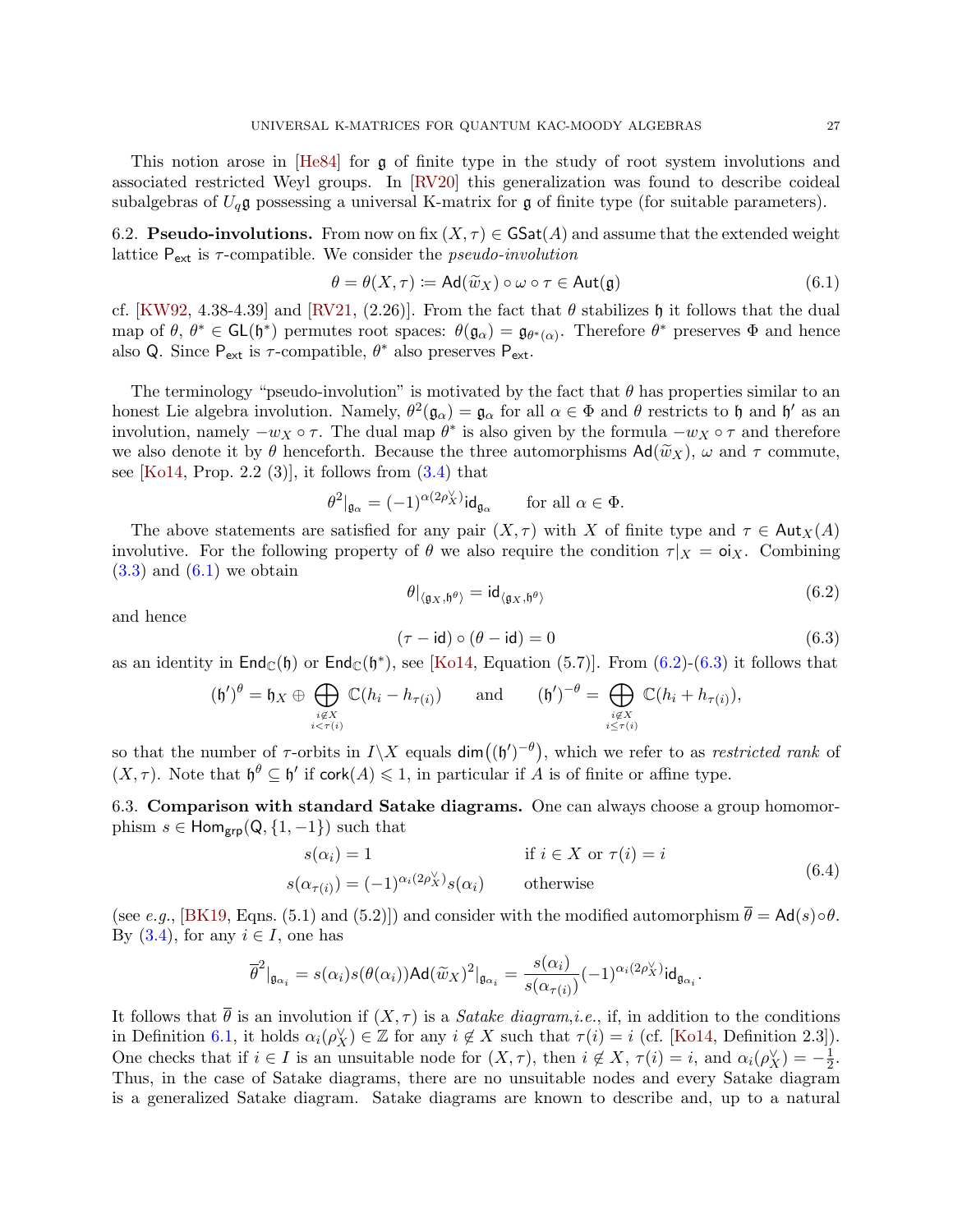equivalence, classify involutive automorphisms of g of the second kind, see [\[Ko14,](#page-56-7) App. A] and cf. [\[KW92,](#page-57-14) 5.33] and [\[BBBR95,](#page-55-15) 4.4-4.5].

6.4. Pseudo-fixed-point subalgebras. The introduction of unsuitable nodes in Definition [6.1](#page-27-3) is motivated by the following generalization of fixed-point subalgebras with respect to an involutive Lie algebra automorphisms. For  $i \in I^{\ell}, \ell \in \mathbb{Z}_{>0}$ , set

$$
f_{\boldsymbol{i}} \coloneqq \big(\mathsf{ad}(f_{i_1}) \circ \cdots \circ \mathsf{ad}(f_{i_{\ell-1}})\big)(f_{i_\ell})
$$

and consider the vector space  $\mathfrak{g}_{i,\theta} = \text{span}_{\mathbb{C}}\{f_i,\theta(f_i)\}\.$  Choose a subset  $\mathcal{J} \subset \cup_{\ell \in \mathbb{Z}_{>0}} I^{\ell}$  such that the set  $\{f_i | i \in \mathcal{J}\}\$ is a basis of  $\mathfrak{n}^-$ . Note that, for all  $i \in \mathcal{J}$ , we have  $\theta(f_i) = f_i$ , if  $i \in X^{\ell}$  for some  $\ell > 0$ , and  $\theta(f_i) \in \mathfrak{n}^+$  otherwise. Hence  $\mathfrak{g}_{i,\theta}$  is one-dimensional if  $i \in X^{\ell}$  for some  $\ell > 0$  and two-dimensional otherwise. We have the following decomposition of  $\mathfrak g$  as an  $ad(\mathfrak h^{\theta})$ -module:

$$
\mathfrak{g} = \mathfrak{n}_X^+ \oplus \mathfrak{h}^\theta \oplus \bigoplus_{\mathbf{i} \in \mathcal{J}} \mathfrak{g}_{\mathbf{i},\theta} \oplus \mathfrak{h}^{-\theta}.
$$
 (6.5)

Let  $\gamma = (\gamma_i)_{i \in I} \in (\mathbb{C}^{\times})^I$  such that  $\gamma_i = 1$  if  $i \in X$ . We denote by the same symbol  $\gamma$  the element of  $\text{Hom}_{\text{grp}}(Q, \mathbb{C}^{\times})$  given by  $\gamma(\alpha_i) = \gamma_i$ . Set

<span id="page-29-0"></span>
$$
\theta_{\gamma} \coloneqq \mathsf{Ad}(\gamma) \circ \theta \in \mathsf{Aut}(\mathfrak{g}).
$$

Then  $\theta_{\gamma}|_{\mathfrak{h}} = \theta|_{\mathfrak{h}} = -w_X \circ \tau$ ,  $\theta_{\gamma}(\mathfrak{g}_{\alpha}) = \mathfrak{g}_{\theta(\alpha)}$  and  $\theta_{\gamma}|_{(\mathfrak{g}_X, \mathfrak{h}^{\theta})} = id_{\langle \mathfrak{g}_X, \mathfrak{h}^{\theta} \rangle}$  for all  $\alpha \in \Phi$ . If  $\theta_{\gamma}$  is indeed involutive, the decomposition of the fixed-point subalgebra  $\mathfrak{g}^{\theta_{\gamma}}$  will be supported in the first three components of [\(6.5\)](#page-29-0) and its projection onto  $\mathfrak{g}_{\{i\},\theta}$  is

$$
\mathbb{C}(f_i + \theta_{\gamma}(f_i)) = \mathbb{C}(f_i + \gamma_i \theta(f_i)).
$$

The following definition naturally generalizes fixed-point subalgebras of involutive algebra automorphisms of the second kind, cf. [\[RV20,](#page-57-15) Definition 2 and Rmk. 3 (i)].

**Definition 6.2.** Suppose that  $X \subseteq I$  is of finite type and that  $\tau \in Aut_X(A)$  is an involution satisfying  $\tau |_{X} = \mathsf{o}i_{X}$ ; furthermore suppose that  $\gamma \in (\mathbb{C}^{\times})^{I}$  such that  $\gamma_{i} = 1$  for all  $i \in X$ . In terms of  $(6.1)$ , we define the *pseudo-fixed-point subalgebra* 

$$
\mathfrak{k}=\mathfrak{k}_{\pmb\gamma}(X,\tau)=\langle \mathfrak{g}_X,\mathfrak{h}^\theta,\{b_i\,|\,i\not\in X\}\rangle=\langle \mathfrak{n}^+_X,\mathfrak{h}^\theta,\{b_i\,|\,i\in I\}\rangle,
$$

where

<span id="page-29-1"></span>
$$
b_i = b_{i; \gamma_i} := \begin{cases} f_i & \text{if } i \in X, \\ f_i + \gamma_i \theta(f_i) & \text{otherwise.} \end{cases} \qquad \qquad \beta
$$

The subalgebra  $\mathfrak k$  is closely related to the fixed-point subalgebra  $\mathfrak g^\theta$  as we explain in the following. Note that  $\mathfrak{k} \cap \mathfrak{g}^{\theta}$  contains  $\langle \mathfrak{g}_X, \mathfrak{h}^{\theta} \rangle$  and  $b_i \in \mathfrak{g}_{\{i\},\theta}$ . It is natural to require  $\mathfrak{k}$  to be supported in the first three components of [\(6.5\)](#page-29-0) and to be such that the projection on  $\mathfrak{g}_{\{i\},\theta}$  is  $\mathbb{C}b_i$ . Consider

$$
I_{\text{eq}} := \{ i \in I | i < \tau(i), (\theta(\alpha_i), \alpha_i) = 0 \}
$$
\n
$$
= \{ i \notin X | i < \tau(i), \forall j \in X \cup \{\tau(i)\} \ a_{ij} = 0 \},
$$
\n
$$
\Gamma := \{ \gamma \in (\mathbb{C}^\times)^I \mid \forall i \in X \ \gamma_i = 1 \ \text{and} \ \forall i \in I_{\text{eq}} \ \gamma_i = \gamma_{\tau(i)} \}.
$$
\n
$$
(6.6)
$$

The following key result motivates the definition of a generalized Satake diagram. Set  $b_i := (\mathsf{ad}(b_{i_1}) \circ$  $\cdots\circ \mathsf{ad}(b_{i_{\ell-1}})\big)(b_{i_\ell})\;\text{for}\; \bm{i} \in I^\ell.$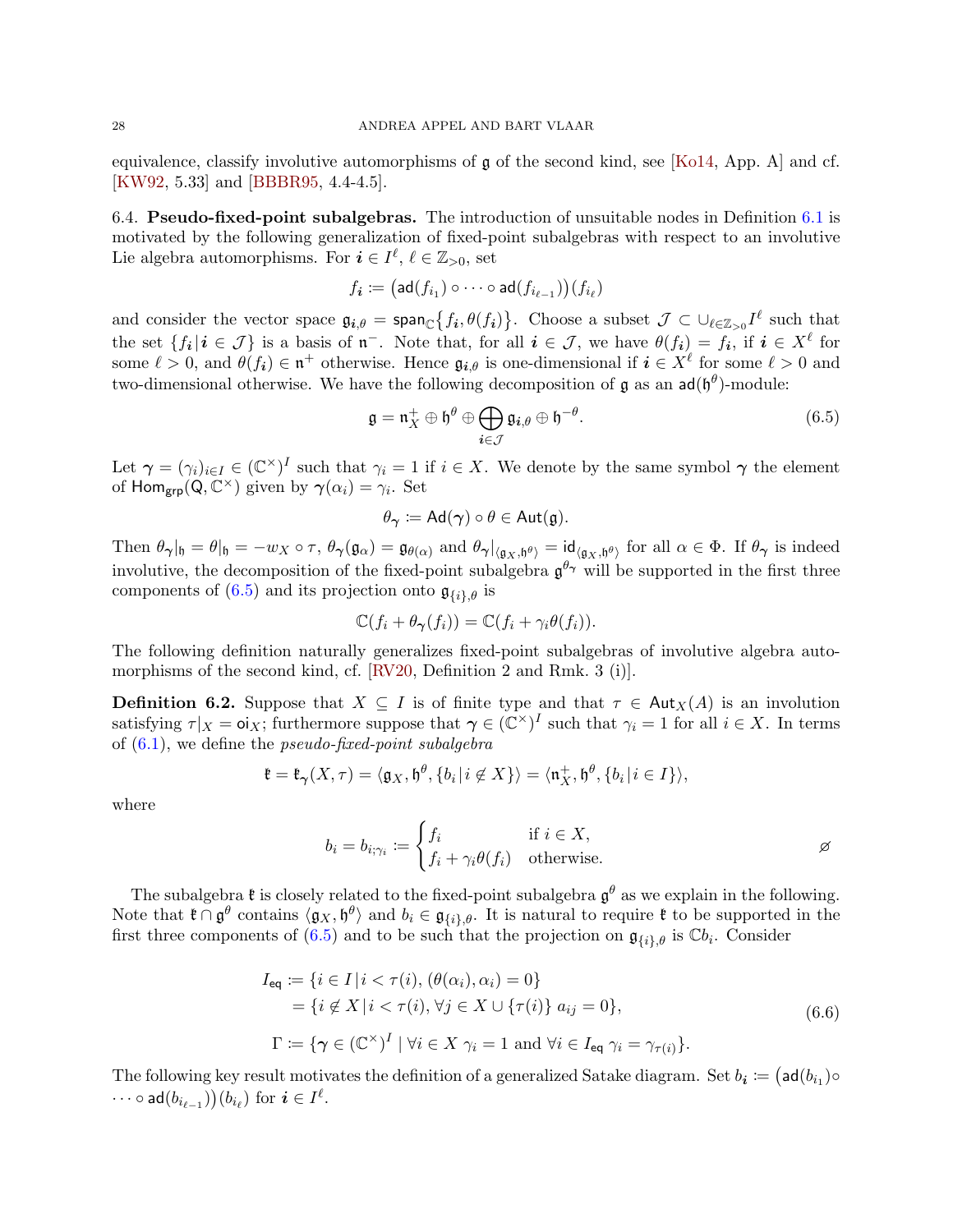**Theorem 6.3** ([\[RV21,](#page-57-16) Thm. 3.8]). Let  $X \subseteq I$  be of finite type,  $\tau \in \text{Aut}_X(A)$  an involution satisfying  $\tau |_{X} = \mathsf{o}i_{X}, \text{ and } \mathsf{o}_{\mathcal{I}} \in (\mathbb{C}^{\times})^{I} \text{ such that } \gamma_{i} = 1 \text{ for all } i \in X.$  The following statements are equivalent: (i)  $(X, \tau) \in \text{GSat}(A)$  and  $\gamma \in \Gamma$ ;

(ii)  $\mathfrak{k} = \mathfrak{n}_X^+ \oplus \mathfrak{h}^{\theta} \oplus \bigoplus_{\mathbf{i} \in \mathcal{J}} \mathbb{C} b_{\mathbf{i}}$  as  $\mathsf{ad}(\mathfrak{h}^{\theta})$ -modules;

$$
(iii) \ \mathfrak{k} \cap \mathfrak{h} = \mathfrak{h}^{\theta}.
$$

Note that from (ii) we deduce that  $\mathfrak k$  projects onto the first three summands in the decomposition [\(6.5\)](#page-29-0). Moreover, if  $\text{cork}(A) \leq 1$ , then  $\mathfrak{k} \subseteq \mathfrak{g}'$ , since in this case  $\mathfrak{h}^{\theta} \subseteq \mathfrak{h}'$ .

As in [\[Ko14,](#page-56-7) Cor. 2.9], the generators of the universal enveloping algebra  $U(\mathfrak{k}_{\gamma}(X,\tau))$  corresponding to the  $b_i$  can be further modified by adding a scalar term, yielding an additional tuple of parameters. A similar phenomenon occurs in the q-deformed case discussed in [\[Le99,](#page-57-7) Rmk. 5.10] and [\[Ko14\]](#page-56-7), yielding however a non-trivial deformation.

<span id="page-30-0"></span>6.5. Modified diagrammatic half-balances. As before, let  $A$  be a symmetrizable indecomposable generalized Cartan matrix,  $(X, \tau) \in \text{GSat}(A)$ , and  $P_{ext}$  a  $\tau$ -compatible extended weight lattice.

Note that  $\text{Ad}(\widetilde{w}_X)$  and  $\omega$  commute as elements of  $\text{Aut}(\mathfrak{g})$  and  $\text{Aut}(U\mathfrak{g})$ . By [\(5.4\)](#page-26-1), the quantum analogues  $\mathsf{Ad}(T_X)$  and  $\tilde{\omega}$  also commute. However,  $\tilde{\omega}$  is not an involution and the interaction of  $\mathsf{Ad}(T_X)$  and  $\widetilde{\omega}$  with the quasitriangular bialgebra structure of  $U_q\mathfrak{g}$  is not optimal. On the other hand, the involution  $\omega \in \text{Aut}_{\text{alg}}(U_q\mathfrak{g})$  is a coalgebra antiautomorphism and does interact nicely with the quasitriangular bialgebra structure. Similarly, one can use instead the element  $T_X$  as in [\(5.8\)](#page-27-4), which commutes with the undeformed  $\omega$  and resolves the diagrammatic universal R-matrix [\(5.9\)](#page-27-5).

Modifying the definition of  $T_X$ , we introduce another correction of the element  $\widetilde{T}_X$  which enjoys similar properties and is explicitly tailored around  $U_q \mathfrak{k}_{\gamma, \sigma}$ .

Definition 6.4. The modified diagrammatic half-balance associated to the generalized Satake diagram  $(X, \tau)$  is the operator on integrable  $U_q \mathfrak{g}_X$ -modules

$$
T_{X,\tau} := G_{\theta(X,\tau),\rho_X} \widetilde{T}_X = \widetilde{T}_X G_{\theta(X,\tau),-\rho_X} \in (U_q \mathfrak{g}_X)^{\mathcal{W}_{\text{int}}},
$$

where  $\theta(X,\tau)$  is the pseudo-involution associated to  $(X,\tau)$  and  $G_{\theta(X,\tau),\rho_X} \in \text{Fun}(\mathsf{P}_{\textsf{ext}},\mathbb{F}^{\times})$  is defined in  $(4.6)$ .

Note that  $T_{X,\tau}$  is an invertible element in  $(U_q\mathfrak{g})^{\mathcal{W}_{int}}$  and  $T_{X,\tau}(M_\lambda) \subseteq M_{w_X(\lambda)}$  for any  $M \in \mathcal{W}_{int}$ and  $\lambda \in \mathsf{P}_{\mathsf{ext}}$ .

**Remark 6.5.** If I is of finite type and  $X = I$ , this coincides with the diagrammatic half-balance [\(5.8\)](#page-27-4) from [\[KT09\]](#page-57-11) (cf. Section [5.5\)](#page-27-2). Similar modifications of  $T_X$  also appeared in [\[Ko14,](#page-56-7) Sec. 4.4] and [CM18, Sec. 4.2 and App. A]. and [\[CM18,](#page-55-19) Sec. 4.2 and App. A].

The algebra automorphism  $\text{Ad}(T_{X,\tau}) \in \text{Aut}_{\text{alg}}(U_q\mathfrak{g})$  satisfies several useful properties, which motivate the definition of  $T_{X,\tau}$ .

#### Lemma 6.6.

(i) The analogue of  $(5.2)$  holds:

<span id="page-30-1"></span>
$$
\mathsf{Ad}(T_{X,\tau})(U_q\mathfrak{g}_\lambda) \subseteq U_q\mathfrak{g}_{w_X(\lambda)},\tag{6.7}
$$

for any  $\lambda \in \mathsf{Q}$ .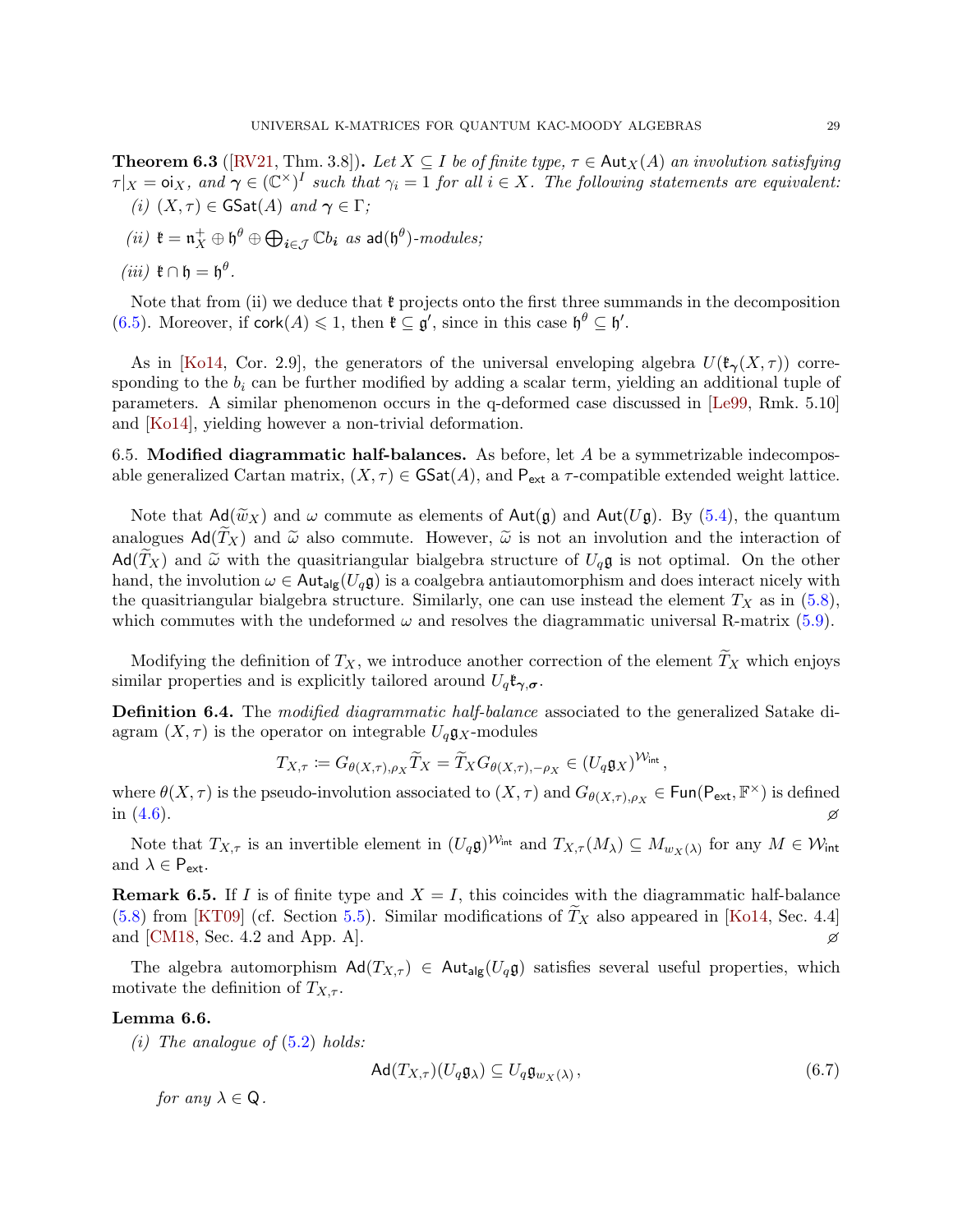(ii) The analogue of  $(5.3)$  holds:

$$
\operatorname{Ad}(T_{X,\tau})|_{U_q\mathfrak{g}_X} = \operatorname{Ad}(G_{\theta-\operatorname{id},\rho_X-\rho}) \circ \omega \circ \operatorname{oi}_X|_{U_q\mathfrak{g}_X} = \omega \circ \operatorname{oi}_X|_{U_q\mathfrak{g}_X}.
$$
(6.8)

(*iii*) The analogue of  $(5.4)$  holds:

$$
\omega \circ \operatorname{Ad}(T_{X,\tau}) = \operatorname{Ad}(G_{\theta-\operatorname{id},\rho-\rho_X}\widetilde{T}_X) \circ \widetilde{\omega} = \operatorname{Ad}(T_{X,\tau}) \circ \omega. \tag{6.9}
$$

(iv) The analogue of  $(5.5)$  holds:

$$
\overline{\text{Ad}(T_{X,\tau})(u)} = (-1)^{\lambda(2\rho_X^{\vee})} \text{Ad}(T_{X,\tau}^{-1})(\overline{u}), \qquad (6.10)
$$

for any  $\lambda \in \mathsf{Q}$  and  $u \in (U_a \mathfrak{g})_\lambda$ .

*Proof.* We note that  $(6.7)$  and  $(6.8)$  follow, respectively, from  $(5.2)$  and  $(5.3)$ . The properties  $(3.5)$ and [\(5.4\)](#page-26-1) imply that  $\omega$  and  $\mathsf{Ad}(T_{X,\tau})$  commute, yielding [\(6.9\)](#page-31-1). Finally, [\(6.10\)](#page-31-2) follows from [\(5.5\)](#page-26-3).  $\Box$ 

6.6. Modified diagrammatic R-matrices. In analogy with Section [5.5,](#page-27-2) the element  $T_{X,\tau}$  can be thought of as an half-balance resolving a *modified* diagrammatic universal R-matrix (cf. [2.7\)](#page-10-0). Note that, since  $P_{ext}$  is  $\tau$ -compatible, the map  $\theta = \theta(X, \tau) = -w_X \circ \tau \in \text{End}(\mathfrak{h}^*)$  restricts to  $P_{ext}$ and is self-adjoint.

<span id="page-31-6"></span>**Definition 6.7.** The modified diagrammatic R-matrix corresponding to  $(X, \tau)$  is the operator

$$
R_{X,\tau} \coloneqq \kappa_{\theta(X,\tau)} \Xi_X
$$

where  $\kappa_{\theta(X,\tau)}$  is defined as in [4.8.](#page-22-3)

The definition is motivated by the following result.

#### Lemma 6.8.

(i) The intertwining identity holds:

$$
R_{X,\tau} \Delta(u) = \Delta^{\rm op}(u) R_{X,\tau} \tag{6.11}
$$

for any  $u \in U_q \mathfrak{g}_X$ .

(ii) The following coproduct identities holds:

$$
R_{X,\tau} = (T_{X,\tau}^{-1} \otimes T_{X,\tau}^{-1}) \cdot \Delta(T_{X,\tau}), \qquad (6.12)
$$

and

$$
(R_{X,\tau})_{21} = \Delta(T_{X,\tau}) \cdot (T_{X,\tau}^{-1} \otimes T_{X,\tau}^{-1}).
$$
\n(6.13)

*Proof.* We first prove [\(6.12\)](#page-31-3). Since  $\theta(X, \tau)$  and  $w_X$  commute, as a consequence of [\(4.8\)](#page-23-2) and [\(5.7\)](#page-27-6) we have, as required,

$$
R_{X,\tau} = \kappa_{\theta(X,\tau)} \cdot (\widetilde{T}_X^{-1} \otimes \widetilde{T}_X^{-1}) \cdot \Delta(\widetilde{T}_X)
$$
  
\n
$$
= (\widetilde{T}_X^{-1} \otimes \widetilde{T}_X^{-1}) \cdot \kappa_{\theta(X,\tau)} \cdot \Delta(\widetilde{T}_X)
$$
  
\n
$$
= ((G_{\theta(X,\tau),\rho_X} \widetilde{T}_X)^{-1} \otimes (G_{\theta(X,\tau),\rho_X} \widetilde{T}_X)^{-1}) \cdot \Delta(G_{\theta(X,\tau),\rho_X} \widetilde{T}_X)
$$
  
\n
$$
= (T_{X,\tau}^{-1} \otimes T_{X,\tau}^{-1}) \cdot \Delta(T_{X,\tau}).
$$

Observing that  $\theta(X,\tau)$  fixes  $\mathfrak{h}_X^*$  pointwise and recalling that  $\theta(X,\tau)$  preserves roots, we obtain  $\theta(X,\tau)|_{\mathsf{Q}_X} = \mathsf{id}_{\mathsf{Q}_X}$ , so that

$$
\kappa_{\theta(X,\tau)}\overline{\Delta(\overline{u})} = \Delta^{\mathsf{op}}(u)\kappa_{\theta(X,\tau)}
$$

for all  $u \in U_q \mathfrak{g}_X$ . Finally, [\(6.11\)](#page-31-4) follows from [\(4.10\)](#page-23-3). Combining [\(6.12\)](#page-31-3) and (6.11), we obtain  $(6.13)$ .

<span id="page-31-5"></span><span id="page-31-4"></span><span id="page-31-3"></span><span id="page-31-2"></span><span id="page-31-1"></span><span id="page-31-0"></span>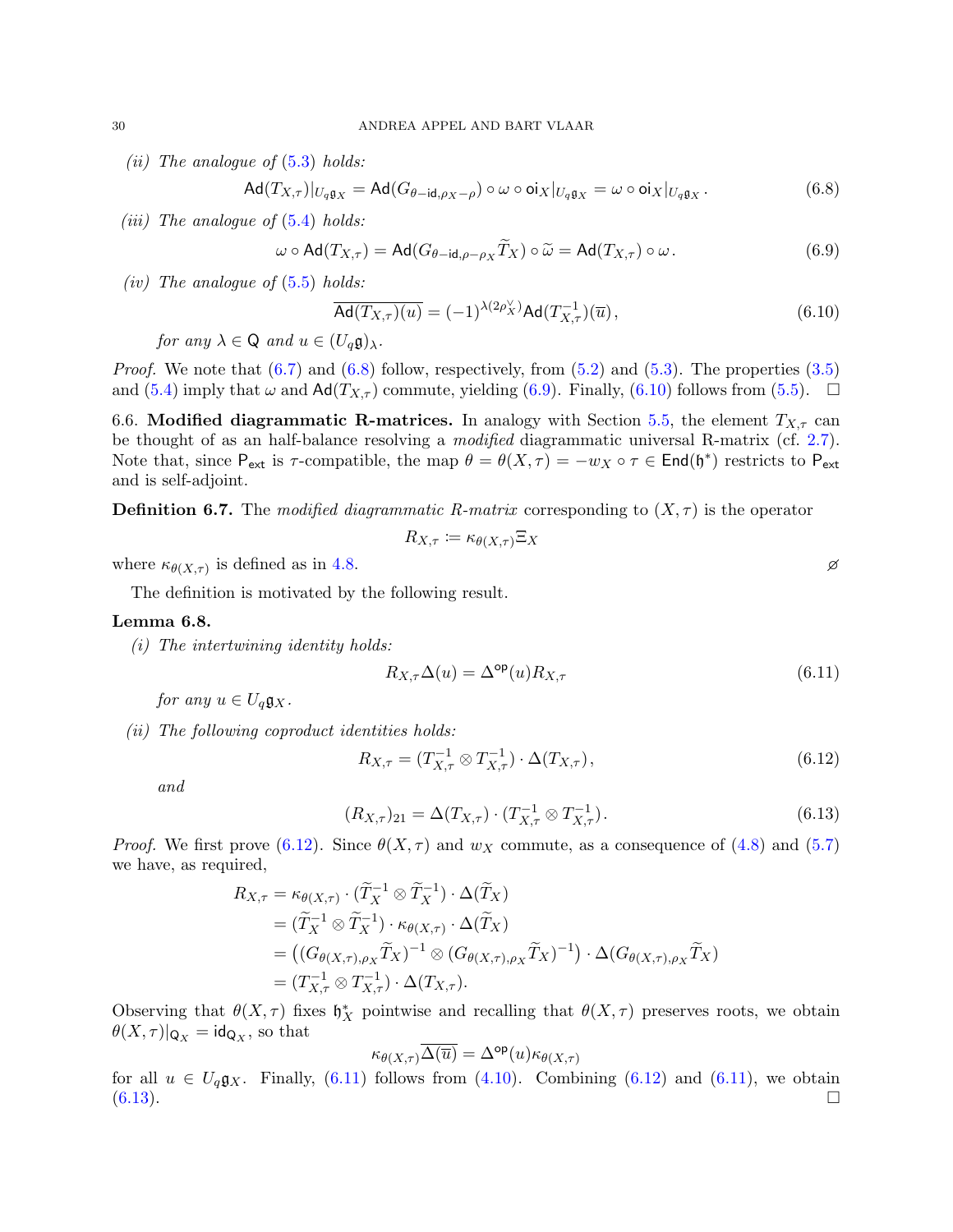6.7. Quantum pseudo-involutions. We have two triples of commuting algebra automorphisms, *i.e.*,  $(\text{Ad}(T_X), \tilde{\omega}, \tau)$  and  $(\text{Ad}(T_{X,\tau}), \omega, \tau)$ , both of which specialize to the triple  $(\text{Ad}(\tilde{w}_X), \omega, \tau)$  of algebra automorphisms of Ug providing a factorization of the pseudo-involution  $\theta$ . Therefore, we obtain two distinct quantum analogues of  $\theta$  (see also Remark [6.13\)](#page-33-1):

$$
\tilde{\theta}_q = \tilde{\theta}_q(X,\tau) := \text{Ad}(\tilde{T}_X) \circ \tilde{\omega} \circ \tau \qquad \text{and} \qquad \theta_q = \theta_q(X,\tau) := \text{Ad}(T_{X,\tau}) \circ \omega \circ \tau. \tag{6.14}
$$

By [\[Ko14,](#page-56-7) Thm. 4.4 (1-2)], the map  $\theta_q$  preserves certain nice properties of  $\theta$ , listed in Lemma [6.9](#page-32-1) below. The same properties remains for  $\theta_q$ , thanks to the relation

<span id="page-32-4"></span>
$$
\theta_q = \text{Ad}(G_{\text{id}-\theta,\rho_X-\rho}) \circ \theta_q = \theta_q \circ \text{Ad}(G_{\text{id}-\theta,\rho-\rho_X}). \tag{6.15}
$$

Note that [\(6.15\)](#page-32-2) follows from [\(6.9\)](#page-31-1) and the observation that  $\text{Ad}(G_{\text{id}-\theta,\rho_X-\rho})$  fixes  $U_q\mathfrak{g}_X$  pointwise (a consequence of the invariance of  $G_{\mathsf{id}-\theta,\rho_X-\rho}$  under the translation action of  $\mathsf{Q}_X$  on  $\mathsf{P}_{\mathsf{ext}}$ ). Therefore, we have the following

#### <span id="page-32-1"></span>Lemma 6.9.

(i) For any 
$$
\lambda \in \mathbb{Q}
$$
,  $\tilde{\theta}_q((U_q \mathfrak{g})_\lambda) = \theta_q((U_q \mathfrak{g})_\lambda) = (U_q \mathfrak{g})_{\theta(\lambda)}$ .

- (ii) For any  $h \in \mathsf{Q}^{\vee}_{\mathsf{ext}}, \widetilde{\theta}_q(t_h) = \theta_q(t_h) = t_{\theta(h)}.$
- (iii) For any  $\lambda \in \mathsf{Q}$ ,  $\theta_q(t_\lambda) = \theta_q(t_\lambda) = t_{\theta(\lambda)}$ .

In particular,  $U_q$ h and  $U_q$ g' are both  $\widetilde{\theta}_q$ -stable and  $\theta_q$ -stable and

<span id="page-32-3"></span><span id="page-32-2"></span>
$$
\theta_q(u) = u = \theta_q(u). \tag{6.16}
$$

for any  $u \in U_q \mathfrak{g}_X U_q \mathfrak{h}^{\theta}$ .

Note that [\(6.16\)](#page-32-3) follows immediately from [\(5.3\)](#page-26-0) and [\(6.8\)](#page-31-0), since  $\tau|_X = o_{X}$ .

Remark 6.10. In summary, we have introduced in parallel two series of data

$$
(\widetilde{\omega}, \widetilde{T}_X, \widetilde{R}_X, \widetilde{\theta}_q(X, \tau)) \longleftrightarrow (\omega, T_{X, \tau}, R_{X, \tau}, \theta_q(X, \tau)).
$$

The data on the left are predominant in [\[BK19\]](#page-55-1) and are crucial in the construction of the quasi-Kmatrix. However, once the quasi-K-matrix has been constructed, we will mainly work with their counterparts on the right, which enjoy more convenient relations with the coproduct structure.  $\varnothing$ 

6.8. Quantum pseudo-fixed-point subalgebras. Together with the subset  $I_{eq}$  of  $I\setminus X$  defined in  $(6.6)$ , we also consider

$$
I_{\text{ns}} := \{i \in I | \theta(\alpha_i) = -\alpha_i\} = \{i \notin X | \tau(i) = i, \forall j \in X \ a_{ij} = 0\}.
$$

Accordingly, we consider the following sets of parameter tuples:

$$
\Gamma_q = \Gamma_q(X, \tau) \coloneqq \{ \gamma \in (\mathbb{F}^\times)^I \mid \forall i \in X \; \gamma_i = 1 \text{ and } \forall i \in I_{\text{eq}} \; \gamma_i = \gamma_{\tau(i)} \}
$$
\n
$$
\Sigma_q = \Sigma_q(X, \tau) \coloneqq \{ \sigma \in \mathbb{F}^I \, \big| \forall i \in I \setminus I_{\text{ns}} \; \sigma_i = 0 \text{ and } \forall (i, j) \in I_{\text{ns}}^2 \; a_{ij} \in 2\mathbb{Z} \text{ or } \sigma_j = 0 \}.
$$

<span id="page-32-0"></span>**Definition 6.11.** Let  $(X, \tau) \in \text{GSat}(A)$  and  $(\gamma, \sigma) \in \Gamma_q \times \Sigma_q$ . For  $i \in I$  we set

<span id="page-32-5"></span>
$$
B_i = B_{i; \gamma_i, \sigma_i}(X, \tau) := \begin{cases} F_i & \text{if } i \in X, \\ F_i + \gamma_i \theta_q(X, \tau)(F_i) + \sigma_i t_i^{-1} & \text{otherwise.} \end{cases}
$$
(6.17)

The quantum pseudo-fixed-point subalgebra corresponding to  $(X, \tau, \gamma, \sigma)$  is the subalgebra of  $U_q\mathfrak{g}$ given by

$$
U_q\mathfrak{k} = U_q\mathfrak{k}_{\gamma,\sigma}(X,\tau) = \langle U_q\mathfrak{g}_X, U_q\mathfrak{h}^\theta, \{B_i \mid i \notin X\} \rangle = \langle U_q\mathfrak{n}_X^+, U_q\mathfrak{h}^\theta, \{B_i \mid i \in I\} \rangle.
$$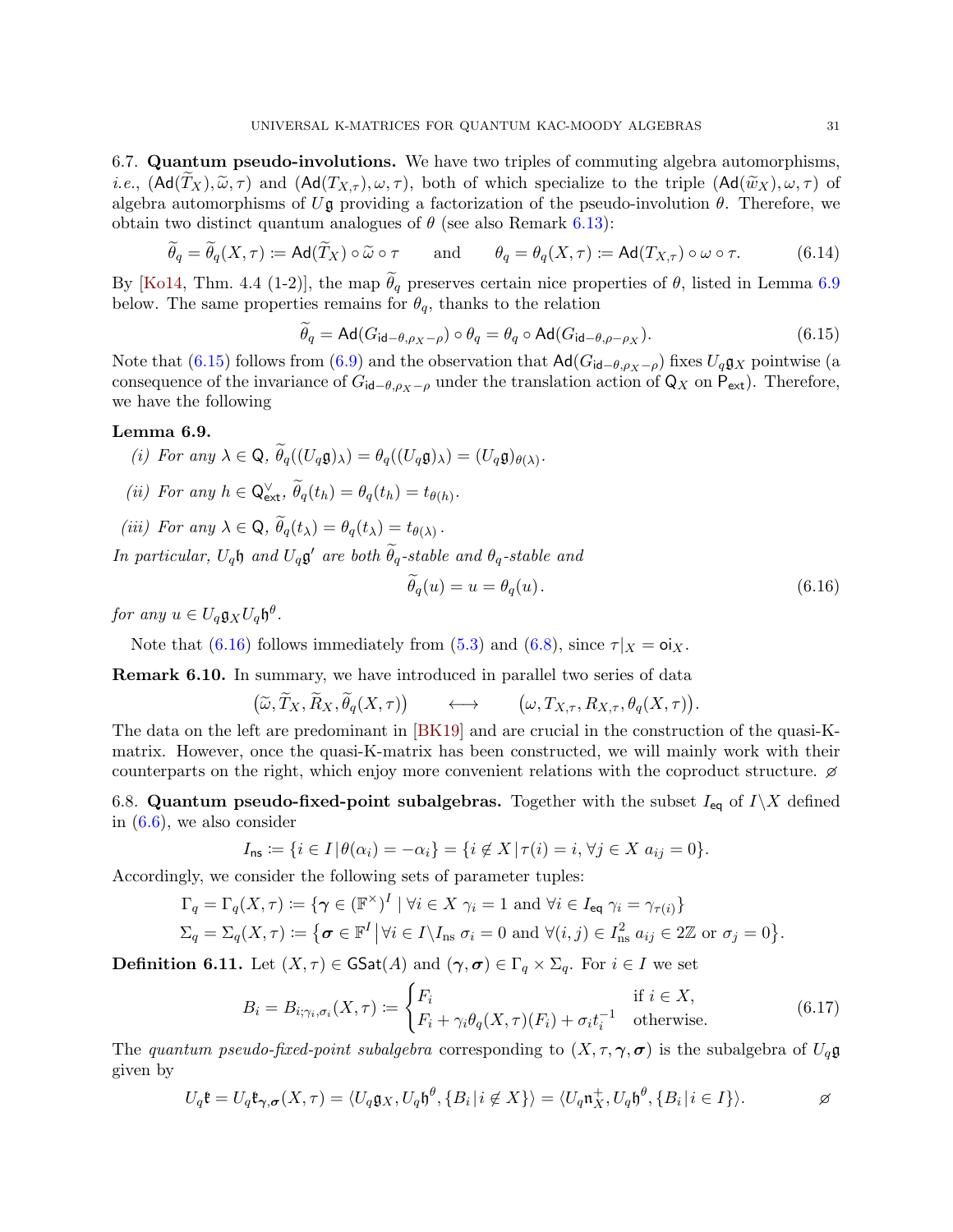The main result of the present paper is that, up to completion,  $U_q$ **t** is equipped with a universal K-matrix. The following Lemma compares our expression of the generators with that used in [\[Ko14\]](#page-56-7) and [\[BK19\]](#page-55-1).

#### Lemma 6.12. Let  $i \notin X$ . Then

<span id="page-33-2"></span>
$$
B_i = F_i + G_{\theta, -\rho_X}(\alpha_i)\gamma_i \widetilde{\theta}_q(X, \tau) (F_i t_i) t_i^{-1} + \sigma_i t_i^{-1}.
$$
\n
$$
(6.18)
$$

*Proof.* In the proof we write  $\theta$  instead of  $\theta(X, \tau)$  for simplicity, and similarly for  $\theta_q$  and  $\theta_q$ . We have

$$
\theta_q(F_i) = -\mathsf{Ad}(G_{\theta,\rho_X} T_X)(E_{\tau(i)})
$$
  
= 
$$
-G_{\theta,\rho_X}(w_X(\alpha_{\tau(i)}))\mathsf{Ad}(\widetilde{T}_X)(E_{\tau(i)})t_{\theta(w_X(\alpha_{\tau(i)}))}
$$
  
= 
$$
G_{\theta,-\rho_X}(\alpha_i)\widetilde{\theta}_q(F_it_i)t_i^{-1}
$$

by virtue of Lemma [4.2](#page-22-4) (iii) and the definitions  $(6.14)$ . Now  $(6.18)$  follows as an immediate consequence.  $\Box$ 

<span id="page-33-1"></span>**Remark 6.13.** Note that the map  $\theta(X, \tau)$  as defined in [\[Ko14,](#page-56-7) [BK19\]](#page-55-1) differs from ours by having an extra factor  $Ad(s)$ . This guarantees that  $\theta(X, \tau)$  is an involutive automorphism of g. Nevertheless, its quantum analogue  $\theta_q(X, \tau)$  is not an involutive automorphisms of  $U_q\mathfrak{g}$ . Moreover, it follows from [\(6.18\)](#page-33-2) that, if  $(X, \tau)$  is a Satake diagram, our expression for  $B_i$  corresponds precisely to that used in [\[BK19,](#page-55-1) (5.8)] upon identifying, for any  $i \in I \backslash X$ ,

$$
\gamma_i = s(\alpha_{\tau(i)}) G_{-\theta(X,\tau),\rho_X}(\alpha_i) c_i
$$

where  $s \in \text{Hom}_{\text{grp}}(Q, \{1, -1\})$  is constrained by [\(6.4\)](#page-28-5).

6.9. Structure of  $U_q$ **t**. By [\[Ko14,](#page-56-7) Prop. 5.2],  $U_q$ **t** is a right coideal of  $U_q$ **g**; the proof of this statement requires  $\tau |_{X} = o_{X}$  but not the condition that  $(X, \tau)$  has no unsuitable nodes, or anything stronger. More precisely, by  $[Ko14, Eq. (5.5)],$  we have

$$
\Delta(B_i) - B_i \otimes t_i^{-1} \in U_q \mathfrak{g}_X U_q \mathfrak{h}^\theta \otimes U_q \mathfrak{g}.
$$
 (6.19)

Furthermore, it follows from [\[Ko14,](#page-56-7) Prop. 6.2] that

<span id="page-33-4"></span><span id="page-33-3"></span>
$$
U_q \mathfrak{k} \cap U_q \mathfrak{h} = U_q \mathfrak{h}^\theta,\tag{6.20}
$$

providing a quantum analogue of the identity  $\mathfrak{k} \cap \mathfrak{h} = \mathfrak{h}^{\theta}$ . If cork $(A) \leq 1$  (in particular if A is of affine type), then  $U_q \mathfrak{h}^{\theta} \subseteq U_q \mathfrak{h}'$ . Combining with  $(6.20)$ , we obtain  $U_q \mathfrak{k} \subseteq U_q \mathfrak{g}'$ . These statements follow from the analysis of the expressions  $\mathsf{Ser}_{ij}(B_i, B_j)$  in [\[Ko14,](#page-56-7) Sec. 5.3] for  $(\gamma, \sigma) \in \Gamma_q \times \Sigma_q$ . This analysis remains valid for any generalized Satake diagram.

#### 7. The quasi-K-matrix

<span id="page-33-0"></span>In this section, we review the construction of the so-called *quasi*-K-matrix, which is the essential ingredient in the construction of universal K-matrices for quantum groups. We present a more general and simpler construction as we explain below.

In [\[ES18\]](#page-56-8) M. Ehrig and C. Stroppel studied the categorification of certain coideal subalgebras of  $U_q \mathfrak{gl}_N$  and the associated skew Howe duality. For the same quantum symmetric pairs, H. Bao and W. Wang in [\[BW18\]](#page-55-6) developed a coideal version of Lusztig's theory of canonical bases. Central to both papers is the notion the *internal* bar involution,*i.e.*, an algebra automorphism of  $U_q$ **t** which is a suitable analogue of Lusztig's bar involution of  $U_q\mathfrak{g}$ . Note indeed that the latter does not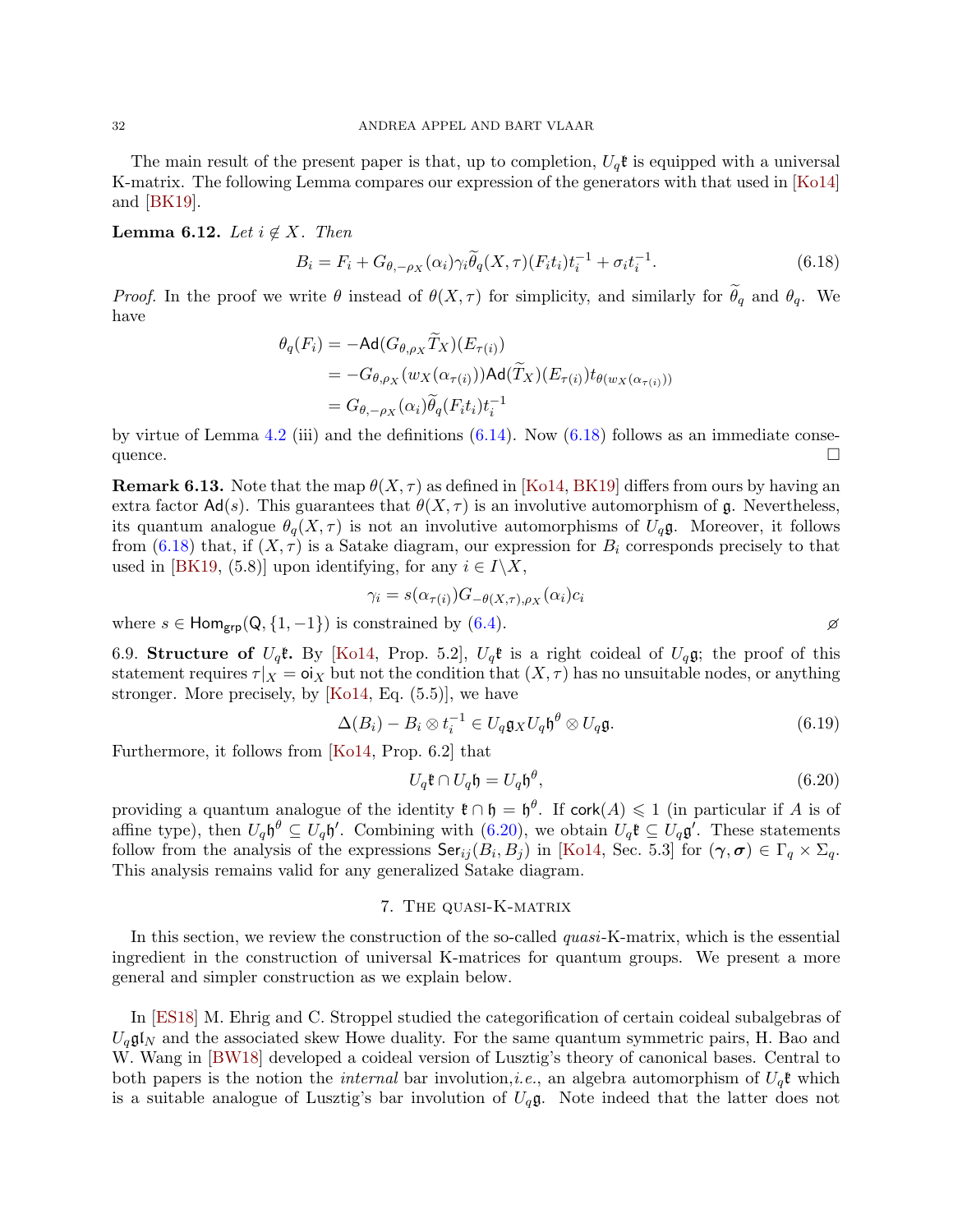preserve  $U_q$ **t** and therefore the two involutions do not coincide on  $U_q$ **t**. In [\[BW18\]](#page-55-6) this leads to the first definition of the quasi-K-matrix, as a canonical  $U_q$ **t**-intertwiner between the restriction of Lusztig's bar involution and the internal bar involution. M. Balagović and S. Kolb generalized the existence of the internal bar involution and the associated quasi-K-matrix in [\[BK15,](#page-55-20) [BK19\]](#page-55-1) to all quantum symmetric pairs of finite type considered by G. Letzter [\[Le99,](#page-57-7) [Le02,](#page-57-8) [Le03\]](#page-57-9) and, subject to a technical conjecture, to all quantum symmetric Kac-Moody pairs considered by Kolb in [\[Ko14\]](#page-56-7). This conjecture was later proved in [\[BW21\]](#page-55-9). Finally, and more importantly for us, it was shown in [\[BK19\]](#page-55-1) that the quasi-K-matrix is a key factor of the universal K-matrix of quantum symmetric pairs of finite type.

In the above works, the existence of the internal bar involution relies on certain constraints on the parameters  $\gamma$  and  $\sigma$  (e.g., [\[BK19,](#page-55-1) (5.16)-(5.17)]). The latter apply also to the quasi-K-matrix, since its construction requires the internal bar involution. In this section we provide a generalization of the latter result, valid for quantum symmetric pairs of Kac-Moody type, which does not rely on the existence of the internal bar involution and does not require special constraints on the parameters (Theorem [7.3\)](#page-36-0). In fact, as proved by Kolb in [\[Ko21\]](#page-56-14), this yields to an alternative definition of the internal bar involution.

7.1. Locally inner automorphisms. We recalled in Section [4](#page-19-0) that the construction of the quasi-R-matrix due to Lusztig essentially amounts to produce a solution to the following problem: find an element X in  $U_q \mathfrak{g}^{\otimes 2}$  (or rather in a suitable completion) such that the subalgebras  $\Delta(\overline{U_q\mathfrak{g}}), \Delta(U_q\mathfrak{g}) \subset U_q\mathfrak{g}^{\otimes 2}$  are pointwise related by conjugation by X. Note that the two subalgebras do not coincide. Therefore, if the solution X exists, it is certainly non-trivial. This is indeed the defining intertwining equation satisfied by  $X = \Xi$  [\(4.10\)](#page-23-3).

This suggests the notion of locally inner automorphisms, that is, a global automorphisms of algebras, which become inner (or rather topologically inner) when restricted to a distinguished subalgebra. We shall consider the following situation. Let  $A \subseteq B \subseteq C$  be a tower of (unital associative) algebras over a field  $\mathbb F$ . Let  $A_0$  be a given generating set for A. Suppose we have a function  $f: A_0 \to B$  and an element  $c \in C^{\times}$  such that  $f(a_0) = \text{Ad}(c)(a_0)$  for all  $a_0 \in A_0$ . We extend f to an algebra embedding  $A \to C$  by setting  $f(a) = Ad(c)(a)$ . Since every element of A can be written as a linear combination of products of the elements of  $A_0$ , it follows that f maps A into B. Finally, restricting the codomain of f to the subalgebra  $f(A)$ , we obtain an algebra isomorphism between A and  $f(A)$ . Furthermore the set  $f(A_0) = \{Ad(c)(a_0) | a_0 \in A_0 \}$  is clearly a generating set of  $f(A)$ .

7.2. The case of the bar involution. Proving that the bar involution is a locally inner automorphism is the problem at the origin of the quasi-K-matrix. We shall consider the situation described above with  $A = U_q \mathfrak{k}_{\gamma, \sigma}(X, \tau)$ ,  $B = U_q \mathfrak{g}$  and  $C = (U_q \mathfrak{g})^{\mathcal{O}^+}$  for  $(X, \tau) \in \mathsf{GSat}(A)$  and  $(\gamma, \sigma) \in \Gamma_q \times \Sigma_q$ . The set  $A_0$  will simply be the canonical set of generators  $U_q$ **g** $_XU_q$ **h**<sup> $\theta$ </sup>  $\cup$  { $B_{i; \gamma_i, \sigma_i}$ | $i \notin X$ } of  $U_q$ **t** $_{\gamma, \sigma}$ . We choose  $f|_{A_0}$  as follows:

$$
f|_{U_q \mathfrak{g}_X U_q \mathfrak{h}^\theta} = \mathrm{id}_{U_q \mathfrak{g}_X U_q \mathfrak{h}^\theta}, \quad \text{and} \quad f(B_{i; \gamma_i, \sigma_i}) = \overline{B_{i; \gamma'_i, \sigma'_i}} \quad (i \notin X)
$$

where in addition to the parameter tuples  $\gamma = (\gamma_i)_{i \in I} \in \Gamma_q$ ,  $\sigma = (\sigma_i)_{i \in I} \in \Sigma_q$ , we have chosen alternative tuples  $\gamma' = (\gamma'_i)_{i \in I} \in \Gamma_q$ ,  $\sigma' = (\sigma'_i)_{i \in I} \in \Sigma_q$ , to be specified later, see [\(7.3\)](#page-35-0). The element c will be given by an element

$$
\Upsilon = \Upsilon_{\gamma,\sigma}(X,\tau) \in (U_q \mathfrak{n}^+)^{\mathcal{O}^+} \subset (U_q \mathfrak{g})^{\mathcal{O}^+}
$$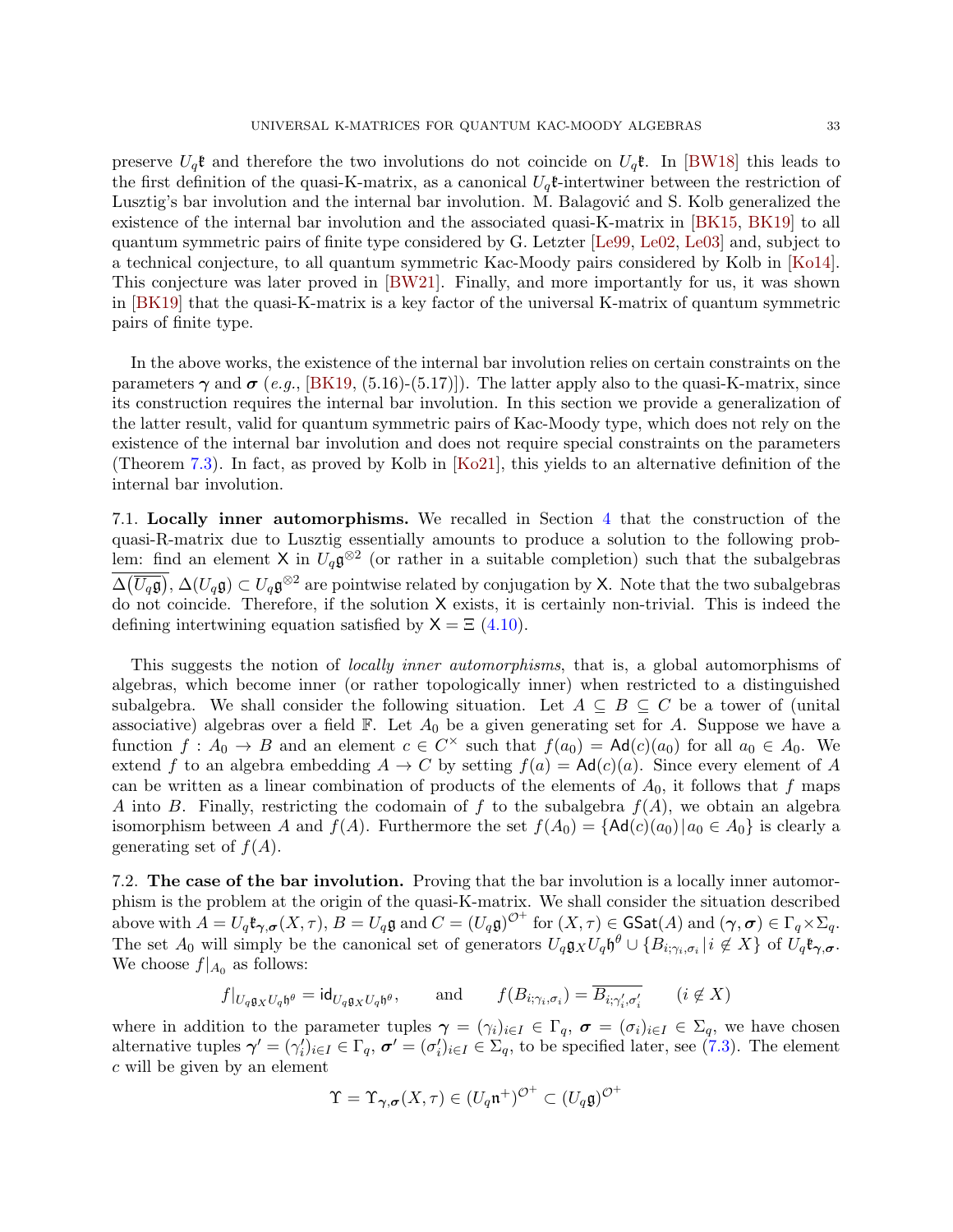which we will construct in the following.

The condition  $\mathsf{Ad}(\Upsilon)(u) = f(u)$  for all  $u \in U_q \mathfrak{g}_X U_q \mathfrak{h}^\theta \cup \{B_{i,\gamma_i,\sigma_i} \mid i \notin X\}$  is equivalent to requiring

$$
\Upsilon B_{i;\gamma_i,\sigma_i} = \overline{B_{i;\gamma'_i,\sigma'_i}} \Upsilon \quad \text{and} \quad \Upsilon u = u \Upsilon \tag{7.1}
$$

for  $i \in I \backslash X$  and  $u \in U_q \mathfrak{g}_X U_q \mathfrak{h}^\theta$ . By the above discussion, we obtain that  $f(U_q \mathfrak{k}_{\gamma, \sigma})$  is an algebra isomorphic to  $U_q$ **t**<sub> $\gamma,\sigma$ </sub>, generated by  $U_q$ **g**<sub> $X$ </sub> $U_q$ **h**<sup> $\theta$ </sup> and  $\{\overline{B}_{i; \gamma'_i, \sigma'_i} | i \notin X\}$ . Since the bar involution is an algebra automorphism of  $U_q$ **g** preserving  $U_q$ **g**<sub> $X$ </sub> $U_q$ **b**<sup> $\theta$ </sup>, we have  $f(U_q\mathfrak{k}_{\gamma, \sigma}) = \overline{U_q \mathfrak{k}_{\gamma', \sigma'}}$ .

Remark 7.1. Similarly to the case of the quasi-R-matrix, we shall see in the following sections that  $f(U_q\mathfrak{k}) = \text{Ad}(\Upsilon)(U_q\mathfrak{k})$  and  $U_q\mathfrak{k}$  are different subalgebras of  $U_q\mathfrak{g}$ , for generic values of  $(\gamma, \sigma)$ . Define the *internal* bar involution of  $U_q \mathfrak{k}_{\gamma, \sigma}$  to be the composition

<span id="page-35-2"></span><span id="page-35-1"></span>
$$
\overline{B} := \overline{B} \circ f. \tag{7.2}
$$

On the subbialgebra  $U_q$ **g**<sub>X</sub> $U_q$ **h**<sup> $\theta$ </sup> this coincides with the usual bar involution (note that this map preserves  $U_q$ **g**<sub>X</sub> $U_q$ **h**<sup> $\theta$ </sup>). The condition  $(\gamma', \sigma') = (\gamma, \sigma)$  imposed in [\[BK15,](#page-55-20) [BK19\]](#page-55-1) implies that the internal bar involution fixes  $B_{i,\gamma_i,\sigma_i}$  for all  $i \notin X$ . Note that *ibid.* it is furthermore assumed that  $\overline{\cdot}^B$ preserves  $U_q \mathfrak{k}_{\gamma,\sigma}$ . Detailed information on the presentation of  $U_q \mathfrak{k}_{\gamma,\sigma}$ , in particular the quantum Serre relations satisfied by the generators  $B_i$ , is then necessary to deduce that  $\overline{B}$  is indeed an algebra automorphism of  $U_q\mathfrak{k}_{\gamma,\sigma}$ , cf. [\[BK19,](#page-55-1) Thm. 5.6 (1)].

Our approach allows instead to completely avoid the use of the internal bar involution, and hence does not require detailed results on the presentation of  $U_q\mathfrak{k}_{\gamma,q}$ . Indeed, we show below that the proofs in [\[BK19,](#page-55-1) Sections 6 and 9.2] are independent of the condition  $(\gamma', \sigma') = (\gamma, \sigma)$ . Thus, we obtain a quasi-K-matrix in a more general setting. In [\[Ko21\]](#page-56-14) this observation is further exploited to prove the existence a fortiori of the internal bar involution in the case  $(\gamma', \sigma') = (\gamma, \sigma)$ .

### 7.3. The involution on the set of parameters. Define a map  $'$  on  $\mathbb{F}^I$  via

<span id="page-35-0"></span>
$$
(\mathbf{x}')_i = x'_i := (-1)^{\alpha_i(2\rho_X^{\vee})} \overline{x_{\tau(i)}}
$$
\n
$$
(7.3)
$$

for  $\boldsymbol{x} \in \mathbb{F}^I$  and  $i \in I$ .

**Lemma 7.2.** The map ' defined by [\(7.3\)](#page-35-0) is an involution which preserves  $\Gamma_q$  and  $\Sigma_q$ . Moreover, for the latter, it maps  $\sigma$  to  $\overline{\sigma}$ .

*Proof.* Note that ' restricts to  $(\mathbb{F}^{\times})^{I \setminus X}$ . From  $\tau \in Aut_X(A)$  it follows that  $(\gamma'')_i = \gamma_i$  and that  $\gamma'_i = \gamma'_{\tau(i)}$  if and only if  $\gamma_i = \gamma_{\tau(i)}$ , for all  $i \notin X$ , which proves the claim for  $\Gamma_q$ . The claim for  $\Sigma_q$ follows immediately from the fact that  $\sigma_i = 0$  if  $\tau(i) \neq i$  or  $\alpha_i(\rho_X^{\vee}) \neq 0$ .

7.4. Parameters as elements in  $(U_q \mathfrak{h})^{\mathcal{O}_{\rm int}^+}$ . By a mild abuse of notation, given  $\mathbf{x} \in (\mathbb{F}^{\times})^I$ , we shall denote by the same symbol the corresponding character of the root lattice  $x \in Hom_{grp}(Q, \mathbb{F}^{\times})$ given by  $x(\alpha_i) = x_i$  for  $i \in I$ . By further abuse of notation, by the same symbol we shall denote an arbitrary extension to a group homomorphism of  $P_{ext}$ . Note that such extensions exist since  $Q \subset P_{ext}$  is an embedding of abelian groups and  $\mathbb{F}^{\times}$  is a divisible abelian group. Finally, we will denote by x also the corresponding element of  $(U_q \mathfrak{h})^{\mathcal{O}_{\rm int}^+}$  defined as in Section [4.8.](#page-22-3) In the following, we shall consider the tuples  $\gamma'$ ,  $\gamma$ , and  $\gamma^{-1} = (\gamma_i^{-1})_{i \in I}$  as elements in  $(U_q \mathfrak{h})^{\mathcal{O}_{\rm int}^+}$ .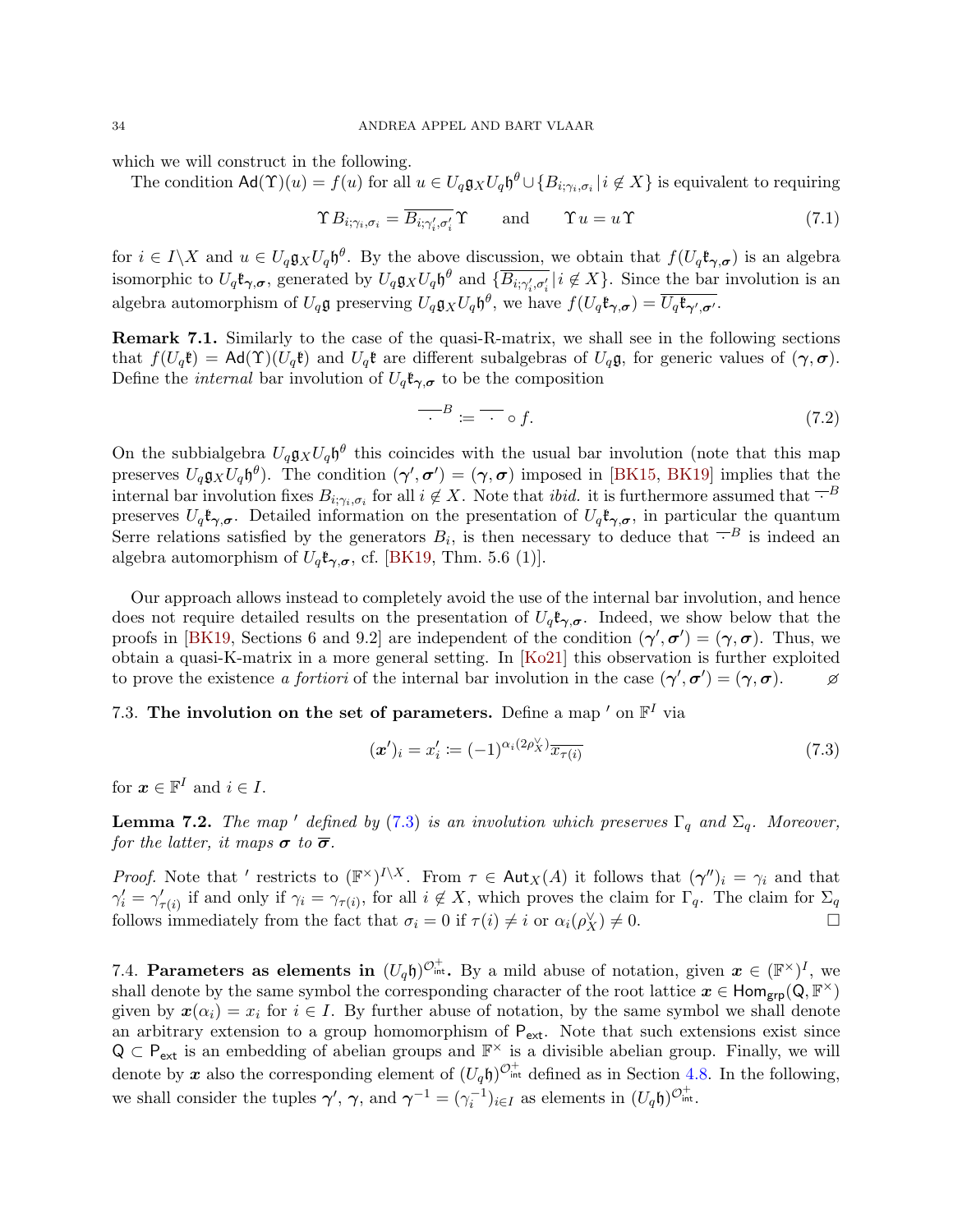7.5. The quasi-K-matrix. We state the main result of this section. It is convenient to rewrite the system [\(7.1\)](#page-35-1). In order to be able to apply Lusztig's theory of skew derivations directly, we write

<span id="page-36-1"></span>
$$
\Upsilon_{\boldsymbol{\gamma},\boldsymbol{\sigma}}=\overline{\mathfrak{X}_{\boldsymbol{\gamma},\boldsymbol{\sigma}}}
$$

for some  $\mathfrak{X} = \mathfrak{X}_{\gamma,\sigma} \in (U_q \mathfrak{n}^+)^{\mathcal{O}^+}$ . We note that the system  $(7.1)$  is equivalent to

$$
\mathfrak{X}\overline{B_{i;\gamma_i,\sigma_i}} = B_{i;\gamma_i',\sigma_i'}\mathfrak{X} \quad \text{and} \quad \mathfrak{X}u = u\mathfrak{X}
$$
\n(7.4)

for  $i \notin X$  and  $u \in U_q \mathfrak{g}_X U_q \mathfrak{h}^\theta$  (note that the bar involution preserves  $U_q \mathfrak{g}_X U_q \mathfrak{h}^\theta$ ).

The rest of the section is devoted to the construction of the quasi-K-matrix  $\mathfrak X$  based on its intertwining properties and the computation of its coproduct. More precisely, we prove the following

<span id="page-36-0"></span>**Theorem 7.3.** For all  $(\gamma, \sigma) \in \Gamma_q \times \Sigma_q$  we have the following two results:

(i) There is a unique operator  $\mathfrak{X} = \mathfrak{X}_{\gamma, \sigma} \in (U_q \mathfrak{n}^+)^{\mathcal{O}^+}$  of the form

$$
\mathfrak{X}=\sum_{\lambda\in (\mathsf{Q}^+)^{-\theta}}\mathfrak{X}_{\bm{\gamma},\bm{\sigma};\lambda}
$$

such that  $\mathfrak{X}_{\gamma,\sigma,0} = 1$ ,  $\mathfrak{X}_{\gamma,\sigma,\lambda} \in (U_q \mathfrak{n}^+)_{\lambda}$  and the system [\(7.4\)](#page-36-1) is satisfied.

(ii) The following coproduct identiy holds:

$$
\Delta(\mathfrak{X}) = (\mathfrak{X} \otimes 1) \cdot (\mathrm{Ad}(\gamma') \circ \theta_q^{-1} \otimes \mathrm{id})(\Theta) \cdot \mathrm{Ad}(\kappa_{\mathrm{id}}) (1 \otimes \mathfrak{X}) \cdot \Theta_X^{-1}.
$$

This is a generalization of analogue results from [\[BK19\]](#page-55-1). The proof of (i) (Theorem [7.14\)](#page-40-0) is carried out in Section [7.6-](#page-36-2)[7.10.](#page-40-1) The proof of (ii) (Theorem [7.17\)](#page-42-0) is carried out in Section [7.11-](#page-42-1)[7.14.](#page-44-0)

Remark 7.4. We follow the same approach used in [\[BK19,](#page-55-1) Sec. 6]. The results for arbitrary values of  $\sigma \in \Sigma_q$  are obtained from the special case  $\sigma = 0$  (Theorem [7.10\)](#page-38-0). This relies on the arguments given in [\[DK19,](#page-56-15) Sec. 3.5] and simplifies the computations significantly.  $\varnothing$ 

<span id="page-36-2"></span>7.6. The intertwining property. The key ingredient to prove the existence of the intertwiner is the use of the so-called Lusztig skew derivations. To this end, we shall first find an equivalent formulation of the intertwining system. We shall make use of the following

#### Lemma 7.5. For all  $i \notin X$ ,

$$
\overline{\text{Ad}(T_{X,\tau})(E_{\tau(i)})} = (-1)^{\alpha_i(2\rho_X^{\vee})} \text{Ad}(T_{X,\tau}^{-1})(E_{\tau(i)}),
$$
\n
$$
\text{Ad}(t_i T_{X,\tau})(E_{\tau(i)}) = q^{-(\theta(\alpha_i), \alpha_i)} \text{Ad}(T_{X,\tau})(E_{\tau(i)}).
$$
\n(7.5)

Moreover,

<span id="page-36-4"></span><span id="page-36-3"></span>
$$
\overline{B_{i;\gamma_i,\sigma_i}} = F_i - (\zeta_i \operatorname{Ad}(\widetilde{T}_X^{-1})(E_{\tau(i)}) - \overline{\sigma_i})t_i
$$
  
\n
$$
B_{i;\gamma_i',\sigma_i'} = F_i - t_i^{-1}(\zeta_{\tau(i)} \operatorname{Ad}(\widetilde{T}_X)(E_{\tau(i)}) - \overline{\sigma_i})
$$
\n(7.6)

where

$$
\zeta_i := \begin{cases}\n(-1)^{\alpha_i(2\rho_X^{\vee})} G_{-\theta, -\rho_X}(\alpha_i) \overline{\gamma_i} = G_{-\theta, -\rho_X}(\alpha_i) \gamma'_{\tau(i)} & \text{if } i \notin X \\
0 & \text{if } i \in X.\n\end{cases}
$$

*Proof.* It is enough to observe that [\(7.5\)](#page-36-3) follows from [\(6.10\)](#page-31-2) and the defining relations of  $U_q\mathfrak{g}$ . Then, the explicit formula  $(6.17)$  implies  $(7.6)$ . □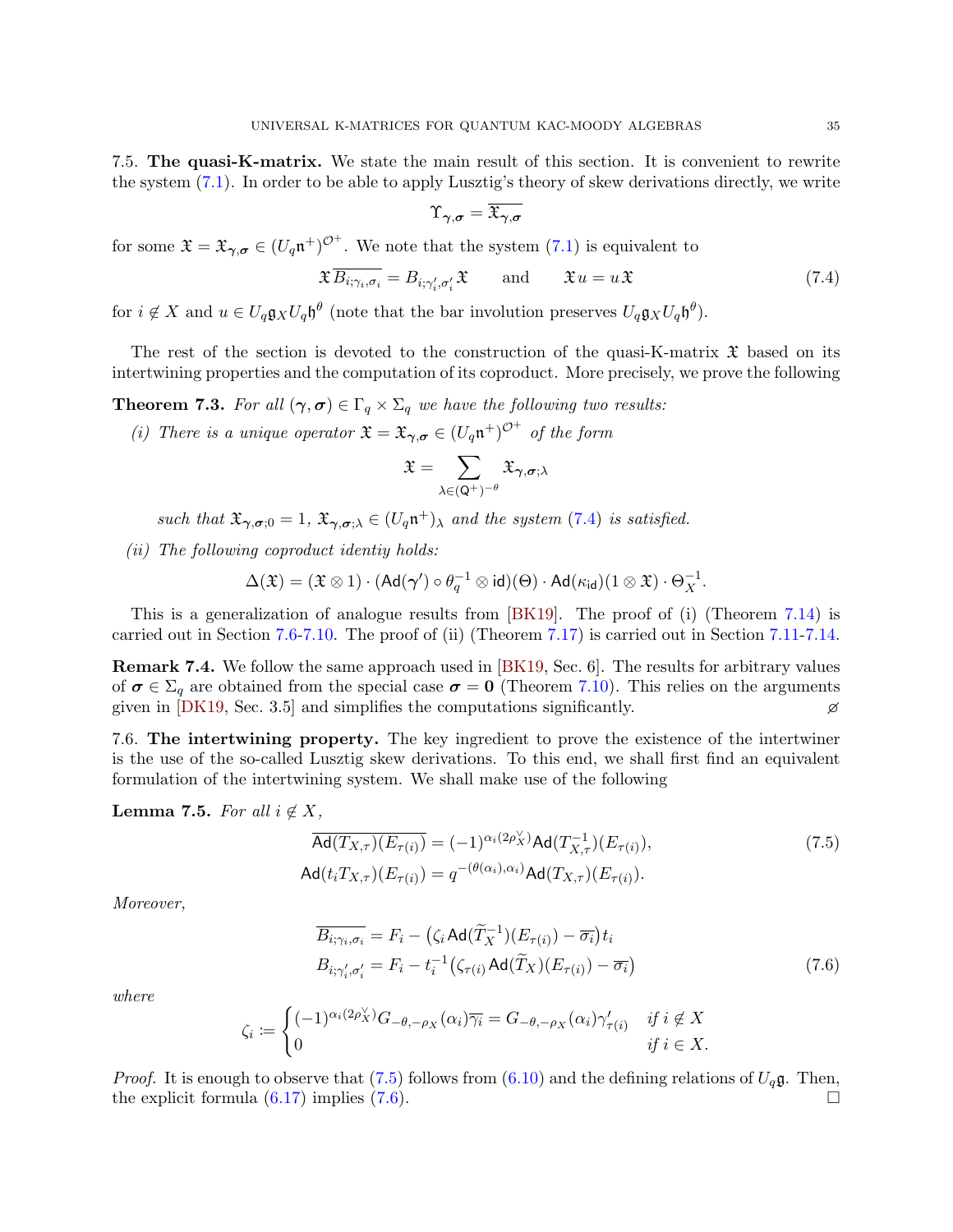It follows that [\(7.4\)](#page-36-1) together with the condition  $\mathfrak{X}F_i = F_i\mathfrak{X}$  ( $i \in X$ ) is equivalent to the condition

$$
[\mathfrak{X}, F_i] = \mathfrak{X}(\zeta_i \mathsf{Ad}(\widetilde{T}_X^{-1})(E_{\tau(i)}) - \overline{\sigma_i})t_i - t_i^{-1}(\zeta_{\tau(i)} \mathsf{Ad}(\widetilde{T}_X)(E_{\tau(i)}) - \overline{\sigma_i})\mathfrak{X}.
$$

for any  $i \in X$ .

7.7. Skew derivations. We recall some basic facts from [\[Lus94\]](#page-57-3) and [\[Jan96\]](#page-56-25). Let  $i \in I$  and note that  $\mathsf{Ad}(t_i)$  is an algebra automorphism of  $U_q\mathfrak{n}^+$ . Following [\[Lus94,](#page-57-3) 1.2.13], let  $D_i^{(\ell)}$  $i^{(\ell)}, D_i^{(r)} \in$ End<sub>F</sub>( $U_q$ n<sup>+</sup>) be the unique linear maps (denoted  $r_i$  and  $_i$ r in *ibid.*) such that  $D_i^{(\ell)}$  $i^{(\ell)}(E_j) = \delta_{ij} =$  $D_i^{(r)}$  $i^{(r)}(E_j)$  for any  $j \in I$  and

$$
D_i^{(r)}(uu') = D_i^{(r)}(u) \text{Ad}(t_i)(u') + u D_i^{(r)}(u'), \quad D_i^{(\ell)}(uu') = D_i^{(\ell)}(u)u' + \text{Ad}(t_i)(u)D_i^{(\ell)}(u') \tag{7.7}
$$

for anu  $u, u' \in U_q \mathfrak{n}^+$ . They satisfy  $D_i^{(\ell)}$  $\lambda_i^{(\ell)}((U_q\mathfrak{n}^+)_\lambda) \subseteq (U_q\mathfrak{n}^+)_{\lambda-\alpha_i} \supseteq D_i^{(r)}$  $i^{(r)}((U_q\mathfrak{n}^+)_\lambda)$  for all  $\lambda \in \mathsf{Q}^+$ and

<span id="page-37-2"></span><span id="page-37-1"></span><span id="page-37-0"></span>
$$
\mathsf{op} \circ D_i^{(r)} = D_i^{(\ell)} \circ \mathsf{op},\tag{7.8}
$$

where op is the unique algebra antiautomorphism of  $U_q\mathfrak{g}$  which fixes each  $E_i$  and  $F_i$   $(i \in I)$  and inverts each  $t_h$  ( $h \in \mathsf{Q}^{\vee}_{ext}$ ). Recall that the following properties hold.

(i) By [\[Lus94,](#page-57-3) Prop. 3.1.6],

$$
[u, F_i] = \frac{D_i^{(r)}(u)t_i - t_i^{-1}D_i^{(\ell)}(u)}{q_i - q_i^{-1}}.
$$
\n(7.9)

for any  $u \in U_q \mathfrak{n}^+$ .

(ii) By [\[Lus94,](#page-57-3) Lem. 1.2.15 (a)],

$$
u = 0 \qquad \Leftrightarrow \qquad \forall i \in I \ D_i^{(r)}(u) = 0 \qquad \Leftrightarrow \qquad \forall i \in I \ D_i^{(\ell)}(u) = 0
$$
\n
$$
\text{for any } u \in U_q \mathfrak{n}_\lambda^+ \text{ with } \lambda \in Q^+ \setminus \{0\}.
$$

(iii) By [\[Jan96,](#page-56-25) Lem. 10.1],

<span id="page-37-3"></span>
$$
D_i^{(r)} \circ D_j^{(\ell)} = D_j^{(\ell)} \circ D_i^{(r)}
$$

for any  $i, j \in I$ .

(iv) By [\[Lus94,](#page-57-3) 1.2.13],

$$
\langle F_i v, u \rangle = \frac{1}{q_i^{-1} - q_i} \langle v, D_i^{(\ell)}(u) \rangle \quad \text{and} \quad \langle v F_i, u \rangle = \frac{1}{q_i^{-1} - q_i} \langle v, D_i^{(r)}(u) \rangle \tag{7.10}
$$

for any  $u \in U_q \mathfrak{n}^+$  and  $v \in U_q \mathfrak{n}^-$ .

Note that the maps  $D_i^{(\ell)}$  $\binom{\ell}{i}, D_i^{(r)}$  naturally extend to  $(U_q \mathfrak{n}^+)^{\mathcal{O}^+}$  (roughly, the latter consists of formal series in  $U_q$ n<sup>+</sup> converging on category  $\mathcal{O}^+$  modules, cf. Section [4.6\)](#page-21-1).

7.8. The intertwining property in terms of skew derivations. We shall use the skew derivations to provide an equivalent description of the system [\(7.4\)](#page-36-1). By [\(7.9\)](#page-37-0) and the linear independence of  $t_i$  and  $t_i^{-1}$  over  $(U_q \mathfrak{n}^+)^{\mathcal{O}^+}$ ,  $\mathfrak X$  is a solution of [\(7.4\)](#page-36-1) if and only if it is a solution of the following system in  $(U_q\mathfrak{n}^+)^{\mathcal{O}^+}$ :

<span id="page-37-4"></span>
$$
D_i^{(r)}(\mathfrak{X}) = (q_i - q_i^{-1}) \mathfrak{X} (\zeta_i \operatorname{Ad}(\widetilde{T}_X^{-1})(E_{\tau(i)}) - \overline{\sigma_i}),
$$
  
\n
$$
D_i^{(\ell)}(\mathfrak{X}) = (q_i - q_i^{-1}) (\zeta_{\tau(i)} \operatorname{Ad}(\widetilde{T}_X)(E_{\tau(i)}) - \overline{\sigma_i}) \mathfrak{X},
$$
\n(7.11)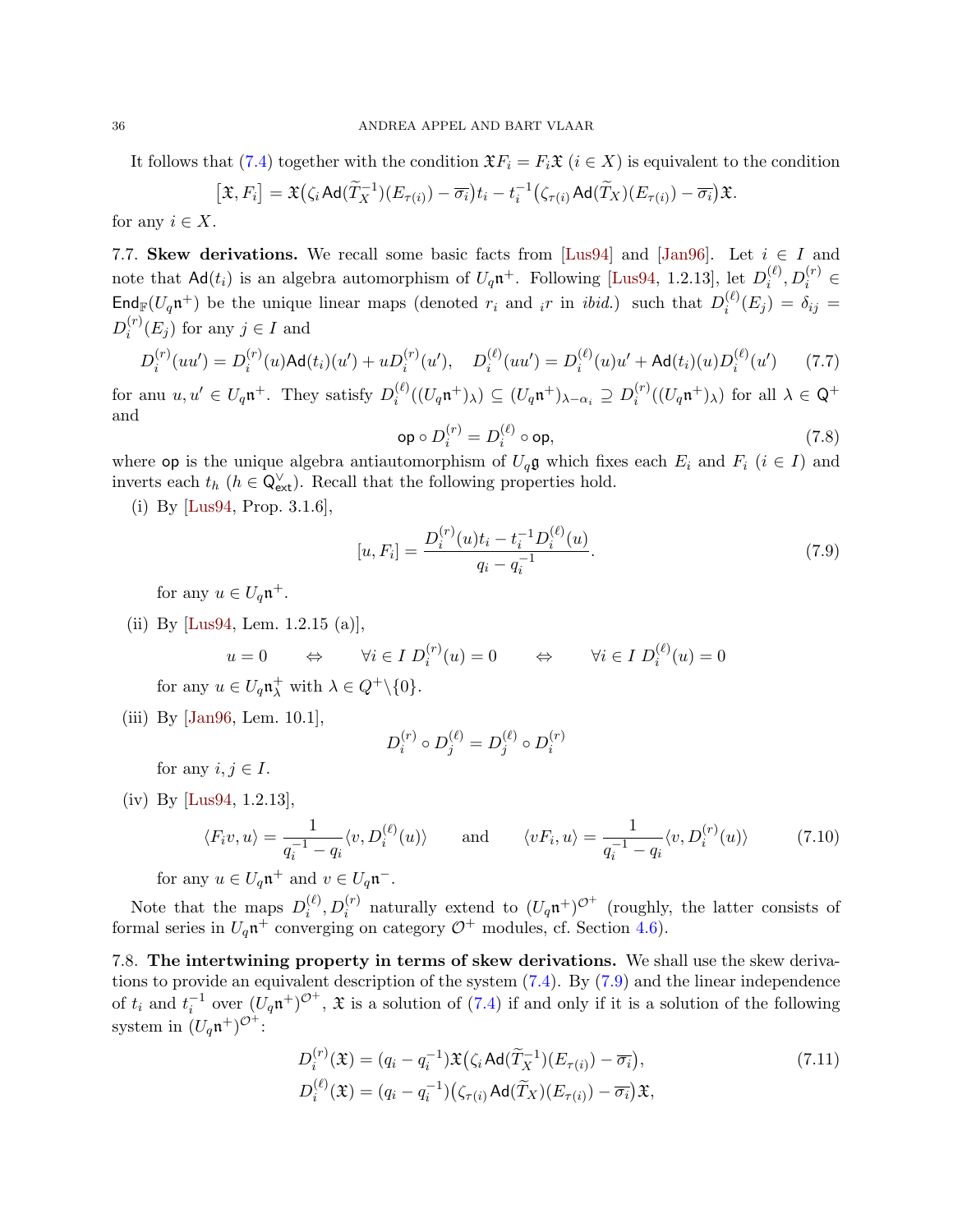for any  $i \in I$ . For  $\lambda \in \mathbb{Q}$ , let  $\mathfrak{X}_{\lambda}$  be the projection of  $\mathfrak{X}$  on the root space  $(U_q \mathfrak{n}^+)_{\lambda}$  with respect to the root space decomposition  $U_q \mathfrak{n}^+ = \bigoplus_{\lambda \in \mathbb{Q}} (U_q \mathfrak{n}^+)_{\lambda}$ . Then,  $\mathfrak{X}_{\lambda} = 0$  if  $\lambda \notin \mathbb{Q}^+$  and we get the following result.

**Lemma 7.6.** Let  $\mathfrak{X} \in (U_q \mathfrak{n}^+)^{\mathcal{O}^+}$  be an invertible element. Then,  $\mathfrak{X}$  is a solution of [\(7.4\)](#page-36-1) if and only if

$$
D_i^{(r)}(\mathfrak{X}_{\lambda}) = (q_i - q_i^{-1}) \left( \zeta_i \mathfrak{X}_{\lambda - \alpha_i + \theta(\alpha_i)} \mathsf{Ad}(\widetilde{T}_{X}^{-1})(E_{\tau(i)}) - \overline{\sigma_i} \mathfrak{X}_{\lambda - \alpha_i} \right),\tag{7.12}
$$

$$
D_i^{(\ell)}(\mathfrak{X}_{\lambda}) = (q_i - q_i^{-1}) \big( \zeta_{\tau(i)} \operatorname{Ad}(\widetilde{T}_X)(E_{\tau(i)}) \mathfrak{X}_{\lambda - \alpha_i + \theta(\alpha_i)} - \overline{\sigma_i} \mathfrak{X}_{\lambda - \alpha_i} \big)
$$
(7.13)

for any  $\lambda \in \mathsf{Q}^+$  and  $i \in I$ .

We normalize  $\mathfrak{X}$  by setting  $\mathfrak{X}_0 = 1$ . In order to show that the system [\(7.12\)](#page-38-1)-[\(7.13\)](#page-38-2) has a solution, we rely on [\[BK19,](#page-55-1) Prop. 6.3].

<span id="page-38-4"></span>**Proposition 7.7.** Let  $\mu \in \mathsf{Q}^+$  be a positive weight of height  $\geq 2$  and  $A_i^{(r)}$  $i^{(r)}$ ,  $A_i^{(\ell)} \in (U_q \mathfrak{n}^+)_{\mu-\alpha_i}$ , for  $i \in I$ , a collection of given elements.

(i) There exists  $u \in (U_q \mathfrak{n}^+)_\mu$  such that, for any  $i \in I$ ,

$$
D_i^{(r)}(u) = A_i^{(r)} \qquad and \qquad D_i^{(\ell)}(u) = A_i^{(\ell)} \tag{7.14}
$$

if and only if, for any  $i, j \in I$ , we have

<span id="page-38-6"></span><span id="page-38-5"></span><span id="page-38-3"></span><span id="page-38-2"></span><span id="page-38-1"></span>
$$
D_i^{(r)}(A_j^{(\ell)}) = D_j^{(\ell)}(A_i^{(r)})
$$
\n(7.15)

and, for  $i \neq j$ ,

$$
\frac{1}{q_i - q_i^{-1}} \sum_{s=1}^{1-a_{ij}} (-1)^s {1-a_{ij} \choose s}_{q_i} \langle F_i^{1-a_{ij}-s} F_j F_i^{s-1}, A_i^{(r)} \rangle = \frac{1}{q_j^{-1} - q_j} \langle F_i^{1-a_{ij}}, A_j^{(r)} \rangle.
$$
 (7.16)

(ii) If the system  $(7.14)$  has a solution, it is unique.

**Remark 7.8.** If  $\mathfrak{X} = \sum_{\lambda \in \mathbb{Q}} \mathfrak{X}_{\lambda}$  with  $\mathfrak{X}_0 = 1$  is a solution of the system  $(7.12)-(7.13)$  $(7.12)-(7.13)$ , then so is  $\mathsf{op}(\mathfrak{X})|_{\gamma_i \leftrightarrow \gamma_{\tau(i)}}$ . Therefore, by uniqueness,  $\mathsf{op}(\mathfrak{X})|_{\gamma_i \leftrightarrow \gamma_{\tau(i)}} = \mathfrak{X}$ .

Finally, proceeding exactly as in [\[BK19,](#page-55-1) case  $(3) \Rightarrow (4)$  of the proof of Prop. 6.1], we get the following result.

<span id="page-38-7"></span>**Proposition 7.9.** Let  $\mathfrak{X} \in (U_q \mathfrak{n}^+)^{\mathcal{O}^+}$  be an invertible solution of [\(7.12\)](#page-38-1). Then,  $\mathfrak{X}_{\lambda} = 0$  unless  $\lambda \in (Q^+)^{-\theta}$ , i.e.,  $\mathfrak X$  has the form

$$
\mathfrak{X}=\sum_{\lambda\in (\mathsf{Q}^+)^{-\theta}}\mathfrak{X}_{\bm{\gamma},\bm{\sigma};\lambda}
$$

with  $\mathfrak{X}_{\gamma,\sigma;\lambda} \in (U_q \mathfrak{n}^+)_{\lambda}$ . Moreover,  $[\mathfrak{X}, u] = 0$  for any  $u \in U_q \mathfrak{n}_X^+ U_q \mathfrak{h}^{\theta}$ .

7.9. The case  $\sigma = 0$ . We prove the result in the case  $\sigma = 0$ . Namely, we have the following.

<span id="page-38-0"></span>**Theorem 7.10.** For any  $\gamma \in \Gamma_q$  and  $\sigma = 0$ , there exists a unique solution  $\mathfrak{X}$  of the system [\(7.4\)](#page-36-1) of the form  $\mathfrak{X} = \sum_{\mu \in (\mathsf{Q}^+)^{-\theta}} \mathfrak{X}_{\mu}$  with  $\mathfrak{X}_0 = 1$  and  $\mathfrak{X}_{\mu} \in (U_q \mathfrak{n}^+)_\mu$ .

Note that, by uniqueness,  $\overline{\mathfrak{X}} = \mathfrak{X}^{-1}|_{\gamma \mapsto \gamma'}$ . The proof is carried out in Sections [7.9.1-](#page-39-0)[7.9.2.](#page-39-1)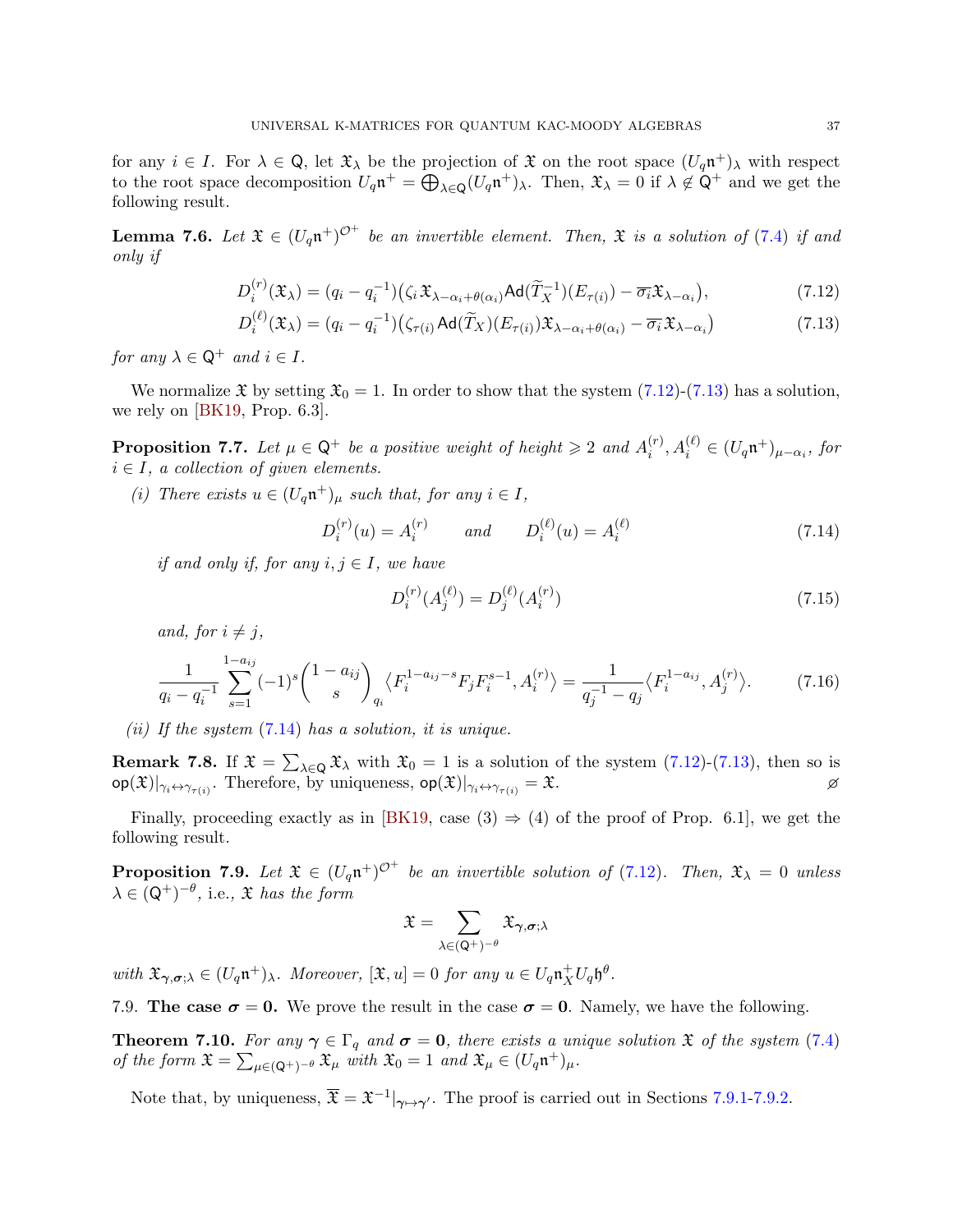<span id="page-39-0"></span>7.9.1. The recursive construction of  $\mathfrak X$  through Proposition [7.7](#page-38-4) (i) relies on the following technical result.

#### <span id="page-39-4"></span>Lemma 7.11.

- (i) For any  $i \notin X$ ,  $(D_i^{(r)}$  $\hat{f}_i^{(r)} \circ \mathsf{Ad}(\tilde{T}_X))(E_i)$  is fixed by  $\mathsf{op} \circ \tau$ .
- (ii) Let  $i, j \in I$  such that  $i \neq j$  and consider  $\lambda_{ij} := (1 a_{ij})\alpha_i + \alpha_j \in \mathsf{Q}^+$ . If  $\theta(\lambda_{ij}) = -\lambda_{ij}$ , then either  $\tau(j) = i \in I_{eq} \cup \tau(I_{eq})$  or  $i, j \in I_{ns}$ .
- (iii) Let  $i, j \in I$  such that  $i \neq j$  and consider  $\lambda_{ij} := (1 a_{ij})\alpha_i + \alpha_j \in \mathsf{Q}^+$ . If  $\theta(\lambda_{ij}) = -\lambda_{ij}$ , then either  $\tau(j) = i \in I_{eq} \cup \tau(I_{eq})$  or  $i, j \in I_{ns}$ .

*Proof.* (i) The statement that it is fixed by  $op \circ \tau$  is [\[BW21,](#page-55-9) Thm. 4.1], the proof of which does not use the condition  $\alpha_i(\rho_X^{\vee}) \in \mathbb{Z}$ , so that it holds for all pairs  $(X, \tau)$  such that  $X \subseteq I$  of finite type,  $\tau \in \text{Aut}_X(A)$  is involutive and  $\tau|_X = \text{o}i_X$ .

(ii) This is [\[BK19,](#page-55-1) Lem. 6.4]. Note that in the proof nothing stronger than the defining condition of  $\text{GSat}(A)$  is used, namely that there exists no pair  $(i, j) \notin X \times X$  such that  $\tau(i) = i$ , the connected component of X neighbouring i is  $\{j\}$  and  $a_{ij} = -1 = a_{ji}$ .

(iii) This is [\[BK19,](#page-55-1) Lem. 6.5]. Recall that we assumed  $\sigma_j = 0$  at the start of this section.  $\Box$ 

<span id="page-39-1"></span>7.9.2. We fix  $\mu \in \mathsf{Q}^+$  and assume that for all  $\lambda < \mu$  we have constructed elements  $\mathfrak{X}_{\lambda} \in (U_q \mathfrak{n}^+)_{\lambda}$ satisfying  $\mathfrak{X}_0 = 1$  and, for all  $i \in I$ , [\(7.12\)](#page-38-1)-[\(7.13\)](#page-38-2). Define, for all  $i \in I$ , the following elements in  $(U_q\mathfrak{n}^+)_{{\mu}-\alpha_i}$ :

<span id="page-39-2"></span>
$$
A_i^{(r)} := (q_i - q_i^{-1})\zeta_i \mathfrak{X}_{\mu - \alpha_i + \theta(\alpha_i)} \mathsf{Ad}(\widetilde{T}_X^{-1})(E_{\tau(i)}),
$$
\n
$$
(7.17)
$$

<span id="page-39-3"></span>
$$
A_i^{(\ell)} := (q_i - q_i^{-1})\zeta_{\tau(i)} \operatorname{Ad}(\widetilde{T}_X)(E_{\tau(i)}) \mathfrak{X}_{\mu - \alpha_i + \theta(\alpha_i)}.
$$
\n(7.18)

We will now prove  $(7.15)-(7.16)$  $(7.15)-(7.16)$  for the above choices of  $A_i^{(\ell)}$  $i^{(\ell)}, A_i^{(r)}.$ 

Proposition 7.12. With  $A_i^{(\ell)}$  $\hat{h}^{(\ell)}_{i}, A^{(r)}_{i}$  as in [\(7.17\)](#page-39-2)-[\(7.18\)](#page-39-3), the condition [\(7.15\)](#page-38-5) is satisfied.

*Proof.* We follow the proof of [\[BK19,](#page-55-1) Lem. 6.7]. The crucial observation is that, for all  $i, j \in I$ ,  $D_i^{(r)}$  $j^{(r)}(\text{Ad}(T_X)(E_{\tau(i)})) = 0$  unless  $j = i$ , see [\[BK19,](#page-55-1) Equation (5.10)], which goes back to [\[Ko14,](#page-56-7) Lem. 7.2. As a consequence, by the defining property of  $D_i^{(r)}$  $i^{(r)}$  and the induction hypothesis most terms in  $D_i^{(r)}$  $\binom{(r)}{i}(A_j^{(\ell)})$  $j^{(\ell)}$  and  $D_j^{(\ell)}$  $_{j}^{(\ell)}(A_{i}^{(r)}% )=\frac{\epsilon_{j}}{2\pi i}\sum_{i,j=1}^{N}(\epsilon_{j}^{(\ell)}-1)(\epsilon_{j}^{(\ell)}-1)(\epsilon_{j}^{(\ell)}-1)(\epsilon_{j}^{(\ell)}-1)(\epsilon_{j}^{(\ell)}-1)(\epsilon_{j}^{(\ell)}-1)(\epsilon_{j}^{(\ell)}-1)(\epsilon_{j}^{(\ell)}-1)(\epsilon_{j}^{(\ell)}-1)(\epsilon_{j}^{(\ell)}-1)(\epsilon_{j}^{(\ell)}-1)(\epsilon_{j}^{(\ell)}-1)(\epsilon_{j}^{(\ell)}-1)(\epsilon_{j}^{(\ell)}-1)(\epsilon_{j}^{(\ell)}-1$  $i^{(r)}$ ) match pairwise. We have  $D_i^{(r)}$  $_{i}^{(r)}(A_{j}^{(\ell)}% )\approx\frac{\epsilon_{j}^{(\ell)}(a_{j}^{(\ell)}(a_{j}^{(\ell)}))}{\epsilon_{j}^{(\ell)}(a_{j}^{(\ell)}(a_{j}^{(\ell)}))} \label{epsilon}%$  $\binom{\ell}{j}-D_{j}^{(\ell)}$  $_{j}^{(\ell)}(A_i^{(r)}% )=\frac{\epsilon_j^{(\ell)}(A_i^{(r)}(A_i^{(r)}))}{\epsilon_j^{(\ell)}(A_i^{(r)}(A_i^{(r)}))} \label{epsilon_j}$  $i^{(r)}$ ) = 0 if *i* or *j* lies in X or if  $\tau(i) \neq j$ . Without loss of generality we may assume  $j = \tau(i) \notin X$ . In this case

$$
D_i^{(r)}(A_j^{(\ell)}) - D_j^{(\ell)}(A_i^{(r)}) = (q_j - q_j^{-1})q^{(\mu - \alpha_j + \theta(\alpha_j), \alpha_i)} \zeta_i (D_i^{(r)} \circ \text{Ad}(\widetilde{T}_X))(E_{\tau(j)}) \mathfrak{X}_{\mu - \alpha_j + \theta(\alpha_j)} + (q_i - q_i^{-1})q^{(\alpha_j, \mu - \alpha_i + \theta(\alpha_i))} \zeta_i \mathfrak{X}_{\mu - \alpha_i + \theta(\alpha_i)} (D_j^{(\ell)} \circ \text{Ad}(\widetilde{T}_X^{-1}))(E_{\tau(i)}).
$$

In this case  $q_i = q_j$  and  $q^{(-\alpha_j + \theta(\alpha_j), \alpha_i)} = q^{(\alpha_j, -\alpha_i + \theta(\alpha_i))}$  so that

$$
D_i^{(r)}(A_j^{(\ell)}) - D_j^{(\ell)}(A_i^{(r)}) = (q_j - q_j^{-1})q^{(\alpha_j, \theta(\alpha_i) - \alpha_i + \mu)} \zeta_i \left( q^{(\mu, \alpha_i - \alpha_j)} \left( D_i^{(r)} \circ \operatorname{Ad}(\widetilde{T}_X) \right) (E_i) \mathfrak{X}_{\mu - \alpha_j + \theta(\alpha_j)} + \right. \\
 \left. - \mathfrak{X}_{\mu - \alpha_i + \theta(\alpha_i)} \left( D_j^{(\ell)} \circ \operatorname{Ad}(\widetilde{T}_X^{-1}) \right) (E_j) \right).
$$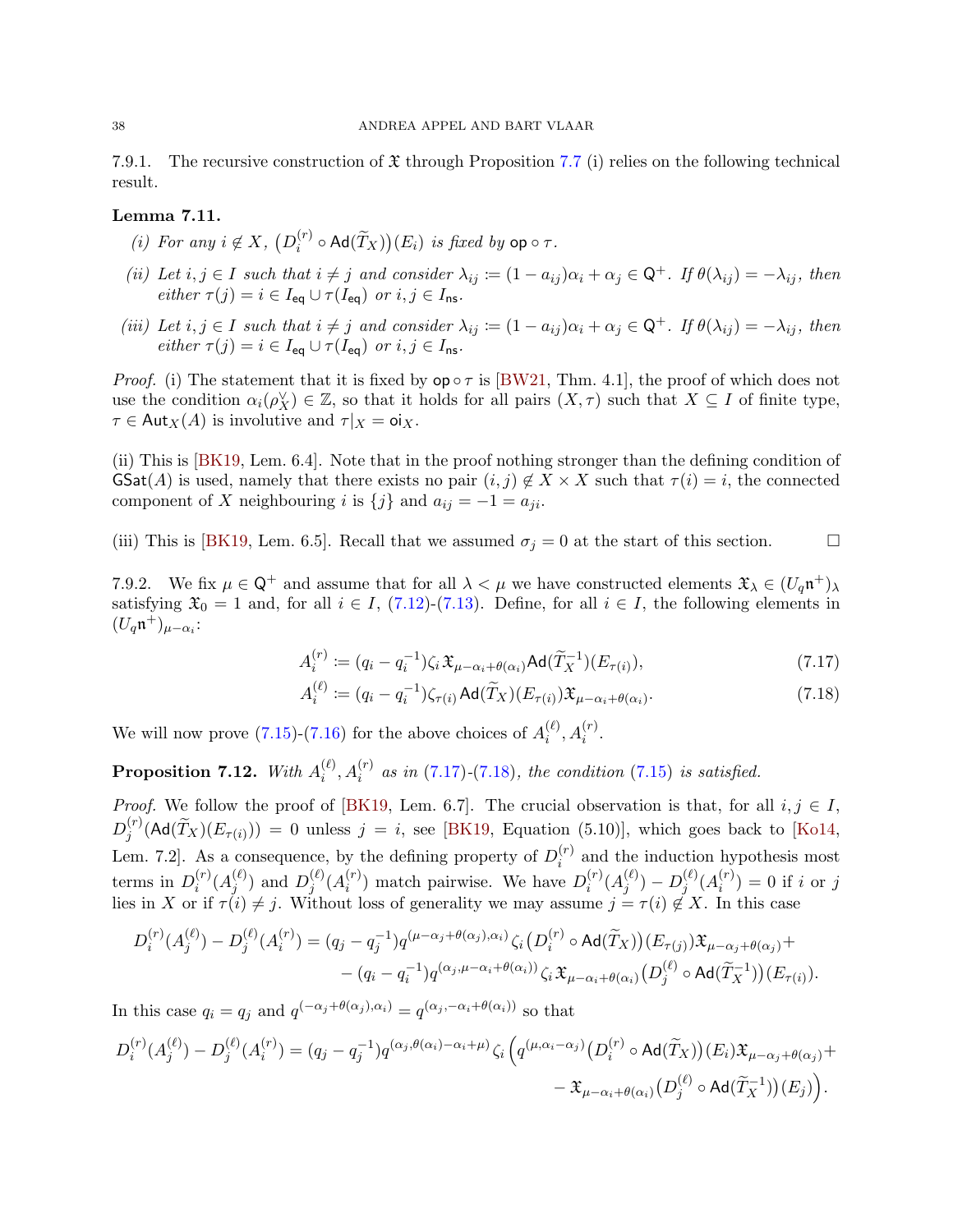Recall [\(6.3\)](#page-28-4). Also, note that  $(D_i^{(\ell)})$  $\binom{\ell}{j} \circ \mathsf{Ad}(\widetilde{T}_X^{-1}) \big)(E_j)$  lies in  $U_q \mathfrak{n}_X^+$  and hence commutes with  $\mathfrak{X}_{\mu-\alpha_i+\theta(\alpha_i)}$ . We obtain

$$
D_i^{(r)}(A_j^{(\ell)}) - D_j^{(\ell)}(A_i^{(r)}) = (q_j - q_j^{-1})q^{(\alpha_j, \theta(\alpha_i) - \alpha_i + \mu)} \zeta_i \mathfrak{X}_{\mu - \alpha_i + \theta(\alpha_i)}.
$$

$$
\cdot \Big( q^{(\mu, \alpha_i - \alpha_j)} \big( D_i^{(r)} \circ \mathrm{Ad}(\widetilde{T}_X) \big) (E_i) - \big( D_j^{(\ell)} \circ \mathrm{Ad}(\widetilde{T}_X^{-1}) \big) (E_j) \Big).
$$

If  $\mathfrak{X}_{\mu-\alpha_i+\theta(\alpha_i)}=0$  we obtain the desired statement; hence we may assume that it is nonzero. By Proposition [7.9w](#page-38-7)e have  $\theta(\mu) = -\mu$ . Applying [\(6.3\)](#page-28-4) again, we have  $(\mu, \alpha_i - \alpha_j) = 0$ . By [\[Lus94,](#page-57-3) 37.2.4] we have  $\mathsf{op} \circ \mathsf{Ad}(\widetilde{T}_X) \circ \mathsf{op} = \mathsf{Ad}(\widetilde{T}_X^{-1})$ . Recalling [\(7.8\)](#page-37-1), we obtain

$$
D_i^{(r)}(A_j^{(\ell)}) - D_j^{(\ell)}(A_i^{(r)}) = (q_j - q_j^{-1})q^{(\alpha_j, \theta(\alpha_i) - \alpha_i + \mu)} \zeta_i \mathfrak{X}_{\mu - \alpha_i + \theta(\alpha_i)} \cdot \left( \left( D_i^{(r)} \circ \mathrm{Ad}(\widetilde{T}_X) \right) (E_i) - \left( \mathrm{op} \circ D_j^{(r)} \circ \mathrm{Ad}(\widetilde{T}_X) \right) (E_j) \right).
$$

Finally, Lemma [7.11](#page-39-4) (i) implies  $D_i^{(r)}$  $_{i}^{(r)}(A_{j}^{(\ell)}% )\approx\frac{\epsilon_{j}^{(\ell)}(a_{j}^{(\ell)}(a_{j}^{(\ell)}))}{\epsilon_{j}^{(\ell)}(a_{j}^{(\ell)}(a_{j}^{(\ell)}))} \label{eq:4.14}$  $\binom{\ell}{j}-D_{j}^{(\ell)}$  $_{j}^{(\ell)}(A_i^{(r)}% ,A_{j}^{(\ell)}(A_i^{(r)}))$  $i^{(r)}$  = 0, as required.

Proposition 7.13. With  $A_i^{(r)}$  $i_j^{(r)}$  given by [\(7.17\)](#page-39-2), [\(7.16\)](#page-38-6) is satisfied for all  $i, j \in I$  such that  $i \neq j$ .

*Proof.* We may follow the proof of [\[BK19,](#page-55-1) Lem. 6.8]. Note that  $F_i^{1-a_{ij}-s}F_jF_i^{s-1} \in (U_q \mathfrak{n}^{-})_{\lambda_{ij}-\alpha_i}$ and  $F_i^{1-a_{ij}} \in (U_q \mathfrak{n}^-)_{\lambda_{ij}-\alpha_j}$ . By the non–degeneracy of the bilinear pairing, we only need to consider the case that  $\mu = \lambda_{ij}$ . By Proposition [7.9,](#page-38-7) we may assume  $\theta(\mu) = -\mu$  and by Lemma [7.11](#page-39-4) (ii) we are in one of two possible cases:  $\tau(j) = i \in I_{eq} \cap \tau(I_{eq})$  or  $i, j \in I_{ns}$ . In the former case, we have  $\mu = \alpha_i + \alpha_j$ ,  $\gamma_i = \gamma_j$  and  $q_i = q_j$ . It follows that  $A_i^{(r)} = (q_i - q_i^{-1})\overline{\gamma_i}E_j$  and  $A_j^{(r)} = (q_i - q_i^{-1})\overline{\gamma_i}E_i$ , so that [\(7.16\)](#page-38-6) is an immediate consequence of  $\langle F_j, E_j \rangle = \langle F_i, E_i \rangle$ .

It remains to consider the case  $i, j \in I_{\text{ns}}$ , for which we can now follow the first part of [\[BK19,](#page-55-1) Proof of Lemma 6.8, Case 2]. Namely, we invoke Lemma [7.11](#page-39-4) (iii) and deduce that

$$
(1 - a_{ij})\alpha_i + \alpha_j \in \mathbb{Z}_{\geq 0}(\alpha_j - \theta(\alpha_j)) + \mathsf{Q}_{I\setminus\{j\}}^+ = 2\mathbb{Z}_{\geq 0}\alpha_j + \mathsf{Q}_{I\setminus\{j\}}^+,
$$

which is a contradiction. Hence this case does not occur and there is nothing left to prove.  $\Box$ 

Finally, relying on the previous results, the proof of [\[BK19,](#page-55-1) Thm. 6.10] applies to this case. The result follows.

<span id="page-40-1"></span>[7.10](#page-38-0). The intertwining property of  $\mathfrak X$  for general  $\sigma$ . Theorem 7.10 generalizes as follows.

<span id="page-40-0"></span>**Theorem 7.14.** For any  $(\gamma, \sigma) \in \Gamma_q \times \Sigma_q$ , there is a unique  $\mathfrak{X} = \mathfrak{X}_{\gamma, \sigma} = \sum_{\lambda \in (\mathsf{Q}^+)^{-\theta}} \mathfrak{X}_{\gamma, \sigma, \lambda} \in$  $(U_q\mathfrak{n}^+)^{\mathcal{O}^+}$  such that  $\mathfrak{X}_{\gamma,\sigma,0} = 1$ ,  $\mathfrak{X}_{\gamma,\sigma,\lambda} \in (U_q\mathfrak{n}^+)_{\lambda}$  and the system [\(7.4\)](#page-36-1) is satisfied.

The proof relies on a generalization of the arguments made in [\[DK19,](#page-56-15) Sec. 3.5] to the case  $(\gamma', \sigma') \neq (\gamma, \sigma)$  and is carried out in [7.10.1-](#page-40-2)[7.10.2.](#page-41-0)

<span id="page-40-2"></span>7.10.1. By [\[Ko14,](#page-56-7) Thm. 7.1], the algebra  $U_q \mathfrak{k}_{\gamma, \sigma}$  has a presentation in terms of generators and relations, which are independent of  $\sigma$ . That is, the assignments

$$
\phi_{\sigma}(B_{i;\gamma_i,0}) = B_{i;\gamma_i,\sigma_i}
$$
 and  $\phi_{\sigma}(u) = u$ 

for  $i \notin X$  and  $u \in U_q \mathfrak{g}_X U_q \mathfrak{h}^\theta$ , define an algebra isomorphism

$$
\phi_{\sigma}: U_q\mathfrak{k}_{\gamma,0}\to U_q\mathfrak{k}_{\gamma,\sigma}.
$$

Hence,  $\chi_{\sigma} := \epsilon \circ \phi_{\sigma} : U_q \mathfrak{k}_{\gamma,0} \to \mathbb{F}$  is a one-dimensional representation. Note that  $\chi_{\sigma}(B_{i; \gamma_i,0}) = \sigma_i$ for  $i \notin X$ .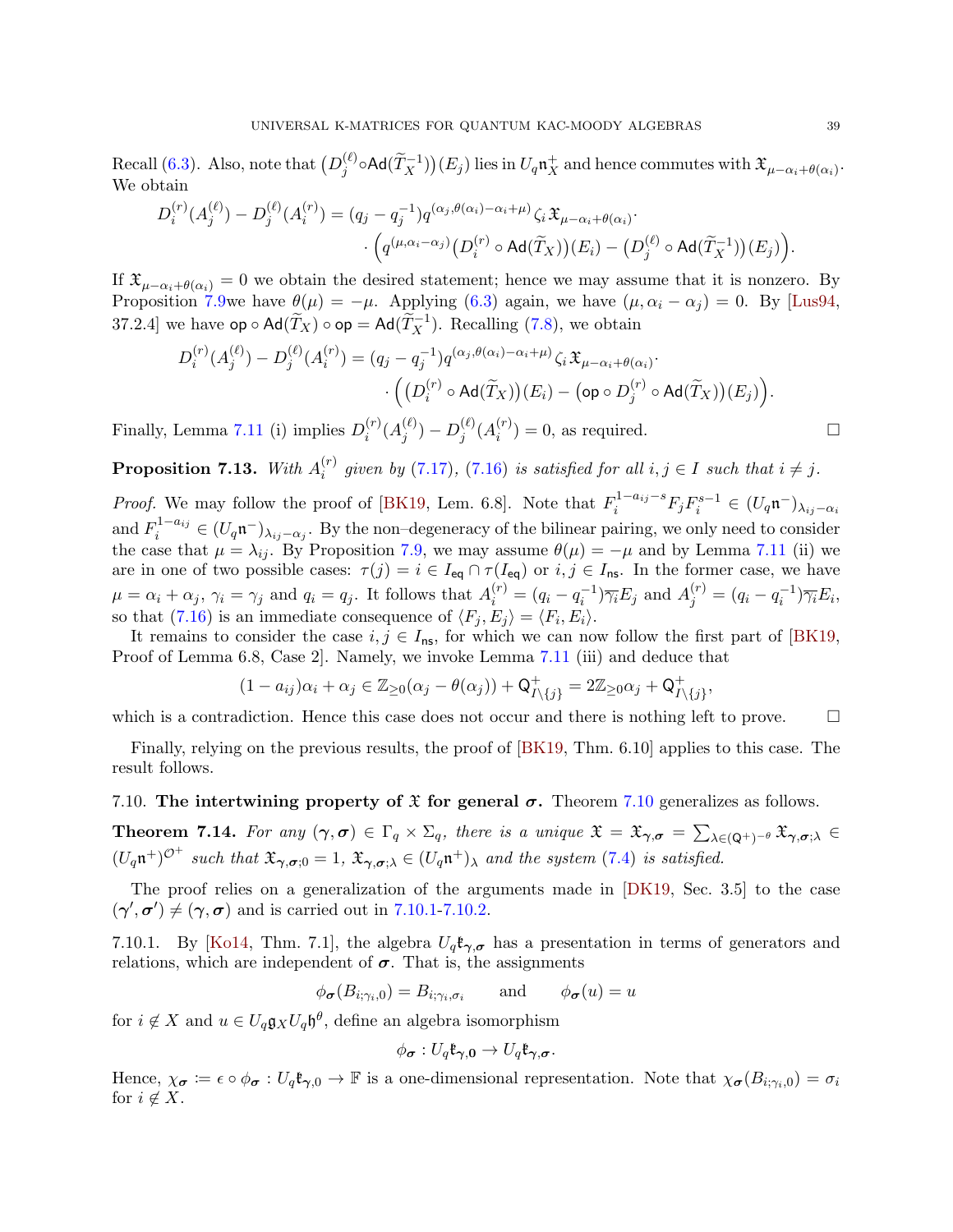**Lemma 7.15.** We have the following identities of morphisms of algebras  $U_q \mathfrak{k}_{\gamma,0} \to U_q \mathfrak{g}$ :

<span id="page-41-2"></span><span id="page-41-1"></span>
$$
\phi_{\sigma} = (\chi_{\sigma} \otimes \text{id}) \circ \Delta, \tag{7.19}
$$

$$
\phi_{\sigma} = \overline{\cdot} \circ (\chi_{\sigma'} \otimes id) \circ (\overline{\cdot}^B \otimes \overline{\cdot}) \circ \Delta. \tag{7.20}
$$

where the map  $\overline{\phantom{a}}^{B}: U_q\mathfrak{k}_{\gamma,0} \to U_q\mathfrak{k}_{\gamma',0}$  is defined by [\(7.2\)](#page-35-2).

Proof. The relations  $(7.19)-(7.20)$  $(7.19)-(7.20)$  can be verified by checking on generators. Applying both sides of [\(7.19\)](#page-41-1) to  $u \in U_q \mathfrak{g}_X U_q \mathfrak{h}^\theta$  we obtain u for either side. Furthermore, applying  $\phi_{\sigma} \otimes \mathfrak{id}$  to [\(6.19\)](#page-33-4) implies

$$
((\phi_{\boldsymbol{\sigma}}\otimes\mathsf{id})\circ\Delta)(B_{i;\gamma_i,0})-B_{i;\gamma_i,\sigma_i}\otimes t_i^{-1}=\Delta(B_{i;\gamma_i,0})-B_{i;\gamma_i,0}\otimes t_i^{-1}.
$$

To this we apply  $\epsilon \otimes \mathsf{id}$  and deduce, using  $\epsilon(B_{i;\gamma_i,\sigma_i}) = \sigma_i$ , that  $(\chi_{\sigma} \otimes \mathsf{id})(\Delta(B_{i;\gamma_i,0})) = B_{i;\gamma_i,\sigma_i}$ . This completes the proof of [\(7.19\)](#page-41-1).

As for [\(7.20\)](#page-41-2), one can check that the right-hand side fixes  $E_i$  and  $F_i$  for  $i \in X$  and  $t_h$  for  $h \in (\mathsf{Q}^{\vee}_{\mathsf{ext}})^{\theta}$  pointwise, so that [\(7.20\)](#page-41-2) is true when restricted to  $U_q \mathfrak{g}_X U_q \mathfrak{h}^{\theta}$ . It remains to prove that

<span id="page-41-3"></span>
$$
\overline{(\chi_{\sigma'} \circ \cdots^B \otimes \cdots)(\Delta(B_{i; \gamma_i, 0}))} = B_{i; \gamma_i, \sigma_i}
$$
\n(7.21)

for  $i \notin X$ . If  $i \notin I_{\text{ns}}$ , then  $\sigma_i = \sigma'_i = 0$ . Thus, from the identity

$$
(\chi_{\boldsymbol{\sigma}'}\circ \overline{\cdot\cdot}^B\otimes \overline{\cdot\cdot})(B_{i;\gamma_i,0}\otimes t_i^{-1})=\chi_{\boldsymbol{\sigma}'}(B_{i;\gamma_i,0})\otimes t_i=0,
$$

 $(6.19)$ , and  $\epsilon(\overline{u}) = \epsilon(u)|_{q \to q^{-1}}$ , we deduce that

$$
\overline{(\chi_{\sigma'} \circ \overline{\phantom{A}}^{B} \otimes \phantom{A}\phantom{A})}(\Delta(B_{i,\gamma_{i},0}))} = \overline{(\epsilon \circ \overline{\phantom{A}}^{B} \otimes \phantom{A}\phantom{A})}(\Delta(B_{i,\gamma_{i},0})) = (\epsilon \otimes \text{id})(\Delta(B_{i,\gamma_{i},0})) = B_{i,\gamma_{i},0}.
$$

Therefore, [\(7.21\)](#page-41-3) is satisfied in this case. On the other hand, if  $i \in I_{\text{ns}}$ , then by [\(6.18\)](#page-33-2) we have

$$
B_{i;\gamma_i,\sigma_i} = F_i - q_i^{-1} \gamma_i E_i t_i^{-1} + \sigma_i t_i^{-1} \quad \text{and} \quad \Delta(B_{i;\gamma_i,0}) = B_{i;\gamma_i,0} \otimes t_i^{-1} + 1 \otimes B_{i;\gamma_i,0}.
$$

Therefore,

$$
\overline{(\chi_{\sigma'} \circ \cdots^B \otimes \cdots)(\Delta(B_{i,\gamma_i,0}))} = \overline{\sigma'_i t_i + \overline{B_{i,\gamma_i,0}}} = B_{i,\gamma_i,0} + \sigma_i t_i^{-1} = B_{i,\gamma_i,\sigma_i}.
$$

The result follows.

<span id="page-41-0"></span>7.10.2. Following [\[BW18,](#page-55-6) 3.1] and [\[Ko20,](#page-56-21) Sec. 3.3], we consider the 2-tensor quasi-K-matrix for  $U_q\mathfrak{k}_{\gamma,\sigma}(X,\tau)$ , *i.e.*, the operator in  $(U_q\mathfrak{g}^{\otimes 2})^{\mathcal{O}^+}$  given by

<span id="page-41-5"></span><span id="page-41-4"></span>
$$
\Theta_{\boldsymbol{\gamma},\boldsymbol{\sigma}}\coloneqq \Delta(\mathfrak{X}_{\boldsymbol{\gamma},\boldsymbol{\sigma}})\cdot \Theta\cdot\mathfrak{X}_{\boldsymbol{\gamma},\boldsymbol{\sigma}}^{-1}\otimes 1.
$$

By  $[BW18, Prop. 3.2]$  and  $[Ko20, Prop. 3.9]$ , it satisfies

$$
\Theta_{\gamma,\sigma}\left(\left(\overline{\cdot}^{B}\otimes\overline{\cdot\cdot}\right)\circ\Delta\right)(b)=\Delta\left(\overline{b}^{B}\right)\Theta_{\gamma,\sigma}\tag{7.22}
$$

for  $b \in U_q \mathfrak{k}_{\gamma, \sigma}$ . By [\[Ko20,](#page-56-21) Prop. 3.10, cf. Rmk. 3.11] (see also [\[BW18,](#page-55-6) Prop. 3.5]), the operator  $\Theta_{\gamma,\sigma}$  is given by a series

$$
\Theta_{\gamma,\sigma} = \sum_{\lambda \in \mathbb{Q}^+} \Theta_{\gamma,\sigma;\lambda} \quad \text{where} \quad \Theta_{\gamma,\sigma;\lambda} \in U_q \mathfrak{k}_{\gamma,\sigma} \otimes U_q \mathfrak{n}_{\lambda}^+.
$$
 (7.23)

We then obtain the following generalization of [\[DK19,](#page-56-15) Prop. 3.26].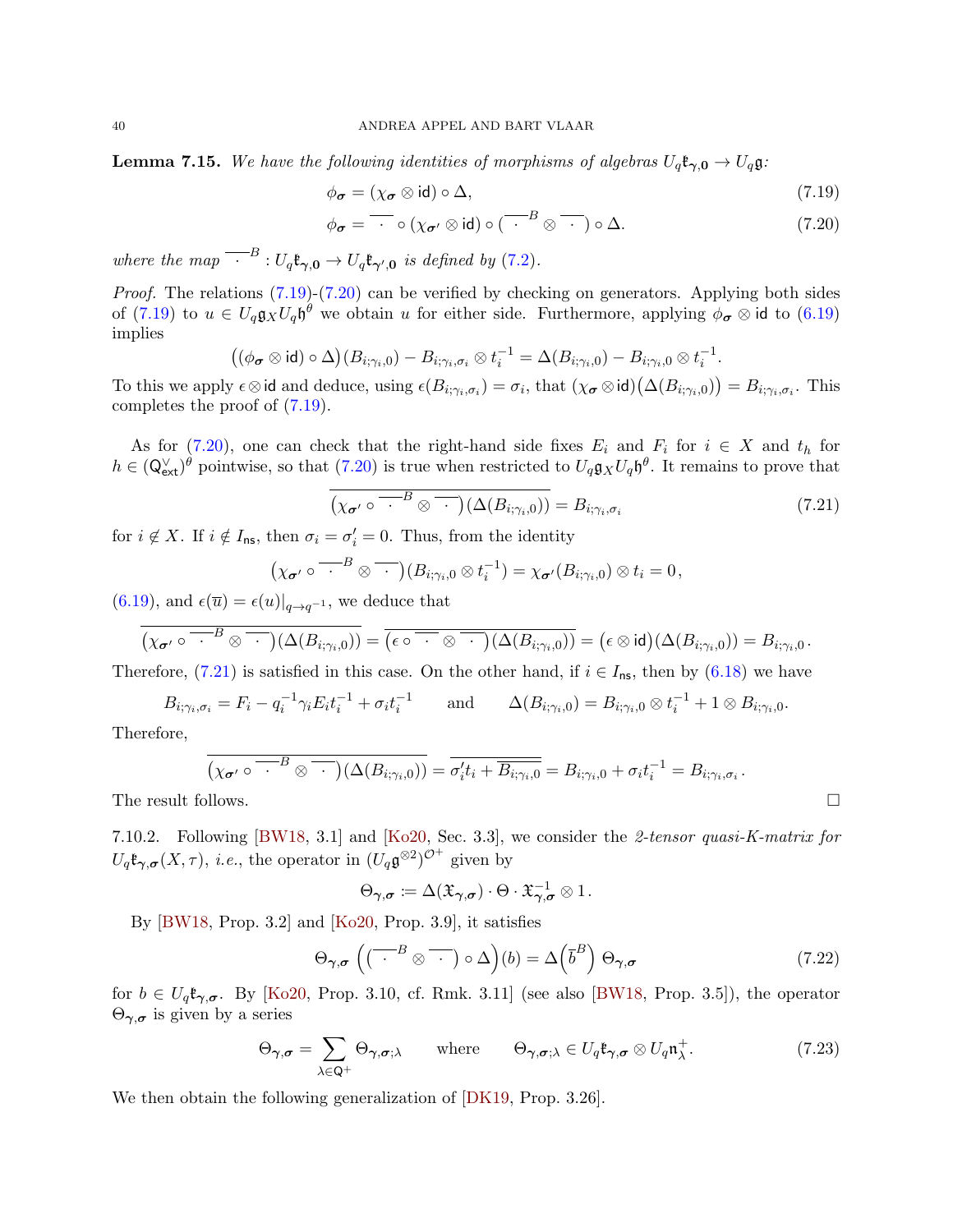**Proposition 7.16.** For any  $(\gamma, \sigma) \in \Gamma_q \times \Sigma_q$ , the operator in  $(U_q \mathfrak{n}^+)^{\mathcal{O}^+}$  given by  $\mathfrak{X}_{\bm{\gamma},\bm{\sigma}}' \coloneqq (\chi_{\bm{\sigma}'} \otimes \mathsf{id})(\Theta_{\bm{\gamma},\bm{0}})$ 

satisfies the system [\(7.4\)](#page-36-1).

*Proof.* Applying  $\chi_{\sigma'} \otimes \text{id}$  to [\(7.22\)](#page-41-4) in the special case  $\sigma = 0$ , we deduce

$$
\mathfrak{X}'_{\gamma,\sigma}\left(\left(\chi_{\sigma'}\otimes\text{id}\right)\circ\left(\overline{\phantom{a}}\cdot\overline{\phantom{a}}^{B}\otimes\overline{\phantom{a}}\right)\circ\Delta\right)(b)=\left(\chi_{\sigma'}\otimes\text{id}\right)\Delta\left(\overline{b}^B\right)\mathfrak{X}'_{\gamma,\sigma}
$$

for  $b \in U_q \mathfrak{k}_{\gamma,0}$ . By [\(7.19\)](#page-41-1)-[\(7.20\)](#page-41-2), we obtain

$$
\mathfrak{X}'_{\bm{\gamma},\bm{\sigma}}\ \overline{\phi_{\bm{\sigma}}(b)}=\phi_{\bm{\sigma}'}\big(\overline{b}^B\big)\ \mathfrak{X}'_{\bm{\gamma},\bm{\sigma}}
$$

for any  $b \in U_q \mathfrak{k}_{\gamma,0}$ . The result follows.

By  $(7.23)$ , we have

$$
\mathfrak{X}'_{\gamma,\sigma} = \sum_{\lambda \in \mathsf{Q}^+} \mathfrak{X}'_{\gamma,\sigma;\lambda} \quad \text{where} \quad \mathfrak{X}'_{\gamma,\sigma;\lambda} \in (U_q \mathfrak{n}^+)_{\lambda}.
$$

with  $\mathfrak{X}'_{\gamma,\sigma,0} = 1$ . By Proposition [7.7](#page-38-4) (ii), we deduce that  $\mathfrak{X}_{\gamma,\sigma} = \mathfrak{X}'_{\gamma,\sigma}$ . Finally, Theorem [7.14](#page-40-0) follows. This concludes the proof of part (i) of Theorem [7.3.](#page-36-0)

<span id="page-42-1"></span>7.11. The coproduct formula for  $\mathfrak{X}$ . We now address the proof of part (ii) of Theorem [7.3.](#page-36-0) In order to establish a factorization of the coproduct of  $\mathfrak{X}$ , we use the bilinear pairing again. We consider the subalgebra

$$
(U_q\mathfrak{b}^+\otimes U_q\mathfrak{n}^+)^{\mathcal{O}^+}_{\Delta}:=\prod_{\lambda\in\mathsf{Q}^+}U_q\mathfrak{n}^+t_{\lambda}\otimes (U_q\mathfrak{n}^+)_{\lambda}\subset (U_q\mathfrak{b}^+\otimes U_q\mathfrak{n}^+)^{\mathcal{O}^+}.
$$

Note that  $\Delta((U_q\mathfrak{n}^+)^{\mathcal{O}^+}) \subset (U_q\mathfrak{b}^+ \otimes U_q\mathfrak{n}^+)^{\mathcal{O}^+}_{\Delta}$ . By [\[BK19,](#page-55-1) Lem. 2.4] we have, for all  $X \in (U_q\mathfrak{b}^+ \otimes$  $U_q \mathfrak{n}^+ \rangle_{\Delta}^{\mathcal{O}^+},$ 

$$
\forall y, z \in U_q \mathfrak{n}^- \langle y \otimes z, X \rangle = 0 \qquad \Longrightarrow \qquad X = 0. \tag{7.24}
$$

The following result is the direct generalization of [\[BK19,](#page-55-1) Theorem 9.4] to the case of unrestricted parameters.

#### <span id="page-42-0"></span>Theorem 7.17. We have

$$
\Delta(\mathfrak{X}) = (\mathfrak{X} \otimes 1) \cdot (\mathrm{Ad}(\gamma') \circ \theta_q^{-1} \otimes \mathrm{id})(\Theta) \cdot \mathrm{Ad}(\kappa_{\mathrm{id}})(1 \otimes \mathfrak{X}) \cdot \Theta_X^{-1}.
$$
 (7.25)

The proof, given in Section [7.14,](#page-44-0) relies on the properties of the auxiliary element  $\Psi$ , which we discuss in Sections [7.12-](#page-42-2)[7.13.](#page-43-0)

<span id="page-42-2"></span>7.12. The auxiliary element  $\Psi$ . In [\[BK19,](#page-55-1) Secs. 8 and 9] the coproduct of  $\mathfrak X$  is computed for the special case that I is of finite type,  $\gamma = \gamma'$  and  $\sigma = \sigma'$ . We will now generalize this.

For  $X \subseteq I$ , recall Lusztig's quasi-R-matrix  $\Theta_X \in (U_q \mathfrak{n}_X^- \otimes U_q \mathfrak{n}_X^+)^{\mathcal{O}^+}$ . The key ingredient for the coproduct of  $\mathfrak X$  is the element

$$
\Psi \coloneqq (\mathrm{Ad}(\gamma') \circ \theta_q^{-1} \otimes \mathrm{id})(\Theta \Theta_X^{-1}) \in (U_q \mathfrak{g} \otimes U_q \mathfrak{g})^{\mathcal{O}^+}.
$$

Note that we proved in Proposition [4.3](#page-24-1) that the element  $\Theta \Theta_X^{-1}$  is supported on  $\mathsf{Q}^+ \setminus \mathsf{Q}_X^+$ . More precisely,

$$
\Theta\Theta_X^{-1}\in \prod_{\lambda\in \mathsf{Q}^+\backslash \mathsf{Q}^+_X}(U_q\mathfrak{n}^-)_\lambda\otimes (U_q\mathfrak{n}^+)_\lambda
$$

We shall use this result in Lemma [7.19.](#page-43-1)

<span id="page-42-4"></span><span id="page-42-3"></span>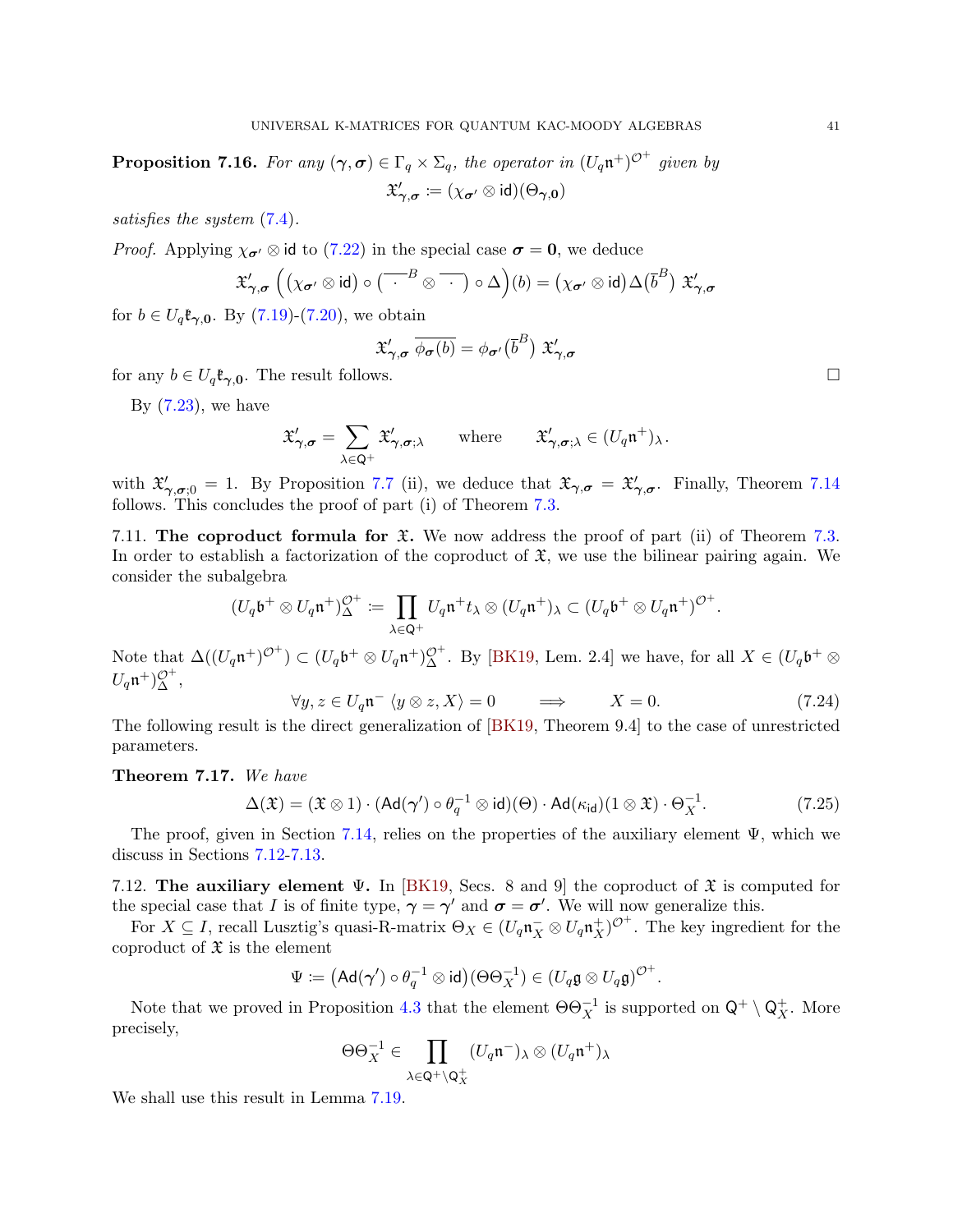**Remark 7.18.** Let I be of finite type and assume  $\gamma'_i = \gamma_i$  for all  $i \notin X$ ; note that for  $i \in X$  we automatically have  $\gamma_i' = \gamma_i (= 1)$ . We observe that the function  $\xi : \mathsf{P}_{\textsf{ext}} \to \mathbb{F}^\times$  defined by [\[BK19,](#page-55-1) Equation (8.1)] is of the form  $\xi(\mu) = G_{-id-\theta,0}(\mu)\xi_{\text{grp}}(\mu)$  with  $\xi_{\text{grp}} \in \text{Hom}_{\text{grp}}(P_{ext}, \mathbb{F}^{\times})$  such that  $\xi_{\text{grp}} = G_{0,\rho-\rho_X} \gamma'$  for some extension  $\gamma' \in \text{Hom}_{\text{grp}}(P_{\text{ext}}, \mathbb{F}^{\times})$  of the group homomorphism:  $Q \to \mathbb{F}^{\times}$ defined by  $\alpha_i \mapsto \gamma'_i$ . It follows that  $\xi = G_{-id-\theta,\rho-\rho_X} \gamma'$ . Also, we have  $\text{Ad}(\widetilde{T}_I^{-1}) = \widetilde{\omega} \circ \text{o}_I I$ . By<br>inspecting the list of generalized Satake diagrams [He84, Table I] we see that give presentes Y, so inspecting the list of generalized Satake diagrams [\[He84,](#page-56-26) Table I] we see that  $o<sub>I</sub>$  preserves X, so commutes with  $\mathsf{Ad}(\widetilde{T}_X^{-1})$ , and commutes with  $\tau$ . Hence

$$
\mathrm{Ad}(\widetilde{T}_{I}^{-1}\widetilde{T}_{X}^{-1})\circ\tau\circ\mathrm{o}_{I}{}_{I}=\widetilde{\omega}\circ\mathrm{o}_{I}{}_{I}\circ\mathrm{Ad}(\widetilde{T}_{X}^{-1})\circ\tau\circ\mathrm{o}_{I}{}_{I}=\widetilde{\omega}^{2}\circ\widetilde{\theta}_{q}^{-1}=\mathrm{Ad}(G_{\mathrm{id}+\theta,\rho_{X}-\rho})\circ\theta_{q}^{-1}
$$

so that  $\text{Ad}(\xi \tilde{T}_I^{-1} \tilde{T}_X^{-1}) \circ \tau \circ \text{o} i_I = \text{Ad}(\gamma') \circ \theta_q^{-1}$  and hence  $\Psi$  coincides with the element defined by  $[BK19, Equation (9.1)]$  $[BK19, Equation (9.1)]$ 

<span id="page-43-0"></span>7.13. Properties of  $\Psi$ . The element  $\Psi$  satisfies the following properties, which generalize [\[BK19,](#page-55-1) Lem. 9.1-9.2-9.3].

<span id="page-43-1"></span>Lemma 7.19. We have

<span id="page-43-2"></span>
$$
\Psi \in \prod_{\lambda \in \mathsf{Q}^+ \setminus \mathsf{Q}^+_{\mathcal{X}}} (U_q \mathfrak{n}^+)_{-\theta(\lambda)} t_\lambda \otimes (U_q \mathfrak{n}^+)_{\lambda} \tag{7.26}
$$

$$
(\mathrm{id} \otimes D_i^{(r)})(\Psi) = (q_i - q_i^{-1})\zeta_i \Psi \mathrm{Ad}(\Theta_X \widetilde{T}_X^{-1} \otimes 1)(E_{\tau(i)} \otimes 1) \cdot (t_i \otimes 1). \tag{7.27}
$$

Proof. We have

$$
\theta_q^{-1}((U_q \mathfrak{n}^-)_{-\lambda}) = \mathrm{Ad}(G_{-\theta,\rho_X}\widetilde{T}_X^{-1})((U_q \mathfrak{n}^+)_{\tau(\lambda)}) = \mathrm{Ad}(G_{-\theta,\rho_X})((U_q \mathfrak{n}^+)_{-\theta(\lambda)}) = (U_q \mathfrak{n}^+)_{-\theta(\lambda)} t_{\lambda}.
$$

Therefore, [\(7.26\)](#page-43-2) follows from Proposition [4.3.](#page-24-1) From [\(4.5\)](#page-22-1) and [\(4.13\)](#page-24-3), for  $i \in X$ ,  $\Delta(F_i)$  commutes with  $\Theta \Theta_X^{-1}$ . Combined with [\(7.9\)](#page-37-0) and the linear independence of  $t_i$  and  $t_i^{-1}$  over  $U_q \mathfrak{n}^+$ , this yields [\(7.27\)](#page-43-3) for  $i \in X$ . We need to prove the case  $i \notin X$ . As before, we obtain

<span id="page-43-3"></span>
$$
(\mathrm{id} \otimes D_i^{(r)})(\Theta) = (q_i^{-1} - q_i) \Theta F_i \otimes 1 \tag{7.28}
$$

for any  $i \in I$ . Since for  $i \notin X$ , we have  $(\mathsf{id} \otimes D_i^{(r)})$  $i^{(r)}$  $(\Theta_X) = 0$ , the identities [\(7.7\)](#page-37-2) and [\(7.28\)](#page-43-4) yield

$$
(\mathsf{id} \otimes D_i^{(r)}) (\Theta \Theta_X^{-1}) = (\mathsf{id} \otimes D_i^{(r)}) (\Theta) \; \mathsf{Ad}(1 \otimes t_i) (\Theta_X^{-1})
$$
\n
$$
= (q_i^{-1} - q_i) \; \Theta \; F_i \otimes t_i \; \Theta_X^{-1} \; 1 \otimes t_i^{-1}.\tag{7.29}
$$

Since  $\Theta_X \in (U_q \mathfrak{n}_X^- \otimes U_q \mathfrak{n}_X^+)^{\mathcal{O}^+}$ , it is fixed by both  $\mathsf{Ad}(\gamma') \otimes 1$  and  $\theta_q^{-1} \otimes 1$ . Moreover,

$$
\begin{aligned} \left(\mathsf{Ad}(\boldsymbol{\gamma}') \circ \theta_q^{-1}\right)(F_i) &= -\mathsf{Ad}(\boldsymbol{\gamma}' G_{-\theta,\rho_X} \widetilde{T}_X^{-1})(E_{\tau(i)}) \\ &= -G_{-\theta,\rho_X}(-\theta(\alpha_i))\gamma'_{\tau(i)} \mathsf{Ad}(\widetilde{T}_X^{-1})(E_{\tau(i)})t_i \\ &= -\zeta_i \mathsf{Ad}(\widetilde{T}_X^{-1})(E_{\tau(i)})t_i. \end{aligned}
$$

Applying  $\mathsf{Ad}(\bm{\gamma}') \circ \theta_q^{-1} \otimes \mathsf{id}$  to  $(7.29)$ , we get

$$
(\mathsf{id} \otimes D_i^{(r)})(\Psi) = (q_i - q_i^{-1})\gamma_i \ (\mathsf{Ad}(\gamma') \circ \theta_q^{-1} \otimes \mathsf{id})(\Theta) \ \mathsf{Ad}(\widetilde{T}_X^{-1})(E_{\tau(i)})t_i \otimes t_i \ \Theta_X^{-1} \ 1 \otimes t_i^{-1}
$$

$$
= (q_i - q_i^{-1})\zeta_i \ \Psi \ \mathsf{Ad}(\Theta_X) \big(\mathsf{Ad}(\widetilde{T}_X^{-1})(E_{\tau(i)})t_i \otimes t_i\big) \ 1 \otimes t_i^{-1}.
$$

Thus, by [\(4.15\)](#page-24-4), we obtain [\(7.27\)](#page-43-3) in the case  $i \notin X$ . □

<span id="page-43-5"></span><span id="page-43-4"></span>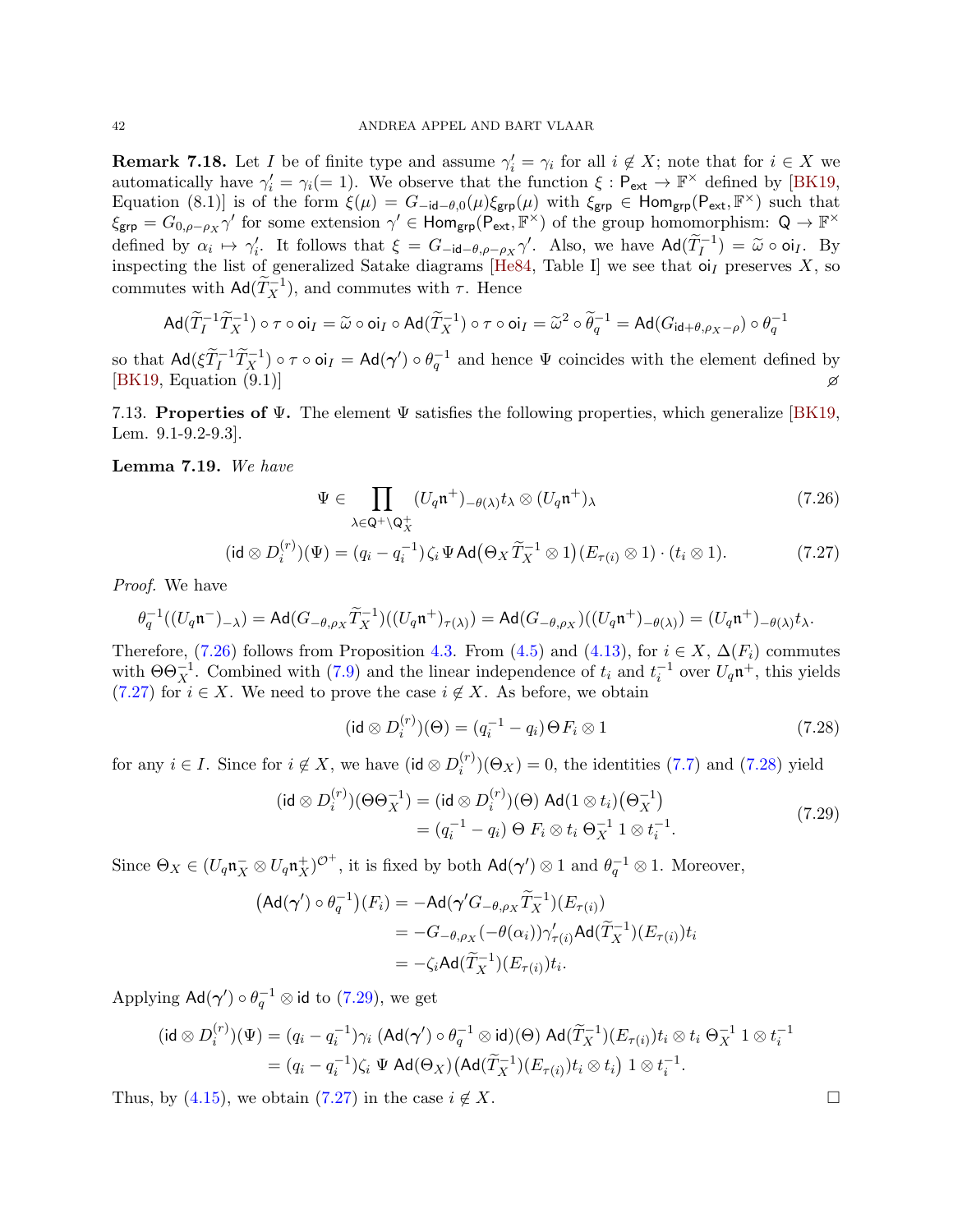Note that

$$
\mathsf{Ad}(\kappa_{\mathsf{id}})(1\otimes \mathfrak{X}_{\lambda})|_{M_{\mu}\otimes N_{\nu}}=q^{(\lambda,\mu)}1\otimes \mathfrak{X}_{\lambda}|_{M_{\mu}\otimes N_{\nu}}=t_{\lambda}\otimes \mathfrak{X}_{\lambda}|_{M_{\mu}\otimes N_{\nu}}
$$

for  $\lambda \in \mathsf{Q}^+$ ,  $\mu, \nu \in \mathsf{P}_{\text{ext}}$  and  $M, N \in \mathcal{O}^+$ . Hence,

<span id="page-44-5"></span><span id="page-44-2"></span><span id="page-44-1"></span>
$$
Ad(\kappa_{\mathsf{id}})(1 \otimes \mathfrak{X}) = \sum_{\lambda \in \mathsf{Q}^+} t_{\lambda} \otimes \mathfrak{X}_{\lambda} \tag{7.30}
$$

and  $\mathsf{Ad}(\kappa_{\mathsf{id}})(1 \otimes \mathfrak{X})$  coincides with the element defined by [\[BK19,](#page-55-1) Equation (9.6)].

#### Lemma 7.20. We have

$$
(\mathsf{id} \otimes D_i^{(r)}) (\mathsf{Ad}(\kappa_{\mathsf{id}})(1 \otimes \mathfrak{X})) =
$$
  
=  $(q_i - q_i^{-1}) \mathsf{Ad}(\kappa_{\mathsf{id}})(1 \otimes \mathfrak{X}) (\zeta_i t_{-\theta(\alpha_i)} \otimes \mathsf{Ad}(\widetilde{T}_X^{-1})(E_{\tau(i)}) - \overline{\sigma_i} 1 \otimes 1) t_i \otimes 1$  (7.31)

Moreover,

$$
[\mathsf{Ad}(\kappa_{\mathsf{id}})(1\otimes \mathfrak{X}),\Theta_X] = 0 = [\mathsf{Ad}(\kappa_{\mathsf{id}})(1\otimes \mathfrak{X}),\mathsf{Ad}(\widetilde{T}_X^{-1})(E_{\tau(i)})t_i\otimes t_i].\tag{7.32}
$$

Proof. Note that  $(7.32)$  follows immediately from  $(7.30)$  and Proposition [7.9.](#page-38-7) Instead, by  $(7.30)$ , we have

$$
(\mathrm{id} \otimes D_i^{(r)})\big(\mathrm{Ad}(\kappa_{\mathsf{id}})(1 \otimes \mathfrak{X})\big) = \sum_{\lambda \in \mathsf{Q}^+} t_\lambda \otimes D_i^{(r)}(\mathfrak{X}_\lambda)
$$

Thus, by  $(7.12)$ , it follows

$$
(\mathsf{id} \otimes D_i^{(r)}) (\mathsf{Ad}(\kappa_{\mathsf{id}})(1 \otimes \mathfrak{X})) =
$$
\n
$$
= (q_i - q_i^{-1}) \sum_{\lambda \in \mathsf{Q}^+} t_{\lambda} \otimes (\zeta_i \mathfrak{X}_{\lambda - \alpha_i + \theta(\alpha_i)} \mathsf{Ad}(\widetilde{T}_{X}^{-1})(E_{\tau(i)}) - \overline{\sigma_i} \mathfrak{X}_{\lambda - \alpha_i})
$$
\n
$$
= (q_i - q_i^{-1}) \Bigg( \zeta_i \Big( \sum_{\lambda \in \mathsf{Q}^+} t_{\lambda - \alpha_i + \theta(\alpha_i)} \otimes \mathfrak{X}_{\lambda - \alpha_i + \theta(\alpha_i)} \Big) t_{\alpha_i - \theta(\alpha_i)} \otimes \mathsf{Ad}(\widetilde{T}_{X}^{-1})(E_{\tau(i)}) +
$$
\n
$$
- \overline{\sigma_i} \Big( \sum_{\lambda \in \mathsf{Q}^+} t_{\lambda - \alpha_i} \otimes \mathfrak{X}_{\lambda - \alpha_i} \Big) t_i \otimes 1 \Bigg)
$$
\n
$$
= (q_i - q_i^{-1}) \mathsf{Ad}(\kappa_{\mathsf{id}})(1 \otimes \mathfrak{X}) \Big( \zeta_i t_{\alpha_i - \theta(\alpha_i)} \otimes \mathsf{Ad}(\widetilde{T}_{X}^{-1})(E_{\tau(i)}) - \overline{\sigma_i} t_i \otimes 1 \Big)
$$
\nThe result follows.

<span id="page-44-0"></span>7.14. **Proof of Theorem [7.17.](#page-42-0)** By  $(4.16)$  and  $(7.32)$ , the coproduct identity  $(7.25)$  is equivalent to

<span id="page-44-4"></span><span id="page-44-3"></span>
$$
\Delta(\mathfrak{X}) = (\mathfrak{X} \otimes 1) \cdot \Psi \cdot \mathsf{Ad}(\kappa_{\mathsf{id}})(1 \otimes \mathfrak{X}). \tag{7.33}
$$

By [\(7.26\)](#page-43-2) and [\(7.30\)](#page-44-2), the right-hand side of [\(7.33\)](#page-44-3) belongs to  $(U_q\mathfrak{b}^+\otimes U_q\mathfrak{n}^+)\_\Delta^{\mathcal{O}^+}$ . Since also  $\Delta(\mathfrak{X}) \in$  $(U_q\mathfrak{b}^+\otimes U_q\mathfrak{n}^+)\_\Delta^{\mathcal{O}^+}$ , by [\(7.24\)](#page-42-4), the coproduct identity [\(7.33\)](#page-44-3) is equivalent to

$$
\langle y \otimes z, \Delta(\mathfrak{X}) \rangle = \langle y \otimes z, (\mathfrak{X} \otimes 1) \cdot \Psi \cdot \mathsf{Ad}(\kappa_{\mathsf{id}})(1 \otimes \mathfrak{X}) \rangle \tag{7.34}
$$

for  $y, z \in U_q \mathfrak{n}^-$ . By linearity it suffices to consider the case  $z = F_{i_1} F_{i_2} \cdots F_{i_\ell}$  for all  $(i_1, \ldots, i_\ell) \in I^\ell$ ,  $\ell \in \mathbb{Z}_{\geqslant 0}$ . We do this by induction on  $\ell$ .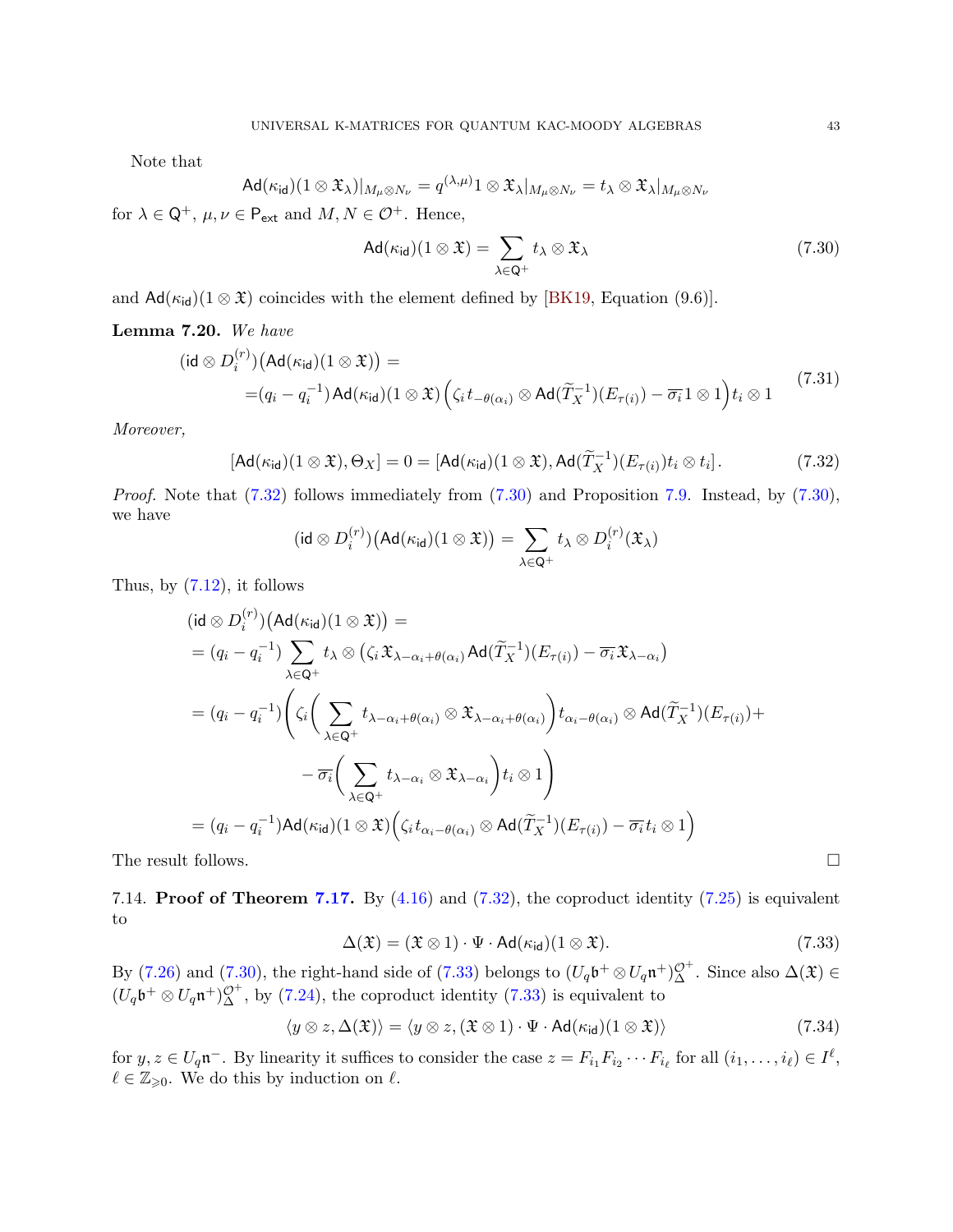Consider the case  $\ell = 0$ . Denote by  $P_0^+$  the projection from  $(U_q \mathfrak{b}^+ \otimes U_q \mathfrak{n}^-)_{\Delta}^{\mathcal{O}^+}$  to the direct  $\text{summand } U_q\mathfrak{n}^+ \otimes \mathbb{F}. \text{ By (7.26), } \mathsf{Ad}(\boldsymbol{\gamma}') \circ \theta_q^{-1} \otimes \text{id maps } \sum_{\lambda \in \mathsf{Q}, \mu \in \mathsf{Q}_X} \Theta_{I,\lambda} \overline{\Theta_{X,\mu}} \text{ into } (U_q\mathfrak{n}^+)_{-\theta(\nu)} t_{\nu} \otimes$  $\text{summand } U_q\mathfrak{n}^+ \otimes \mathbb{F}. \text{ By (7.26), } \mathsf{Ad}(\boldsymbol{\gamma}') \circ \theta_q^{-1} \otimes \text{id maps } \sum_{\lambda \in \mathsf{Q}, \mu \in \mathsf{Q}_X} \Theta_{I,\lambda} \overline{\Theta_{X,\mu}} \text{ into } (U_q\mathfrak{n}^+)_{-\theta(\nu)} t_{\nu} \otimes$  $\text{summand } U_q\mathfrak{n}^+ \otimes \mathbb{F}. \text{ By (7.26), } \mathsf{Ad}(\boldsymbol{\gamma}') \circ \theta_q^{-1} \otimes \text{id maps } \sum_{\lambda \in \mathsf{Q}, \mu \in \mathsf{Q}_X} \Theta_{I,\lambda} \overline{\Theta_{X,\mu}} \text{ into } (U_q\mathfrak{n}^+)_{-\theta(\nu)} t_{\nu} \otimes$  $(U_q\mathfrak{n}^+)_\nu$  for  $\nu \in \mathsf{Q}^+$ , so that  $P_0^+(\Psi) = 1 \otimes 1$ . Also, by [\(7.30\)](#page-44-2) we have

<span id="page-45-0"></span>
$$
P_0^+\big(\mathsf{Ad}(\kappa_{\mathsf{id}})(1\otimes \mathfrak{X})\big)=\sum_{\lambda\in \mathsf{Q}^+}P_0^+\big(t_\lambda\otimes \mathfrak{X}_\lambda\big)=1\otimes 1.
$$

Therefore, we obtain

$$
\langle y \otimes 1, (\mathfrak{X} \otimes 1) \cdot \Psi \cdot \mathsf{Ad}(\kappa_{\mathsf{id}})(1 \otimes \mathfrak{X}) \rangle = \langle y \otimes 1, \mathfrak{X} \otimes 1 \rangle = \langle y, \mathfrak{X} \rangle = \langle y \otimes 1, \Delta(\mathfrak{X}) \rangle.
$$

Assume [\(7.34\)](#page-44-4) is satisfied for all  $y \in U_q \mathfrak{n}^+$  and all monomials  $z = F_{i_1} F_{i_2} \cdots F_{i_\ell}$  with  $\ell \geq 0$ . It remains to prove that

$$
\langle y \otimes zF_i, \Delta(\mathfrak{X}) \rangle = \langle y \otimes zF_i, (\mathfrak{X} \otimes 1) \cdot \Psi \cdot \mathsf{Ad}(\kappa_{\mathsf{id}})(1 \otimes \mathfrak{X}) \rangle \tag{7.35}
$$

for any  $i \in I$ . By  $(4.1)$  and  $(7.10)$ , we have

$$
\langle y \otimes z F_i, \Delta(\mathfrak{X}) \rangle = \langle y z F_i, \mathfrak{X} \rangle = (q_i^{-1} - q_i)^{-1} \langle y z, D_i^{(r)}(\mathfrak{X}) \rangle.
$$

Thus, by  $(7.11)$ , we get

$$
\langle y \otimes zF_i, \Delta(\mathfrak{X}) \rangle = \Big\langle yz, \mathfrak{X}\big(\overline{\sigma_i} - \zeta_i \mathsf{Ad}(\widetilde{T}_X^{-1})(E_{\tau(i)})\big) \Big\rangle
$$
  
=  $\Big\langle y \otimes z, \Delta(\mathfrak{X})\big(\overline{\sigma_i} \mathbf{1} \otimes \mathbf{1} - \zeta_i \Delta \big(\mathsf{Ad}(\widetilde{T}_X^{-1})(E_{\tau(i)})\big)\Big) \Big\rangle.$ 

By induction, the LHS of [\(7.35\)](#page-45-0) gives

$$
\langle y \otimes zF_i, \Delta(\mathfrak{X}) \rangle = \langle y \otimes z, (\mathfrak{X} \otimes 1) \cdot \Psi \cdot \mathsf{Ad}(\kappa_{\mathsf{id}}) (1 \otimes \mathfrak{X}) (\overline{\sigma_i} 1 \otimes 1 - \zeta_i \Delta \big( \mathsf{Ad}(\widetilde{T}_X^{-1})(E_{\tau(i)}) \big) \rangle \rangle.
$$

while the RHS of 
$$
(7.35)
$$
, by  $(4.3)$ ,  $(7.10)$ , and  $(7.7)$ , gives

$$
\langle y \otimes zF_i, (\mathfrak{X} \otimes 1) \cdot \Psi \cdot \mathsf{Ad}(\kappa_{\mathsf{id}})(1 \otimes \mathfrak{X}) \rangle =
$$
\n
$$
= \langle y \otimes zF_i, (\mathfrak{X} \otimes 1) \cdot \Psi \cdot \mathsf{Ad}(\kappa_{\mathsf{id}})(1 \otimes \mathfrak{X})t_i^{-1} \otimes 1 \rangle =
$$
\n
$$
= (q_i^{-1} - q_i)^{-1} \Big\langle y \otimes z, (\mathsf{id} \otimes D_i^{(r)}) (\mathfrak{X} \otimes 1 \Psi \mathsf{Ad}(\kappa_{\mathsf{id}})(1 \otimes \mathfrak{X}))t_i^{-1} \otimes 1 \Big\rangle
$$
\n
$$
= (q_i^{-1} - q_i)^{-1} \Big\langle y \otimes z, (\mathfrak{X} \otimes 1) (\mathsf{id} \otimes D_i^{(r)}) (\Psi \mathsf{Ad}(\kappa_{\mathsf{id}})(1 \otimes \mathfrak{X}))t_i^{-1} \otimes 1 \Big\rangle.
$$

Therefore, the desired identity [\(7.35\)](#page-45-0) reduces to

<span id="page-45-1"></span>
$$
\Psi \operatorname{Ad}(\kappa_{\mathsf{id}})(1 \otimes \mathfrak{X}) \left( \overline{\sigma_i} 1 \otimes 1 - \zeta_i \Delta \big( \operatorname{Ad}(\widetilde{T}_X^{-1})(E_{\tau(i)}) \big) \right) =
$$
\n
$$
= (q_i^{-1} - q_i)^{-1} (\mathsf{id} \otimes D_i^{(r)}) \big( \Psi \operatorname{Ad}(\kappa_{\mathsf{id}})(1 \otimes \mathfrak{X}) \big) t_i^{-1} \otimes 1.
$$
\n(7.36)

By [\(7.27\)](#page-43-3) and [\(7.31\)](#page-44-5), if  $i \in X$ , then [\(7.36\)](#page-45-1) is satisfied since  $\zeta_i = 0 = \sigma_i$ . If  $i \notin X$ , then by [\(7.32\)](#page-44-1), we have

$$
(q_i^{-1} - q_i)^{-1} (\mathrm{id} \otimes D_i^{(r)}) (\Psi) \mathrm{Ad}((1 \otimes t_i) \kappa_{\mathrm{id}}) (1 \otimes \mathfrak{X}) t_i^{-1} \otimes 1 =
$$
  
\n
$$
= -\zeta_i \Psi \mathrm{Ad}(\Theta_X(\widetilde{T}_X^{-1} \otimes 1)) (E_{\tau(i)} \otimes 1) \mathrm{Ad}((t_i \otimes t_i) \kappa_{\mathrm{id}}) (1 \otimes \mathfrak{X})
$$
  
\n
$$
= -\zeta_i \Psi \Theta_X \mathrm{Ad}(\widetilde{T}_X^{-1}) (E_{\tau(i)}) \otimes 1 \mathrm{Ad}((t_i \otimes t_i) \kappa_{\mathrm{id}}) (1 \otimes \mathfrak{X}) \Theta_X^{-1}
$$
  
\n
$$
= -\zeta_i \Psi \Theta_X \mathrm{Ad}(\kappa_{\mathrm{id}}) (1 \otimes \mathfrak{X}) (\mathrm{Ad}(\widetilde{T}_X^{-1}) (E_{\tau(i)}) \otimes 1) \Theta_X^{-1}
$$
  
\n
$$
= -\zeta_i \Psi \mathrm{Ad}(\kappa_{\mathrm{id}}) (1 \otimes \mathfrak{X}) \mathrm{Ad}(\Theta_X(\widetilde{T}_X^{-1} \otimes 1)) (E_{\tau(i)} \otimes 1).
$$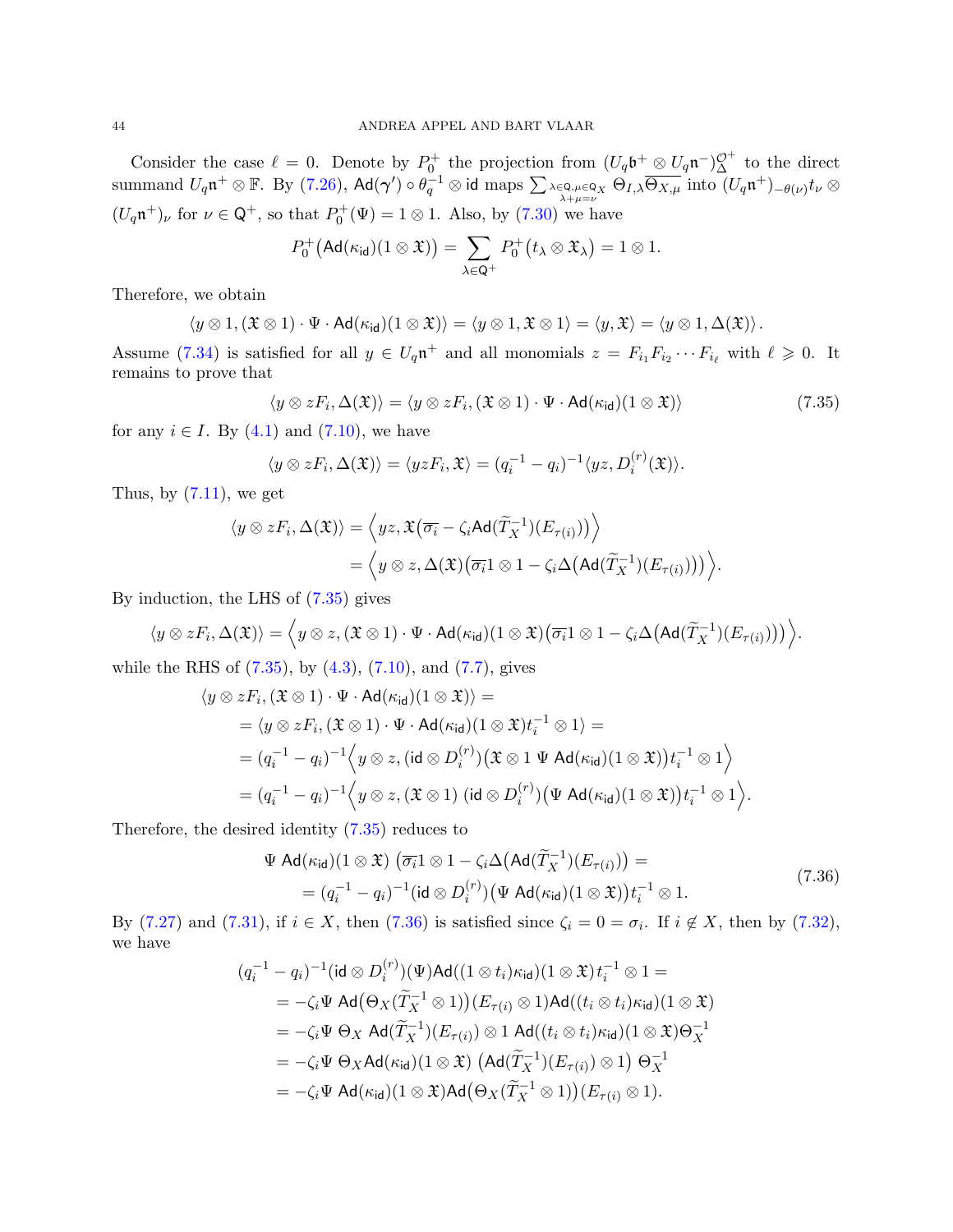Hence, [\(7.7\)](#page-37-2) implies

$$
(q_i - q_i^{-1})^{-1}(\mathop{\mathrm{id}}\nolimits \otimes D_i^{(r)})\big(\Psi \mathop{\mathrm{Ad}}\nolimits(\kappa_{\mathop{\mathrm{id}}\nolimits})(1 \otimes \mathfrak{X})\big) t_i^{-1} \otimes 1 =
$$
  
= 
$$
\Psi \mathop{\mathrm{Ad}}\nolimits(\kappa_{\mathop{\mathrm{id}}\nolimits})(1 \otimes \mathfrak{X})\Big(\zeta_i \mathop{\mathrm{Ad}}\nolimits\big(\Theta_X(\widetilde{T}_X^{-1} \otimes 1)\big)(E_{\tau(i)} \otimes 1) + \zeta_i t_{-\theta(\alpha_i)} \otimes \mathop{\mathrm{Ad}}\nolimits(\widetilde{T}_X^{-1})(E_{\tau(i)}) - \overline{\sigma_i}1 \otimes 1\Big).
$$

Therefore, [\(7.36\)](#page-45-1) further reduces to

 $\Delta(\mathsf{Ad}(\widetilde{T}_{X}^{-1})(E_{\tau(i)})=\mathsf{Ad}(\Theta_{X}(\widetilde{T}_{X}^{-1}\otimes 1))(E_{\tau(i)}\otimes 1)+t_{-\theta(\alpha_i)}\otimes \mathsf{Ad}(\widetilde{T}_{X}^{-1})(E_{\tau(i)}).$ 

Let  $j \in X$ . Applying  $\text{Ad}(\widetilde{T}_X^{-1}) \circ \tau$  to  $E_i F_j t_j = q^{-(\alpha_i, \alpha_j)} F_j t_j E_i$ , we obtain  $\text{Ad}(\widetilde{T}_X^{-1})(E_{\tau(i)})E_j =$  $q^{-(\alpha_i,\alpha_j)}E_j$ Ad $(\widetilde{T}_X^{-1})(E_{\tau(i)})$  and

$$
(t_{-\theta(\alpha_i)} \otimes \operatorname{Ad}(\widetilde{T}_X^{-1})(E_{\tau(i)})) (F_j \otimes E_j) = q^{(\theta(\alpha_i) - \alpha_i, \alpha_j)}(F_j \otimes E_j) (t_{-\theta(\alpha_i)} \otimes \operatorname{Ad}(\widetilde{T}_X^{-1})(E_{\tau(i)}))
$$
  
= 
$$
(F_j \otimes E_j) (t_{-\theta(\alpha_i)} \otimes \operatorname{Ad}(\widetilde{T}_X^{-1})(E_{\tau(i)})).
$$

Hence,  $t_{-\theta(\alpha_i)} \otimes \text{Ad}(\tilde{T}_X^{-1})(E_{\tau(i)})$  commutes with  $\Theta_X$  and, by [\(5.6\)](#page-27-1), we conclude that

$$
\Delta\left(\mathrm{Ad}(\widetilde{T}_X^{-1})(E_{\tau(i)})\right) = \mathrm{Ad}(\Theta_X(\widetilde{T}_X^{-1}\otimes \widetilde{T}_X^{-1}))(E_{\tau(i)}\otimes 1 + t_{\tau(i)}\otimes E_{\tau(i)})
$$
  
\n
$$
= \mathrm{Ad}(\Theta_X)\left(\mathrm{Ad}(\widetilde{T}_X^{-1})(E_{\tau(i)})\otimes 1 + t_{-\theta(\alpha_i)}\otimes \mathrm{Ad}(\widetilde{T}_X^{-1})(E_{\tau(i)})\right)
$$
  
\n
$$
= \mathrm{Ad}\left(\Theta_X(\widetilde{T}_X^{-1}\otimes 1)\right)(E_{\tau(i)}\otimes 1) + t_{-\theta(\alpha_i)}\otimes \mathrm{Ad}(\widetilde{T}_X^{-1})(E_{\tau(i)}).
$$

<span id="page-46-0"></span>The result follows.

#### 8. Universal K-matrices

In this section, we introduce the *standard* universal K-matrix and derive its key properties. A further modification in terms of a multiplicative difference of two modified diagrammatic half-balances, corresponding to a pair of generalized Satake diagrams, yields a rich theory of new modified universal K-matrices. Among those, in special cases, certain choices are more convenient or natural than others. In particular, when the two diagrams coincide, this yields a natural interpretation of the quasi-K-matrix as a universal K-matrix. For quantum groups of finite type, this recovers the Balagović-Kolb universal K-matrix and their formalism (cf. Section [8.10\)](#page-50-0). In Section [9,](#page-51-0) we shall outline the applications of this approach in the theory of quantum affine algebras.

Throughout the section, we fix  $(X, \tau) \in \mathsf{GSat}(A)$ ,  $(\gamma, \sigma) \in \Gamma_q \times \Sigma_q$ , we assume that  $P_{ext}$  is  $\tau$ compatible, and we consider the associated quantum pseudo-fixed-point subalgebra  $U_q \mathfrak{k}_{\gamma, \sigma} \subset U_q \mathfrak{g}$ .

8.1. The inverse of the quasi-K-matrix. It is convenient for us to work with the *inverse* of the quasi-K-matrix constructed in Section [7](#page-33-0) (cf. Theorem  $(7.14)$ ). Thus, we set

$$
\Upsilon = \Upsilon_{\gamma,\sigma} := \overline{\mathfrak{X}_{\gamma,\sigma}} = \mathfrak{X}_{\gamma',\sigma'}^{-1},\tag{8.1}
$$

where the parameters  $(\gamma', \sigma')$  are defined in [\(7.3\)](#page-35-0). Recall the injective algebra homomorphism  $f: U_q\mathfrak{k}_{\gamma,\sigma} \to U_q\mathfrak{g}$  defined by  $f(u) = u$  if  $u \in U_q\mathfrak{g}_XU_q\mathfrak{h}^\theta$  and  $f(B_{i,\gamma_i,\sigma_i}) = \overline{B_{i,\gamma'_i,\sigma'_i}}$  for all  $i \notin X$ . We have the following

**Lemma 8.1.** The operator  $\Upsilon \in (U_q \mathfrak{n}^+)^{\mathcal{O}^+}$  is the unique element with  $\Upsilon_0 = 1$  satisfying the intertwining equation

<span id="page-46-3"></span><span id="page-46-2"></span><span id="page-46-1"></span>
$$
\Upsilon u = f(u)\Upsilon \tag{8.2}
$$

for any  $u \in U_q \mathfrak{k}_{\gamma, \sigma}$ . Moreover, it satisfies the coproduct identity

$$
\Delta(\Upsilon) = R_{X,\tau}^{-1} \cdot (1 \otimes \Upsilon) \cdot (\operatorname{Ad}(\gamma) \circ \theta_q^{-1} \otimes \operatorname{id})(R) \cdot (\Upsilon \otimes 1). \tag{8.3}
$$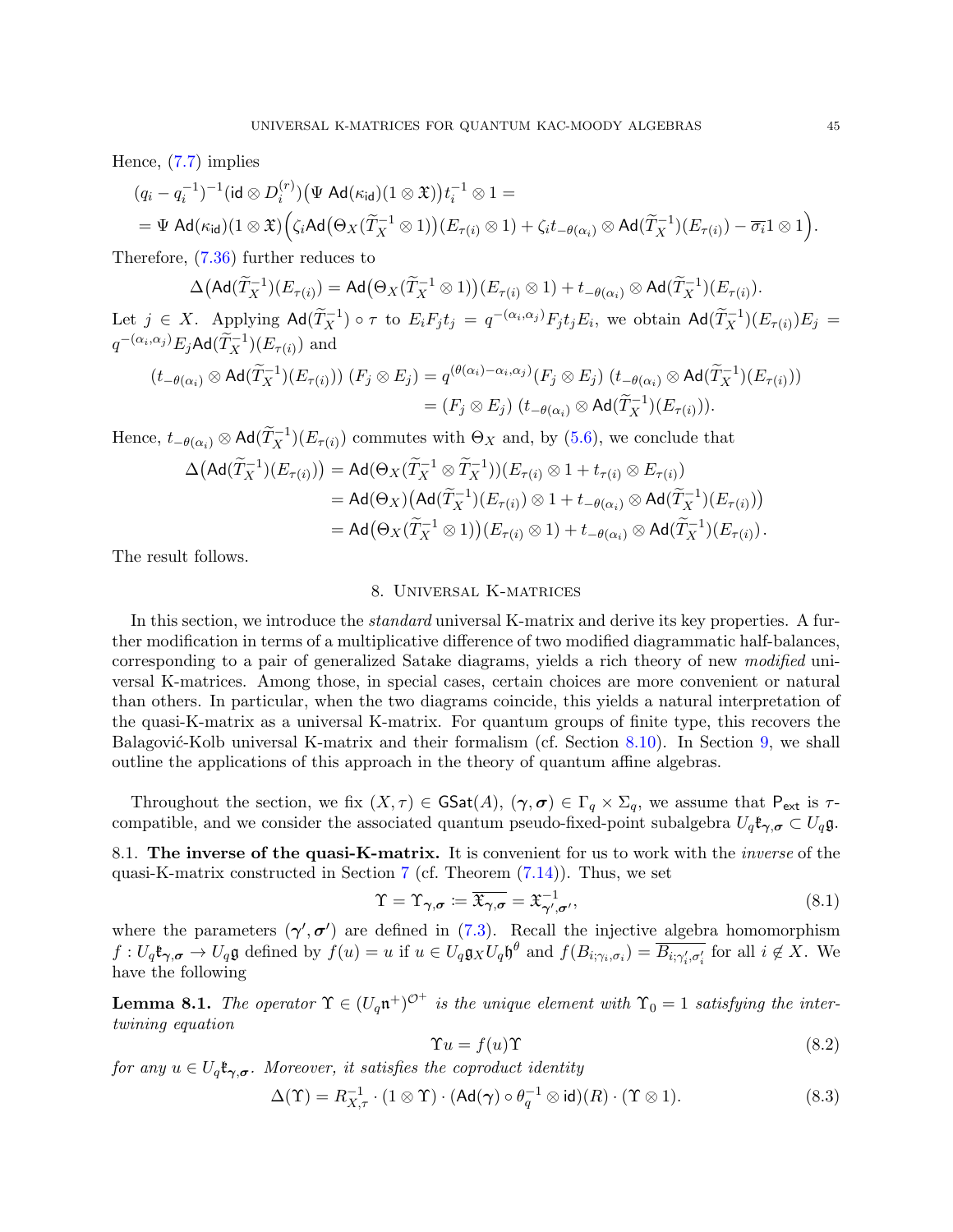*Proof.* By Theorem [7.14,](#page-40-0) it follows that  $\Upsilon$  satisfies [\(8.2\)](#page-46-1). Then, from [\(7.25\)](#page-42-3), we have

$$
\Delta(\Upsilon) = \widetilde{R}_{X}^{-1} \operatorname{Ad}(\kappa_{\mathsf{id}})(1 \otimes \Upsilon) \left( \operatorname{Ad}(\gamma) \circ \theta_{q}^{-1} \otimes \mathsf{id} \right) (\widetilde{R}) \left( \Upsilon \otimes 1 \right)
$$
  
=  $\widetilde{R}_{X}^{-1} \operatorname{Ad}(\kappa_{-\theta})(1 \otimes \Upsilon) \left( \operatorname{Ad}(\gamma) \circ \theta_{q}^{-1} \otimes \mathsf{id} \right) (\widetilde{R}) \left( \Upsilon \otimes 1 \right)$   
=  $R_{X,\tau}^{-1} (1 \otimes \Upsilon) \left( \operatorname{Ad}(\gamma) \circ \theta_{q}^{-1} \otimes \mathsf{id} \right) (R) \left( \Upsilon \otimes 1 \right).$ 

where the first equality follows from the identity  $\mathsf{Ad}(\kappa_{\theta+i\mathsf{d}})(1\otimes x)=1\otimes x$  for any  $x\in (U_q\mathfrak{n}^+)_\lambda$  and  $\lambda \in \mathsf{Q}^{-\theta}$ , while the third equality follows from  $(\theta_q^{-1} \otimes \mathsf{id})(\kappa_{\mathsf{id}}) = \kappa_\theta$  (cf. Remark [4.1\)](#page-22-5).

**Remark 8.2.** The choice of  $\kappa_{\theta}$  in the definition of  $R_{X,\tau}$  (cf. Definition [6.7\)](#page-31-6) is therefore instrumental to obtain [\(8.3\)](#page-46-2), in that it absorbs the Cartan corrections that naturally arise in the coproduct identity of the quasi-K-matrix.

8.2. Quantum pseudo-involutions on  $U_q \mathfrak{k}_{\gamma, \sigma}$ . In the following, we shall use the quantum pseudo-involution  $\theta_q$  as defining a new intertwining equation. To this end, we need to describe its action on  $U_q$  $\mathfrak{k}_{\gamma,\sigma}$ . Recall that we regard  $\gamma$  as an element in  $(U_q \mathfrak{h})^{\mathcal{O}_{\rm int}^+}$ . We have the following

<span id="page-47-4"></span>**Proposition 8.3.** For any  $u \in U_q \mathfrak{k}_{\gamma, \sigma}$ , it holds  $\theta_q^{-1}(u) = \text{Ad}(\gamma^{-1})(f(u))$ .

*Proof.* For  $u \in U_q \mathfrak{g}_X U_q \mathfrak{h}^\theta$ , we have  $\mathsf{Ad}(\gamma^{-1})(u) = f(u) = u = \theta_q^{-1}(u)$ . It remains to prove that, for  $i \notin X$ ,

$$
\left(\theta_q \circ \operatorname{Ad}(\gamma^{-1})\right)(\overline{B_{i;\gamma'_i,\sigma'_i}}) = B_{i;\gamma_i,\sigma_i}.\tag{8.4}
$$

Note that

<span id="page-47-3"></span><span id="page-47-1"></span>
$$
\left(\theta_q \circ \mathrm{Ad}(\gamma^{-1})\right)(F_i) = \gamma_i \theta_q(F_i). \tag{8.5}
$$

Moreover, by  $(7.3)$  and  $(6.10)$ , we have

$$
\overline{\gamma_i'\theta_q(F_i)} = -(-1)^{\alpha_i(2\rho_X^{\vee})}\gamma_{\tau(i)}\overline{\mathrm{Ad}(T_{X,\tau})(E_{\tau(i)})} = -\gamma_{\tau(i)}\mathrm{Ad}(T_{X,\tau}^{-1})(E_{\tau(i)}) = \gamma_{\tau(i)}\theta_q^{-1}(F_i).
$$

Therefore,

$$
\left(\theta_q \circ \mathrm{Ad}(\gamma^{-1})\right) \left(\overline{\gamma_i' \theta_q(F_i)}\right) = \gamma_{\tau(i)} \left(\theta_q \circ \mathrm{Ad}(\gamma^{-1})\right) \left(\theta_q^{-1}(F_i)\right) = F_i.
$$

Finally,

$$
(\theta_q \circ \mathrm{Ad}(\gamma^{-1}))(\sigma_i t_i) = \sigma_i \theta_q(t_i) = \sigma_i t_{\theta(\alpha_i)} = \sigma_i t_i^{-1}
$$
\n(8.6)

since  $\sigma_i = 0$  if  $\theta(\alpha_i) \neq -\alpha_i$ . Combining [\(8.5\)](#page-47-1)-[\(8.6\)](#page-47-2), we obtain [\(8.4\)](#page-47-3).

8.3. The standard universal K-matrix  $K_{X,\tau}$ . We introduce a subtle correction of the operator Υ, which reveals crucial in the following.

<span id="page-47-7"></span>**Definition 8.4.** The *standard* universal K-matrix is the operator in  $(U_q \mathfrak{b}^+)^{O^+}$  given by

<span id="page-47-5"></span><span id="page-47-2"></span>
$$
K_{X,\tau} \coloneqq \pmb{\gamma}^{-1}\pmb{\Upsilon}
$$

where  $\Upsilon$  is defined in [\(8.1\)](#page-46-3). The *standard* twisting operator is the algebra automorphism of  $U_q\mathfrak{g}$ given by  $\psi_{X,\tau} \coloneqq \theta_q^{-1}$ . The contract of the contract of the contract of  $\varnothing$ 

We prove the first main result of the paper.

<span id="page-47-0"></span>**Theorem 8.5.** The standard universal K-matrix  $K_{X,\tau}$  satisfies the intertwining equation

<span id="page-47-6"></span>
$$
K_{X,\tau}u = \psi_{X,\tau}(u)K_{X,\tau}
$$
\n
$$
(8.7)
$$

for any  $u \in U_q \mathfrak{k}_{\gamma, \sigma}$  and the coproduct identity

$$
\Delta(K_{X,\tau}) = R_{X,\tau}^{-1} \cdot (1 \otimes K_{X,\tau}) \cdot (\psi_{X,\tau} \otimes \text{id})(R) \cdot (K_{X,\tau} \otimes 1). \tag{8.8}
$$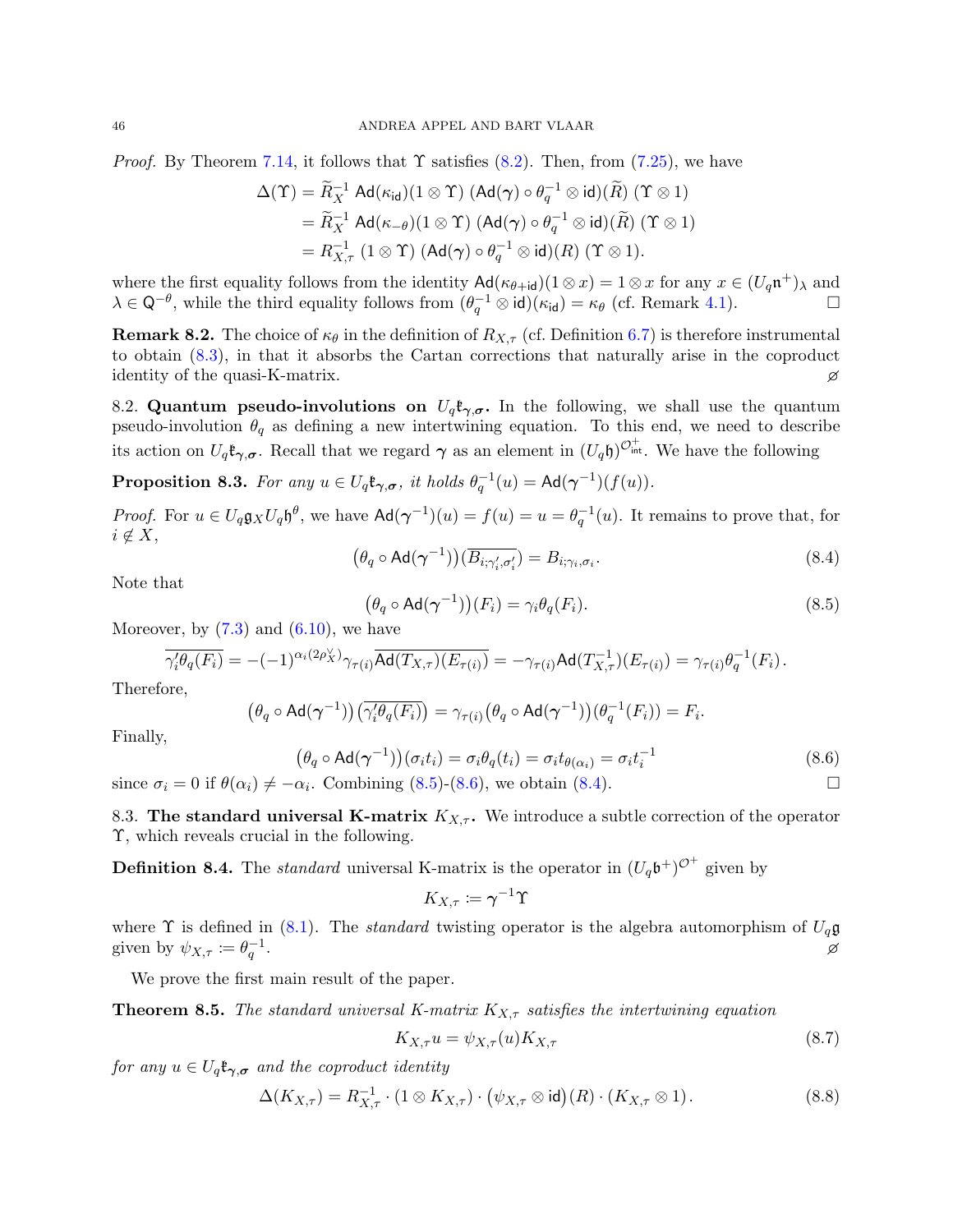*Proof of Theorem [8.5.](#page-47-0)* Combining  $(7.1)$  with Proposition [8.3,](#page-47-4) we immediately obtain  $(8.7)$ . To prove [\(8.8\)](#page-47-6), note that  $\Delta(\gamma) = \gamma \otimes \gamma$  and [\(8.3\)](#page-46-2) imply

$$
\Delta(K_{X,\tau}) = (\gamma^{-1} \otimes \gamma^{-1}) R_{X,\tau}^{-1} (1 \otimes \Upsilon) (\mathsf{Ad}(\gamma) \circ \theta_q(X,\tau)^{-1} \otimes \mathsf{id}) (R) (\Upsilon \otimes 1).
$$

By [\(4.14\)](#page-24-6),  $\gamma \otimes \gamma$  commutes with  $R_{X,\tau} = \kappa_{\theta(X,\tau)} \Theta_X^{-1}$ , which completes the proof.  $\Box$ 

<span id="page-48-9"></span>8.4. The universal K-matrices  $K_{Y,\eta}$ . The twisting operator  $\psi_{X,\tau} = \theta_q^{-1}$  is in general quite a complicated automorphism, whose pullback functor is not easily described. It is therefore convenient to introduce a further modification of the pair  $(K_{X,\tau}, \psi_{X,\tau})$  in terms of an *auxiliary* generalized Satake diagram  $(Y, \eta)$  which yields a simpler twisting operator. This however requires to restrict to integrable category  $\mathcal{O}^+$  modules.

<span id="page-48-1"></span>**Definition 8.6.** For any  $(Y, \eta) \in \text{GSat}(A)$  such that  $P_{ext}$  is  $\eta$ -compatible, we consider the operator in  $(U_q\mathfrak{g})^{\mathcal{O}_{\rm int}^+}$  given by

<span id="page-48-8"></span><span id="page-48-7"></span>
$$
K_{Y,\eta} := (T_{Y,\eta}^{-1} T_{X,\tau}) \cdot K_{X,\tau} = (T_{Y,\eta}^{-1} T_{X,\tau}) \cdot \gamma^{-1} \cdot \Upsilon
$$
\n(8.9)

and the algebra automorphism of  $U_q$ **g** given by

$$
\psi_{Y,\eta} := \operatorname{Ad}(T_{Y,\eta}^{-1}T_{X,\tau}) \circ \psi_{X,\tau} = \theta_q(Y,\eta)^{-1} \circ \eta \circ \tau = \operatorname{Ad}(T_{Y,\eta})^{-1} \circ \omega \circ \tau, \tag{8.10}
$$

where  $\theta_q(Y,\eta)$  denotes the quantum pseudo-involution associated to  $(Y,\eta)$ .

Note that, in the case  $(Y, \eta) = (X, \tau)$ , Definitions [8.4](#page-47-7) and [8.6](#page-48-1) yield the same operators and there is no clash of notations.

Our next main result is that the element  $K_{Y,\eta}$  is a universal K-matrix for  $U_q\mathfrak{k}_{\gamma,\sigma}$  with respect to the twisting operator  $\psi_{Y,\eta}$ . More precisely, following Definition [2.2,](#page-9-5) we shall prove that  $(\psi_{Y,\eta}, R_{Y,\eta})$ is a twist pair,  $(U_q\mathfrak{g}, R, \psi_{Y,\eta}, R_{Y,\eta}, K_{Y,\eta})$  is a cylindrical bialgebra, and  $U_q\mathfrak{k}_{\gamma,\sigma}$  is a cylindrically invariant coideal subalgebra. These results will be proved in Proposition [8.7](#page-48-0) and Theorem [8.8,](#page-49-0) respectively.

8.5. The twist pair  $(\psi_{Y,\eta}, R_{Y,\eta})$ . We first prove that  $(\psi_{Y,\eta}, R_{Y,\eta})$  is a twist pair for the quasitriangular bialgebra  $(U_q\mathfrak{g}, \Delta, \epsilon, R)$ . This amounts to proving that  $\psi_{Y,\eta}$  is an isomorphism of quasitriangular bialgebras

$$
\psi_{Y,\eta}\colon (U_q\mathfrak{g},\Delta^{\mathsf{op}},\epsilon,R_{21})\longrightarrow (U_q\mathfrak{g},\operatorname{Ad}(R_{Y,\eta})\circ\Delta,\epsilon,(R_{Y,\eta})_{21}\cdot R\cdot R_{Y,\eta}^{-1})\,.
$$

<span id="page-48-0"></span>Proposition 8.7. The following relations hold:

$$
(\psi_{Y,\eta} \otimes \psi_{Y,\eta}) \circ \Delta^{\text{op}} = \text{Ad}(R_{Y,\eta}) \circ \Delta \circ \psi_{Y,\eta}, \qquad \epsilon \circ \psi_{Y,\eta} = \epsilon,
$$
\n(8.11)

and

$$
(\psi_{Y,\eta} \otimes \psi_{Y,\eta})(R_{21}) = (R_{Y,\eta})_{21} \cdot R \cdot R_{Y,\eta}^{-1}.
$$
\n(8.12)

*Proof.* Since the diagram automorphisms are bialgebra automorphisms and  $\omega$  is a coalgebra antiautomorphism satisfying  $(4.12)$ , the identities  $(8.11)-(8.12)$  $(8.11)-(8.12)$  reduce to

$$
\operatorname{Ad}(T_{Y,\eta}^{-1} \otimes T_{Y,\eta}^{-1}) \circ \Delta = \operatorname{Ad}(R_{Y,\eta}) \circ \Delta \circ \operatorname{Ad}(T_{Y,\eta}^{-1}), \tag{8.13}
$$

<span id="page-48-6"></span><span id="page-48-5"></span><span id="page-48-4"></span><span id="page-48-3"></span><span id="page-48-2"></span>
$$
\epsilon \circ \operatorname{Ad}(T_{Y,\eta}) = \epsilon,\tag{8.14}
$$

$$
\mathsf{Ad}(T_{Y,\eta}^{-1} \otimes T_{Y,\eta}^{-1})(R) = (R_{Y,\eta})_{21} \cdot R \cdot R_{Y,\eta}^{-1}.\tag{8.15}
$$

The identity [\(8.14\)](#page-48-4) follows from [\(6.7\)](#page-30-1) and the fact that  $\mathsf{Ad}(T_{Y,\eta})(t_h) = t_{w_Y(h)}$  for  $h \in \mathsf{Q}^{\vee}_{\mathsf{ext}}$ . The identities  $(8.13)$  and  $(8.15)$  follow from  $(6.12)$ .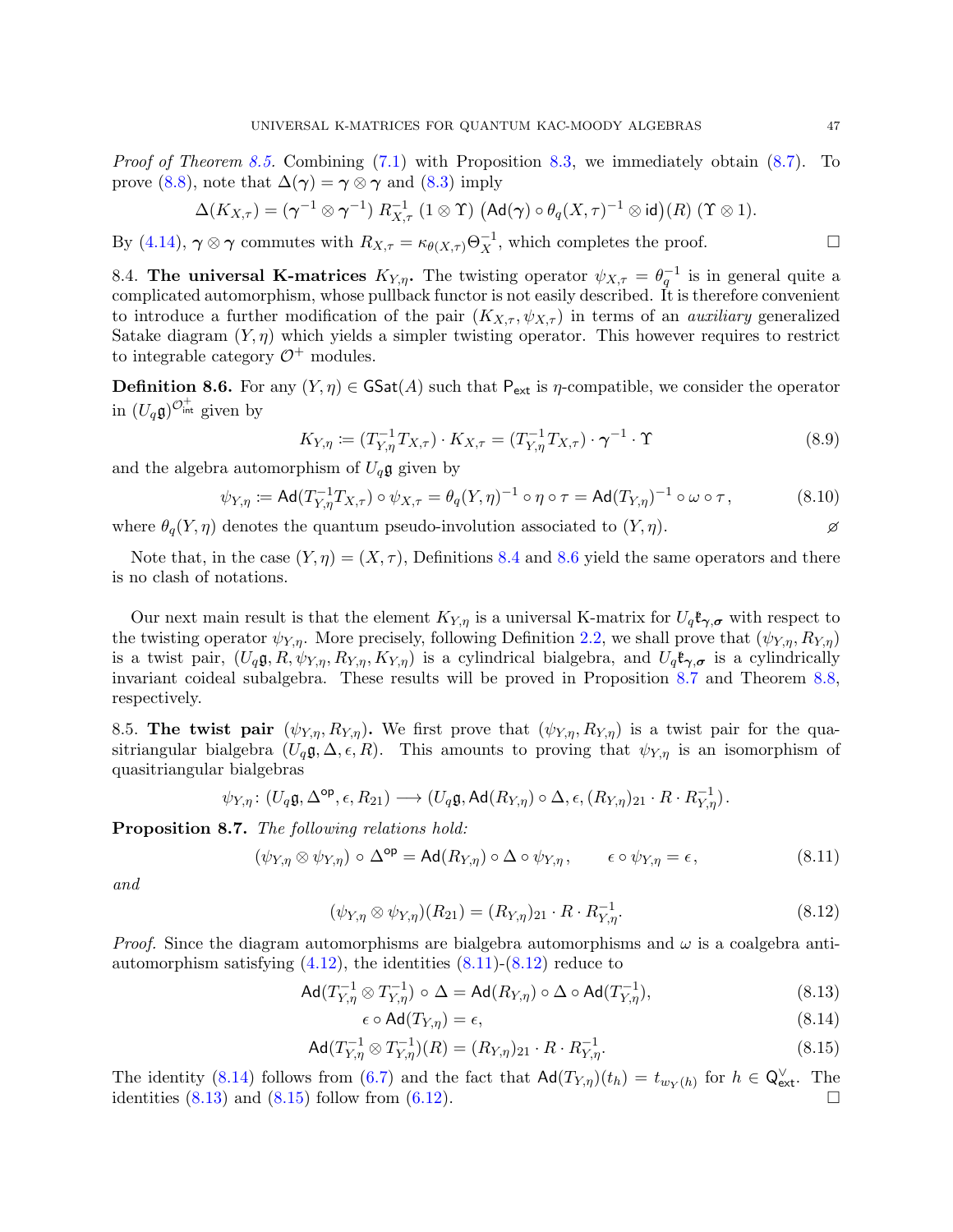<span id="page-49-4"></span>8.6. Properties of  $K_{Y,\eta}$ . We prove that the operator  $K_{Y,\eta}$  is indeed a universal K-matrix with respect to the twist pair  $(\psi_{Y,\eta}, R_{Y,\eta}).$ 

<span id="page-49-0"></span>**Theorem 8.8.** The operator  $K_{Y,\eta}$  satisfies the intertwining equation

<span id="page-49-2"></span><span id="page-49-1"></span>
$$
K_{Y,\eta} \cdot u = \psi_{Y,\eta}(u) \cdot K_{Y,\eta},\tag{8.16}
$$

for any  $u \in U_q \mathfrak{k}_{\gamma, \sigma}$ , and the coproduct identity

$$
\Delta(K_{Y,\eta}) = R_{Y,\eta}^{-1} (1 \otimes K_{Y,\eta}) (\psi_{Y,\eta} \otimes \text{id})(R) (K_{Y,\eta} \otimes 1).
$$
 (8.17)

Proof. From [\(8.7\)](#page-47-5), one has

$$
K_{Y,\eta} \cdot u = T_{Y,\eta}^{-1} T_{X,\tau} \theta_q^{-1}(u) K_{X,\tau} = (\text{Ad}(T_{Y,\eta}^{-1}) \circ \omega \circ \tau)(u) T_{Y,\eta}^{-1} T_{X,\tau} K_{X,\tau} = \psi_{Y,\eta}(u) K_{Y,\eta},
$$

for any  $u \in U_q \mathfrak{k}_{\gamma, \sigma}$ . Then, from  $(8.8)$ , one has

$$
\Delta(K_{Y,\eta}) = \Delta(T_{Y,\eta}^{-1}T_{X,\tau})R_{X,\tau}^{-1} (1 \otimes K_{X,\tau}) (\theta_q(X,\tau)^{-1} \otimes id)(R) (K_{X,\tau} \otimes 1)
$$
  
\n
$$
= \Delta(T_{Y,\eta})^{-1} (T_{X,\tau} \otimes T_{X,\tau}) (1 \otimes K_{X,\tau}) (\theta_q(X,\tau)^{-1} \otimes id)(R) (K_{X,\tau} \otimes 1)
$$
  
\n
$$
= \Delta(T_{Y,\eta})^{-1} (1 \otimes T_{X,\tau}K_{X,\tau}) (Ad(T_{X,\tau}) \circ \theta_q(X,\tau)^{-1} \otimes id)(R) (T_{X,\tau}K_{X,\tau} \otimes 1)
$$
  
\n
$$
= R_{Y,\eta}^{-1} (T_{Y,\eta}^{-1} \otimes T_{Y,\eta}^{-1}) (1 \otimes T_{X,\tau}K_{X,\tau}) (Ad(T_{X,\tau}) \circ \theta_q(X,\tau)^{-1} \otimes id)(R) (T_{X,\tau}K_{X,\tau} \otimes 1)
$$
  
\n
$$
= R_{Y,\eta}^{-1} (1 \otimes K_{Y,\eta}) (\psi_{Y,\eta} \otimes id)(R) (K_{Y,\eta} \otimes 1),
$$

where the second and fourth equalities follows from  $(6.12)$ .  $\Box$ 

8.7. Generalized reflection equation. The following result is the analogue of Proposition [2.4.](#page-9-1)

**Theorem 8.9.** The operator  $K_{Y,\eta}$  satisfies the generalized reflection equation [\(2.9\)](#page-9-2) with respect to the twisting operator  $\psi_{Y,\eta}$ , i.e.,

$$
(\psi_{Y,\eta} \otimes \psi_{Y,\eta})(R_{21}) \cdot (1 \otimes K_{Y,\eta}) \cdot (\psi_{Y,\eta} \otimes \text{id})(R) \cdot (K_{Y,\eta} \otimes 1) =
$$
  
= 
$$
(K_{Y,\eta} \otimes 1) \cdot (\text{id} \otimes \psi_{Y,\eta})(R_{21}) \cdot (1 \otimes K_{Y,\eta}) \cdot R.
$$
 (8.18)

Proof. From the coproduct formula [\(8.17\)](#page-49-1), one has

$$
\Delta^{\text{op}}(K_{Y,\eta}) = (R_{Y,\eta})_{21}^{-1} (K_{Y,\eta} \otimes 1) (\text{id} \otimes \psi_{Y,\eta})(R_{21}) (1 \otimes K_{Y,\eta})
$$

and, from [\(4.11\)](#page-23-4),

$$
\Delta^{\mathsf{op}}(K_{Y,\eta}) = R \cdot \Delta(K_{Y,\eta}) \cdot R^{-1} = R R_{Y,\eta}^{-1} (1 \otimes K_{Y,\eta}) (\psi_{Y,\eta} \otimes \mathsf{id})(R) (K_{Y,\eta} \otimes 1) R^{-1}.
$$

Therefore,

$$
(K_{Y,\eta} \otimes 1) \cdot (\mathsf{id} \otimes \psi_{Y,\eta})(R_{21}) \cdot (1 \otimes K_{Y,\eta}) \cdot R =
$$
  
=  $(R_{Y,\eta})_{21} R \cdot R_{Y,\eta}^{-1} \cdot (1 \otimes K_{Y,\eta}) \cdot (\psi_{Y,\eta} \otimes \mathsf{id})(R) \ (K_{Y,\eta} \otimes 1).$ 

Thus, the result follows from  $(8.12)$ .

<span id="page-49-5"></span>8.8. Cartan corrections of universal K-matrices. We describe a further modification of the standard K-matrix  $K_{X,\tau}$  associated to the elements  $g \in (U_q \mathfrak{h})^{\mathcal{W},\times}$  such that  $\mathsf{Ad}(g)$  preserves  $U_q \mathfrak{g} \subset$  $(U_q\mathfrak{g})^{\mathcal{W}_{\text{int}}}$ . Namely, we set

$$
K_{Y,\eta}^g := g \cdot K_{Y,\eta} \qquad \text{and} \qquad \psi_{Y,\eta}^g := \text{Ad}(g) \circ \psi_{Y,\eta}.
$$
 (8.19)

The operator  $K^g_{Y,\eta}$  remains a universal K-matrix.

<span id="page-49-6"></span><span id="page-49-3"></span>
$$
\square
$$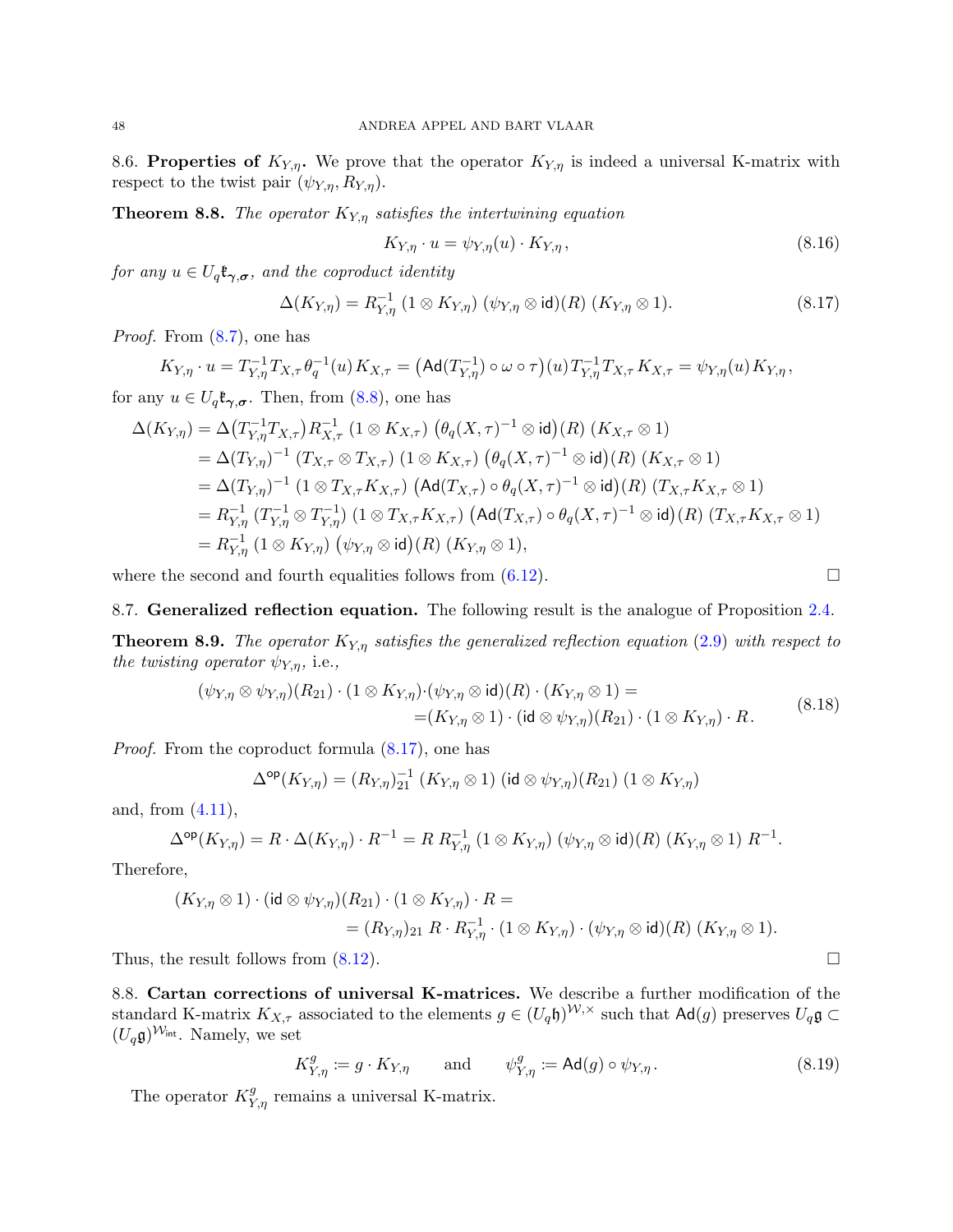<span id="page-50-5"></span>**Theorem 8.10.** The operator  $K_{Y,\eta}^g$  satisfies the intertwining equation

<span id="page-50-3"></span><span id="page-50-2"></span><span id="page-50-1"></span>
$$
K_{Y,\eta}^g u = \psi_{Y,\eta}^g (u) K_{Y,\eta}{}^g, \tag{8.20}
$$

for any  $u \in U_q \mathfrak{k}_{\gamma, \sigma}$ , the coproduct identity

$$
\Delta(K_{Y,\eta}^g) = (R_{Y,\eta}^g)^{-1} \cdot (1 \otimes K_{Y,\eta}^g) \cdot (\psi_{Y,\eta}^g \otimes \mathrm{id})(R) \cdot (K_{Y,\eta}^g \otimes 1), \tag{8.21}
$$

where  $(R_{Y,\eta}^g)^{-1} \coloneqq \Delta(g) R_{Y,\eta}^{-1}(g^{-1} \otimes g^{-1}),$  and the generalized reflection equation

$$
(K_{Y,\eta}^g \otimes 1) \cdot (\mathsf{id} \otimes \psi_{Y,\eta}^g)(R_{21}) \cdot (1 \otimes K_{Y,\eta}^g) \cdot R =
$$
  
= 
$$
(\psi_{Y,\eta}^g \otimes \psi_{Y,\eta}^g)(R_{21}) \cdot (1 \otimes K_{Y,\eta}^g) \cdot (\psi_{Y,\eta}^g \otimes \mathsf{id})(R) \cdot (K_{Y,\eta}^g \otimes 1).
$$
 (8.22)

*Proof.* The identities  $(8.20)$ ,  $(8.21)$  and  $(8.22)$  follow by multiplying  $(8.16)$ ,  $(8.17)$  and  $(8.18)$  by g,  $\Delta(g)$  and  $g \otimes g$ , respectively. □

<span id="page-50-4"></span>Remark 8.11. Clearly, g can be thought of as a gauge transformation *acting* on the cylindrical structure  $(\psi_{Y,\eta}, R_{Y,\eta}, K_{Y,\eta}),$  *i.e.*, we have  $g \star (\psi_{Y,\eta}, R_{Y,\eta}, K_{Y,\eta}) = (\psi_{Y,\eta}^g, R_{Y,\eta}^g, K_{Y,\eta}^g)$ . In fact, the same result applies for any  $g \in (U_q \mathfrak{g})^{\mathcal{O}_{\rm int}^+}$  such that  $\mathsf{Ad}(g)$  preserves  $U_q \mathfrak{g}$  (cf. [\[AV22,](#page-55-5) Sec. 3]). In particular, we have  $(T_{Y,\eta}^{-1}T_{X,\tau}) \star (\psi_{X,\tau}, R_{X,\tau}, K_{X,\tau}) = (\psi_{Y,\eta}, R_{Y,\eta}, K_{Y,\eta}).$ 

<span id="page-50-6"></span>8.9. An alternative choice. From Remark [8.11,](#page-50-4) it is clear that the universal K-matrix  $K_{X,\tau}$ and the twisting operator  $\psi_{X,\tau}$  give rise to large family of universal K-matrices depending upon the choice of a gauge transformation with some mild restrictions. In particular, we can recover immediately the slightly different setup used in [\[BK19\]](#page-55-1). Namely, instead of considering  $K_{Y,\eta}$  and  $\psi_{Y,\eta}$  defined by [\(8.9\)](#page-48-7)-[\(8.10\)](#page-48-8), we can set

$$
K'_{Y,\eta} := (T_{Y,\eta} T_{X,\tau}) \cdot K_{X,\tau} \quad \text{and} \quad \psi'_{Y,\eta} := \text{Ad}(T_{Y,\eta} T_{X,\tau}) \circ \psi_{X,\tau}.
$$

Proceeding as before, one verifies that the operator  $K'_{Y,\eta}$  satisfies the intertwining equation

$$
K'_{Y,\eta}u=\psi'_{Y,\eta}(u)K'_{Y,\eta}
$$

for any  $u \in U_q \mathfrak{k}_{\gamma, \sigma}$ , the coproduct identity

$$
\Delta(K'_{Y,\eta}) = (R_{Y,\eta})_{21} (1 \otimes K'_{Y,\eta}) (\psi'_{Y,\eta} \otimes \mathrm{id})(R) (K'_{Y,\eta} \otimes 1),
$$

and the generalized reflection equation

$$
\begin{aligned} (K'_{Y,\eta}\otimes 1)\cdot(\mathsf{id}\otimes \psi'_{Y,\eta})(R_{21})\cdot (1\otimes K'_{Y,\eta})\cdot R= \\ =&(\psi'_{Y,\eta}\otimes \psi'_{Y,\eta})(R_{21})\cdot (1\otimes K'_{Y,\eta})\cdot (\psi'_{Y,\eta}\otimes\mathsf{id})(R)\cdot (K'_{Y,\eta}\otimes 1)\,. \end{aligned}
$$

<span id="page-50-0"></span>8.10. Distinguished K-matrices. By Sections [8.4](#page-48-9) and [8.6,](#page-49-4) as  $(Y, \eta)$  ranges through GSat $(A)$ , we obtain various universal K-matrices  $K_{Y,\eta}$ . In the case  $(Y,\eta) = (X,\tau)$ , we recover the standard universal K-matrix  $K_{X,\tau}$ . From a representation theoretic point of view, this choice is somewhat preferable, since  $K_{X,\tau} \in (U_q \mathfrak{g})^{\mathcal{O}^+}$ , *i.e.*, it acts on any category  $\mathcal{O}^+$   $U_q \mathfrak{g}$ -module. Note however that this is no longer true if  $Y \neq X$ .

In the case  $(Y, \eta) = (X, \tau)$ , the twisting operator  $\psi_{X, \tau}$  is in general a complicated automorphism, since it coincides with  $\theta_q^{-1}$ . From the point of view of integrability theory, it is convenient to look for choices of  $(Y, \eta)$ , yielding a *simple* form of the generalized reflection equation. As a measure, since  $\psi_{Y,\eta} = \theta_q(Y,\eta)^{-1} \circ \eta \circ \tau$ , we consider the dimension of the subspace of fixed points in  $\mathfrak{h}'$ . Namely, we define a strict linear order on  $\mathsf{GSat}(A)$  given by

$$
(Y,\eta) < (Y',\eta') \quad \Longleftrightarrow \quad \dim((\mathfrak{h}')^{-\theta(Y,\eta)}) < \dim((\mathfrak{h}')^{-\theta(Y',\eta')}).
$$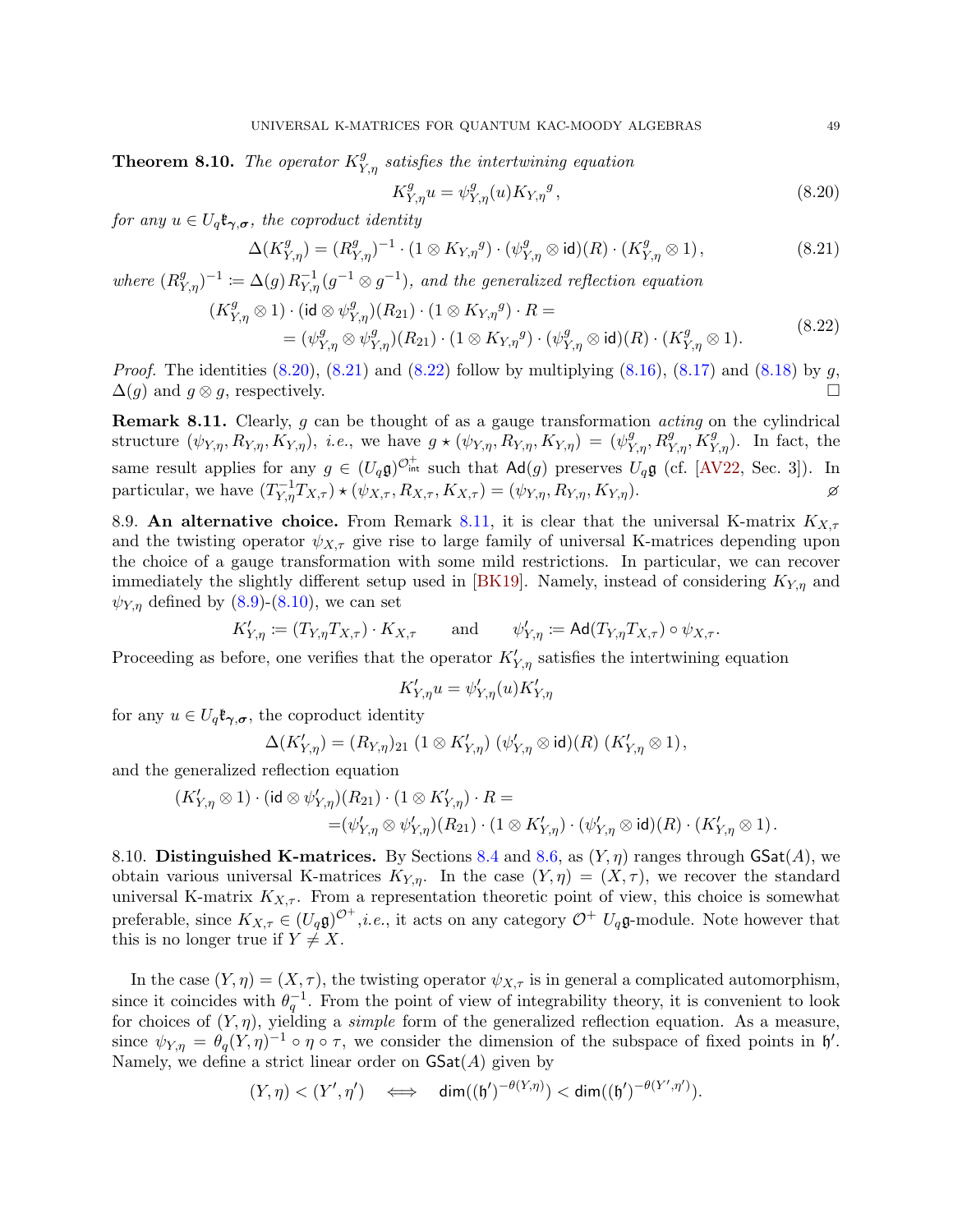Recall that, since  $\eta|_Y = \mathsf{oi}_Y$ , the dimension of  $(\mathfrak{h}')^{-\theta(Y,\eta)}$  equals the restricted rank of  $(Y,\eta)$ , *i.e.*, the number of  $\eta$ -orbits in  $I\Y$ . There are two extreme cases.

(i) The restricted rank is maximal. This corresponds to the choice  $(Y, \eta) = (\emptyset, id)$ . In this case, we have  $\theta(\emptyset, id) = \omega$ ,

$$
K_{\emptyset, \mathsf{id}} \coloneqq T_{\emptyset, \mathsf{id}}^{-1} \cdot T_{X, \tau} \cdot K_{X, \tau} \qquad \text{and} \qquad \psi_{\emptyset, \mathsf{id}} = \mathsf{Ad}(T_{\emptyset, \mathsf{id}})^{-1} \circ \omega \circ \tau
$$

Since  $T_{\emptyset, \mathsf{id}} \in (U_q \mathsf{ht})^{\mathcal{W}, \times}$ , by setting  $g = T_{\emptyset, \mathsf{id}}$  in Theorem [8.10,](#page-50-5) we obtain a distinguished universal K-matrix

<span id="page-51-1"></span>
$$
K_{\omega} := T_{X,\tau} \cdot K_{X,\tau} \quad \text{and} \quad \psi_{\omega} := \omega \circ \tau,
$$
\n
$$
(8.23)
$$

which we refer to as the *semi-standard* universal K-matrix. Note that in this case the twisting operator  $\psi_{\omega}$  is an involution on  $U_q\mathfrak{g}$  and we obtain the generalized reflection equation

$$
(K_\omega \otimes 1) \cdot (\mathsf{id} \otimes \psi_\omega)(R_{21}) \cdot (1 \otimes K_\omega) \cdot R = R \cdot (1 \otimes K_\omega) \cdot (\psi_\omega \otimes \mathsf{id})(R) \cdot (K_\omega \otimes 1).
$$

- (ii) The restricted rank is minimal, *i.e.*, it equals the number of  $\tau$ -orbits in the complement of the largest  $\tau$ -stable subset of I of finite type. If A is of infinite type, there are in general several  $(Y, \eta) \in \mathsf{GSat}(A)$  whose restricted rank is minimal. On the other hand, if A is of finite or affine type, the minimal restricted rank is 0 or 1, respectively, and the choice is canonical as we describe below.
- (iii) If g is of finite type,  $\text{SSat}(A)$  has a unique minimal element given by  $(I, \text{o}i_I)$ . In this case, we get

$$
K_{\text{fin}} \coloneqq T_{I, \text{oi}_I}^{-1} \cdot T_{X, \tau} \cdot K_{X, \tau} \quad \text{and} \quad \psi_{\text{fin}} = \text{oi}_I \circ \tau,
$$

since  $\theta_q(I, \text{o}i_I) = \text{id}$ . Note that the twisting operator is an involution on  $U_q\mathfrak{g}$  (cf. [\[BK19,](#page-55-1) Rmk] 7.2]). Finally, we obtain the generalized reflection equation

$$
(K_{\mathsf{fin}} \otimes 1) \cdot (\mathsf{id} \otimes \psi_{\mathsf{fin}})(R_{21}) \cdot (1 \otimes K_{\mathsf{fin}}) \cdot R = R_{21} \cdot (1 \otimes K_{\mathsf{fin}}) \cdot (\psi_{\mathsf{fin}} \otimes \mathsf{id})(R) \cdot (K_{\mathsf{fin}} \otimes 1).
$$

Remark 8.12. The case (iii) is considered in [\[BK19,](#page-55-1) Corollary 7.7], where the opposition involution  $\sigma$ i is denoted  $\tau_0$ . More precisely, relying on the alternative formalism from Section [8.9,](#page-50-6) the operator K constructed in [\[BK19,](#page-55-1) Corollary 7.7] is related to  $K'_{I,oi_I}$  by

$$
\mathcal{K}^{-1} = (\mathsf{oi}_I \circ \tau) \big( K'_{I, \mathsf{oi}_I} \big)
$$

under the additional constraints  $\gamma = \gamma'$ ,  $\sigma = \sigma'$ ,  $\gamma_{(oi_I \circ \tau)(i)} = \gamma_i$ , and  $\sigma_{(oi_I \circ \tau)(i)} = \sigma_i$ , cf. [\[BK19,](#page-55-1) (7.4)]. This is a consequence of the fact that

$$
\phi\big(U_q\mathfrak{k}_{\pmb\gamma,\pmb\sigma}(X,\tau)\big)=U_q\mathfrak{k}_{\phi(\pmb\gamma),\phi(\pmb\sigma)}(X,\tau)
$$

for involutive  $\phi \in \text{Aut}_X(A)$  commuting with  $\tau$ .

#### 9. SPECTRAL K-MATRICES FOR QUANTUM AFFINE  $5I_2$

<span id="page-51-0"></span>In this section, we motivate our construction by discussing its application in the finite-dimensional representation theory of the quantum loop algebra  $U_qL\mathfrak{sl}_2$ . The general case is treated in detail in [\[AV22\]](#page-55-5). We show that the inversion of the spectral parameter on finite-dimensional representations can be realized in terms of a suitable choice of the twisting operators  $\psi_{Y,n}$ . The specialization of the corresponding universal K-matrix yields a formal solution of the generalized reflection equation with a spectral parameter. Finally, we prove that this construction gives rise to matrix solutions of the standard reflection equation which are formal series in the spectral parameter.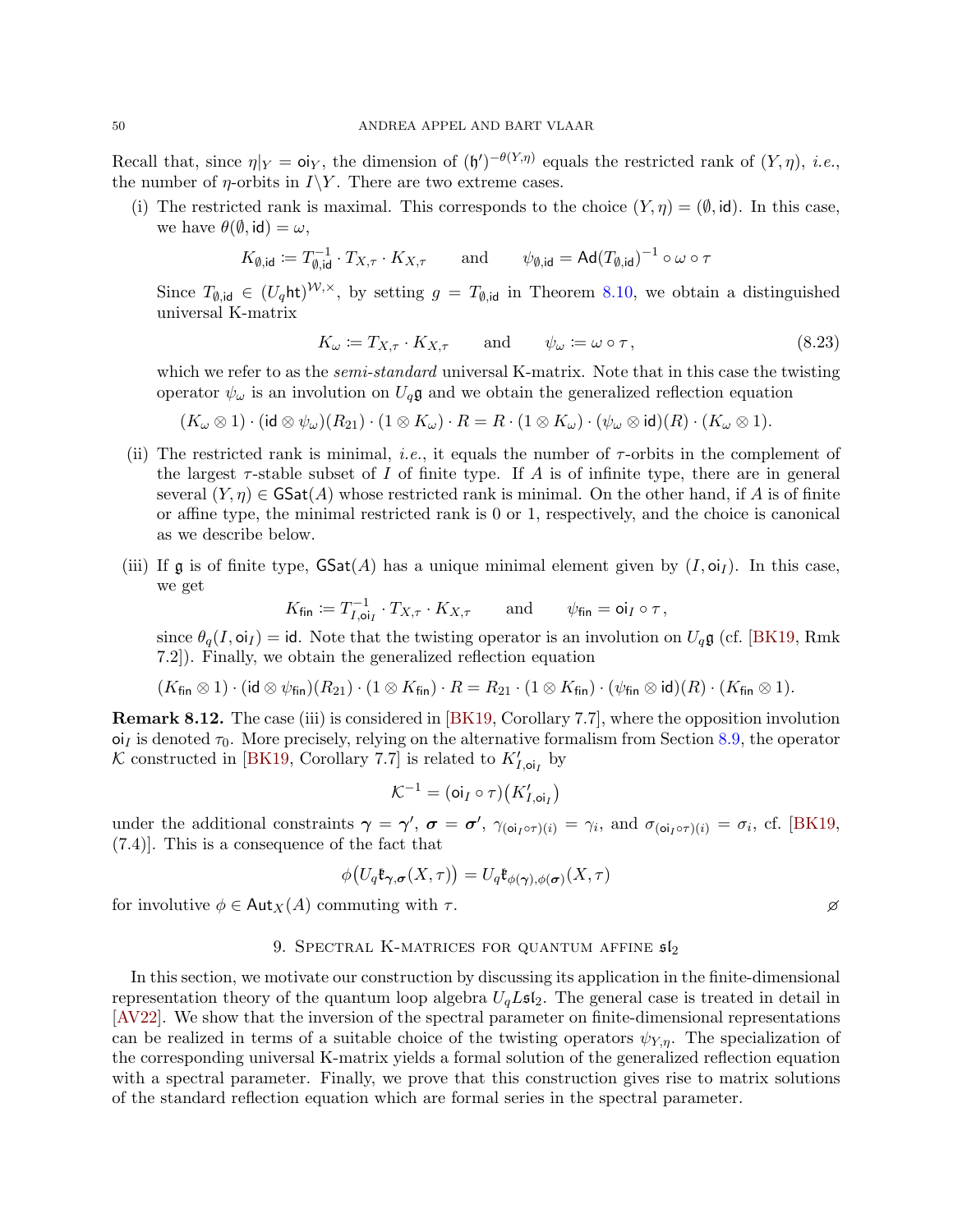9.1. The quantum loop algebra  $U_qL\mathfrak{sl}_2$ . We set  $I := \{0,1\}$  and we consider the symmetric generalized Cartan matrix A with  $a_{01} = -2$ . We denote the corresponding Kac-Moody algebra by  $\mathfrak{sl}_2$  and its derived subalgebra by  $\mathfrak{sl}_2$  (see e.g., [\[FR92\]](#page-56-27)). We shall consider 0 as the *affine* node [\[Kac90,](#page-56-22) Ch. 6. The Lie algebra  $\widehat{\mathfrak{sl}}_2$  is an extension of the loop algebra  $L\mathfrak{sl}_2 := \mathfrak{sl}_2 \otimes \mathbb{C}[t, t^{-1}]$  by a central element c. Similarly, the element  $t_c$  is central in  $U_q\hat{\mathfrak{sl}}_2$  and the quotient  $U_qL\mathfrak{sl}_2 := U_q\hat{\mathfrak{sl}}_2/(t_c - 1)$  is known as the quantum *loop* algebra of  $\mathfrak{sl}_2$ . As in the classical case,  $U_qL\mathfrak{sl}_2$  is endowed with a family of algebra homomorphisms  $ev_a: U_qL\mathfrak{sl}_2 \to U_q\mathfrak{sl}_2$   $(a \in \mathbb{F}^\times)$  called *evaluation homomorphisms* (see  $e.g., [CP91, Prop. 4.1]) defined as follows:$  $e.g., [CP91, Prop. 4.1]) defined as follows:$  $e.g., [CP91, Prop. 4.1]) defined as follows:$ 

$$
\begin{aligned}\n\mathsf{ev}_a(E_1) &= E, & \mathsf{ev}_a(F_1) &= F & \mathsf{ev}_a(t_1) &= t, \\
\mathsf{ev}_a(E_0) &= q^{-1} a F, & \mathsf{ev}_a(F_0) &= q a^{-1} E, & \mathsf{ev}_a(t_0) &= t^{-1}.\n\end{aligned}
$$

Here we have denoted the Chevalley-Serre generators of  $U_q$ s<sup>[</sup>2 by  $E, F, t^{\pm 1}$ , suppressing the subscript 1. Note that  $U_qL\mathfrak{sl}_2$  is also endowed with a *grading shift* automorphism (cf. [\[Dr86\]](#page-56-1))

$$
\Sigma_z:U_qL\mathfrak{sl}_2[z,z^{-1}]\to U_qL\mathfrak{sl}_2[z,z^{-1}]\,,
$$

where  $U_q L \mathfrak{sl}_2[z, z^{-1}] \coloneqq U_q L \mathfrak{sl}_2 \otimes \mathbb{F}[z, z^{-1}]$ , given by  $\Sigma_z(t_h) \coloneqq t_h$ ,  $\Sigma_z(E_i) \coloneqq z^{\delta_{0i}} E_i$ , and  $\Sigma_z(F_i) \coloneqq z^{-1}$  $z^{-\delta_{0i}}F_i$ . By specializing z in  $\mathbb{F}^\times$ , we obtain a one-parameter family of automorphism of  $U_qL\mathfrak{sl}_2$ satisfying  $ev_a = ev_1 \circ \Sigma_a$ .

9.2. Evaluation representations. By pullback through  $ev_a$ , every irreducible finite-dimensional  $U_q$ **s** $I_2$ -module is acted upon by  $U_qL$ **s** $I_2$ . Specifically, let  $V_n$  be the  $(n + 1)$ -dimensional irreducible  $U_q$ **s**<sup>[2</sup>-module. For any  $a \in \mathbb{F}^\times$ , we obtain an irreducible (type 1)  $U_qL$ **s**<sup>[2</sup>-module  $V_n(a) :=$  $ev_a^*(V_n)$ , which is referred to as an *evaluation* representation. Let  $\mathsf{Rep}_{\mathsf{fd}}(\tilde{U}_qL\mathfrak{sl}_2)$  be the category of finite-dimensional (type 1)  $U_qL\mathfrak{sl}_2$ -modules, which clearly contains every evaluation representa-tion. By [\[CP91,](#page-55-21) Thm. 4.11], every irreducible module in  $\mathsf{Rep}_{\mathsf{fd}}(U_qL\mathfrak{sl}_2)$  arises as a tensor product of evaluation representation. Note that, while category  $\mathcal{O}^+$  integrable  $U_q\mathfrak{sl}_2$ -modules form a semisimple and braided category,  $\mathsf{Rep}_{\mathsf{fd}}(U_qL\mathfrak{sl}_2)$  is not semisimple nor braided (see e.g., [\[CP95,](#page-55-22) Ch. 12]). However, as we briefly recall below, it is functionally braided, since the universal Rmatrix of  $U_q$ sl<sub>2</sub> gives rise to a parameter-dependent operator on finite-dimensional  $U_qL$ sl<sub>2</sub>-modules (cf. [\[FR92,](#page-56-27) [KhT92,](#page-56-28) [KS95,](#page-57-21) [EM03\]](#page-56-29)).

9.3. Spectral R-matrices. The universal R-matrix does not immediately act on finite-dimensional  $U_qL\mathfrak{sl}_2$ -modules, since the series  $\Xi$  determined by  $R = \kappa_{\mathsf{id}} \cdot \Xi$  (cf. Section [4.10\)](#page-23-5) does not necessarily converge. Relying on the grading shift, for any  $V \in \mathsf{Rep}_{\mathsf{fd}}(U_qL\mathfrak{sl}_2)$  with action  $\pi_V : U_qL\mathfrak{sl}_2 \to$ End(V), we consider the infinite-dimensional representation  $V(z) := V \otimes \mathbb{F}(\!(z)\!)$ , with action given by  $\pi_{V,z} := \pi_V \circ \Sigma_z$ . Then, for any  $V, W \in \mathsf{Rep}_{\text{fd}}(U_qL\mathfrak{sl}_2)$ , we obtain an operator

$$
R_{VW}(z,w) \coloneqq \pi_{V,z} \otimes \pi_{W,w}(R) \in \mathsf{End}(V \otimes W)[\![z^{-1},w]\!]
$$

By the explicit description of  $\Xi$  and [\(4.4\)](#page-21-3), it follows that  $R_{VW}(z, w)$  is a formal series in  $w/z$ , which we denote by  $R_{V W}(w/z)$ . For any  $V_1, V_2, V_3 \in \text{Rep}_{\text{fd}}(U_q L \mathfrak{sl}_2)$ , the specialization of the universal R-matrix on the tensor product  $V_1(z^{-1}) \otimes V_2 \otimes V_3(w)$  yields a formal solution of the Yang-Baxter equation with a spectral parameter:

$$
R_{12}(z)R_{13}(zw)R_{23}(w) = R_{23}(w)R_{13}(zw)R_{12}(z).
$$

Relying on a similar strategy, the universal K-matrices constructed in Section [3](#page-12-0) produce formal solutions of generalized reflection equations with a spectral parameter.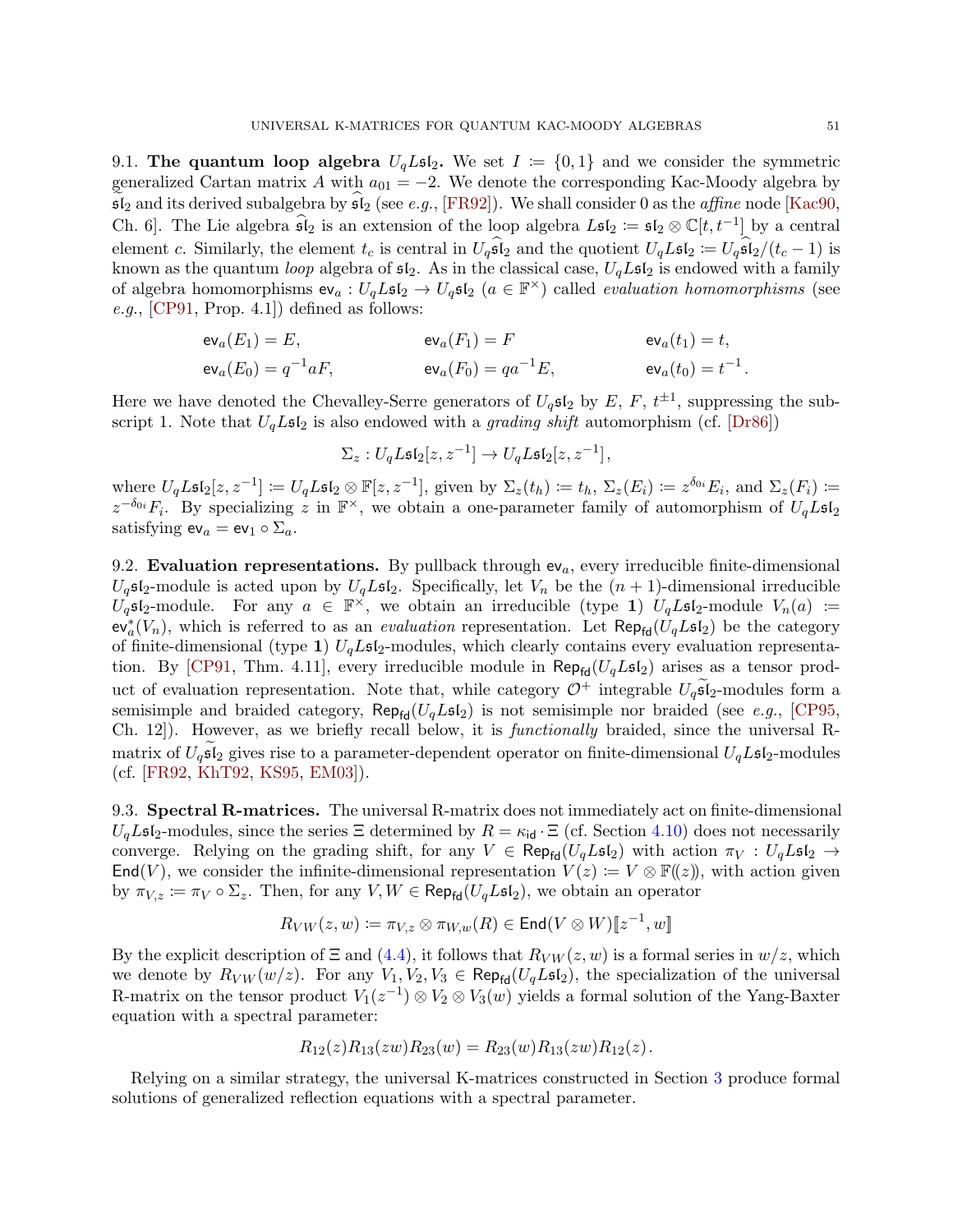9.4. Quantum pseudo-fixed-point subalgebras for  $U_qL\mathfrak{sl}_2$ . We shall consider the quantum pseudo-fixed-point subalgebras  $U_q\mathfrak{k} = U_q\mathfrak{k}_{\gamma,\sigma}(X,\tau) \subset U_q\mathfrak{sl}_2$ , where  $\gamma \in \Gamma_q$  is such that  $\gamma_0\gamma_1 = 1$ ,  $\sigma \in \Sigma_q$ , and  $(X, \tau)$  is one of the Satake diagrams  $(\emptyset, id)$ ,  $(\{1\}, id)$ ,  $(\emptyset, (01))$ , with  $(01)$  being the permutation of two nodes of the affine Dynkin diagram. Following [\[BB17\]](#page-55-23), we refer to the corresponding subalgebras as the q-Onsager algebra, invariant q-Onsager algebra and augmented q-Onsager algebra, respectively. Note that  $U_q\mathfrak{k}(X,\tau)$  identifies with a coideal subalgebra in  $U_qL\mathfrak{sl}_2$ , since  $\theta(X,\tau)(c) = -c$ .

<span id="page-53-4"></span>9.5. Spectral K-matrices for the q-Onsager algebra. We consider the Satake diagram  $(X, \tau)$  =  $(\emptyset, id)$ . The corresponding coideal subalgebra  $U_q \mathfrak{k} \subseteq U_q L \mathfrak{sl}_2$  is generated by

 $B_0 \coloneqq F_0 - q^{-1} \gamma_0 E_0 t_0^{-1} + \sigma_0 t_0^{-1}, \quad \text{and} \quad B_1 \coloneqq F_1 - q^{-1} \gamma_1 E_1 t_1^{-1} + \sigma_1 t_1^{-1}.$ 

Following Section [8.4,](#page-48-9) we choose the auxiliary Satake diagram  $(Y, \eta) = (\{1\}, id)$  and we consider the universal K-matrix K and the twisting operator  $\psi$  given by the formulae [\(8.9\)](#page-48-7). Note that  $\psi$ descends to an automorphism of  $U_qL\mathfrak{sl}_2$  and satisfies  $\Sigma_z \circ \psi = \psi \circ \Sigma_{1/z}$ . We get the following special case of [\[AV22,](#page-55-5) Thm. 4.2.1].

#### <span id="page-53-5"></span>Theorem 9.1.

(i) For any  $V \in \mathsf{Rep}_{\mathsf{fd}}(U_qL\mathfrak{sl}_2)$ , the universal K-matrix K descends to a formal series  $K_V(z) \in$  $\text{End}(V)[\![z]\!]$  satisfying

<span id="page-53-0"></span>
$$
K_V(z)\pi_V(\Sigma_z(u)) = \pi_V(\psi(\Sigma_{1/z}(u)))K_V(z)
$$
\n(9.1)

for any  $u \in U_q$ **t**, i.e., it yields a formal  $U_q$ **t**-intertwiner  $K_V(z)$ :  $V(z) \to V^{\psi}(1/z)$ , where  $V^{\psi} \coloneqq \psi^*(V).$ 

(ii) For any  $V, W \in \mathsf{Rep}_{\mathsf{fd}}(U_q \mathsf{Lst}_2)$ , the generalized reflection equation with a spectral parameter holds:

$$
K_V(z) \otimes \mathrm{id} \cdot R_{W^{\psi}V}(zw)_{21} \cdot \mathrm{id} \otimes K_W(w) \cdot R_{VW}(\frac{w}{z}) =
$$
  
=  $R_{W^{\psi}V^{\psi}}(\frac{w}{z})_{21} \cdot \mathrm{id} \otimes K_W(w) \cdot R_{V^{\psi}W}(zw) \cdot K_V(z) \otimes \mathrm{id}$  (9.2)

*Proof.* We shall prove that  $K = (T_{Y,\eta}^{-1}T_{X,\tau}) \cdot \gamma^{-1} \cdot \Upsilon$  acts on  $V(z)$ . Any finite-dimensional  $U_q L \mathfrak{sl}_2$ module has a weight decomposition over  $P/(P \cap \mathbb{Q}\delta)$  and is integrable as a  $U_q\mathfrak{sl}_2$ -module. Thus,  $(T_{Y,\eta}^{-1}T_{X,\tau})\cdot \gamma^{-1}$  naturally descends to an element in  $\text{End}(V)$ , since  $\gamma_0\gamma_1=1$  and  $T_{Y,\eta}^{-1}T_{X,\tau}$  is supported only on  $U_q$ sl<sub>2</sub>. Moreover, it is invariant under  $\Sigma_z$ . Finally, as in the case of  $\Xi$  [\[Dr86\]](#page-56-1), the shifted quasi-K-matrix  $\Sigma_z(\Upsilon)$  gives a formal series in  $\text{End}(V)[\]z$ . Therefore, we get

<span id="page-53-2"></span><span id="page-53-1"></span>
$$
K_V(z) \coloneqq \pi_{V,z}(K) \in \mathsf{End}(V)[\![z]\!].
$$

Note that [\(9.1\)](#page-53-0) follows from [\(8.16\)](#page-49-2) and the identity  $\Sigma_z \circ \psi = \psi \circ \Sigma_{1/z}$ . Similarly, [\(9.2\)](#page-53-1) follows directly from  $(8.18)$ .

A direct computation shows that  $\psi$  is the identity on  $U_q \mathfrak{sl}_2 = \langle E_1, F_1, K_1 \rangle$  and, for any  $a \in \mathbb{F}^\times$ , it satisfies  $ev_a \circ \psi = ev_{q^2a^{-1}}$ . Thus, we get the following special case of [\[AV22,](#page-55-5) Thm. 7.2.1].

<span id="page-53-3"></span>**Corollary 9.2.** Let  $V, W \in \text{Rep}_{\text{fd}}(U_q L \mathfrak{sl}_2)$  be evaluation representations at  $a = q$ . Then, the standard reflection equation with a spectral parameter holds:

$$
K_V(z) \otimes \text{id} \cdot R_{WV}(zw)_{21} \cdot \text{id} \otimes K_W(w) \cdot R_{VW}(\frac{w}{z}) =
$$
  
=  $R_{WV}(\frac{w}{z})_{21} \cdot \text{id} \otimes K_W(w) \cdot R_{VW}(zw) \cdot K_V(z) \otimes \text{id}$  (9.3)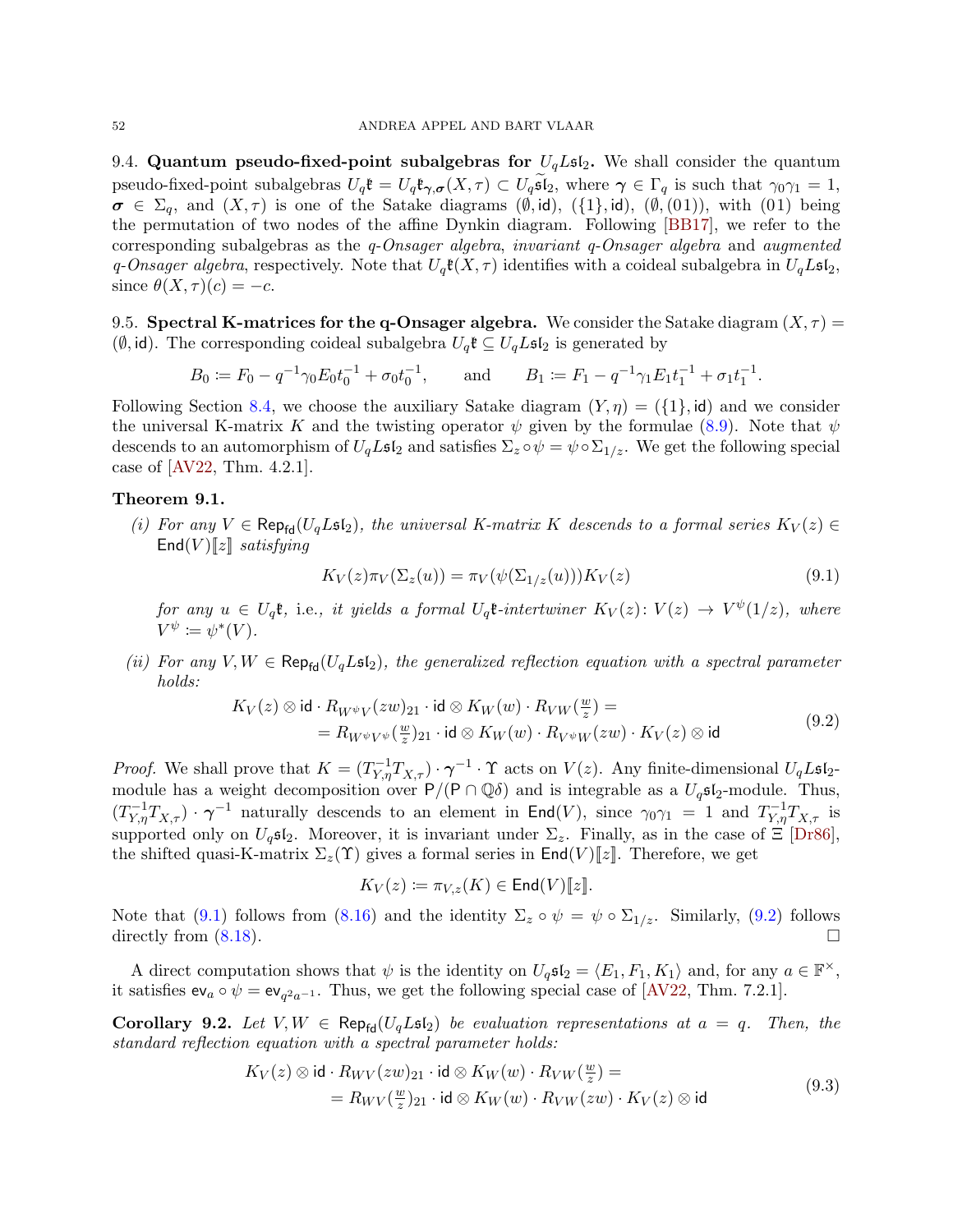*Proof.* It is enough to observe that, for any  $n \geq 0$ ,

$$
\psi^*(V_n(q)) = (\text{ev}_q \circ \psi)^*(V_n) = \text{ev}_q^*(V_n) = V_n(q).
$$

Thus,  $V^{\psi} = V$ ,  $W^{\psi} = W$ , and [\(9.3\)](#page-53-2) follows from [\(9.2\)](#page-53-1).

**Remark 9.3.** For any  $a \in \mathbb{F}^{\times}$ , we obtain an analogue of Corollary [9.2](#page-53-3) by observing that  $V_n(a)^{\psi} =$  $V_n(q^2a^{-1})$ ).  $\varnothing$ 

9.6. Spectral K-matrices for the invariant q-Onsager algebra. We now consider the Satake diagram  $(X, \tau) = (\{1\}, id)$ . Note that in this case we have  $\gamma_0 = 1 = \gamma_1$ . The corresponding coideal subalgebra  $U_q$ **t** is generated by  $E_1$ ,  $F_1$ ,  $t_1^{\pm 1}$ , and

$$
B_0 \coloneqq F_0 - q^2 \mathsf{Ad}(\widetilde{T}_1)(E_0) t_0^{-1}.
$$

Following Section [8.4,](#page-48-9) we choose the auxiliary Satake diagram  $(Y, \eta) = (\{1\}, id) = (X, \tau)$  and we consider the universal K-matrix K and the twisting operator  $\psi$  given by the formulae [\(8.9\)](#page-48-7). Note that  $\psi$  is the same as in Section [9.5.](#page-53-4) In particular, it descends to an automorphism of  $U_qL\mathfrak{sl}_2$ , satisfies  $\Sigma_z \circ \psi = \psi \circ \Sigma_{1/z}$ , and is the identity on  $U_q \mathfrak{sl}_2$ . Then, the analogues of Theorem [9.1](#page-53-5) and Corollary [9.2](#page-53-3) hold for  $U_q\mathfrak{k}$ . The proofs are the same and therefore omitted.

<span id="page-54-0"></span>**Remark 9.4.** Other examples of spectral K-matrices for  $U_q$ <sup>t</sup> and  $U_q$ <sup>t</sup> can be obtained by choosing different auxiliary Satake diagrams. For instance, following Section [8.10,](#page-50-0) one can choose  $(Y, \eta) = (\emptyset, id)$  and consider the *semi-standard* universal K-matrix and twisting operator given by the formulae [\(8.23\)](#page-51-1), *i.e.*,  $K := T_{\emptyset,(01)} \cdot \gamma^{-1} \cdot \Upsilon$  and  $\psi := \omega$ . Note that, in this case, one has  $\mathsf{ev}_a \circ \omega = \omega \circ \mathsf{ev}_{q^2a^{-1}}$  and, for any  $n \geqslant 0$  and  $a \in \mathbb{F}^\times$ ,

$$
\omega^*(V_n(a)) = (\text{ev}_a \circ \omega)^*(V_n) = (\omega \circ \text{ev}_{q^2 a^{-1}})^*(V_n) \simeq \text{ev}_{q^2 a^{-1}}^*(V_n) = V_n(q^2 a^{-1}),
$$

where the third identity relies on the isomorphism of  $U_q$ **s** $i_2$ -modules  $\omega^*(V_n) \simeq V_n$ . Thus, the semistandard universal K-matrix yields a formal intertwiner  $V_n(az) \to V_n(\frac{q^2}{az})$  $\frac{q^2}{az}$ ) with respect to the action of the coideal subalgebra.  $\varnothing$ 

9.7. Spectral K-matrices for the augmented q-Onsager algebra. Finally, we consider the Satake diagram  $(X, \tau) = (\emptyset, (01))$ . The corresponding coideal subalgebra  $U_q$ t is generated by  $t_0^{\pm 1} t_1^{\mp 1} = t_0^{\pm 2},$ 

$$
B_0 := F_0 - q\gamma_0 E_1 t_0^{-1}
$$
 and  $B_1 := F_1 - q\gamma_1 E_0 t_1^{-1}$ .

As in Remark [9.4,](#page-54-0) we consider the semi-standard universal K-matrix and the twisting operator

$$
K \coloneqq T_{X,\tau} \cdot \gamma^{-1} \cdot \Upsilon \quad \text{and} \quad \psi \coloneqq \omega \circ \tau.
$$

Note that the operator  $T_{X,\tau}$  is in this case just a Cartan correction. Up to such correction, K and  $\psi$  correspond to the standard universal K-matrix  $K_{X,\tau}$  and  $\theta_q(X,\tau)^{-1}$ , respectively.

In this case, the procedure described in Section  $9.5$  does not immediately apply, since  $\tau$  does not commute with the grading shift. To remedy this, we consider the *principal* grading shift

$$
\Sigma^{\mathsf{pr}}_z : U_q L \mathfrak{sl}_2[z,z^{-1}] \to U_q L \mathfrak{sl}_2[z,z^{-1}] \,,
$$

given by  $\Sigma_z^{\text{pr}}(t_i) := t_i$ ,  $\Sigma_z^{\text{pr}}(E_i) := z E_i$  and  $\Sigma_z^{\text{pr}}(F_i) := z^{-1} F_i$  for  $i \in \{0,1\}$ . Indeed, it satisfies  $\sum_{\mathcal{Z}}^{\mathsf{pr}} \circ \psi = \psi \circ \sum_{1/z}^{\mathsf{pr}}$ . For any  $V \in \mathsf{Rep}_{\mathsf{fd}}(U_q L \mathfrak{sl}_2)$  with action  $\pi_V : U_q L \mathfrak{sl}_2 \to \mathsf{End}(V)$ , we consider the infinite-dimensional representation  $V(z) := V \otimes \mathbb{F}((z))$ , with action given by  $\pi_{V,z} := \pi_V \circ \Sigma_z^{\text{pr}}$ . With this correction, the analogue of Theorem [9.1](#page-53-5) holds for  $U_q\mathfrak{k}$ .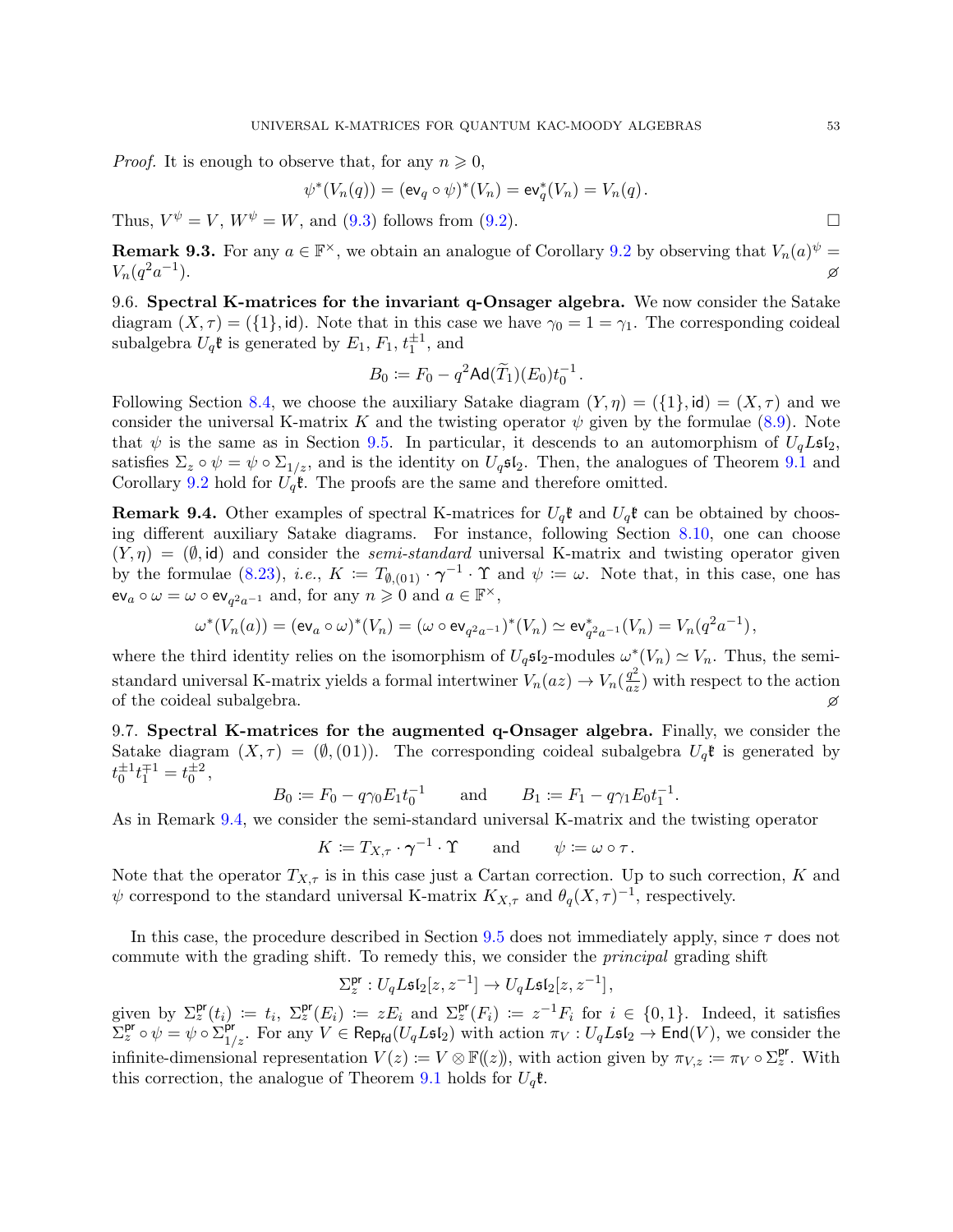Fix  $a \in \mathbb{F}^\times$ . Let  $\beta : \mathbb{Q} \to \mathbb{F}^\times$  be the group homomorphism given by  $\beta(\alpha_0) = -qa^{-1}$  and  $\beta(\alpha_1) = -q^{-1}a$ . As in Section [4.9,](#page-22-6) we obtain an algebra automorphism  $\text{Ad}(\beta) : U_qL\mathfrak{sl}_2 \to U_qL\mathfrak{sl}_2$ . Following Section [8.8,](#page-49-5) we consider the universal K-matrix and twisting operator given by [\(8.19\)](#page-49-6), i.e.,

$$
K_{\boldsymbol{\beta}} \coloneqq \boldsymbol{\beta} \cdot T_{\emptyset, (0 \, 1)} \cdot \boldsymbol{\gamma}^{-1} \cdot \boldsymbol{\Upsilon} \qquad \text{and} \qquad \psi_{\boldsymbol{\beta}} \coloneqq \mathsf{Ad}(\boldsymbol{\beta}) \circ \omega \circ \tau.
$$

By direct inspection, the twisting operator  $\psi_{\beta}$  satisfies  $ev_a \circ \psi_{\beta} = ev_{q^2a^{-1}}$ . Therefore, for any  $n \geq 0$ , we obtain  $\psi_{\beta}^*(V_n(a)) = V_n(q^2a^{-1})$ . In particular, for  $V = V_n(q)$ , the universal K-matrix  $K_{\beta}$ specializes to a formal  $U_q$ **t**-intertwiner  $V(z) \rightarrow V(1/z)$ , yielding the analogue of Corollary [9.2](#page-53-3) for  $U_q$ **f**. It is to be expected that  $K_\beta$  is related to the *generic K-matrices* for the augmented q-Onsager algebra given in [\[BTs18,](#page-55-4) Sec. 4.1.2].

#### <span id="page-55-0"></span>**REFERENCES**

- <span id="page-55-18"></span>[ATL15] A. Appel, V. Toledano Laredo, Monodromy of the Casimir connection of a symmetrisable Kac-Moody algebra. Preprint at [arXiv:1512.03041](http://arxiv.org/abs/1512.03041).
- <span id="page-55-16"></span>[ATL18] A. Appel, V. Toledano Laredo, A 2-categorical extension of Etingof-Kazhdan quantisation. Sel. Math. (N.S.) 24, no. 4 (2018): 3529–3617.
- <span id="page-55-13"></span>[ATL19a] A. Appel, V. Toledano Laredo, Uniqueness of Coxeter structures on Kac-Moody algebras. Adv. Math. 347 (2019): 1–104.
- <span id="page-55-14"></span>[ATL19b] A. Appel, V. Toledano Laredo, Coxeter categories and quantum groups. Sel. Math. 25, no. 3 (2019): 44.
- <span id="page-55-17"></span>[ATL22] A. Appel, V. Toledano Laredo, Pure braid group actions on highest weight modules and monodromy. In preparation.
- <span id="page-55-5"></span>[AV22] A. Appel, B. Vlaar, Rational K-matrices for finite-dimensional representations of quantum affine algebras. Preprint at [arXiv:2203.16503](http://arxiv.org/abs/2203.16503).
- <span id="page-55-15"></span>[BBBR95] V. Back-Valente, N. Bardy-Panse, H. Ben Massaoud, G. Rousseau, Formes presque-d´eploy´ees des alg`ebres de Kac-Moody: Classification et racines relatives. J. Algebra 171 (1995): 43–96.
- <span id="page-55-23"></span>[BB17] P. Baseilhac and S. Belliard, Non-Abelian symmetries of the half-infinite XXZ spin chain. Nuclear Phys. B 916 (2017), 373–385.
- <span id="page-55-20"></span>[BK15] M. Balagović, S. Kolb, *The bar involution for quantum symmetric pairs*. Represent. Theory 19, no. 8 (2015): 186–210. arXiv:1409.5074.
- <span id="page-55-1"></span>[BK19] M. Balagović, S. Kolb, Universal K-matrix for quantum symmetric pairs. Journal für die reine und angewandte Mathematik (Crelles Journal) 2019, no. 747 (2019): 299–353. arXiv:1507.06276.
- <span id="page-55-12"></span>[Bri71] E. Brieskorn, Die Fundamentalgruppe des Raumes der regulären Orbits einer endlichen komplexen Spiegelungsgruppe. Inv. Math. 12, no. 1 (1971): 57–61.
- <span id="page-55-11"></span>[BS72] E. Brieskorn and K. Saito, Artin-Gruppen und Coxeter-Gruppen. Invent. Math. 17 (1972), 245–271.
- <span id="page-55-10"></span>[Bro12] A. Brochier, A Kohno-Drinfeld theorem for the monodromy of cyclotomic KZ connections. Comm. Math. Phys. 311, no. 1 (2012): 55–96.
- <span id="page-55-4"></span>[BTs18] P. Baseilhac, Z. Tsuboi, Asymptotic representations of augmented q-Onsager algebra and boundary Koperators related to Baxter Q-operators. Nucl. Phys. B 929 (2018): 397–437.
- <span id="page-55-6"></span>[BW18] H. Bao, W. Wang, A new approach to Kazhdan-Lusztig theory of type B via quantum symmetric pairs. Société mathématique de France  $(2018)$ . arXiv:1310.0103.
- <span id="page-55-9"></span>[BW21] H. Bao, W. Wang, Canonical bases arising from quantum symmetric pairs of Kac-Moody type. Comp. Math. 157, no. 7 (2021), pp.1507-1537.
- <span id="page-55-8"></span>[BZBJ18] D. Ben-Zvi, A. Brochier, D. Jordan, Quantum character varieties and braided module categories. Sel. Math 24, no. 5 (2018): 4711–4748.
- <span id="page-55-2"></span>[Ch84] I. Cherednik, Factorizing particles on a half-line and root systems. Theor. and Math. Phys. 61, no. 1 (1984): 977–983.
- <span id="page-55-3"></span>[Ch92] I. Cherednik, Quantum Knizhnik-Zamolodchikov equations and affine root systems. Comm. Math. Phys. 150 (1992): 109–136.
- <span id="page-55-19"></span>[CM18] K. De Commer and M. Matassa, Quantum flag manifolds, quantum symmetric spaces and their associated universal K-matrices. Adv. in Math. 366 (2020): 107029. arXiv:1809.08471.
- <span id="page-55-21"></span>[CP91] V. Chari and A. Pressley, Quantum affine algebras. Comm. Math. Phys. 142 (1991), no. 2, 261–283.
- <span id="page-55-22"></span>[CP95] V. Chari and A.N. Pressley, A guide to quantum groups. Camb. Univ. Press (1995).
- <span id="page-55-7"></span>[Dav07] A. Davydov, Twisted automorphisms of Hopf algebras, Preprint at [arXiv:0708.2757](http://arxiv.org/abs/0708.2757).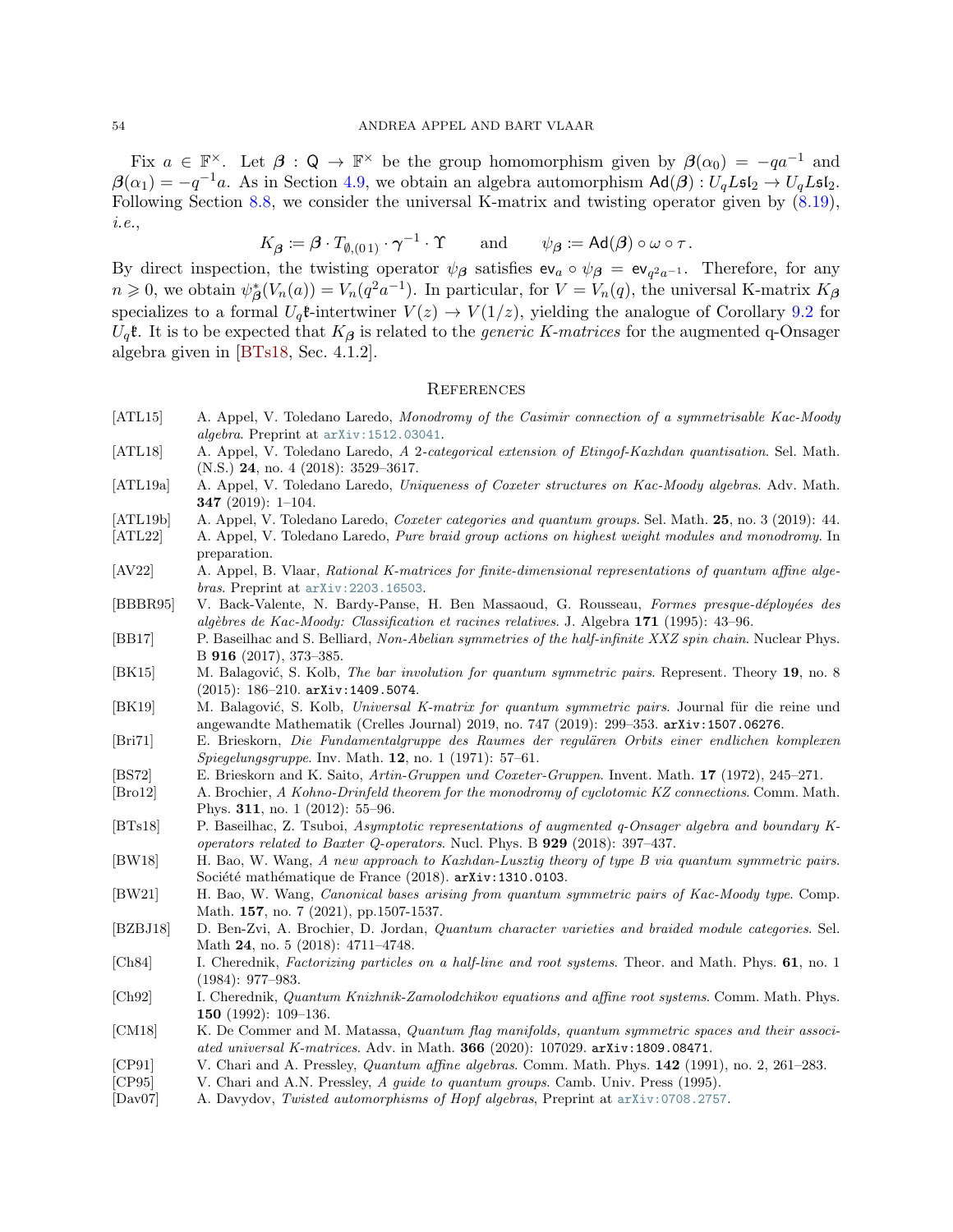<span id="page-56-29"></span><span id="page-56-28"></span><span id="page-56-27"></span><span id="page-56-26"></span><span id="page-56-25"></span><span id="page-56-24"></span><span id="page-56-23"></span><span id="page-56-22"></span><span id="page-56-21"></span><span id="page-56-20"></span><span id="page-56-19"></span><span id="page-56-18"></span><span id="page-56-17"></span><span id="page-56-16"></span><span id="page-56-15"></span><span id="page-56-14"></span><span id="page-56-13"></span><span id="page-56-12"></span><span id="page-56-11"></span><span id="page-56-10"></span><span id="page-56-9"></span><span id="page-56-8"></span><span id="page-56-7"></span><span id="page-56-6"></span><span id="page-56-5"></span><span id="page-56-4"></span><span id="page-56-3"></span><span id="page-56-2"></span><span id="page-56-1"></span><span id="page-56-0"></span>

| [Del72]               | P. Deligne, Les immeubles des groupes de tresses généralisés, Invent. Math. 17 (1972), 273-302.                                                                                              |
|-----------------------|----------------------------------------------------------------------------------------------------------------------------------------------------------------------------------------------|
| [Del90]               | P. Deligne, Catégories tannakiennes. In The Grothendieck Festschrift, Vol. II, 87, Progr. Math. (1990):<br>111–195. Birkhäuser Boston, Boston, MA.                                           |
| [DG02]                | G. Delius, A. George, Quantum affine reflection algebras of type $d_n^{(1)}$ and reflection matrices. Lett. Math.<br>Phys. 62 (2002): 211-217. $arXiv:math/0208043$ .                        |
| [DK19]                | L. Dobson, S. Kolb, Factorisation of quasi K-matrices for quantum symmetric pairs. Sel. Math. 25,<br>no. 4 $(2019)$ : 63. arXiv: 1804.02912.                                                 |
| [DKM03]               | J. Donin, P. Kulish, A. Mudrov, On a universal solution to the reflection equation. Lett. Math. Phys.<br>63 (2003): 179-194. $arXiv:math/0210242$ .                                          |
| [DM03]                | G. Delius, N. Mackay, Quantum group symmetry in sine-Gordon and affine Toda field theories on the<br>half-line. Comm. Math. Phys. 233 (2003): 173-190. arXiv:hep-th/0112023.                 |
| [tD98]                | T. tom Dieck, Categories of rooted cylinder ribbons and their representations. J. reine angew. Math.<br>494 (1998): $36-63$ .                                                                |
| [tDHO98]              | T. tom Dieck and R. Häring-Oldenburg, Quantum groups and cylinder braiding. Forum Math. 10, no. 5<br>$(1998): 619-639.$                                                                      |
| [Dr85]                | V. Drinfeld, <i>Hopf algebras and the quantum Yang-Baxter equation</i> . Soviet Math. Dokl. 32 (1985): 254–<br>258.                                                                          |
| [Dr86]                | V. Drinfeld, Quantum groups. Proceedings of the International Congress of Mathematicians, Berkeley<br>(1986), A. M. Gleason (ed): 798-820. Amer. Math. Soc., Providence, RI.                 |
| [Dr90a]               | V. Drinfeld, On almost cocommutative Hopf algebras. Leningrad Math. J. 1, no. 2 (1990): 321-342;<br>translated from Algebra i Analiz 1, no. $2$ (1989): 30-46.                               |
| [Dr90b]               | V. Drinfeld, On some unsolved problems in quantum group theory. In Quantum groups (Leningrad,<br>1990), 1-8, Lecture Notes in Math., 1510, Springer, Berlin.                                 |
| [E22]                 | P. Etingof, Private communication (2022).                                                                                                                                                    |
| [EM03]                | P. Etingof and A. Moura, <i>Elliptic central characters and blocks of finite dimensional representations of</i>                                                                              |
|                       | quantum affine algebras. Represent. Theory $7$ (2003): 346–373.                                                                                                                              |
| [Enr04]               | B. Enriquez, Quasi-reflection algebras and cyclotomic associators, Sel. Math. (N.S.) 13, no. 3 (2007):<br>$391 - 463.$                                                                       |
| [Enr10]               | B. Enriquez, Half-balanced braided monoidal categories and Teichmüller groupoids in genus zero.<br>Preprint at arXiv: 1009.2652v2.                                                           |
| [ES18]                | M. Ehrig, C. Stroppel, Nazarov-Wenzl algebras, coideal subalgebras and categorified skew Howe duality.<br>Adv. Math. 331 (2018): $58-142$ . arXiv:1310.1972v2.                               |
| [FR92]                | I. Frenkel, N. Reshetikhin, Quantum affine algebras and holonomic difference equations. Commun. Math.<br>Phys. $146$ (1992): 1–60.                                                           |
| [GK91]                | A. M. Gavrilik, A. U. Klimyk, q-Deformed orthogonal and pseudo-orthogonal algebras and their repre-<br>sentations. Lett. Math. Phys. 21 (1991), no. 3, 215-220.                              |
| [GZ94]                | S. Ghoshal, A. Zamolodchikov, Boundary S-matrices and boundary state in two-dimensional integrable<br>quantum field theory. Int. J. Mod. Phys. A 09 (1994): 3841-3886. arXiv:hep-th/9306002. |
| [He84]                | A. Heck, <i>Involutive automorphisms of root systems.</i> J. Math. Soc. Japan 36, no. 4 (1984): 643–658.                                                                                     |
| [Jan96]               | J. C. Jantzen, Lectures on quantum groups. Grad. Stud. Math., vol. 6, Amer. Math. Soc. (1996).                                                                                               |
| [Ji86]                | M. Jimbo, A q-analogue of $U(\mathfrak{gl}(N+1))$ , Hecke algebra, and the Yang-Baxter equation. Lett. Math.<br>Phys. 11, no. 3 (1986): 247-252.                                             |
| $\vert$ Kac $90\vert$ | V. Kac, <i>Infinite dimensional Lie algebras.</i> 3rd. ed., Cambridge University Press, 1990.                                                                                                |
| [Kas90]               | M. Kashiwara, Crystalizing the q-analogue of universal enveloping algebras, Comm. Math. Phys. 133<br>$(1990): 249 - 260.$                                                                    |
| [KhT92]               | S. Khoroshkin, V. Tolstoy, The universal R-matrix for quantum untwisted affine Lie algebras. Funct.<br>Anal. Appl. 26 (1992): 69–71.                                                         |
| [Ko14]                | S. Kolb, Quantum symmetric Kac-Moody pairs. Adv. Math. 267 (2014): 395-469. arXiv: 1207.6036.                                                                                                |
| [Ko20]                | S. Kolb, <i>Braided module categories via quantum symmetric pairs</i> . Proc. of the London Math. Soc. 121,<br>no. 1 $(2020)$ : 1-31. arXiv:1705:04238.                                      |
| [Ko21]                | S. Kolb, The bar involution for quantum symmetric pairs-hidden in plain sight. Preprint at<br>arXiv: 2104.06120.                                                                             |
| [KR90]                | A. N. Kirillov and N. Reshetikhin, q-Weyl group and a multiplicative formula for universal R-matrices.<br>Comm. Math. Phys. 134, no. 2 (1990): 421-431.                                      |